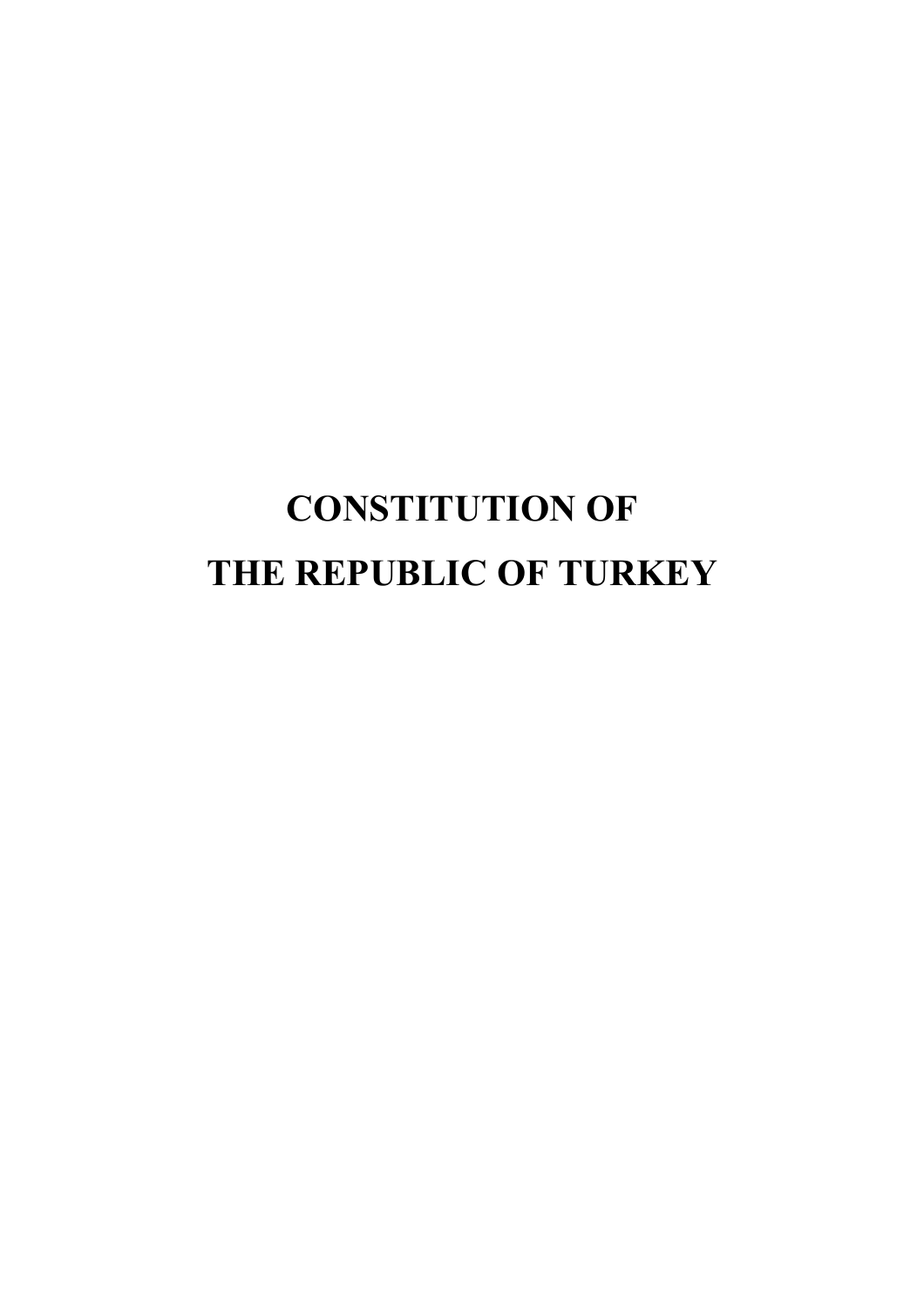## **CONSTITUTION OF**

## THE REPUBLIC OF TURKEY

| I.        |                                                                                   |
|-----------|-----------------------------------------------------------------------------------|
| П.        |                                                                                   |
| Ш.        | Integrity, official language, flag, national anthem, and capital of the State  11 |
| IV.       |                                                                                   |
| V.        |                                                                                   |
| VI.       |                                                                                   |
| VII.      |                                                                                   |
| VIII.     |                                                                                   |
| IX.       |                                                                                   |
| X.        |                                                                                   |
| XI.       |                                                                                   |
|           |                                                                                   |
|           |                                                                                   |
|           |                                                                                   |
|           |                                                                                   |
| I.        |                                                                                   |
| II.       |                                                                                   |
| Ш.        |                                                                                   |
| IV.       |                                                                                   |
| V.        |                                                                                   |
|           |                                                                                   |
|           |                                                                                   |
| I.        | Personal inviolability, corporeal and spiritual existence of the individual  14   |
| II.       |                                                                                   |
| Ш.        |                                                                                   |
| IV.       |                                                                                   |
| A.        |                                                                                   |
| <b>B.</b> |                                                                                   |
| C.        |                                                                                   |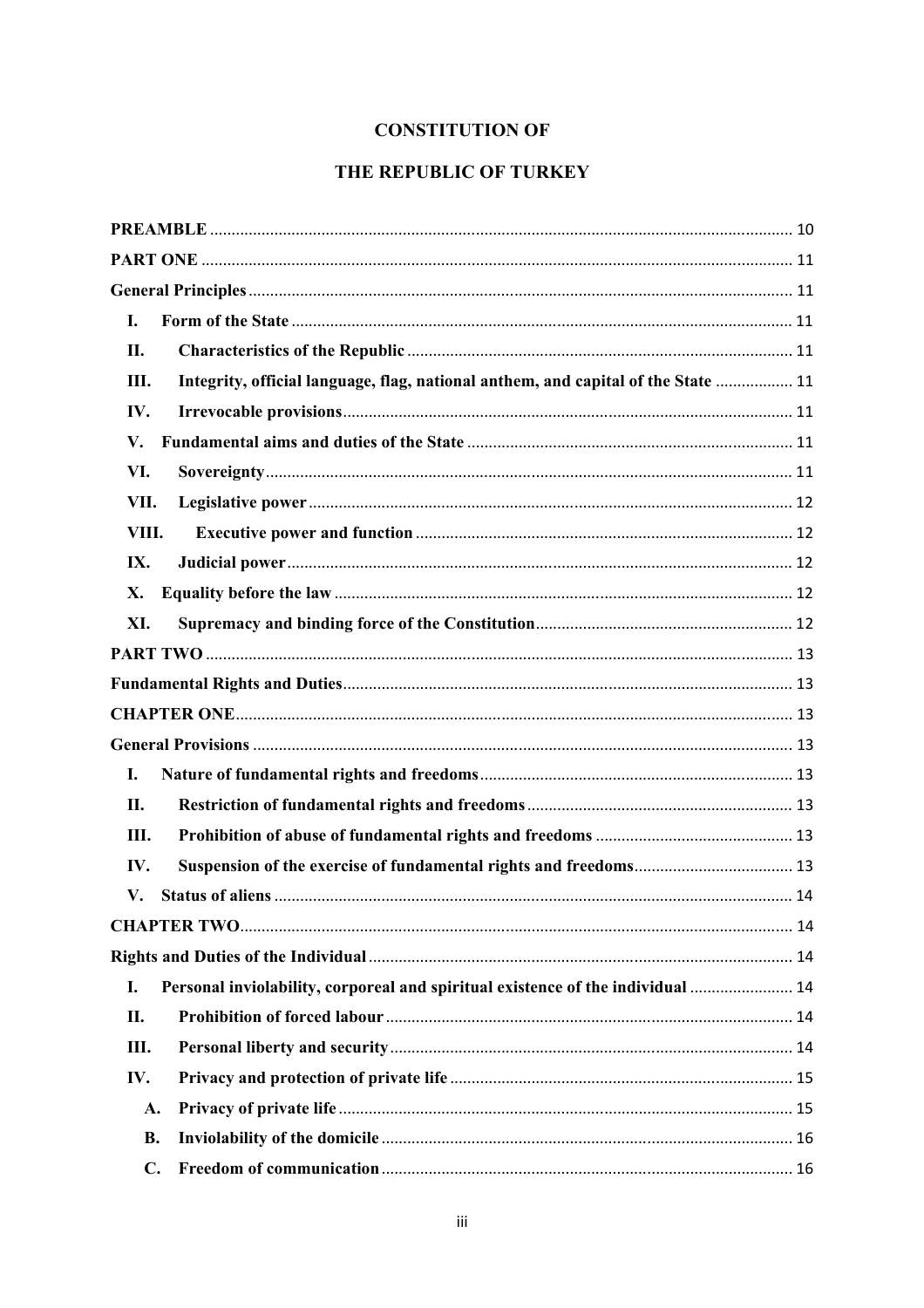| $\mathbf{V}_{\cdot}$ |                                                                                         |  |
|----------------------|-----------------------------------------------------------------------------------------|--|
| VI.                  |                                                                                         |  |
| VII.                 |                                                                                         |  |
| VIII.                |                                                                                         |  |
| IX.                  |                                                                                         |  |
| X.                   |                                                                                         |  |
| A.                   |                                                                                         |  |
| <b>B.</b>            |                                                                                         |  |
| $\mathbf{C}$ .       |                                                                                         |  |
| D.                   | Right to use media other than the press owned by public corporations 19                 |  |
| E.                   |                                                                                         |  |
| XI.                  |                                                                                         |  |
| A.                   |                                                                                         |  |
| <b>B.</b>            |                                                                                         |  |
| XII.                 |                                                                                         |  |
| XIII.                |                                                                                         |  |
| A.                   |                                                                                         |  |
| <b>B.</b>            |                                                                                         |  |
| $C_{\bullet}$        |                                                                                         |  |
| XIV.                 |                                                                                         |  |
| XV.                  |                                                                                         |  |
|                      |                                                                                         |  |
|                      |                                                                                         |  |
| I.                   |                                                                                         |  |
| П.                   |                                                                                         |  |
| Ш.                   |                                                                                         |  |
| A.                   |                                                                                         |  |
| <b>B.</b>            |                                                                                         |  |
| $\mathbf{C}$ .       | Protection of agriculture, animal husbandry, and persons engaged in these activities 24 |  |
| D.                   |                                                                                         |  |
| E.                   |                                                                                         |  |
| IV.                  |                                                                                         |  |
| V.                   |                                                                                         |  |
| A.                   |                                                                                         |  |
| <b>B.</b>            |                                                                                         |  |
| $\mathbf{C}$ .       |                                                                                         |  |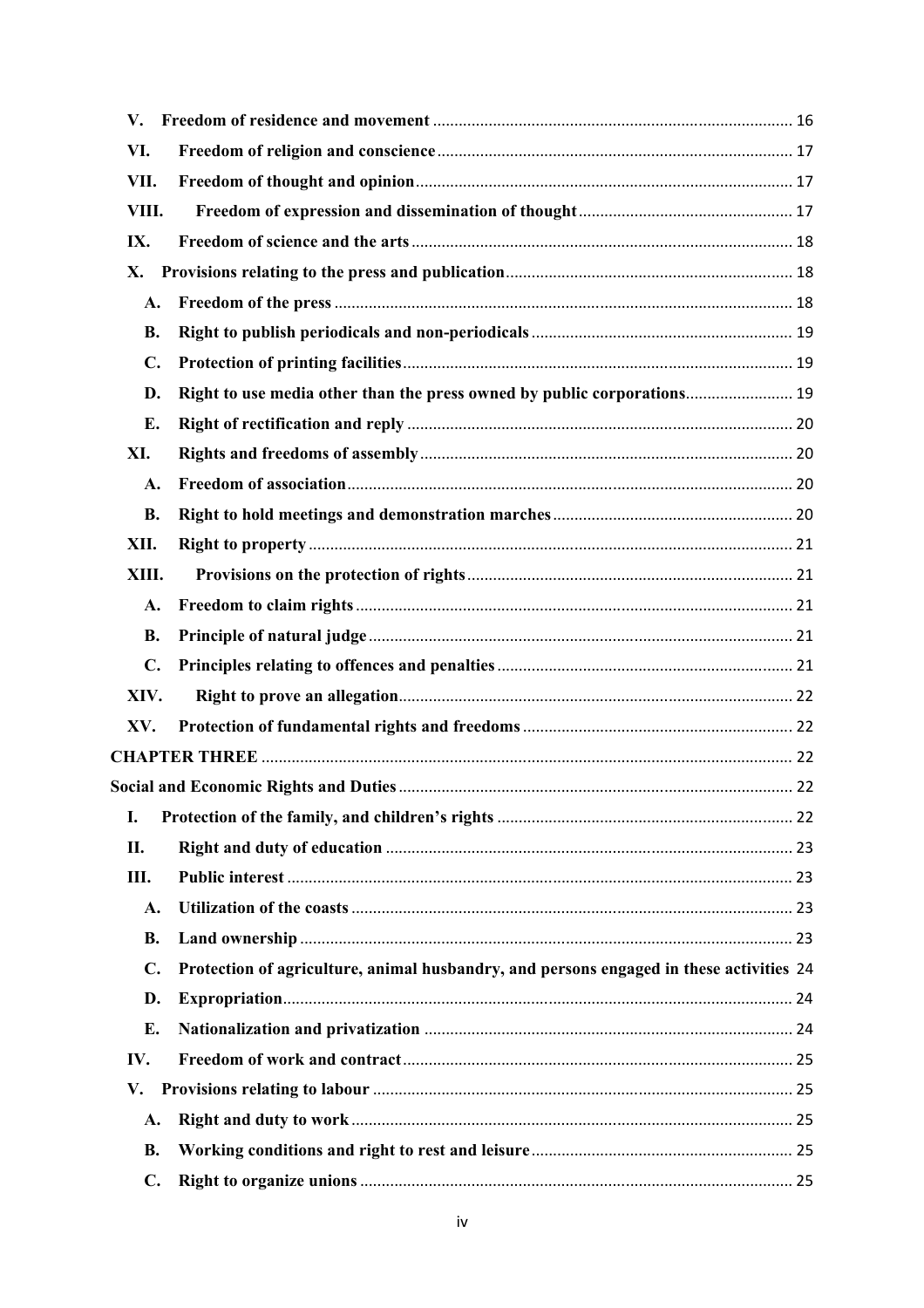| D.             |                                                                            |  |
|----------------|----------------------------------------------------------------------------|--|
| VI.            |                                                                            |  |
| A.             |                                                                            |  |
| <b>B.</b>      |                                                                            |  |
| VII.           |                                                                            |  |
| VIII.          |                                                                            |  |
| A.             |                                                                            |  |
| <b>B.</b>      |                                                                            |  |
| IX.            |                                                                            |  |
| A.             |                                                                            |  |
| <b>B.</b>      |                                                                            |  |
| Х.             |                                                                            |  |
| A.             |                                                                            |  |
| <b>B.</b>      | Persons requiring special protection in the field of social security 28    |  |
| $\mathbf{C}$ . |                                                                            |  |
| XI.            |                                                                            |  |
| XII.           |                                                                            |  |
| XIII.          |                                                                            |  |
|                |                                                                            |  |
|                |                                                                            |  |
| I.             |                                                                            |  |
| П.             |                                                                            |  |
| Ш.             |                                                                            |  |
| A.             | Forming parties, membership and withdrawal from membership in a party 30   |  |
| <b>B.</b>      |                                                                            |  |
| IV.            |                                                                            |  |
| A.             |                                                                            |  |
| <b>B.</b>      |                                                                            |  |
| V.             |                                                                            |  |
| VI.            |                                                                            |  |
| VII.           | Right of petition, right to information and appeal to the Ombudsperson  33 |  |
|                |                                                                            |  |
|                |                                                                            |  |
|                |                                                                            |  |
|                |                                                                            |  |
| I.             |                                                                            |  |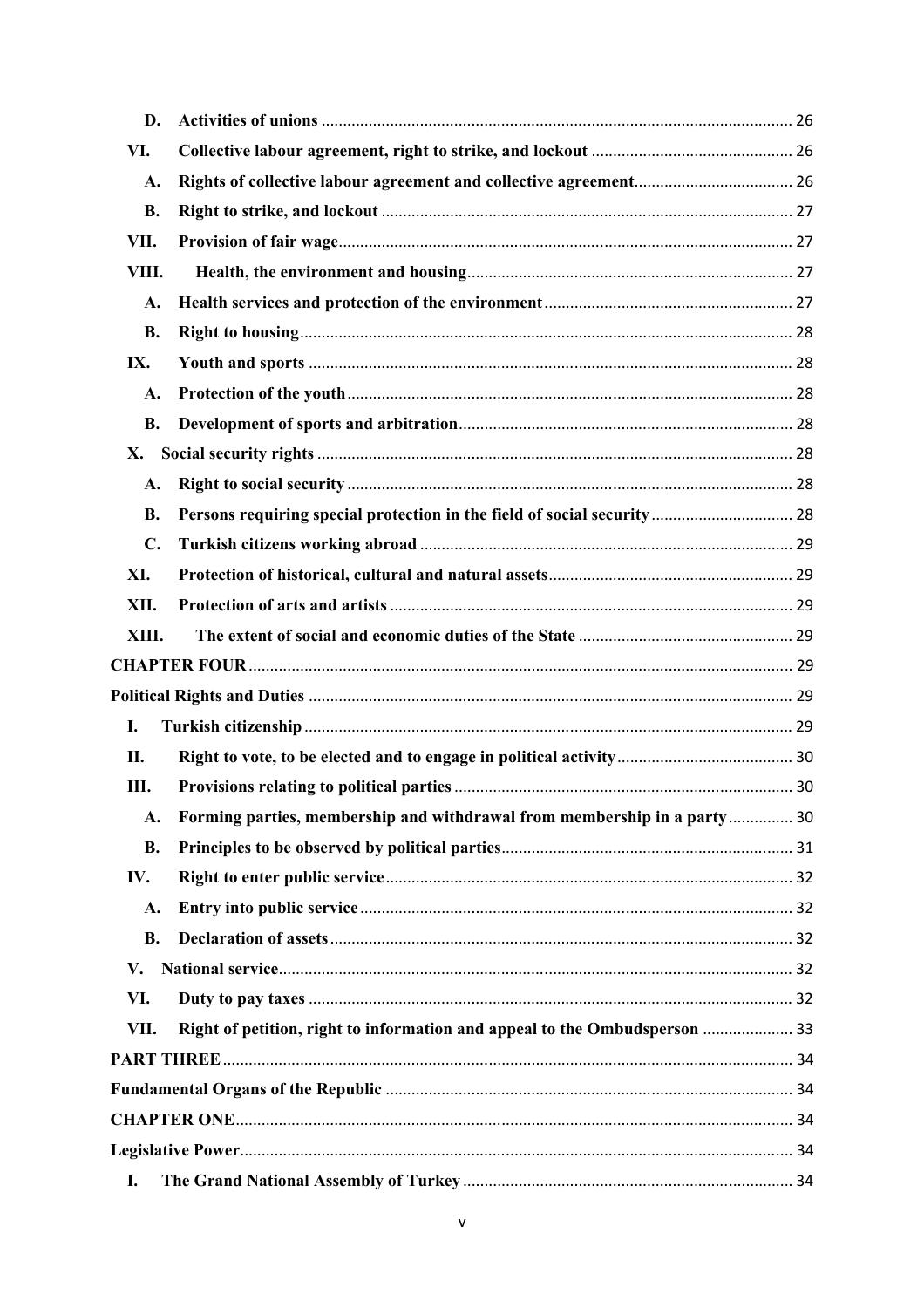| A.             |                                                                                    |  |
|----------------|------------------------------------------------------------------------------------|--|
| <b>B.</b>      |                                                                                    |  |
| C.             | Election term of the Grand National Assembly of Turkey and the President of the    |  |
| D.             |                                                                                    |  |
| E.             |                                                                                    |  |
| F.             |                                                                                    |  |
| 1.             |                                                                                    |  |
| 2.             |                                                                                    |  |
| 3.             |                                                                                    |  |
| 4.             |                                                                                    |  |
| 5.             |                                                                                    |  |
| 6.             |                                                                                    |  |
| 7.             |                                                                                    |  |
| II.            |                                                                                    |  |
| A.             |                                                                                    |  |
| <b>B.</b>      |                                                                                    |  |
| $\mathbf{C}$ . |                                                                                    |  |
| D.             |                                                                                    |  |
| E.             |                                                                                    |  |
| F.             | Declaration of state of war and authorization to deploy the armed forces  39       |  |
| Ш.             | Provisions relating to the activities of the Grand National Assembly of Turkey  40 |  |
| A.             |                                                                                    |  |
| <b>B.</b>      |                                                                                    |  |
| $\mathbf{C}$ . |                                                                                    |  |
| D.             |                                                                                    |  |
| Е.             |                                                                                    |  |
| IV.            | Ways of obtaining information and supervision by the Grand National Assembly of    |  |
|                |                                                                                    |  |
| <b>B.</b>      |                                                                                    |  |
| $\mathbf{C}$ . |                                                                                    |  |
|                |                                                                                    |  |
|                |                                                                                    |  |
| I.             |                                                                                    |  |
| A.             |                                                                                    |  |
| <b>B.</b>      |                                                                                    |  |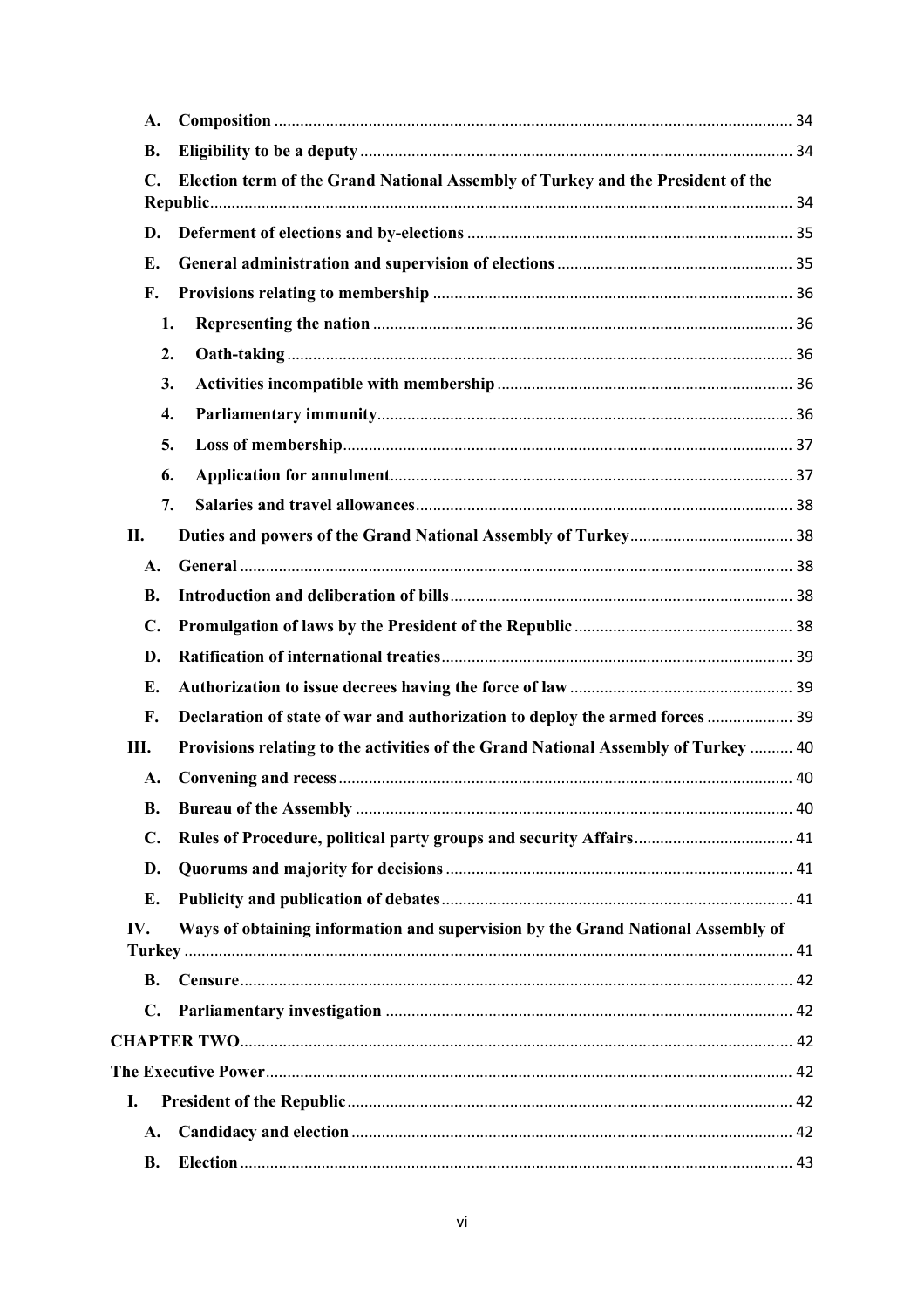| $\mathbf{C}$ .   |                                                                                         |  |
|------------------|-----------------------------------------------------------------------------------------|--|
| D.               |                                                                                         |  |
| Е.               |                                                                                         |  |
| F.               | Deputies of the President of the Republic, Acting for the President of the Republic and |  |
| G.               |                                                                                         |  |
| Н.               |                                                                                         |  |
| II.              |                                                                                         |  |
| A.               |                                                                                         |  |
| <b>B.</b>        |                                                                                         |  |
| $\mathbf{C}$ .   |                                                                                         |  |
| D.               |                                                                                         |  |
| Е.               |                                                                                         |  |
| F.               |                                                                                         |  |
| G.               |                                                                                         |  |
| Н.               | Renewal of Election of the Grand National Assembly of Turkey and the Presidential       |  |
| Ĩ.               |                                                                                         |  |
| 1.               |                                                                                         |  |
| 2.               |                                                                                         |  |
| Ш.               |                                                                                         |  |
| $\overline{2}$ . | Declaration of state of emergency because of widespread acts of violence and serious    |  |
| 3.               |                                                                                         |  |
| <b>B.</b>        |                                                                                         |  |
| IV.              |                                                                                         |  |
| A.               |                                                                                         |  |
| 1.               |                                                                                         |  |
| 2.               |                                                                                         |  |
| В.               |                                                                                         |  |
| C.               |                                                                                         |  |
| 1.               |                                                                                         |  |
| 2.               |                                                                                         |  |
| D.               |                                                                                         |  |
| 1.               |                                                                                         |  |
| 2.               | Duties and responsibilities, and guarantees in disciplinary proceedings  53             |  |
| Е.               |                                                                                         |  |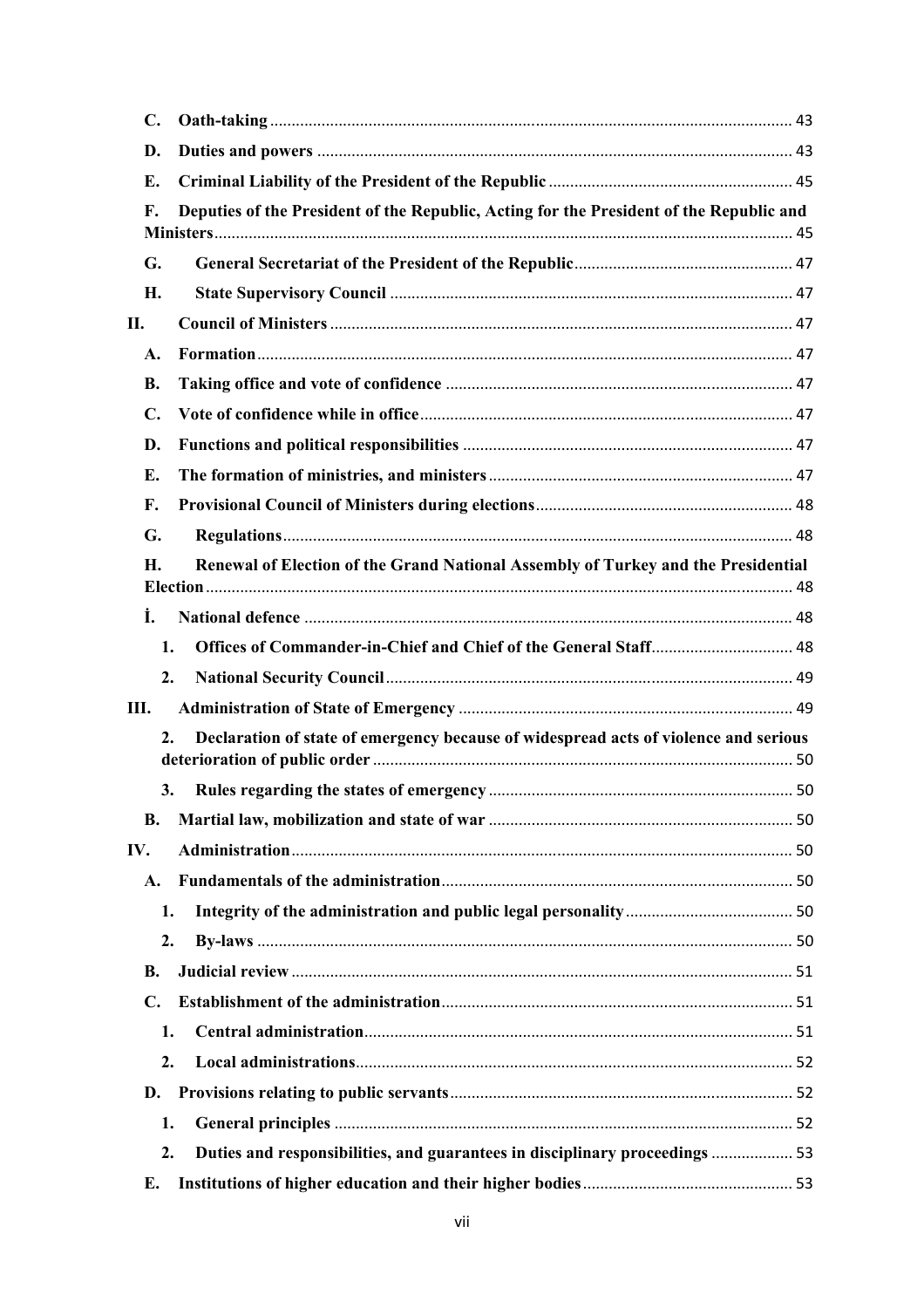| 1.                                                                                                               |  |
|------------------------------------------------------------------------------------------------------------------|--|
| 2.                                                                                                               |  |
| 3.                                                                                                               |  |
| Radio and Television Supreme Council, institutions of radio and television, and public<br>$\mathbf{F}_{\bullet}$ |  |
| The Atatürk High Institution of Culture, Language and History 55<br>G.                                           |  |
| Professional organizations having the characteristics of public institutions  55<br>H.                           |  |
| İ.                                                                                                               |  |
| J.                                                                                                               |  |
|                                                                                                                  |  |
|                                                                                                                  |  |
| I.                                                                                                               |  |
| A.                                                                                                               |  |
| <b>B.</b>                                                                                                        |  |
| $\mathbf{C}$ .                                                                                                   |  |
| Publicity of hearings and the necessity of justification for verdicts 58<br>D.                                   |  |
| E.                                                                                                               |  |
| F.                                                                                                               |  |
| G.                                                                                                               |  |
| H.                                                                                                               |  |
| П.                                                                                                               |  |
| A.                                                                                                               |  |
| 1.                                                                                                               |  |
| 2.                                                                                                               |  |
| 3.                                                                                                               |  |
| 4.                                                                                                               |  |
| 5.                                                                                                               |  |
| 6.                                                                                                               |  |
| 7.                                                                                                               |  |
| 8.                                                                                                               |  |
| <b>B.</b>                                                                                                        |  |
| $\mathbf{C}$ .                                                                                                   |  |
| D.                                                                                                               |  |
| E.                                                                                                               |  |
| F.                                                                                                               |  |
| Ш.                                                                                                               |  |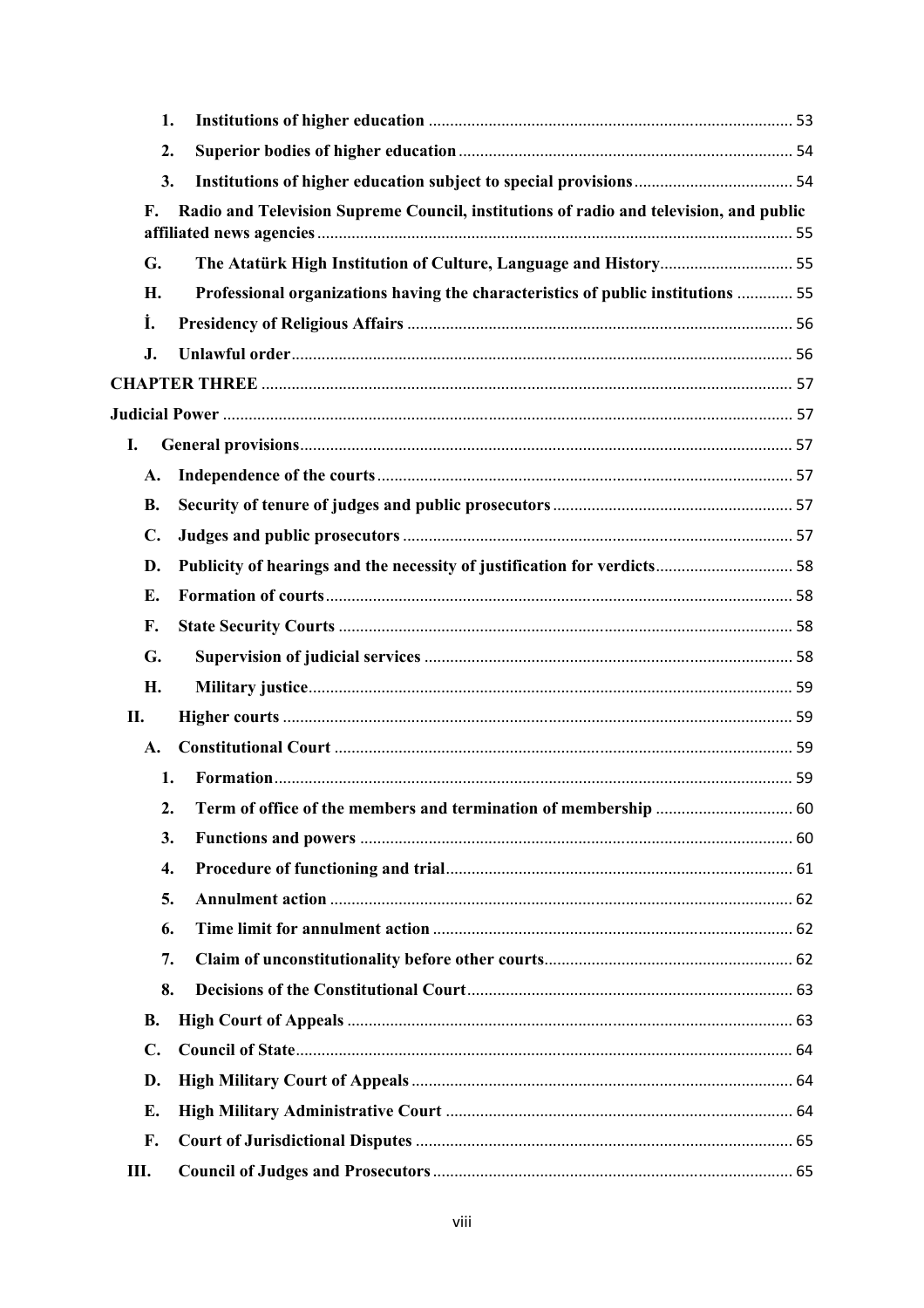| IV.            |                                                                        |  |
|----------------|------------------------------------------------------------------------|--|
|                |                                                                        |  |
|                |                                                                        |  |
|                |                                                                        |  |
|                |                                                                        |  |
| I.             |                                                                        |  |
| A.             |                                                                        |  |
| <b>B.</b>      |                                                                        |  |
| $\mathbf{C}$ . |                                                                        |  |
| D.             |                                                                        |  |
| E.             |                                                                        |  |
|                |                                                                        |  |
|                |                                                                        |  |
| I.             |                                                                        |  |
| П.             |                                                                        |  |
| Ш.             |                                                                        |  |
| IV.            |                                                                        |  |
| A.             |                                                                        |  |
| <b>B.</b>      |                                                                        |  |
| V.             |                                                                        |  |
| VI.            |                                                                        |  |
| $\mathbf{A}$ . |                                                                        |  |
| В.             |                                                                        |  |
|                |                                                                        |  |
|                |                                                                        |  |
| I.             |                                                                        |  |
|                |                                                                        |  |
|                |                                                                        |  |
|                |                                                                        |  |
|                |                                                                        |  |
| I.             | Amending the Constitution, participation in elections and referenda 82 |  |
| П.             |                                                                        |  |
| III.           |                                                                        |  |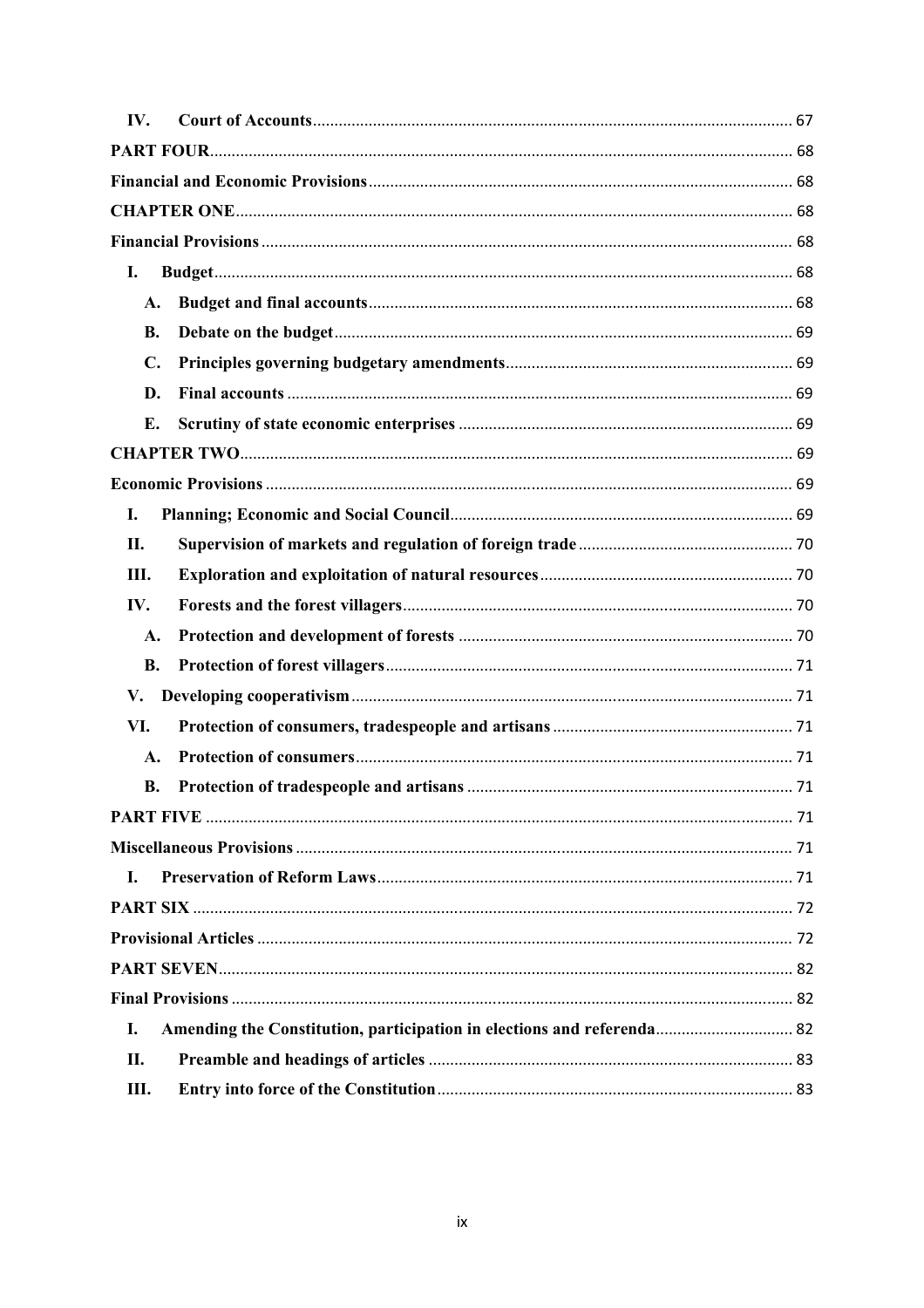## **CONSTITUTION OF THE REPUBLIC OF TURKEY1 PREAMBLE**

(As amended on July 23, 1995; Act No. 4121)

Affirming the eternal existence of the Turkish Motherland and Nation and the indivisible unity of the Sublime Turkish State, this Constitution, in line with the concept of nationalism introduced by the founder of the Republic of Turkey, Atatürk, the immortal leader and the unrivalled hero, and his reforms and principles;

Determining to attain the everlasting existence, prosperity, material and spiritual wellbeing of the Republic of Turkey, and the standards of contemporary civilization as an honourable member with equal rights of the family of world nations;

The absolute supremacy of the will of the nation, the fact that sovereignty is vested fully and unconditionally in the Turkish Nation and that no individual or body empowered to exercise this sovereignty in the name of the nation shall deviate from the liberal democracy indicated in the Constitution and the legal system instituted according to its requirements,

The separation of powers, which does not imply an order of precedence among the organs of the State, but refers solely to the exercising of certain state powers and discharging of duties, and is limited to a civilized cooperation and division of functions; and the fact that only the Constitution and the laws have the supremacy;

(As amended on October 3, 2001; Act No. 4709) That no protection shall be accorded to an activity contrary to Turkish national interests, Turkish existence and the principle of its indivisibility with its State and territory, historical and moral values of Turkishness; the nationalism, principles, reforms and civilizationism of Atatürk and that sacred religious feelings shall absolutely not be involved in state affairs and politics as required by the principle of secularism;

That every Turkish citizen has an innate right and power, to lead an honourable life and to improve his/her material and spiritual wellbeing under the aegis of national culture, civilization, and the rule of law, through the exercise of the fundamental rights and freedoms set forth in this Constitution, in conformity with the requirements of equality and social justice;

That all Turkish citizens are united in national honour and pride, in national joy and grief, in their rights and duties regarding national existence, in blessings and in burdens, and in every manifestation of national life, and that they have the right to demand a peaceful life based on absolute respect for one another's rights and freedoms, mutual love and fellowship, and the desire for and belief in "Peace at home; peace in the world";

With these IDEAS, BELIEFS, and RESOLUTIONS to be interpreted and implemented accordingly, thus commanding respect for, and absolute loyalty to, its letter and spirit;

<sup>&</sup>lt;sup>1</sup> The Constitution was adopted by the Constituent Assembly on October 18, 1982 to be submitted to referendum and published in the Official Gazette dated October 20, 1982 and numbered 17844; republished in the repeating Official Gazette dated November 9, 1982 and numbered 17863 in the aftermath of its submission to referendum on November 7, 1982 (Act No. 2709).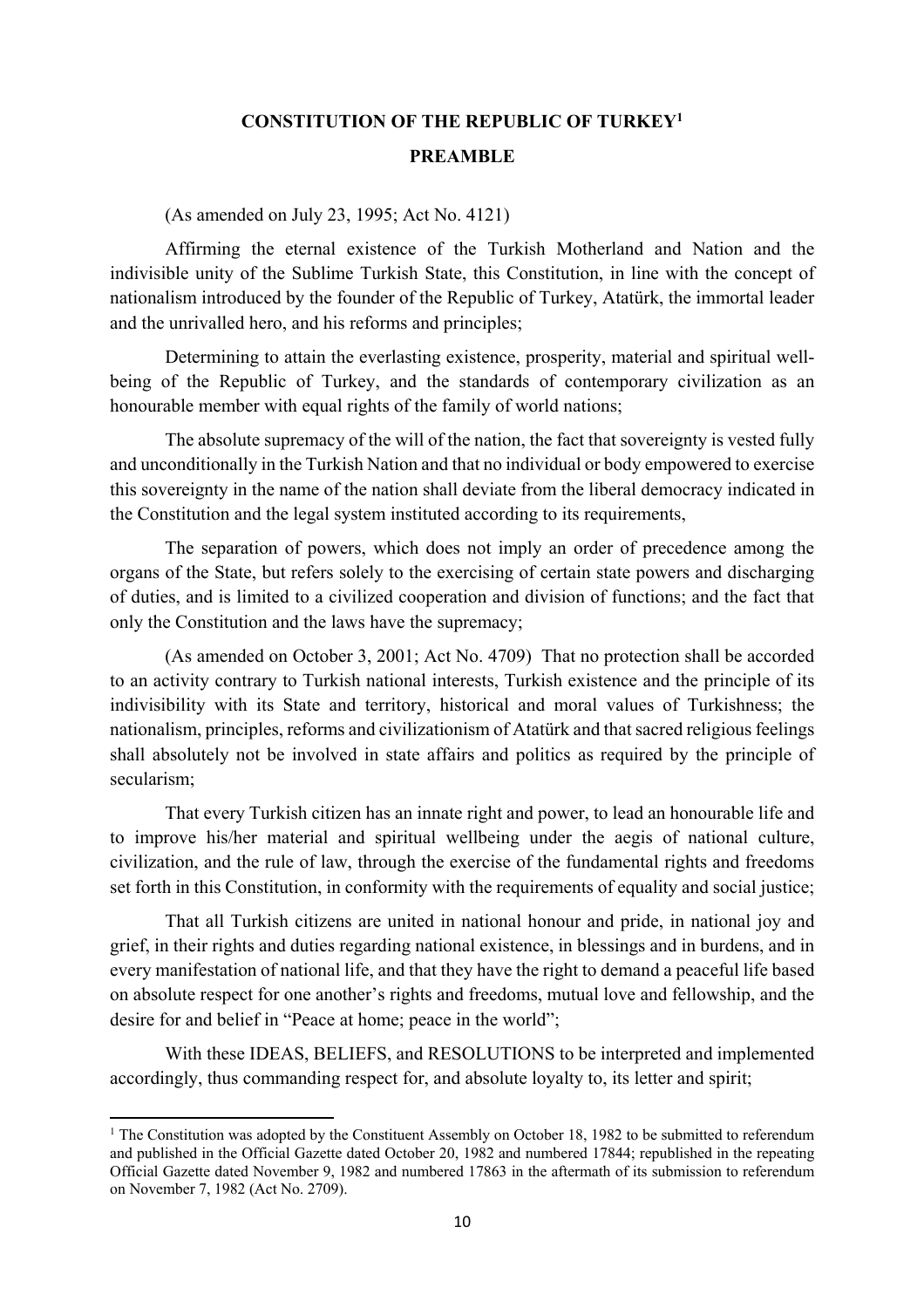Has been entrusted by the TURKISH NATION to the democracy-loving Turkish sons' and daughters' love for the motherland and nation.

#### **PART ONE**

#### **General Principles**

#### **I. Form of the State**

**ARTICLE 1-** The State of Turkey is a Republic.

#### **II. Characteristics of the Republic**

**ARTICLE 2-** The Republic of Turkey is a democratic, secular and social state governed by rule of law, within the notions of public peace, national solidarity and justice, respecting human rights, loyal to the nationalism of Atatürk, and based on the fundamental tenets set forth in the preamble.

#### **III. Integrity, official language, flag, national anthem, and capital of the State**

**ARTICLE 3-** The State of Turkey, with its territory and nation, is an indivisible entity. Its language is Turkish.

Its flag, the form of which is prescribed by the relevant law, is composed of a white crescent and star on a red background.

Its national anthem is the "Independence March".

Its capital is Ankara.

#### **IV. Irrevocable provisions**

**ARTICLE 4-** The provision of Article 1 regarding the form of the State being a Republic, the characteristics of the Republic in Article 2, and the provisions of Article 3 shall not be amended, nor shall their amendment be proposed.

#### **V. Fundamental aims and duties of the State**

**ARTICLE 5-** The fundamental aims and duties of the State are to safeguard the independence and integrity of the Turkish Nation, the indivisibility of the country, the Republic and democracy, to ensure the welfare, peace, and happiness of the individual and society; to strive for the removal of political, economic, and social obstacles which restrict the fundamental rights and freedoms of the individual in a manner incompatible with the principles of justice and of the social state governed by rule of law; and to provide the conditions required for the development of the individual's material and spiritual existence.

#### **VI. Sovereignty**

**ARTICLE 6-** Sovereignty belongs to the Nation without any restriction or condition.

The Turkish Nation shall exercise its sovereignty through the authorized organs, as prescribed by the principles set forth in the Constitution.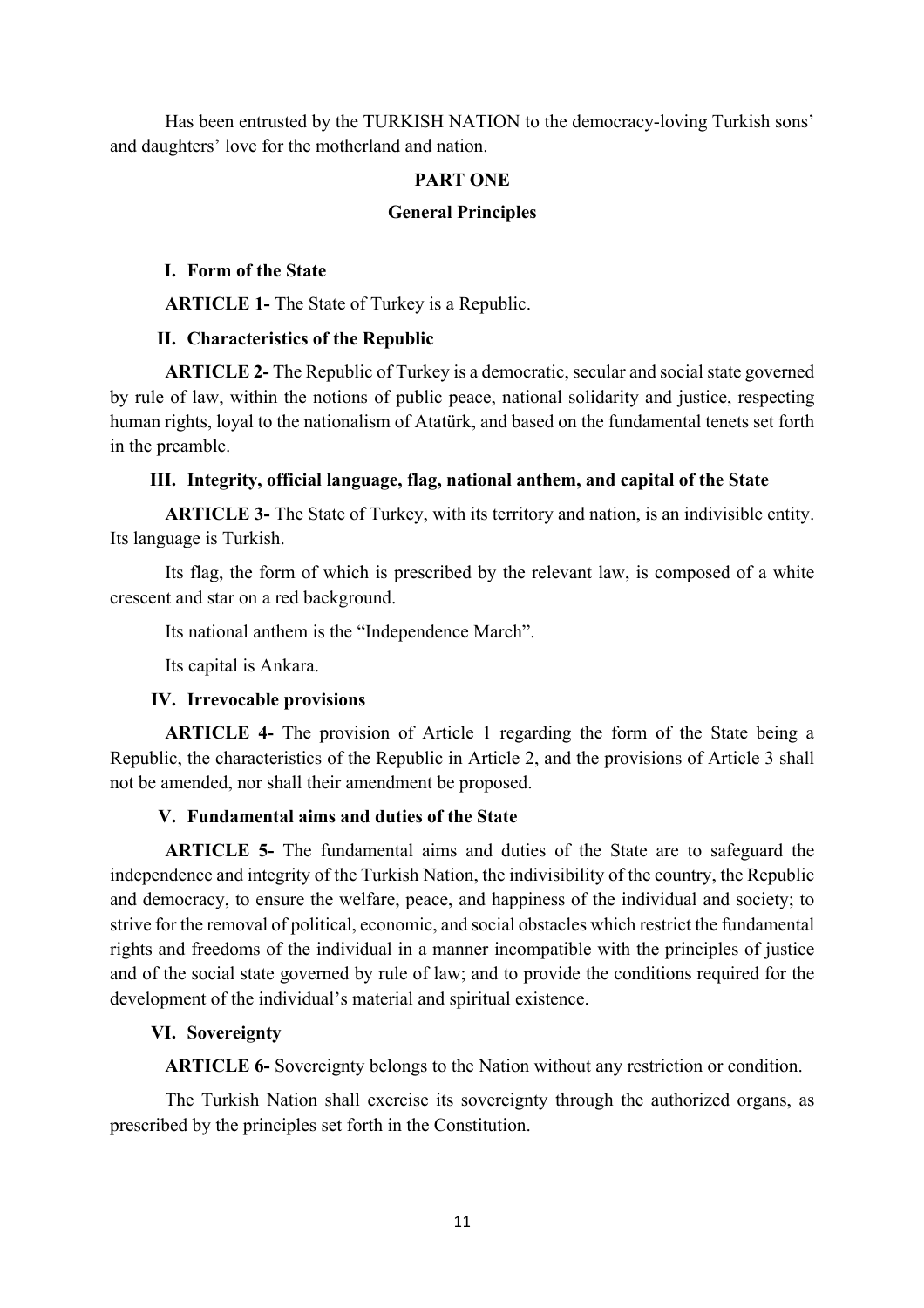The exercise of sovereignty shall not be delegated by any means to any individual, group or class. No person or organ shall exercise any state authority that does not emanate from the Constitution.

#### **VII. Legislative power**

**ARTICLE 7-** Legislative power is vested in the Grand National Assembly of Turkey on behalf of Turkish Nation. This power shall not be delegated.

#### **VIII. Executive power and function**

**ARTICLE 8-** (As amended on April 16, 2017; Act No. 6771) Executive power and function shall be exercised and carried out by the President of the Republic in conformity with the Constitution and laws.

#### **IX. Judicial power**

**ARTICLE 9-** (As amended on April 16, 2017; Act No. 6771) Judicial power shall be exercised by independent and impartial courts on behalf of the Turkish Nation.

#### **X. Equality before the law**

**ARTICLE 10-** Everyone is equal before the law without distinction as to language, race, colour, sex, political opinion, philosophical belief, religion and sect, or any such grounds.

(Paragraph added on May 7, 2004; Act No. 5170) Men and women have equal rights. The State has the obligation to ensure that this equality exists in practice. (Sentence added on September 12, 2010; Act No. 5982) Measures taken for this purpose shall not be interpreted as contrary to the principle of equality.

(Paragraph added on September 12, 2010; Act No. 5982) Measures to be taken for children, the elderly, disabled people, widows and orphans of martyrs as well as for the invalid and veterans shall not be considered as violation of the principle of equality.

No privilege shall be granted to any individual, family, group or class.

State organs and administrative authorities are obliged to act in compliance with the principle of equality before the law in all their proceedings.<sup>2</sup>

#### **XI. Supremacy and binding force of the Constitution**

**ARTICLE 11-** The provisions of the Constitution are fundamental legal rules binding upon legislative, executive and judicial organs, and administrative authorities and other institutions and individuals.

Laws shall not be contrary to the Constitution.

<sup>&</sup>lt;sup>2</sup> The phrase "and in benefiting from all kinds of public services" was added after the phrase "in all their proceedings" by the first Article of Act No. 5735 dated February 9, 2008 and annulled by the decision of the Constitutional Court dated June 5, 2008 numbered E. 2008/16, K. 2008/116 (Official Gazette numbered 27032 of October 22, 2008).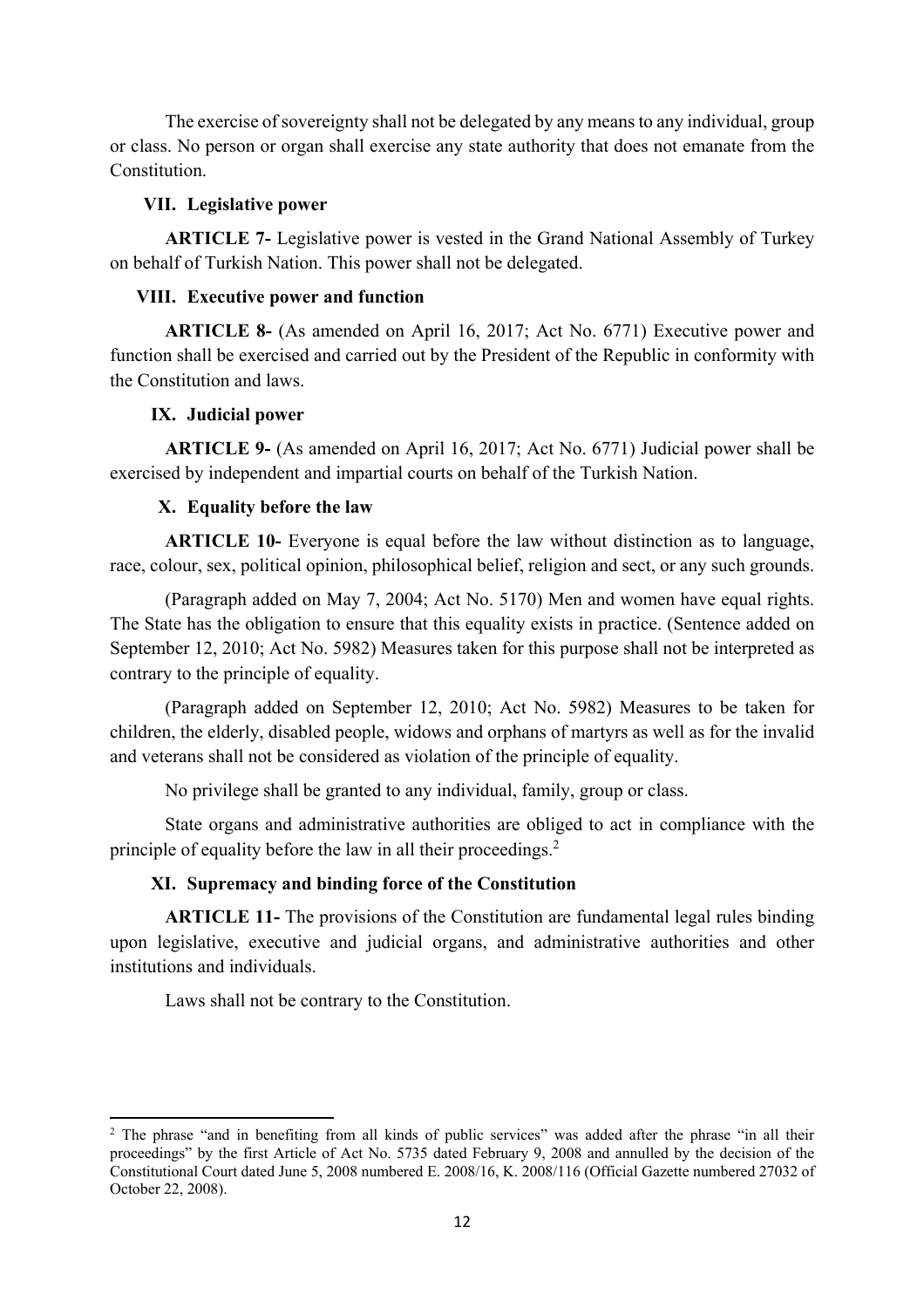# **PART TWO Fundamental Rights and Duties CHAPTER ONE General Provisions**

#### **I. Nature of fundamental rights and freedoms**

**ARTICLE 12-** Everyone possesses inherent fundamental rights and freedoms, which are inviolable and inalienable.

The fundamental rights and freedoms also comprise the duties and responsibilities of the individual to the society, his/her family, and other individuals.

#### **II. Restriction of fundamental rights and freedoms**

**ARTICLE 13-** (As amended on October 3, 2001; Act No. 4709)

Fundamental rights and freedoms may be restricted only by law and in conformity with the reasons mentioned in the relevant articles of the Constitution without infringing upon their essence. These restrictions shall not be contrary to the letter and spirit of the Constitution and the requirements of the democratic order of the society and the secular republic and the principle of proportionality.

#### **III. Prohibition of abuse of fundamental rights and freedoms**

**ARTICLE 14-** (As amended on October 3, 2001; Act No.4709)

None of the rights and freedoms embodied in the Constitution shall be exercised in the form of activities aiming to violate the indivisible integrity of the State with its territory and nation, and to endanger the existence of the democratic and secular order of the Republic based on human rights.

No provision of this Constitution shall be interpreted in a manner that enables the State or individuals to destroy the fundamental rights and freedoms recognized by the Constitution or to stage an activity with the aim of restricting them more extensively than stated in the Constitution.

The sanctions to be applied against those who perpetrate activities contrary to these provisions shall be determined by law.

#### **IV. Suspension of the exercise of fundamental rights and freedoms**

**ARTICLE 15-** (As amended on April 16, 2017; Act No. 6771) In times of war, mobilization, a state of emergency, the exercise of fundamental rights and freedoms may be partially or entirely suspended, or measures derogating the guarantees embodied in the Constitution may be taken to the extent required by the exigencies of the situation, as long as obligations under international law are not violated.

(As amended on May 7, 2004; Act No. 5170) Even under the circumstances indicated in the first paragraph, the individual's right to life, the integrity of his/her corporeal and spiritual existence shall be inviolable except where death occurs through acts in conformity with law of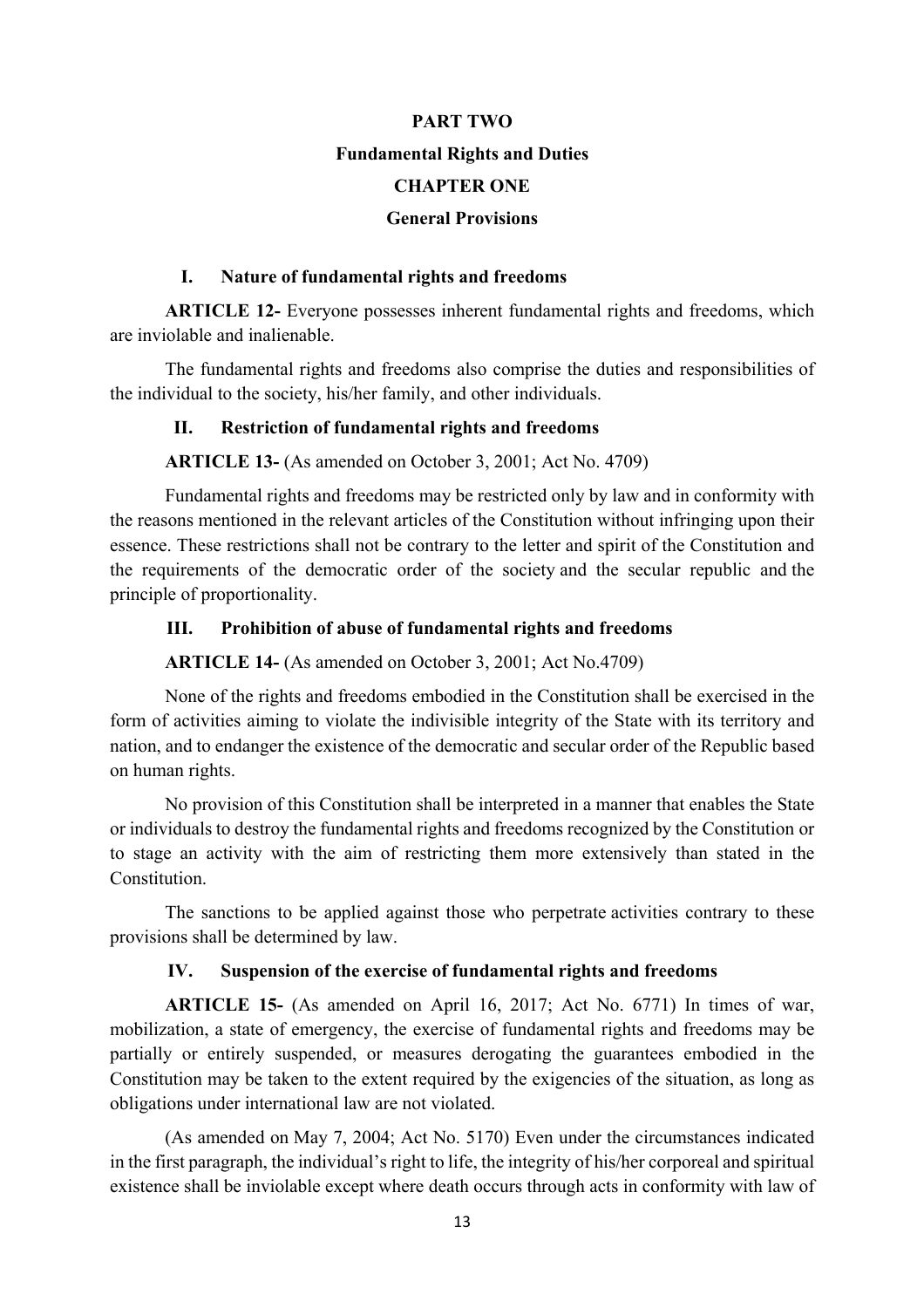war; no one shall be compelled to reveal his/her religion, conscience, thought or opinion, nor be accused on account of them; offences and penalties shall not be made retroactive; nor shall anyone be held guilty until so proven by a court ruling.

#### **V. Status of aliens**

**ARTICLE 16-** The fundamental rights and freedoms in respect to aliens may be restricted by law compatible with international law.

#### **CHAPTER TWO**

#### **Rights and Duties of the Individual**

#### **I. Personal inviolability, corporeal and spiritual existence of the individual**

**ARTICLE 17-** Everyone has the right to life and the right to protect and improve his/her corporeal and spiritual existence.

The corporeal integrity of the individual shall not be violated except under medical necessity and in cases prescribed by law; and shall not be subjected to scientific or medical experiments without his/her consent.

No one shall be subjected to torture or mal-treatment; no one shall be subjected to penalties or treatment incompatible with human dignity.

 (As amended on May 7, 2004; Act No. 5170, April 16, 2017; Act No.6771) The act of killing in case of self-defence and, when permitted by law as a compelling measure to use a weapon, during the execution of warrants of capture and arrest, the prevention of the escape of lawfully arrested or convicted persons, the quelling of riot or insurrection, or carrying out the orders of authorized bodies during state of emergency, do not fall within the scope of the provision of the first paragraph.

#### **II. Prohibition of forced labour**

**ARTICLE 18-** No one shall be forced to work. Forced labour is prohibited.

Work required of an individual while serving a sentence or under detention provided that the form and conditions of such labour are prescribed by law; services required from citizens during a state of emergency; and physical or intellectual work necessitated by the needs of the country as a civic obligation shall not be considered as forced labour.

#### **III. Personal liberty and security**

**ARTICLE 19-** Everyone has the right to personal liberty and security.

No one shall be deprived of his/her liberty except in the following cases where procedure and conditions are prescribed by law:

Execution of sentences restricting liberty and the implementation of security measures decided by courts; arrest or detention of an individual in line with a court ruling or an obligation upon him designated by law; execution of an order for the purpose of the educational supervision of a minor, or for bringing him/her before the competent authority; execution of measures taken in conformity with the relevant provisions of law for the treatment, education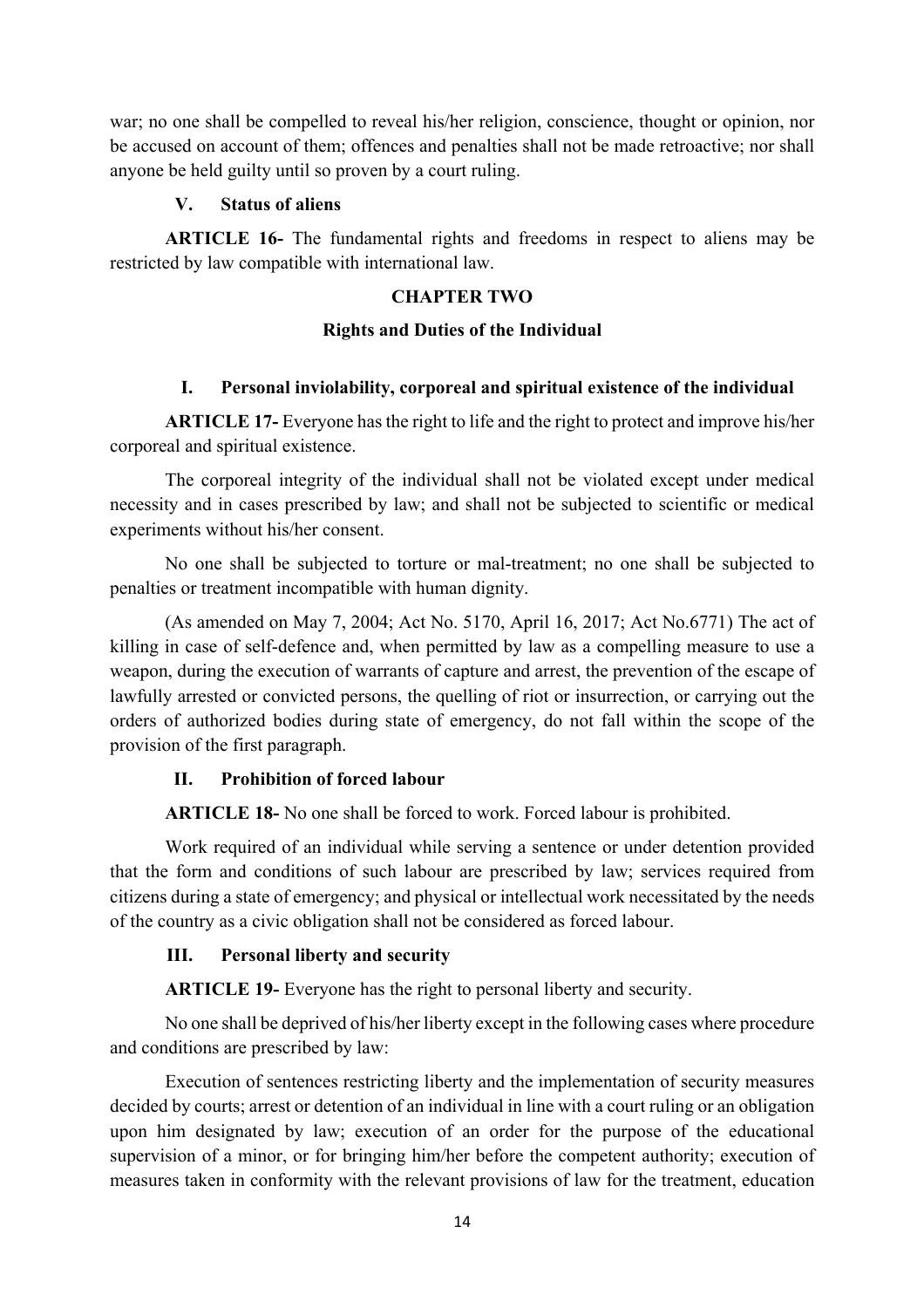or rehabilitation of a person of unsound mind, an alcoholic, drug addict, vagrant, or a person spreading contagious diseases to be carried out in institutions when such persons constitute a danger to the public; arrest or detention of a person who enters or attempts to enter illegally into the country or for whom a deportation or extradition order has been issued.

Individuals against whom there is strong evidence of having committed an offence may be arrested by decision of a judge solely for the purposes of preventing escape, or preventing the destruction or alteration of evidence, as well as in other circumstances prescribed by law and necessitating detention. Arrest of a person without a decision by a judge may be executed only when a person is caught in flagrante delicto or in cases where delay is likely to thwart the course of justice; the conditions for such acts shall be defined by law.

Individuals arrested or detained shall be promptly notified, in all cases in writing, or orally when the former is not possible, of the grounds for their arrest or detention and the charges against them; in cases of offences committed collectively this notification shall be made, at the latest, before the individual is brought before a judge.

(As amended on April 16, 2017; Act No. 6771) The person arrested or detained shall be brought before a judge within at latest forty-eight hours and in case of offences committed collectively within at most four days, excluding the time required to send the individual to the court nearest to the place of arrest. No one can be deprived of his/her liberty without the decision of a judge after the expiry of the 9 above specified periods. These periods may be extended during a state of emergency or in time of war.

(As amended on October 3, 2001; Act No. 4709) The next of kin shall be notified immediately when a person has been arrested or detained.

Persons under detention shall have the right to request trial within a reasonable time and to be released during investigation or prosecution. Release may be conditioned by a guarantee as to ensure the presence of the person at the trial proceedings or the execution of the court sentence.

Persons whose liberties are restricted for any reason are entitled to apply to the competent judicial authority for speedy conclusion of proceedings regarding their situation and for their immediate release if the restriction imposed upon them is not lawful.

(As amended on October 3, 2001; Act No. 4709) Damage suffered by persons subjected to treatment other than these provisions shall be compensated by the State in accordance with the general principles of the compensation law.

## **IV. Privacy and protection of private life A. Privacy of private life**

**ARTICLE 20-** Everyone has the right to demand respect for his/her private and family life. Privacy of private or family life shall not be violated. (Sentence repealed on May 3, 2001; Act No. 4709)

(As amended on October 3, 2001; Act No. 4709) Unless there exists a decision duly given by a judge on one or several of the grounds of national security, public order, prevention of crime, protection of public health and public morals, or protection of the rights and freedoms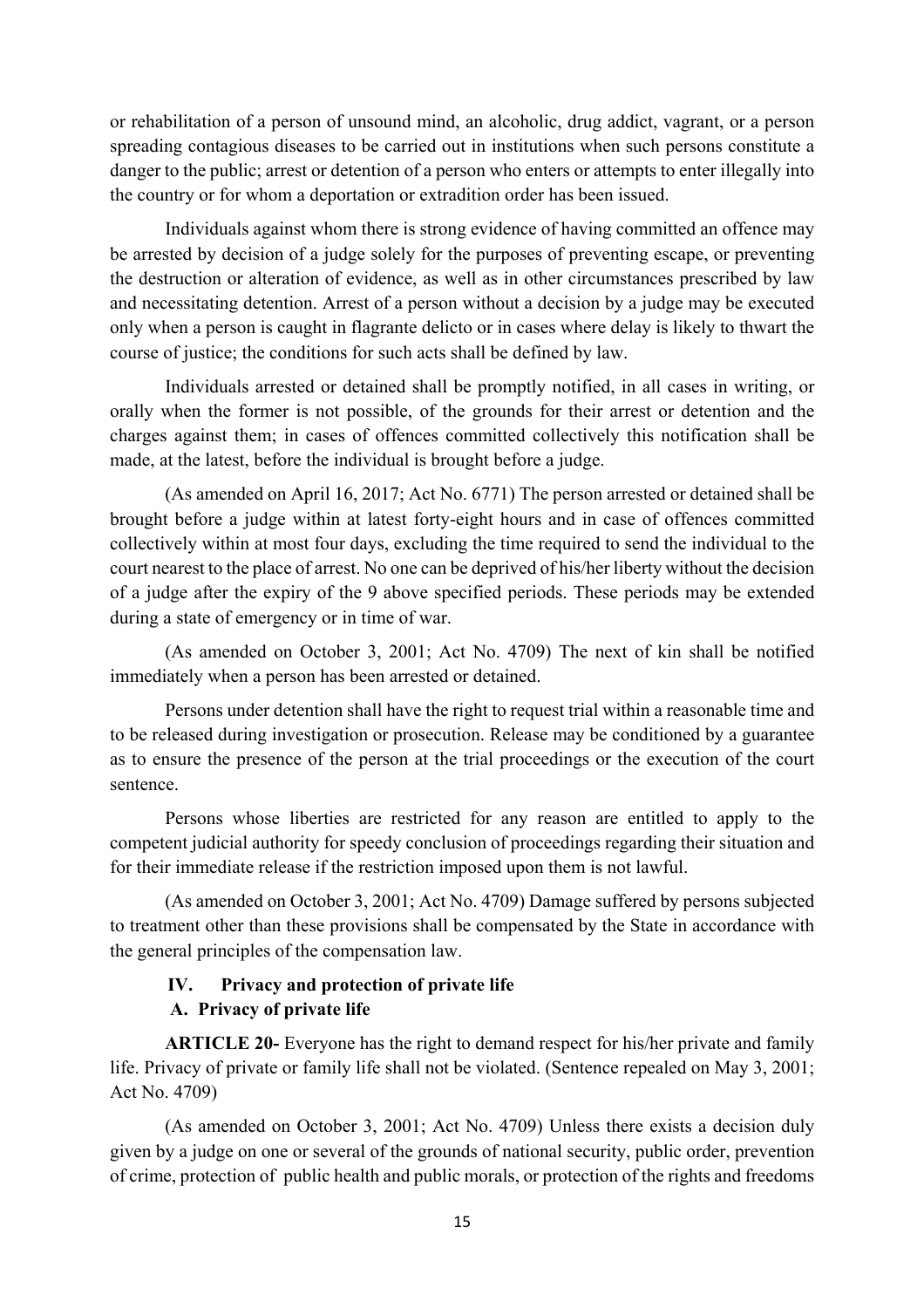of others, or unless there exists a written order of an agency authorized by law, in cases where delay is prejudicial, again on the above-mentioned grounds, neither the person, nor the private papers, nor belongings of an individual shall be searched nor shall they be seized. The decision of the competent authority shall be submitted for the approval of the judge having jurisdiction within twenty-four hours. The judge shall announce his decision within forty-eight hours from the time of seizure; otherwise, seizure shall automatically be lifted.

(Paragraph added on September 12, 2010; Act No. 5982) Everyone has the right to request the protection of his/her personal data. This right includes being informed of, having access to and requesting the correction and deletion of his/her personal data, and to be informed whether these are used in consistency with envisaged objectives. Personal data can be processed only in cases envisaged by law or by the person's explicit consent. The principles and procedures regarding the protection of personal data shall be laid down in law.

#### **B. Inviolability of the domicile**

**ARTICLE 21-** (As amended on October 3, 2001; Act No. 4709)

The domicile of an individual shall not be violated. Unless there exists a decision duly given by a judge on one or several of the grounds of national security, public order, prevention of crime, protection of public health and public morals, or protection of the rights and freedoms of others, or unless there exists a written order of an agency authorized by law in cases where delay is prejudicial, again on these grounds, no domicile may be entered or searched or the property seized therein. The decision of the competent authority shall be submitted for the approval of the judge having jurisdiction within twenty-four hours. The judge shall announce his decision within forty-eight hours from the time of seizure; otherwise, seizure shall be automatically lifted.

#### **C. Freedom of communication**

#### **ARTICLE 22-** (As amended on October 3, 2001; Act No. 4709)

Everyone has the freedom of communication. Privacy of communication is fundamental.

Unless there exists a decision duly given by a judge on one or several of the grounds of national security, public order, prevention of crime, protection of public health and public morals, or protection of the rights and freedoms of others, or unless there exists a written order of an agency authorized by law in cases where delay is prejudicial, again on the abovementioned grounds, communication shall not be impeded nor its privacy be violated. The decision of the competent authority shall be submitted for the approval of the judge having jurisdiction within twenty-four hours. The judge shall announce his decision within forty-eight hours from the time of seizure; otherwise, seizure shall be automatically lifted.

Public institutions and agencies where exceptions may be applied are prescribed in law.

#### **V. Freedom of residence and movement**

**ARTICLE 23-** Everyone has the freedom of residence and movement.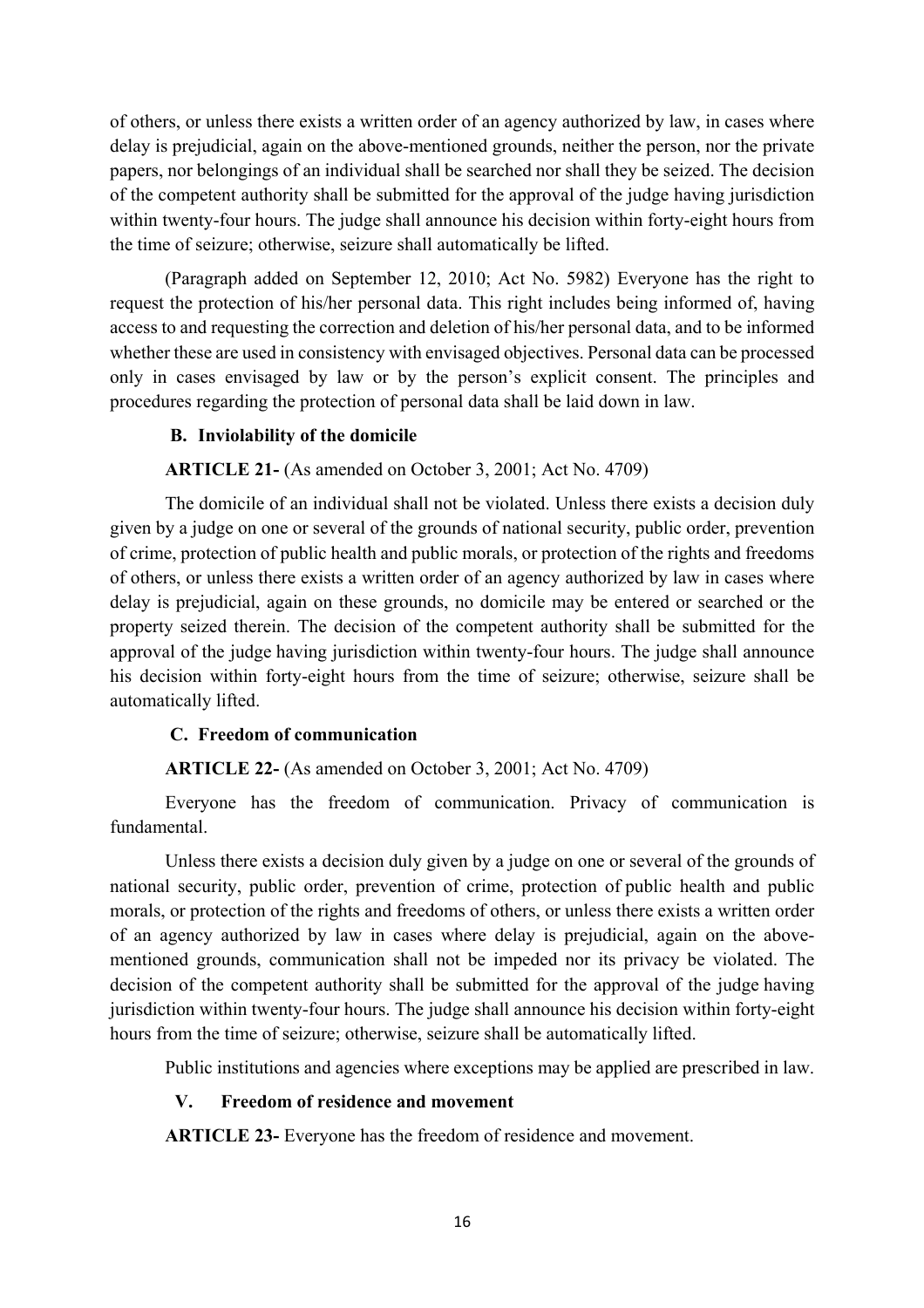Freedom of residence may be restricted by law for the purpose of preventing crimes, promoting social and economic development, achieving sound and orderly urbanization, and protecting public property.

Freedom of movement may be restricted by law for the purpose of investigation and prosecution of an offence, and prevention of crimes.

(As amended on October 3, 2001; Act No. 4709, and as amended on September 12, 2010; Act No. 5982) A citizen's freedom to leave the country may be restricted only by the decision of a judge based on a criminal investigation or prosecution.

Citizens shall not be deported, or deprived of their right of entry into the homeland.

#### **VI. Freedom of religion and conscience**

**ARTICLE 24-** Everyone has the freedom of conscience, religious belief and conviction.

Acts of worship, religious rites and ceremonies shall be conducted freely, as long as they do not violate the provisions of Article 14.

No one shall be compelled to worship, or to participate in religious rites and ceremonies, or to reveal religious beliefs and convictions, or be blamed or accused because of his religious beliefs and convictions.

Religious and moral education and instruction shall be conducted under state supervision and control. Instruction in religious culture and morals shall be one of the compulsory lessons in the curricula of primary and secondary schools. Other religious education and instruction shall be subject to the individual's own desire, and in the case of minors, to the request of their legal representatives.

No one shall be allowed to exploit or abuse religion or religious feelings, or things held sacred by religion, in any manner whatsoever, for the purpose of personal or political interest or influence, or for even partially basing the fundamental, social, economic, political, and legal order of the State on religious tenets.

#### **VII. Freedom of thought and opinion**

**ARTICLE 25-** Everyone has the freedom of thought and opinion.

No one shall be compelled to reveal his/her thoughts and opinions for any reason or purpose; nor shall anyone be blamed or accused because of his/her thoughts and opinions.

#### **VIII. Freedom of expression and dissemination of thought**

**ARTICLE 26-** Everyone has the right to express and disseminate his/her thoughts and opinions by speech, in writing or in pictures or through other media, individually or collectively. This freedom includes the liberty of receiving or imparting information or ideas without interference by official authorities. This provision shall not preclude subjecting transmission by radio, television, cinema, or similar means to a system of licensing.

(As amended on October 3, 2001; Act No. 4709) The exercise of these freedoms may be restricted for the purposes of national security, public order, public safety, safeguarding the basic characteristics of the Republic and the indivisible integrity of the State with its territory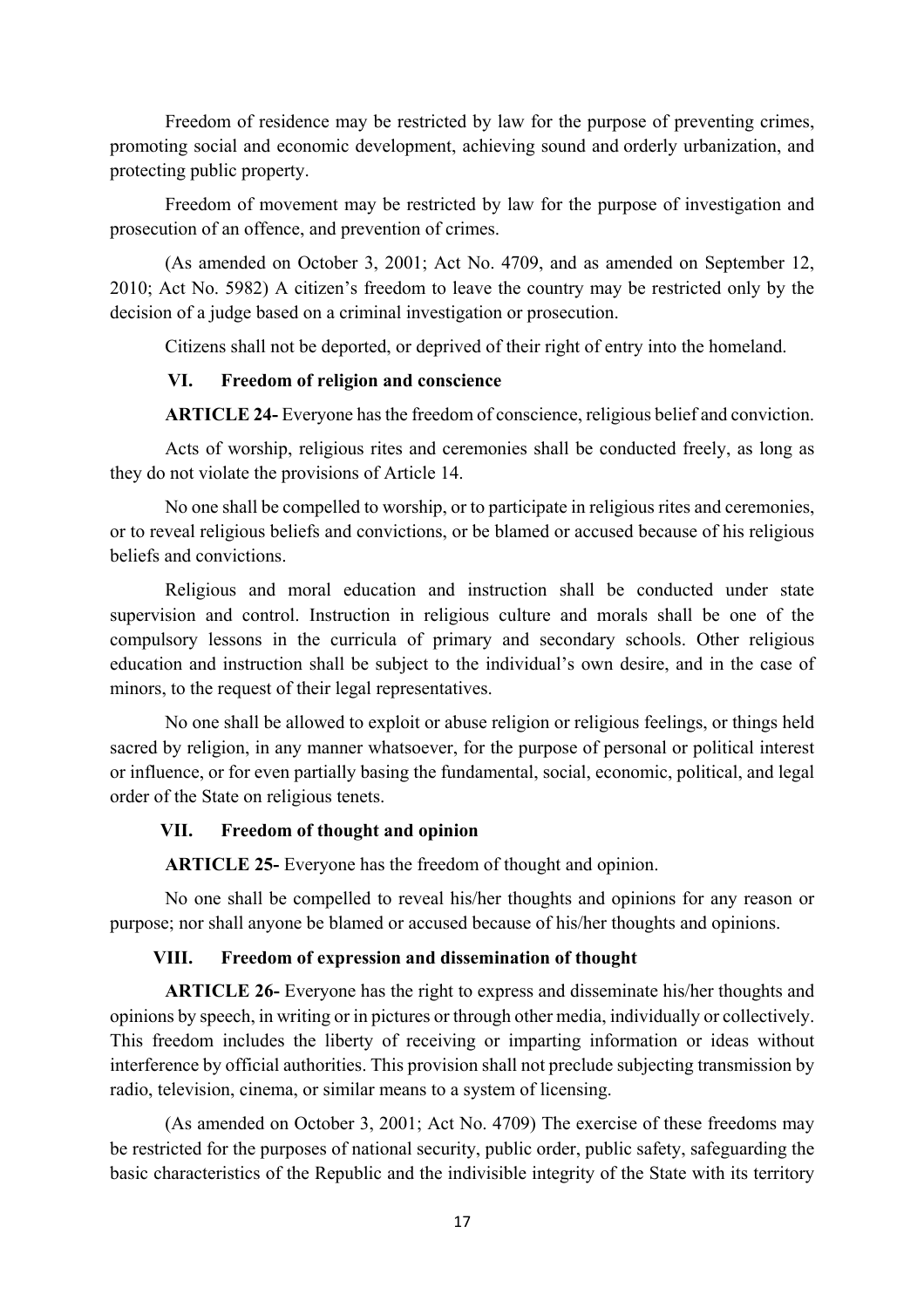and nation, preventing crime, punishing offenders, withholding information duly classified as a state secret, protecting the reputation or rights and private and family life of others, or protecting professional secrets as prescribed by law, or ensuring the proper functioning of the judiciary.

(Repealed on October 3, 2001; Act No. 4709)

Regulatory provisions concerning the use of means to disseminate information and thoughts shall not be deemed as the restriction of freedom of expression and dissemination of thoughts as long as the transmission of information and thoughts is not prevented.

(Paragraph added on October 3, 2001; Act No. 4709) The formalities, conditions and procedures to be applied in exercising the freedom of expression and dissemination of thought shall be prescribed by law.

#### **IX. Freedom of science and the arts**

**ARTICLE 27-** Everyone has the right to study and teach, express, and disseminate science and the arts, and to carry out research in these fields freely.

The right to disseminate shall not be exercised for the purpose of changing the provisions of articles 1, 2 and 3 of the Constitution.

The provision of this article shall not preclude regulation by law of the entry and distribution of foreign publications in the country.

## **X. Provisions relating to the press and publication**

#### **A. Freedom of the press**

**ARTICLE 28-** The press is free, and shall not be censored. The establishment of a printing house shall not be subject to prior permission or the deposit of a financial guarantee.

(Repealed on October 3, 2001; Act No. 4709)

The State shall take the necessary measures to ensure freedom of the press and information.

In the limitation of freedom of the press, the provisions of articles 26 and 27 of the Constitution shall apply.

Anyone who writes any news or articles which threaten the internal or external security of the State or the indivisible integrity of the State with its territory and nation, which tend to incite offence, riot or insurrection, or which refer to classified state secrets or has them printed, and anyone who prints or transmits such news or articles to others for the purposes above, shall be held responsible under the law relevant to these offences. Distribution may be prevented as a precautionary measure by the decision of a judge, or in case delay is deemed prejudicial, by the competent authority explicitly designated by law. The authority preventing the distribution shall notify a competent judge of its decision within twenty-four hours at the latest. The order preventing distribution shall become null and void unless upheld by a competent judge within forty-eight hours at the latest.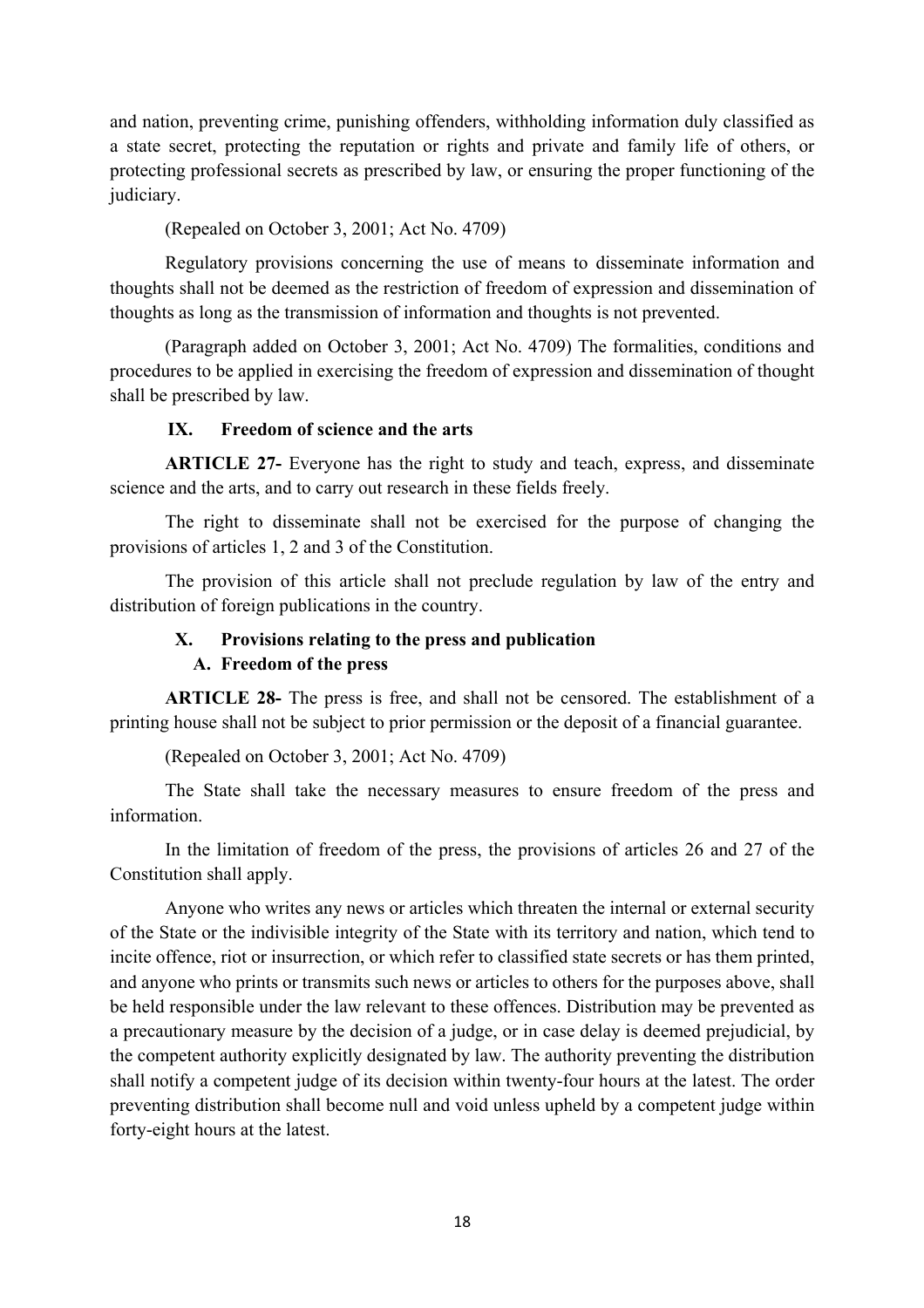No ban shall be placed on the reporting of events, except by the decision of judge issued within the limits specified by law, to ensure proper functioning of the judiciary.

Periodical and non-periodical publications may be seized by a decision of a judge in cases of ongoing investigation or prosecution of crimes specified by law; or by order of the competent authority explicitly designated by law, in situations where delay may constitute a prejudice with respect to the protection of the indivisible integrity of the State with its territory and nation, national security, public order or public morals and for the prevention of crime. The competent authority issuing the order to seize shall notify a competent judge of its decision within twenty-four hours at the latest; the order to seize shall become null and void unless upheld by a judge within forty-eight hours at the latest.

General provisions shall apply when seizing and confiscating periodicals and nonperiodicals for reasons of criminal investigation and prosecution.

Periodicals published in Turkey may be temporarily suspended by court ruling if found to contain material which contravenes the indivisible integrity of the State with its territory and nation, the fundamental principles of the Republic, national security and public morals. Any publication which clearly bears the characteristics of being a continuation of a suspended periodical is prohibited; and shall be seized by decision of a judge.

#### **B. Right to publish periodicals and non-periodicals**

**ARTICLE 29-** Publication of periodicals or non-periodicals shall not be subject to prior authorization or the deposit of a financial guarantee.

Submission of the information and documents specified by law to the competent authority designated by law is sufficient to publish a periodical. If these information and documents are found to contravene the laws, the competent authority shall apply to the court for suspension of publication.

The principles regarding the publication, the conditions of publication and the financial resources of periodicals, and the profession of journalism shall be regulated by law. The law shall not impose any political, economic, financial, and technical conditions obstructing or making difficult the free dissemination of news, thoughts, or opinions.

Periodicals shall have equal access to the means and facilities of the State, other public corporate bodies, and their agencies.

#### **C. Protection of printing facilities**

#### **ARTICLE 30-** (As amended on May 7, 2004; Act No. 5170)

A printing house and its annexes, duly established as a press enterprise under law, and press equipment shall not be seized, confiscated, or barred from operation on the grounds of having been used in a crime.

## **D. Right to use media other than the press owned by public corporations**

**ARTICLE 31-** Individuals and political parties have the right to use mass media and means of communication other than the press owned by public corporations. The conditions and procedures for such use shall be regulated by law.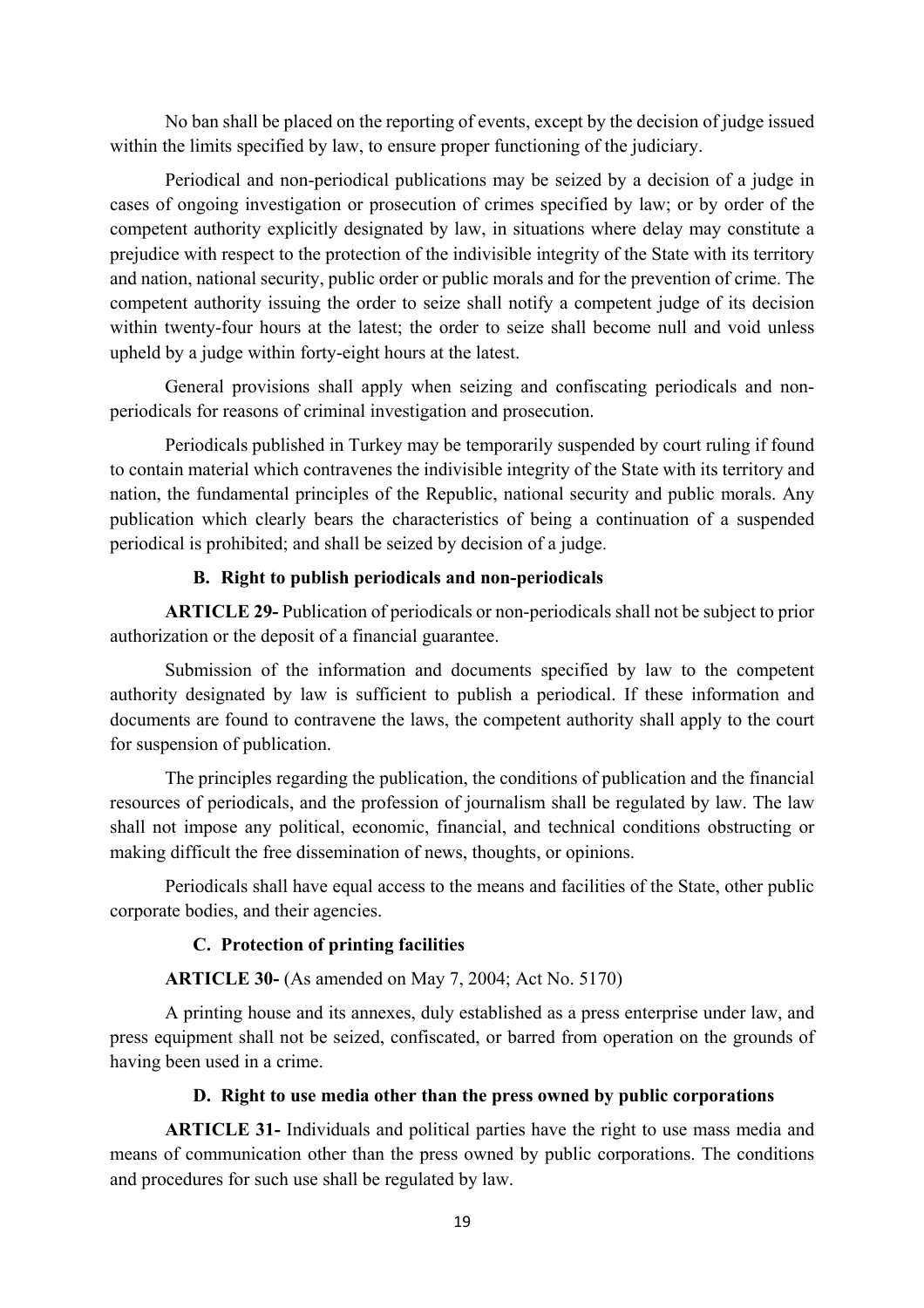(As amended on October 3, 2001; Act No. 4709) The law shall not impose restrictions preventing the public from receiving information or accessing ideas and opinions through these media, or preventing public opinion from being freely formed, on the grounds other than national security, public order, or the protection of public morals and health.

#### **E. Right of rectification and reply**

**ARTICLE 32-** The right of rectification and reply shall be accorded only in cases where personal reputation and honour is injured or in case of publications of unfounded allegation and shall be regulated by law.

If a rectification or reply is not published, the judge decides, within seven days of appeal by the individual involved, whether or not this publication is required.

## **XI. Rights and freedoms of assembly A. Freedom of association**

**ARTICLE 33-** (As amended on October 3, 2001; Act No.4709)

Everyone has the right to form associations, or become a member of an association, or withdraw from membership without prior permission.

No one shall be compelled to become or remain a member of an association.

Freedom of association may be restricted only by law on the grounds of national security, public order, prevention of commission of crime, public morals, public health and protecting the freedoms of other individuals.

The formalities, conditions, and procedures to be applied in the exercise of freedom of association shall be prescribed by law.

Associations may be dissolved or suspended from activity by the decision of a judge in cases prescribed by law. However, where it is required for, and a delay constitutes a prejudice to, national security, public order, prevention of commission or continuation of a crime, or an arrest, an authority may be vested with power by law to suspend the association from activity. The decision of this authority shall be submitted for the approval of the judge having jurisdiction within twenty-four hours. The judge shall announce his/her decision within fortyeight hours; otherwise, this administrative decision shall be annulled automatically.

Provisions of the first paragraph shall not prevent imposition of restrictions on the rights of armed forces and security forces officials and civil servants to the extent that the duties of civil servants so require.

The provisions of this article shall also apply to foundations.

## **B. Right to hold meetings and demonstration marches**

**ARTICLE 34-** (As amended on October 3, 2001; Act No.4709)

Everyone has the right to hold unarmed and peaceful meetings and demonstration marches without prior permission.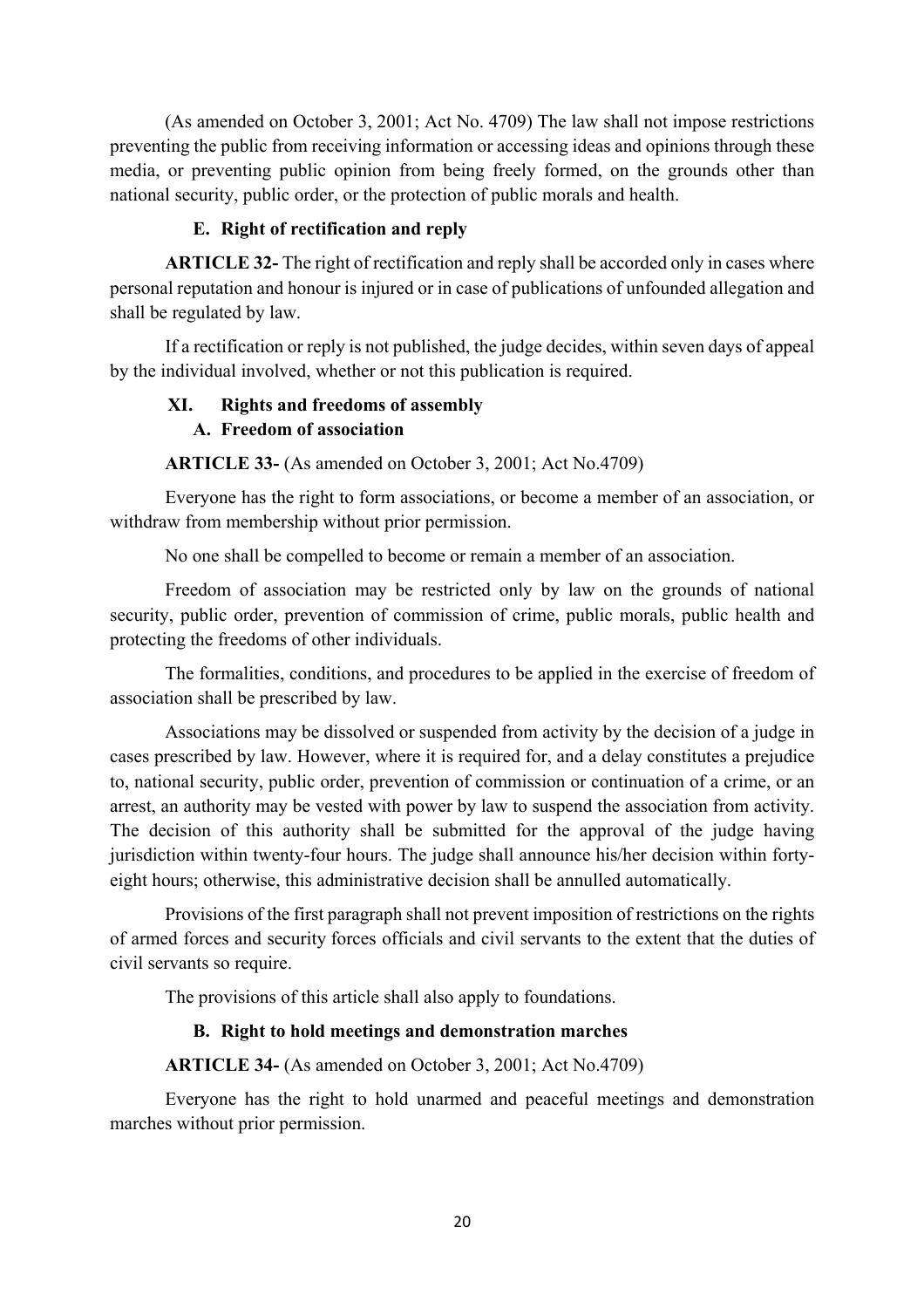The right to hold meetings and demonstration marches shall be restricted only by law on the grounds of national security, public order, prevention of commission of crime, protection of public health and public morals or the rights and freedoms of others.

The formalities, conditions, and procedures to be applied in the exercise of the right to hold meetings and demonstration marches shall be prescribed by law.

## **XII. Right to property**

**ARTICLE 35-** Everyone has the right to own and inherit property.

These rights may be limited by law only in view of public interest.

The exercise of the right to property shall not contravene public interest.

## **XIII. Provisions on the protection of rights A. Freedom to claim rights**

**ARTICLE 36-** (As amended on October 3, 2001; Act No. 4709) Everyone has the right of litigation either as plaintiff or defendant and the right to a fair trial before the courts through legitimate means and procedures.

No court shall refuse to hear a case within its jurisdiction.

## **B. Principle of natural judge**

**ARTICLE 37-** No one may be tried by any judicial authority other than the legally designated court.

Extraordinary tribunals with jurisdiction that would in effect remove a person from the jurisdiction of his legally designated court shall not be established.

#### **C. Principles relating to offences and penalties**

**ARTICLE 38-** No one shall be punished for any act which does not constitute a criminal offence under the law in force at the time committed; no one shall be given a heavier penalty for an offence other than the penalty applicable at the time when the offence was committed.

The provisions of the above paragraph shall also apply to the statute of limitations on offences and penalties and on the results of conviction.

Penalties, and security measures in lieu of penalties, shall be prescribed only by law.

No one shall be considered guilty until proven guilty in a court of law.

No one shall be compelled to make a statement that would incriminate himself/herself or his/her legal next of kin, or to present such incriminating evidence.

(Paragraph added on October 3, 2001; Act No. 4709) Findings obtained through illegal methods shall not be considered evidence.

Criminal responsibility shall be personal.

(Paragraph added on October 3, 2001; Act No. 4709) No one shall be deprived of his/her liberty merely on the ground of inability to fulfil a contractual obligation.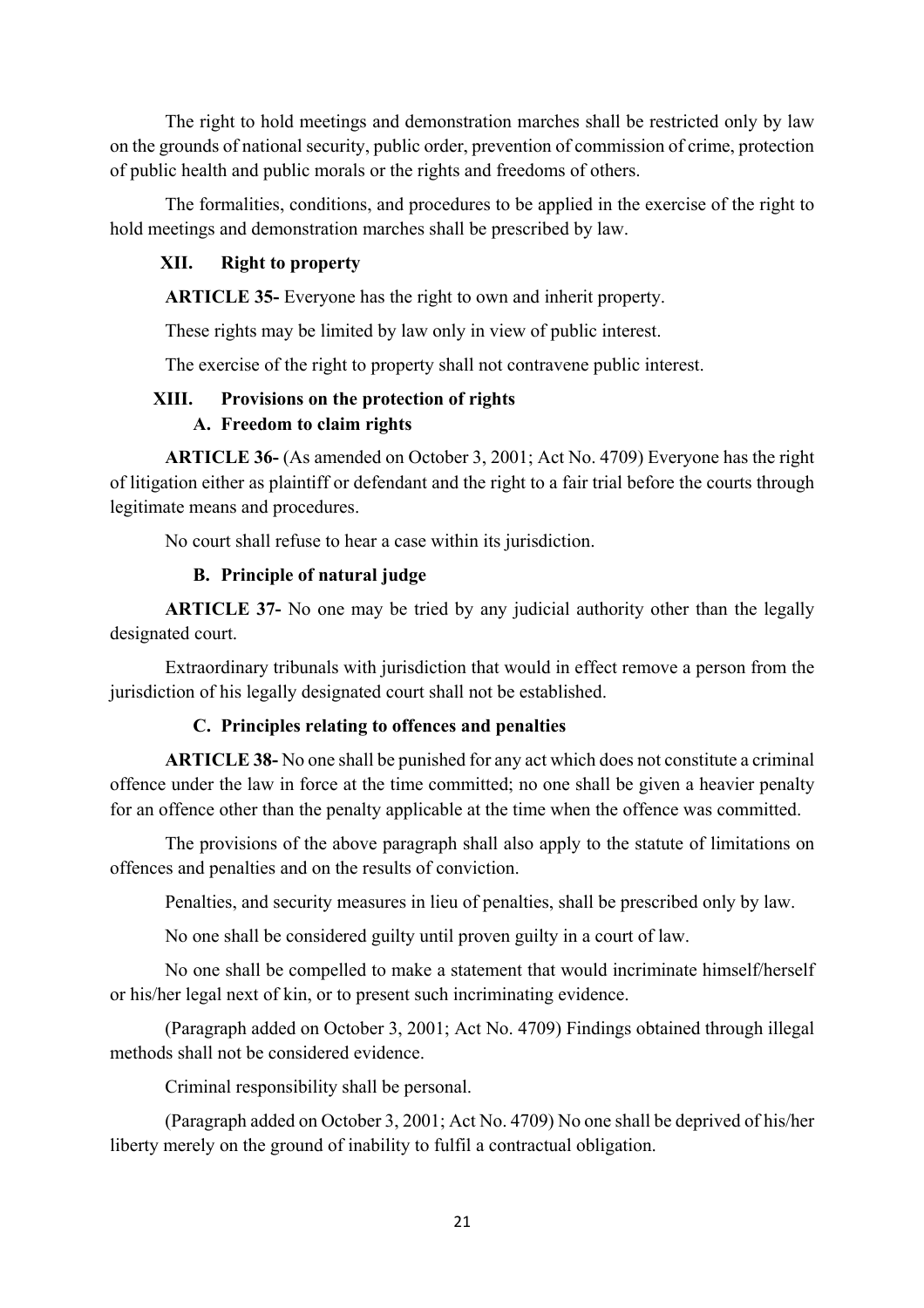(Paragraph added on October 3, 2001; Act No. 4709, and repealed on May 7, 2004; Act No. 5170)

(As amended on May 7, 2004; Act No. 5170) Neither death penalty nor general confiscation shall be imposed as punishment.

The administration shall not impose any sanction resulting in restriction of personal liberty. Exceptions to this provision may be introduced by law regarding the internal order of the armed forces.

(As amended on May 7, 2004; Act No. 5170) No citizen shall be extradited to a foreign country because of an offence, except under obligations resulting from being a party to the International Criminal Court.

#### **XIV. Right to prove an allegation**

**ARTICLE 39-** In libel and defamation suits involving allegations against persons in the public service in connection with their functions or services, the defendant has the right to prove the allegations. A plea for presenting proof shall not be granted in any other case, unless finding out whether the allegation is true or not would serve the public interest, or unless the plaintiff consents.

## **XV. Protection of fundamental rights and freedoms**

**ARTICLE 40-** Everyone whose constitutional rights and freedoms have been violated has the right to request prompt access to the competent authorities.

(Paragraph added on October 3, 2001; Act No. 4709) The State is obliged to indicate in its proceedings, the legal remedies and authorities the persons concerned should apply and time limits of the applications.

Damages incurred to any person through unlawful treatment by public officials shall be compensated for by the State as per the law. The state reserves the right of recourse to the official responsible.

## **CHAPTER THREE**

#### **Social and Economic Rights and Duties**

#### **I. Protection of the family, and children's rights3**

**ARTICLE 41-** (Paragraph added on October 3, 2001; Act No. 4709) Family is the foundation of the Turkish society and based on the equality between the spouses.

The State shall take the necessary measures and establish the necessary organization to protect peace and welfare of the family, especially mother and children, and to ensure the instruction of family planning and its practice.

<sup>&</sup>lt;sup>3</sup> The phrase "and children's rights" was added by the fourth Article of Act No. 5982 dated September 12, 2010.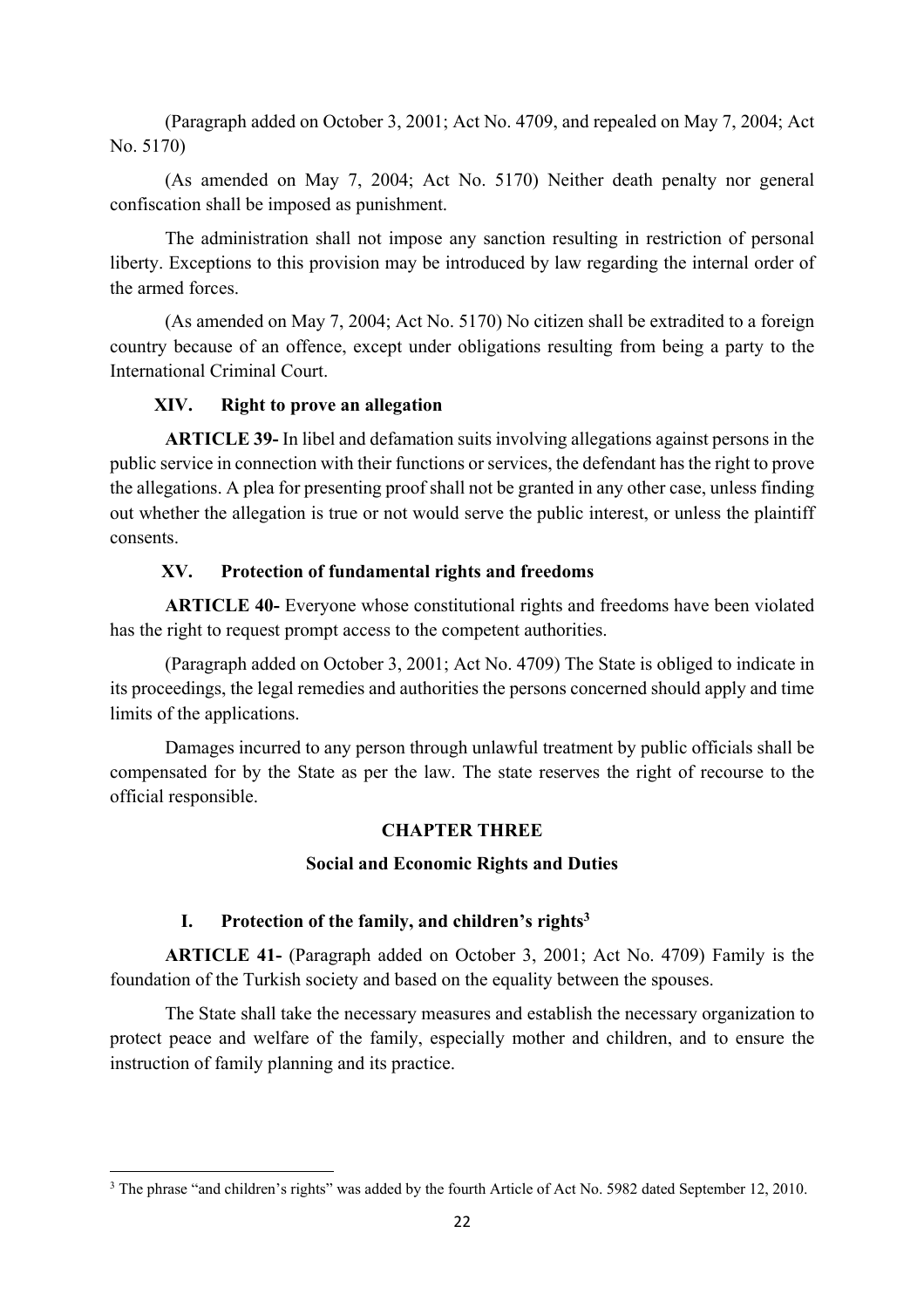(Paragraph added on September 12, 2010; Act No. 5982) Every child has the right to protection and care and the right to have and maintain a personal and direct relation with his/her mother and father unless it is contrary to his/her high interests.

(Paragraph added on September 12, 2010; Act No. 5982) The State shall take measures for the protection of the children against all kinds of abuse and violence.

## **II. Right and duty of education**

**ARTICLE 42-** No one shall be deprived of the right of education.

The scope of the right to education shall be defined and regulated by law.

Education shall be conducted along the lines of the principles and reforms of Atatürk, based on contemporary scientific and educational principles, under the supervision and control of the State. Educational institutions contravening these principles shall not be established.

The freedom of education does not relieve the individual from loyalty to the Constitution.

Primary education is compulsory for all citizens of both sexes and is free of charge in state schools.

The principles governing the functioning of private primary and secondary schools shall be regulated by law in keeping with the standards set for the state schools.

(Paragraph added on February 2, 2008; Act No. 5735, and annulled by the decision of the Constitutional Court dated June 5, 2008 numbered E. 2008/16, K. 2008/116)

The State shall provide scholarships and other means of assistance to enable students of merit lacking financial means to continue their education. The State shall take necessary measures to rehabilitate those in need of special education so as to render such people useful to society.

Training, education, research, and study are the only activities that shall be pursued at institutions of education. These activities shall not be obstructed in any way.

No language other than Turkish shall be taught as a mother tongue to Turkish citizens at any institution of education. Foreign languages to be taught in institutions of education and the rules to be followed by schools conducting education in a foreign language shall be determined by law. The provisions of international treaties are reserved.

#### **III. Public interest**

## **A. Utilization of the coasts**

**ARTICLE 43-** The coasts are under the authority and disposal of the State.

In the utilization of sea coasts, lake shores or river banks, and of the coastal strip along the sea and lakes, public interest shall be taken into consideration with priority.

The width of coasts and coastal strips according to the purpose of utilization and the conditions of utilization by individuals shall be determined by law.

#### **B. Land ownership**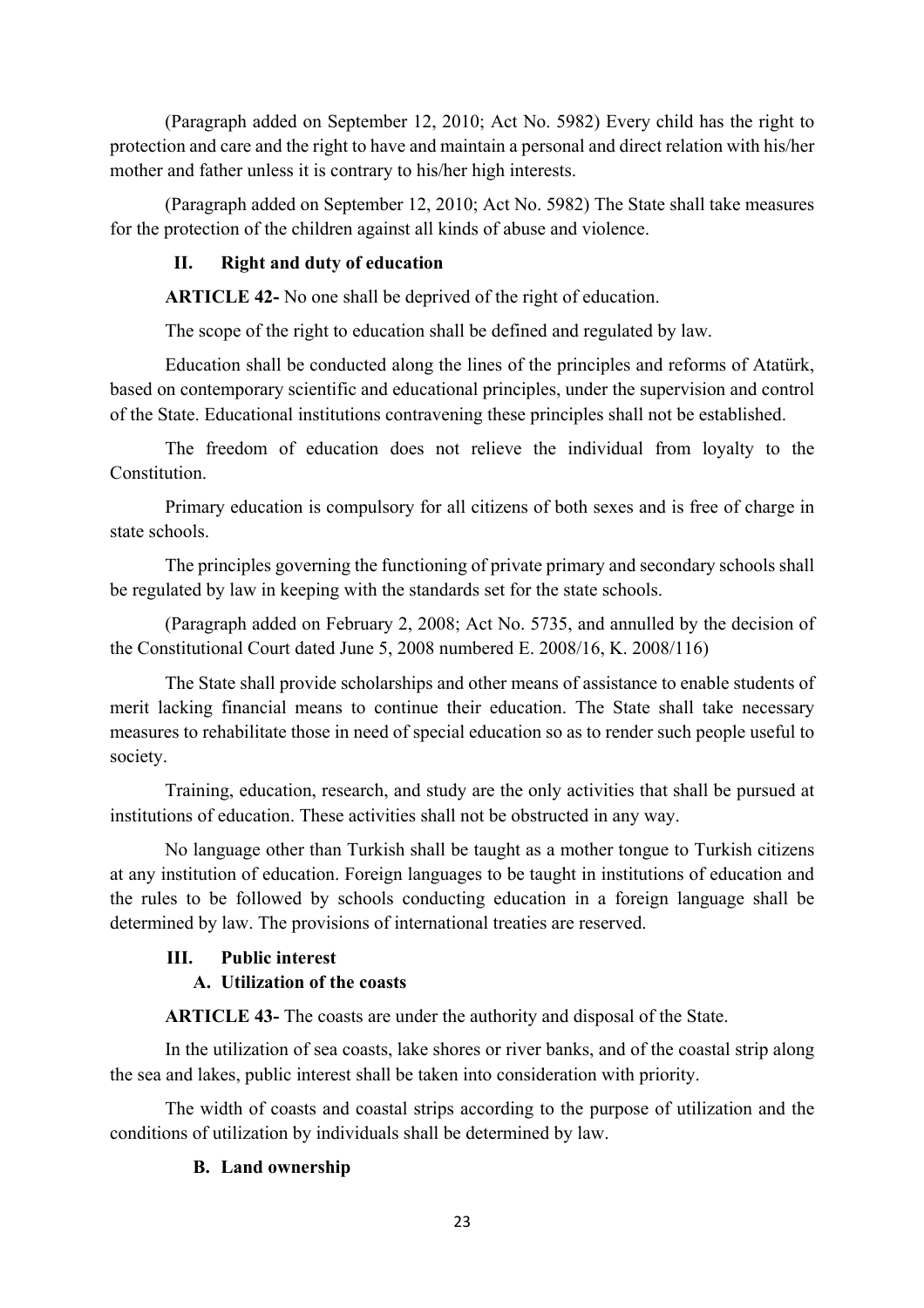**ARTICLE 44-** The State shall take the necessary measures to maintain and develop efficient land cultivation, to prevent its loss through erosion, and to provide land to farmers with insufficient land of their own, or no land. For this purpose, the law may define the size of appropriate land units, according to different agricultural regions and types of farming. Provision of land to farmers with no or insufficient land shall not lead to a fall in production, or to the depletion of forests and other land and underground resources.

Lands distributed for this purpose shall neither be divided nor be transferred to others, except through inheritance, and shall be cultivated only by the farmers to whom the lands have been distributed, and their heirs. In the event of loss of these conditions, the principles relating to the recovery by the State of the land thus distributed shall be prescribed by law.

## **C. Protection of agriculture, animal husbandry, and persons engaged in these activities**

**ARTICLE 45-** The State facilitates farmers and livestock breeders in acquiring machinery, equipment and other inputs in order to prevent improper use and destruction of agricultural land, meadows and pastures and to increase crop and livestock production in accordance with the principles of agricultural planning.

The State shall take necessary measures for the utilization of crop and livestock products, and to enable producers to be paid the real value of their products.

#### **D. Expropriation**

#### **ARTICLE 46-** (As amended on October 3, 2001; Act No.4709)

The State and public corporations shall be entitled, where the public interest requires, to expropriate privately owned real estate wholly or in part and impose administrative servitude on it, in accordance with the principles and procedures prescribed by law, provided that the actual compensation is paid in advance.

The compensation for expropriation and the amount regarding its increase rendered by a final judgment shall be paid in cash and in advance. However, the procedure to be applied for compensation for expropriated land for the purposes of carrying out agriculture reform, major energy and irrigation projects, and housing and resettlement schemes, afforestation, and protecting the coasts, and tourism shall be regulated by law. In the cases where the law may allow payment in instalments, the payment period shall not exceed five years, whence payments shall be made in equal instalments.

Compensation for the land expropriated from the small farmer who cultivates his/her own land shall be paid in advance in all cases.

An interest equivalent to the highest interest paid on public claims shall apply in the instalments envisaged in the second paragraph and expropriation costs not paid for any reason.

#### **E. Nationalization and privatization4**

<sup>4</sup> The phrase "and privatization" was added by the first Article of Act No. 4446 dated August 13, 1999.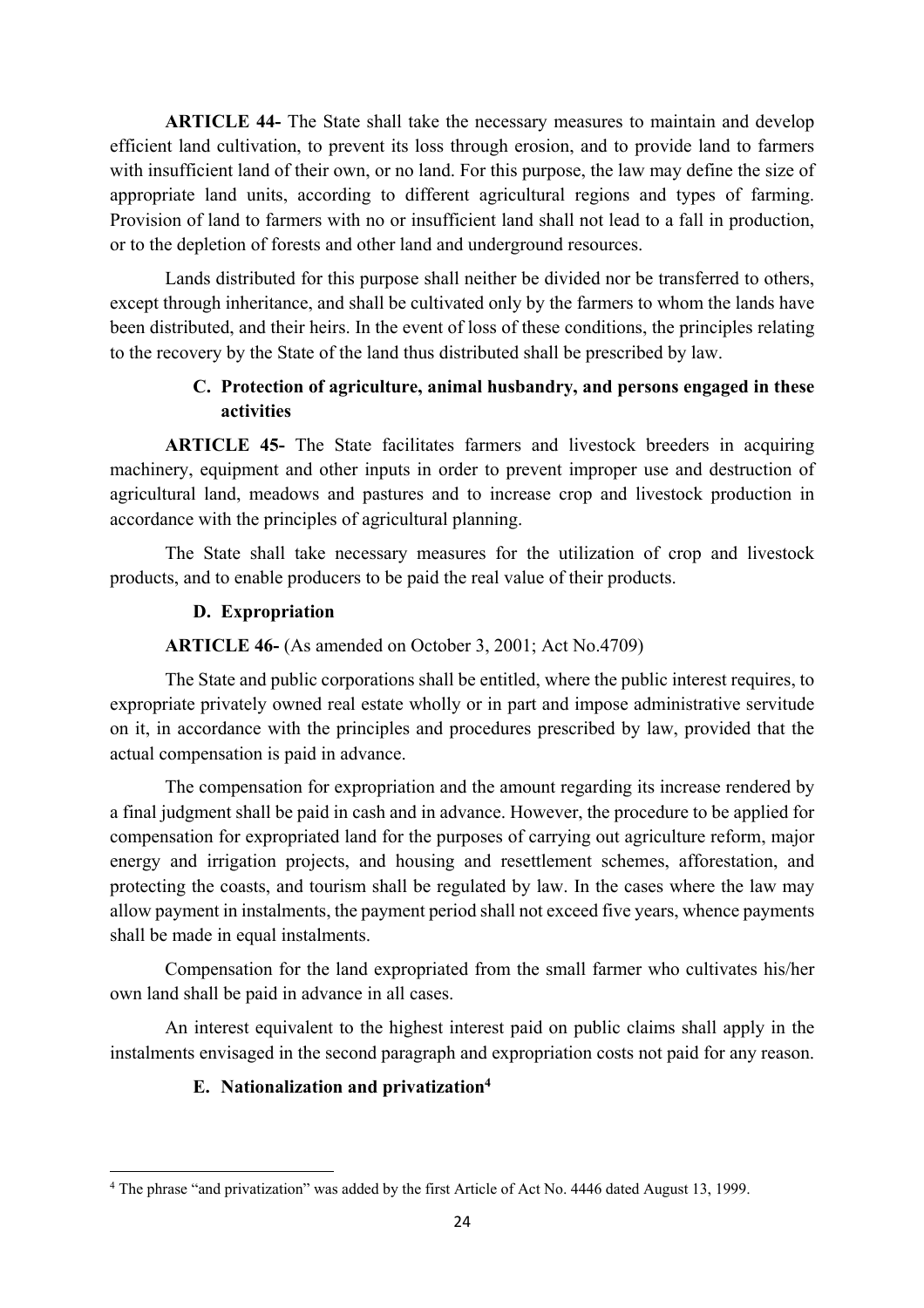**ARTICLE 47-** Private enterprises performing services of public nature may be nationalized in exigencies of public interest.

Nationalization shall be carried out on the basis of real value. The methods and procedures for calculating real value shall be prescribed by law.

(Paragraph added on August 13, 1999; Act No. 4446) Principles and rules concerning the privatization of enterprises and assets owned by the State, state economic enterprises, and other public corporate bodies shall be prescribed by law.

(Paragraph added on August 13, 1999; Act No. 4446) Those investments and services carried out by the State, state economic enterprises and other public corporate bodies, which could be performed by or delegated to persons or corporate bodies through private law contracts shall be determined by law.

#### **IV. Freedom of work and contract**

**ARTICLE 48-** Everyone has the freedom to work and conclude contracts in the field of his/her choice. Establishment of private enterprises is free.

The State shall take measures to ensure that private enterprises operate in accordance with national economic requirements and social objectives and in security and stability.

## **V. Provisions relating to labour**

## **A. Right and duty to work**

**ARTICLE 49-** Everyone has the right and duty to work.

(As amended on October 3, 2001; Act No. 4709) The State shall take the necessary measures to raise the standard of living of workers, and to protect workers and the unemployed in order to improve the general conditions of labour, to promote labour, to create suitable economic conditions for prevention of unemployment and to secure labour peace.

(Repealed on October 3, 2001; Act No. 4709)

#### **B. Working conditions and right to rest and leisure**

**ARTICLE 50-** No one shall be required to perform work unsuited to his/her age, sex, and capacity.

Minors, women, and physically and mentally disabled persons, shall enjoy special protection with regard to working conditions.

All workers have the right to rest and leisure.

Rights and conditions relating to paid weekends and holidays, together with paid annual leave, shall be regulated by law.

#### **C. Right to organize unions**

**ARTICLE 51-** (As amended on October 3, 2001; Act No. 4709)

Employees and employers have the right to form unions and higher organizations, without prior permission, and they also possess the right to become a member of a union and to freely withdraw from membership, in order to safeguard and develop their economic and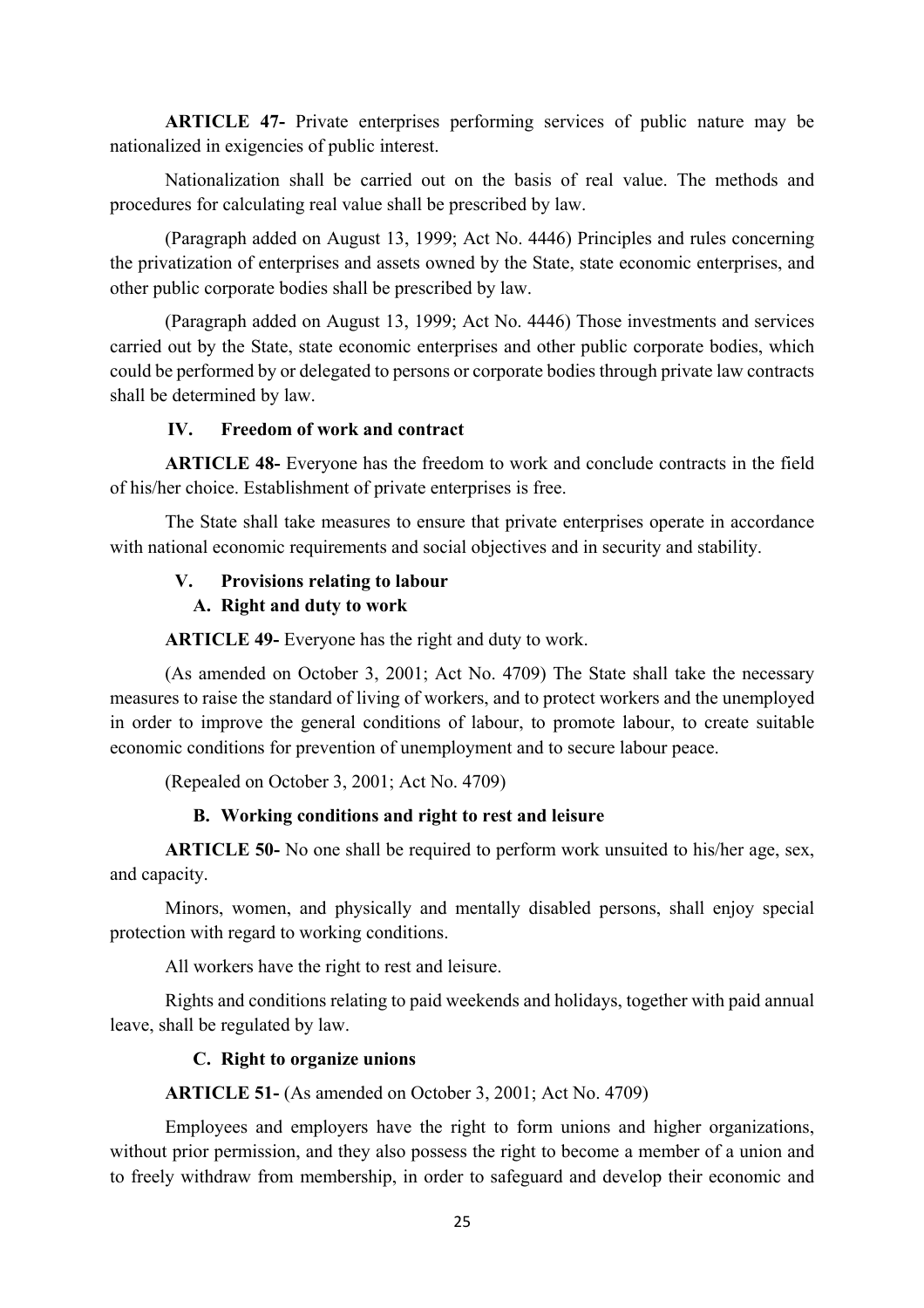social rights and the interests of their members in their labour relations. No one shall be forced to become a member of a union or to withdraw from membership.

The right to form a union shall be solely restricted by law on the grounds of national security, public order, prevention of commission of crime, public health, public morals and protecting the rights and freedoms of others.

The formalities, conditions and procedures to be applied in exercising the right to form union shall be prescribed by law.

(Repealed on September 12, 2010; Act No. 5982)

The scope, exceptions and limits of the rights of civil servants who do not have a worker status are prescribed by law in line with the characteristics of their services.

The regulations, administration and functioning of unions and their higher bodies shall not be inconsistent with the fundamental characteristics of the Republic and principles of democracy.

#### **D. Activities of unions**

**ARTICLE 52-** (Repealed on July 23, 1995; Act No. 4121)

#### **VI. Collective labour agreement, right to strike, and lockout**

#### **A. Rights of collective labour agreement and collective agreement5**

**ARTICLE 53-** Workers and employers have the right to conclude collective labour agreements in order to regulate reciprocally their economic and social position and conditions of work.

The procedure to be followed in concluding collective labour agreements shall be regulated by law.

(Paragraph added on July 23, 1995; Act No. 4121, and repealed on September 12, 2010; Act No. 5982)

(Repealed on September 12, 2010; Act No. 5982)

(Paragraph added on September 12, 2010; Act No. 5982) Public servants and other public employees have the right to conclude collective agreements.

(Paragraph added on September 12, 2010; Act No. 5982) The parties may apply to the Public Servants Arbitration Board if a disagreement arises during the process of collective agreement. The decisions of the Public Servants Arbitration Board shall be final and have the force of a collective agreement.

(Paragraph added on September 12, 2010; Act No. 5982) The scope of and the exceptions to the right of collective agreement, the persons to benefit from and the form, procedure and entry into force of collective agreement and the extension of the provisions of collective agreement to those retired, as well as the organization and operating procedures and principles of the Public Servants Arbitration Board and other matters shall be laid down in law.

<sup>&</sup>lt;sup>5</sup> The phrase "and collective agreement" was added by the sixth Article of Act No. 5982 dated September 12, 2010.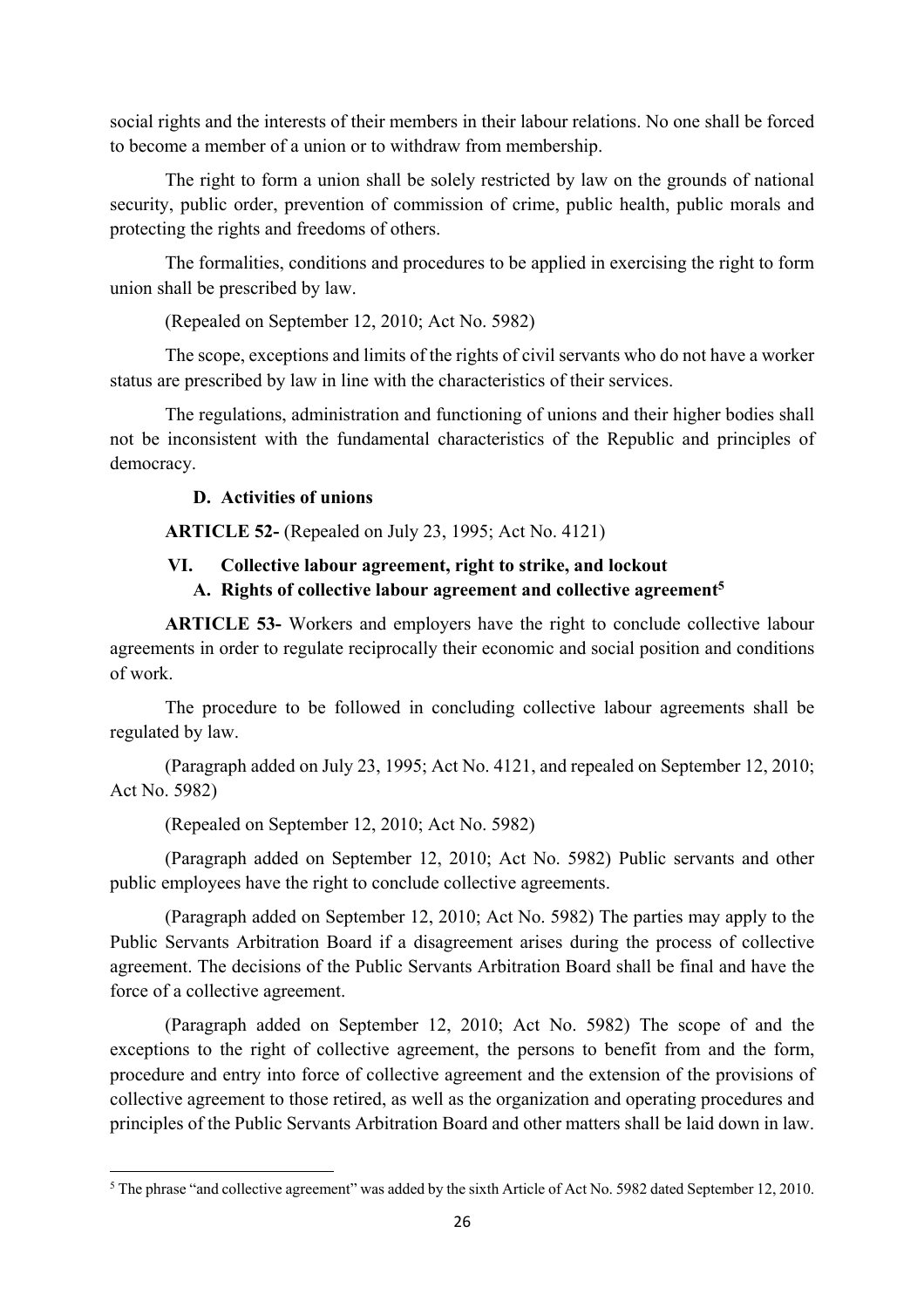#### **B. Right to strike, and lockout**

**ARTICLE 54-** Workers have the right to strike during the collective bargaining process if a disagreement arises. The procedures and conditions governing the exercise of this right and the employer's recourse to a lockout, the scope of, and the exceptions to them shall be regulated by law.

The right to strike and lockout shall not be exercised in a manner contrary to the rules of goodwill, to the detriment of society, and in a manner damaging national wealth.

(Repealed on September 12, 2010; Act No. 5982)

The circumstances and workplaces in which strikes and lockouts may be prohibited or postponed shall be regulated by law.

In cases where a strike or a lockout is prohibited or postponed, the dispute shall be settled by the Supreme Arbitration Board at the end of the period of postponement. The disputing parties may apply to the Supreme Arbitration Board by mutual agreement at any stage of the dispute. The decisions of the Supreme Arbitration Board shall be final and have the force of a collective labour agreement.

The organization and functions of the Supreme Arbitration Board shall be regulated by law.

(Repealed on September 12, 2010; Act No. 5982)

Those who refuse to go on strike shall in no way be barred from working at their workplace by strikers.

#### **VII. Provision of fair wage**

**ARTICLE 55-** Wages shall be paid in return for work.

The state shall take the necessary measures to ensure that workers earn a fair wage commensurate with the work they perform and that they enjoy other social benefits.

(As amended on October 3, 2001; Act No. 4709) In determining the minimum wage, the living conditions of the workers and the economic situation of the country shall also be taken into account.

#### **VIII. Health, the environment and housing**

#### **A. Health services and protection of the environment**

**ARTICLE 56-** Everyone has the right to live in a healthy and balanced environment.

It is the duty of the State and citizens to improve the natural environment, to protect the environmental health and to prevent environmental pollution.

The State shall regulate central planning and functioning of the health services to ensure that everyone leads a healthy life physically and mentally, and provide cooperation by saving and increasing productivity in human and material resources.

The State shall fulfil this task by utilizing and supervising the health and social assistance institutions, in both the public and private sectors.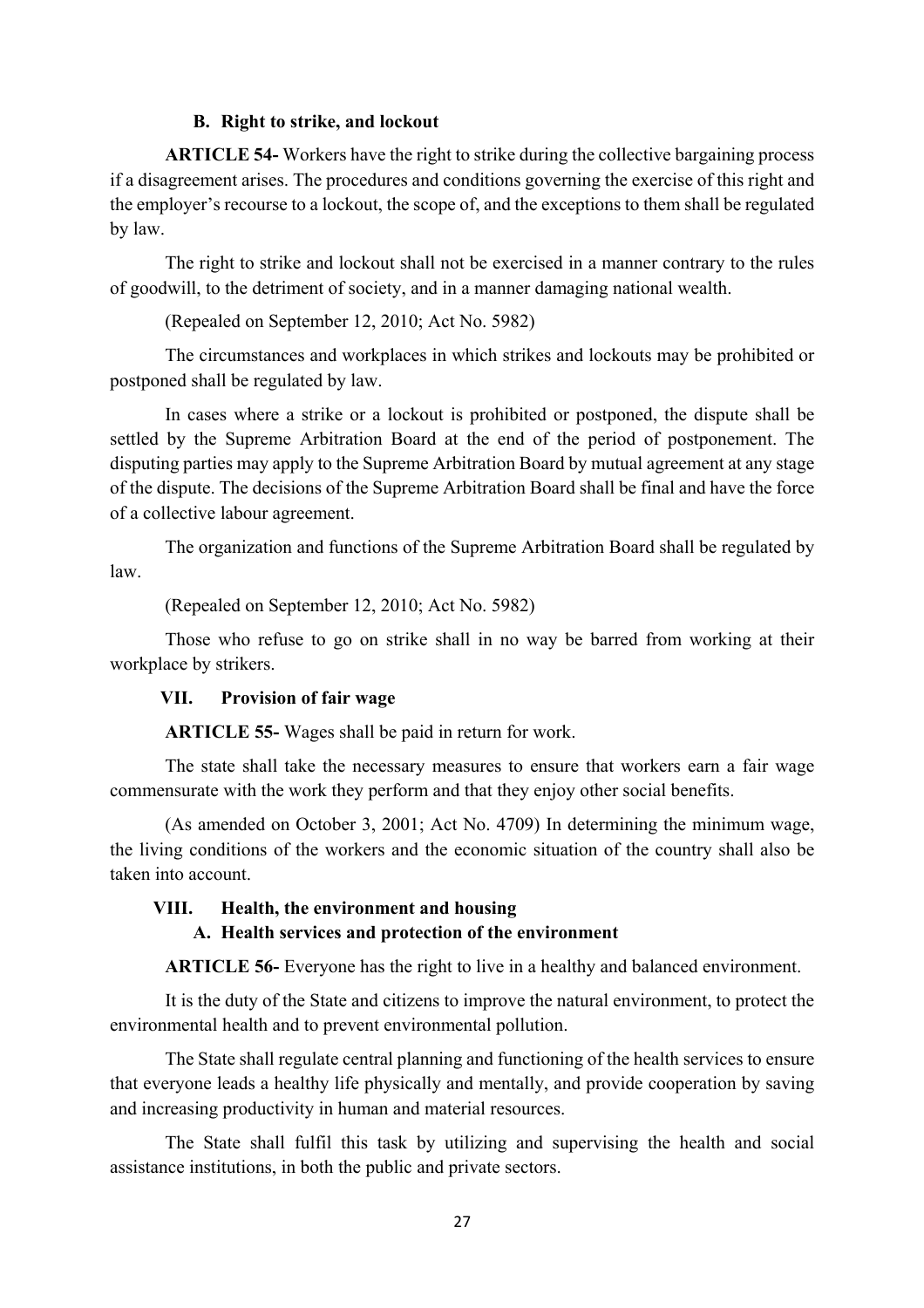In order to establish widespread health services, general health insurance may be introduced by law.

## **B. Right to housing**

**ARTICLE 57-** The State shall take measures to meet the need for housing within the framework of a plan that takes into account the characteristics of cities and environmental conditions, and also support community housing projects.

## **IX. Youth and sports**

## **A. Protection of the youth**

**ARTICLE 58-** The State shall take measures to ensure the education and development of the youth into whose keeping our independence and our Republic are entrusted, in the light of positive science, in line with the principles and reforms of Atatürk, and in opposition to ideas aiming at the destruction of the indivisible integrity of the State with its territory and nation.

 The State shall take necessary measures to protect youth from addiction to alcohol and drugs, crime, gambling, and similar vices, and ignorance.

## **B. Development of sports and arbitration6**

**ARTICLE 59-** The State shall take measures to develop the physical and mental health of Turkish citizens of all ages, and encourage the spread of sports among the masses.

The state shall protect successful athletes.

(Paragraph added on March 17, 2011; Act No. 6214) The decisions of sport federations relating to administration and discipline of sportive activities may be challenged only through compulsory arbitration. The decisions of Board of Arbitration are final and shall not be appealed to any judicial authority.

## **X. Social security rights A. Right to social security**

**ARTICLE 60-** Everyone has the right to social security.

The State shall take the necessary measures and establish the organisation for the provision of social security.

## **B. Persons requiring special protection in the field of social security**

**ARTICLE 61-** The State shall protect the widows and orphans of martyrs of war and duty, together with invalid and war veterans, and ensure that they enjoy a decent standard of living.

The State shall take measures to protect the disabled and secure their integration into community life.

The aged shall be protected by the State. State assistance to, and other rights and benefits of the aged shall be regulated by law.

 <sup>6</sup> The phrase "and arbitration" was added by the first Article of Act No. 6214 dated March 17, 2011.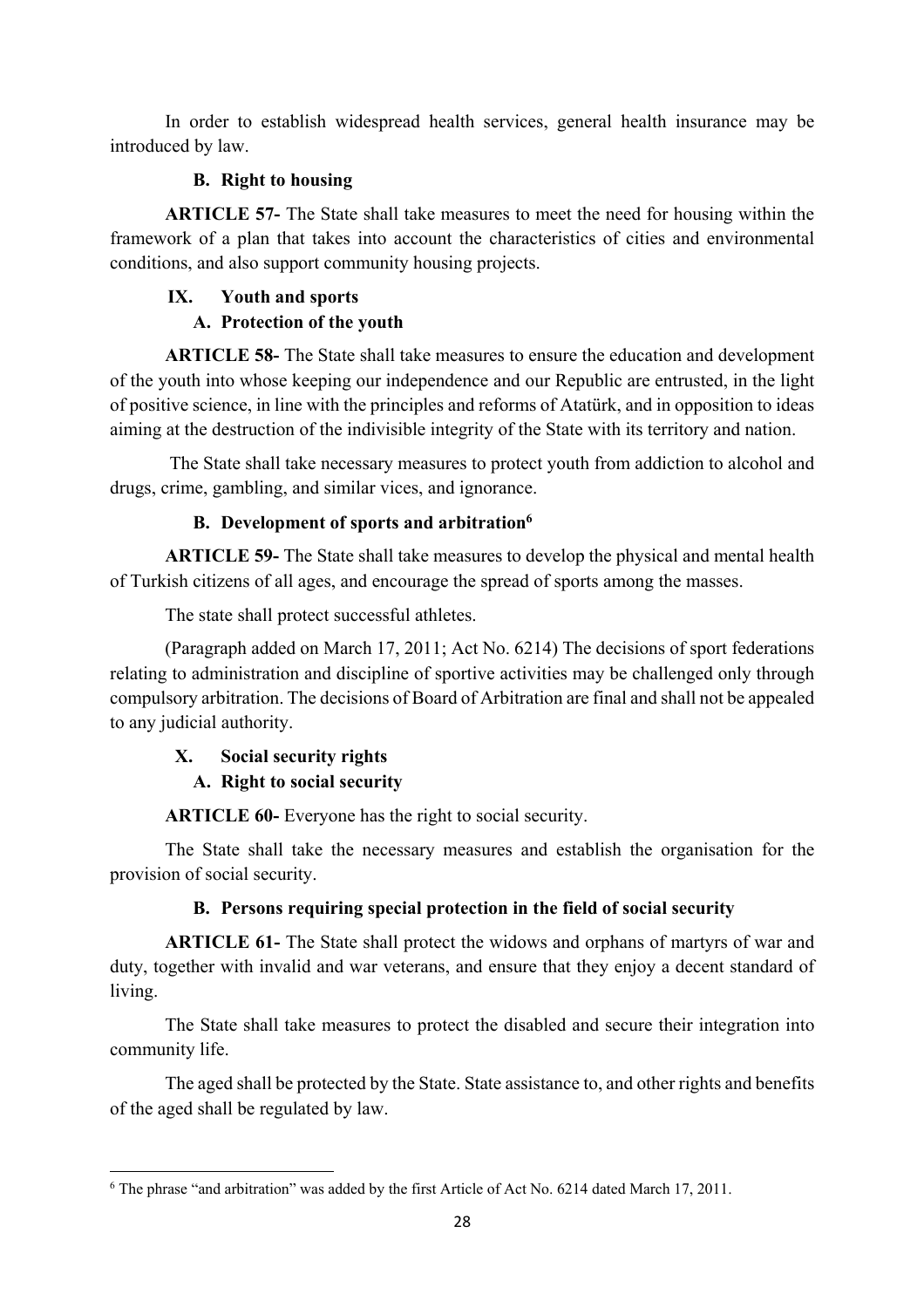The State shall take all kinds of measures for social resettlement of children in need of protection.

To achieve these aims the State shall establish the necessary organizations or facilities, or arrange for their establishment.

#### **C. Turkish citizens working abroad**

**ARTICLE 62-** The State shall take the necessary measures to ensure family unity, the education of the children, the cultural needs, and the social security of Turkish citizens working abroad, and to safeguard their ties with the home country and to help them on their return home.

## **XI. Protection of historical, cultural and natural assets**

**ARTICLE 63-** The State shall ensure the protection of the historical, cultural and natural assets and wealth, and shall take supportive and promotive measures towards that end.

Any limitations to be imposed on such privately owned assets and wealth and the compensation and exemptions to be accorded to the owners of such, because of these limitations, shall be regulated by law.

## **XII. Protection of arts and artists**

**ARTICLE 64-** The State shall protect artistic activities and artists. The State shall take the necessary measures to protect, promote and support works of art and artists, and encourage the spread of appreciation for the arts.

## **XIII. The extent of social and economic duties of the State7**

**ARTICLE 65-** (As amended on October 3, 2001; Act No. 4709)

The State shall fulfil its duties as laid down in the Constitution in the social and economic fields within the capacity of its financial resources, taking into consideration the priorities appropriate with the aims of these duties.

#### **CHAPTER FOUR**

#### **Political Rights and Duties**

#### **I. Turkish citizenship**

**ARTICLE 66-** Everyone bound to the Turkish State through the bond of citizenship is a Turk.

The child of a Turkish father or a Turkish mother is a Turk. (Sentence repealed on October 3, 2001; Act No. 4709)

Citizenship can be acquired under the conditions stipulated by law, and shall be forfeited only in cases determined by law.

<sup>&</sup>lt;sup>7</sup> The heading of this Article, which was stipulated as "XIII. Limits of social and economic rights", was amended by the twenty second Article of Act No. 4709 dated October 3, 2001.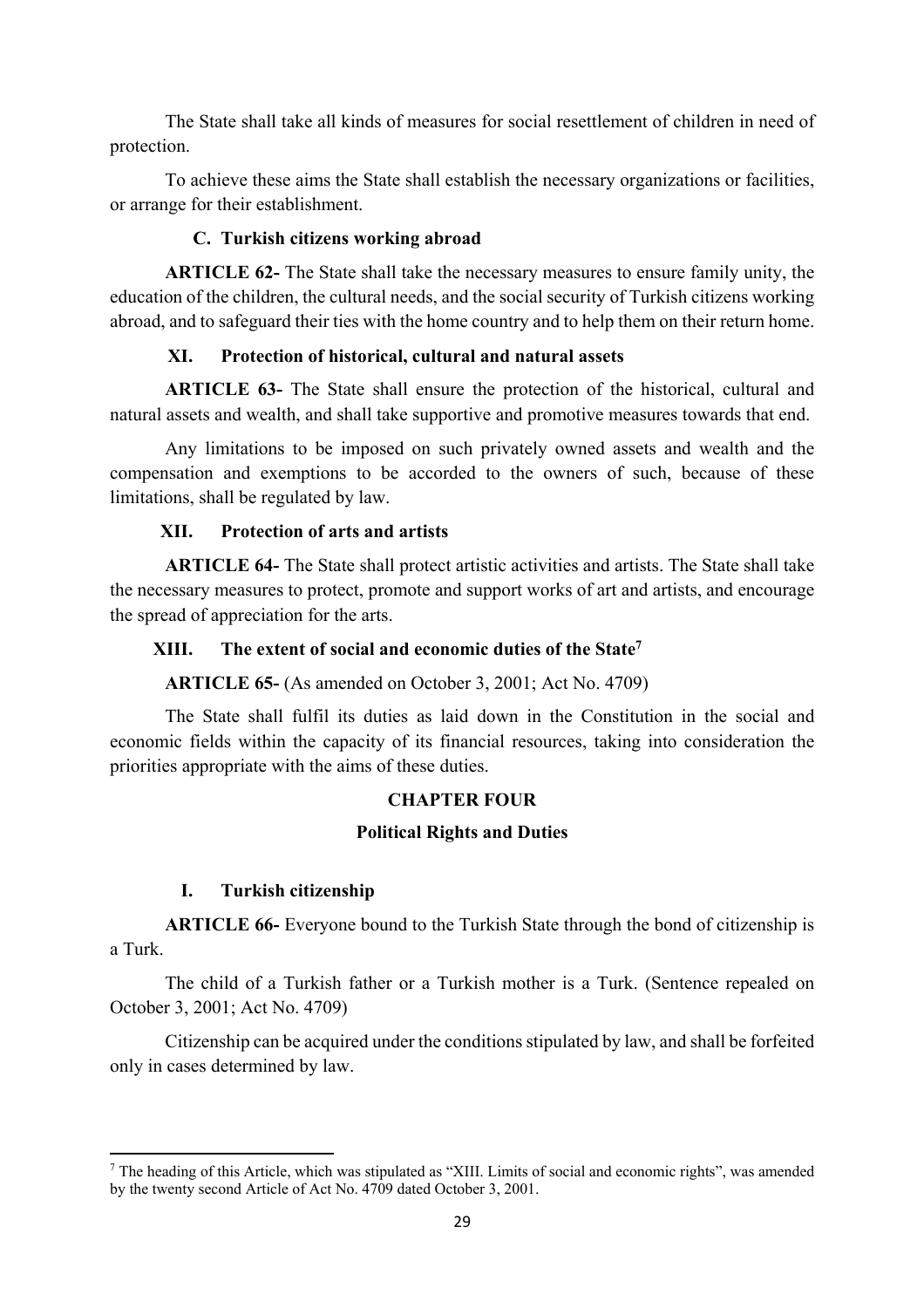No Turk shall be deprived of citizenship, unless he/she commits an act incompatible with loyalty to the motherland.

Recourse to the courts in appeal against the decisions and proceedings related to the deprivation of citizenship shall not be denied.

#### **II. Right to vote, to be elected and to engage in political activity**

**ARTICLE 67-** In conformity with the conditions set forth in the law, citizens have the right to vote, to be elected, to engage in political activities independently or in a political party, and to take part in a referendum.

(As amended on July 23, 1995; Act No. 4121) Elections and referenda shall be held under the direction and supervision of the judiciary, in accordance with the principles of free, equal, secret, direct, universal suffrage, and public counting of the votes. However, the law determines applicable measures for Turkish citizens abroad to exercise their right to vote.

(As amended on May 17, 1987; Act No. 3361, and on July 23, 1995; Act No. 4121) All Turkish citizens over eighteen years of age shall have the right to vote in elections and to take part in referenda.

The exercise of these rights shall be regulated by law.

(As amended on July 23, 1995; Act No. 4121, and on October 3, 2001; Act No. 4709) Privates and corporals at arms, cadets, and convicts in penal execution institutions excluding those convicted of negligent offences shall not vote. The necessary measures to be taken to ensure the safety of voting and the counting of the votes in penal execution institutions and prisons shall be determined by the Supreme Board of Election; such voting is held under the on-site direction and supervision of authorized judge.

(Paragraph added on July 23, 1995; Act No. 4121) The electoral laws shall be drawn up so as to reconcile the principles of fair representation and stability of government.

(Paragraph added on October 3, 2001; Act No. 4709) Amendments to the electoral laws shall not apply to the elections to be held within one year from the entry into force date of the amendments.

#### **III. Provisions relating to political parties**

#### **A. Forming parties, membership and withdrawal from membership in a party**

**ARTICLE 68-** (As amended on July 23, 1995; Act No. 4121)

Citizens have the right to form political parties and duly join and withdraw from them. One must be over eighteen years of age to become a member of a party.

Political parties are indispensable elements of democratic political life.

Political parties shall be formed without prior permission, and shall pursue their activities in accordance with the provisions set forth in the Constitution and laws.

The statutes and programs, as well as the activities of political parties shall not be contrary to the independence of the State, its indivisible integrity with its territory and nation, human rights, the principles of equality and rule of law, sovereignty of the nation, the principles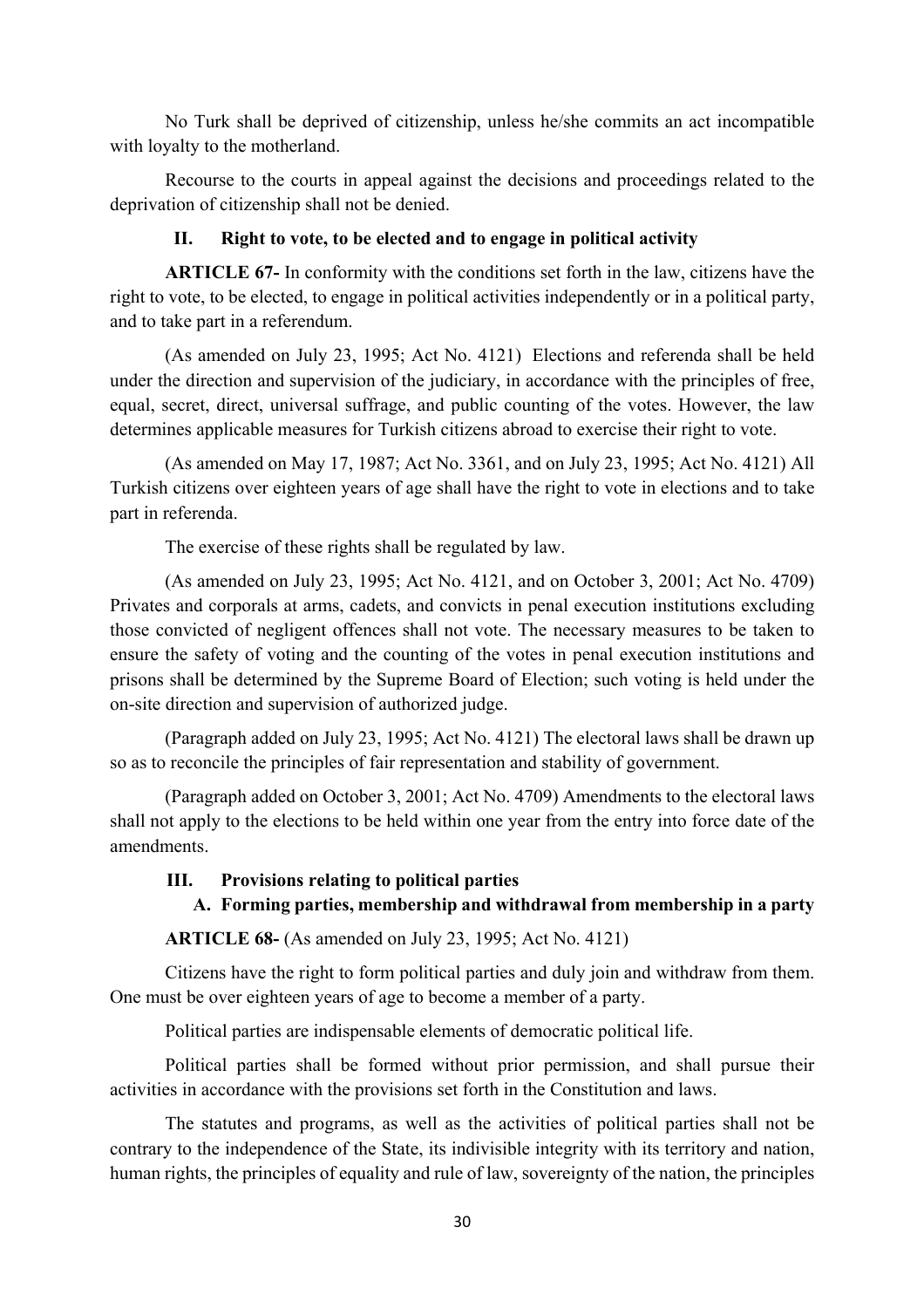of the democratic and secular republic; they shall not aim to promote or establish class or group dictatorship or dictatorship of any kind, nor shall they incite citizens to crime.

Judges and prosecutors, members of higher judicial organs including those of the Court of Accounts, civil servants in public institutions and organizations, other public servants who are not considered to be labourers by virtue of the services they perform, members of the armed forces and students who are not yet in higher education, shall not become members of political parties.

The membership of the teaching staff at higher education to political parties is regulated by law. This law shall not allow those members to assume responsibilities outside the central organs of the political parties and it also sets forth the regulations which the teaching staff at higher education institutions shall observe as members of political parties in the higher education institutions.

The principles concerning the membership of students at higher education to political parties are regulated by law.

The State shall provide the political parties with adequate financial means in an equitable manner. The principles regarding aid to political parties, as well as collection of dues and donations are regulated by law.

#### **B. Principles to be observed by political parties**

**ARTICLE 69-** (As amended on July 23, 1995; Act No. 4121)

The activities, internal regulations and operation of political parties shall be in line with democratic principles. The application of these principles is regulated by law.

Political parties shall not engage in commercial activities.

The income and expenditure of political parties shall be consistent with their objectives. The application of this rule is regulated by law. The auditing of acquisitions, revenue and expenditure of political parties by the Constitutional Court in terms of conformity to law as well as the methods of audit and sanctions to be applied in case of inconformity to law shall be indicated in law. The Constitutional Court shall be assisted by the Court of Accounts in performing its task of auditing. The judgments rendered by the Constitutional Court because of the auditing shall be final.

The dissolution of political parties shall be decided finally by the Constitutional Court after the filing of a suit by the office of the Chief Public Prosecutor of the High Court of Appeals.

The permanent dissolution of a political party shall be decided when it is established that the statute and program of the political party violate the provisions of the fourth paragraph of Article 68.

The decision to dissolve a political party permanently owing to activities violating the provisions of the fourth paragraph of Article 68 may be rendered only when the Constitutional Court determines that the party in question has become a centre for the execution of such activities. (Sentence added on October 3, 2001; Act No. 4709) A political party shall be deemed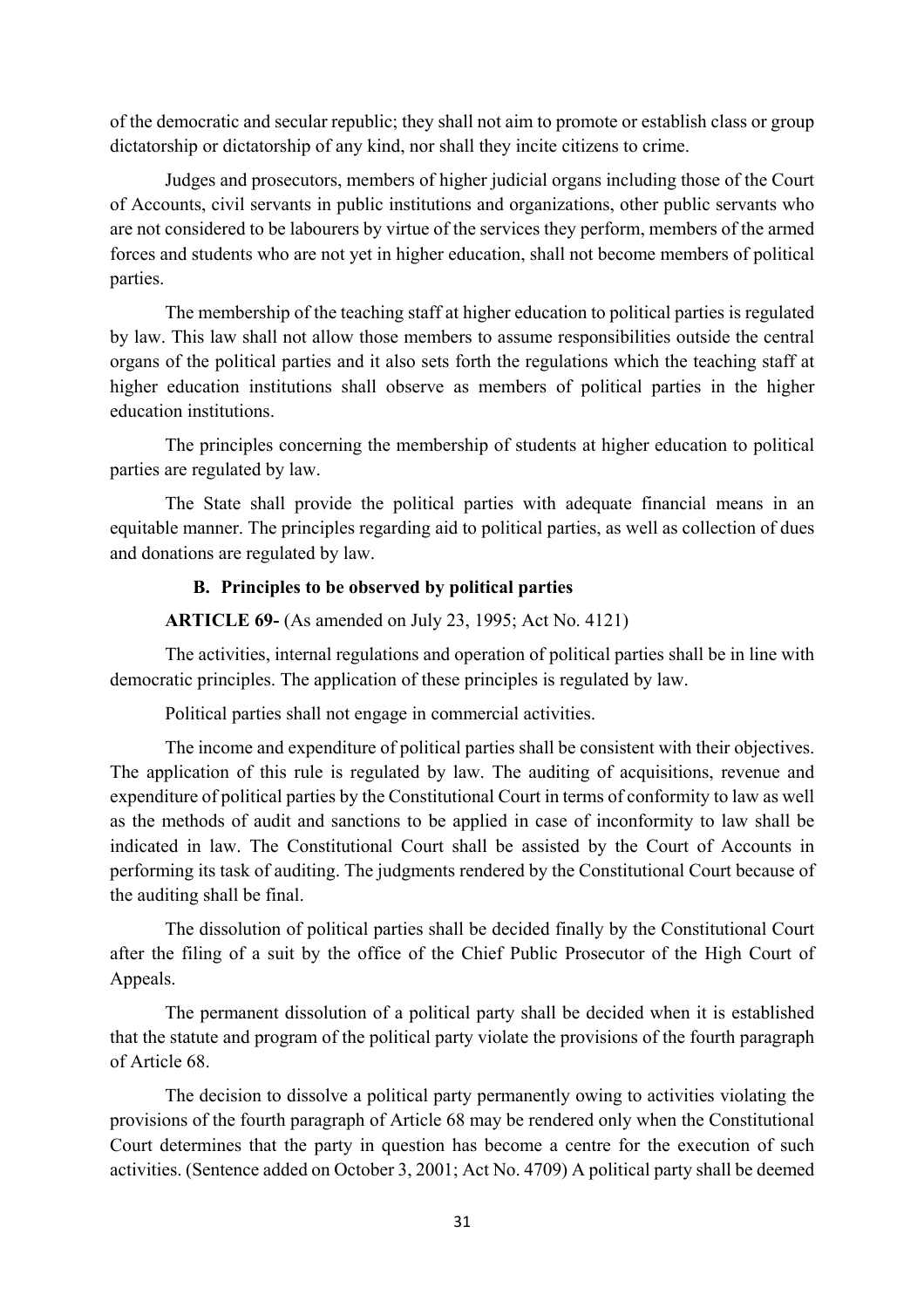to become the centre of such actions only when such actions are carried out intensively by the members of that party or the situation is shared implicitly or explicitly by the grand congress, general chairpersonship or the central decision-making or administrative organs of that party or by the group's general meeting or group executive board at the Grand National Assembly of Turkey or when these activities are carried out in determination by the abovementioned party organs directly.

(Paragraph added on October 3, 2001; Act No. 4709) Instead of dissolving it permanently in accordance with the above-mentioned paragraphs, the Constitutional Court may rule the concerned party to be deprived of state aid wholly or in part with respect to intensity of the actions brought before the court.

A party which has been dissolved permanently shall not be founded under another name.

The members, including the founders of a political party whose acts or statements have caused the party to be dissolved permanently shall not be founders, members, directors or supervisors in any other party for a period of five years from the date of publication of the Constitutional Court's final decision with its justification for permanently dissolving the party in the Official Gazette.

Political parties that accept aid from foreign states, international institutions and persons and corporate bodies of non-Turkish nationality shall be dissolved permanently.

(As amended on October 3, 2001; Act No. 4709) The foundation and activities of political parties, their supervision and dissolution, or their deprival of state aid wholly or in part as well as the election expenditures and procedures of the political parties and candidates, are regulated by law in accordance with the above-mentioned principles.

## **IV. Right to enter public service**

## **A. Entry into public service**

**ARTICLE 70-** Every Turk has the right to enter public service.

No criteria other than the qualifications for the office concerned shall be taken into consideration for recruitment into public service.

#### **B. Declaration of assets**

**ARTICLE 71-** Declaration of assets by persons entering public service and the frequency of such declarations shall be determined by law. Those serving in the legislative and executive organs shall not be exempted from this requirement.

#### **V. National service**

**ARTICLE 72-** National service is the right and duty of every Turk. The manner in which this service shall be performed, or considered as performed, either in the armed forces or in public service, shall be regulated by law.

#### **VI. Duty to pay taxes**

**ARTICLE 73-** Everyone is under obligation to pay taxes according to his financial resources, in order to meet public expenditure.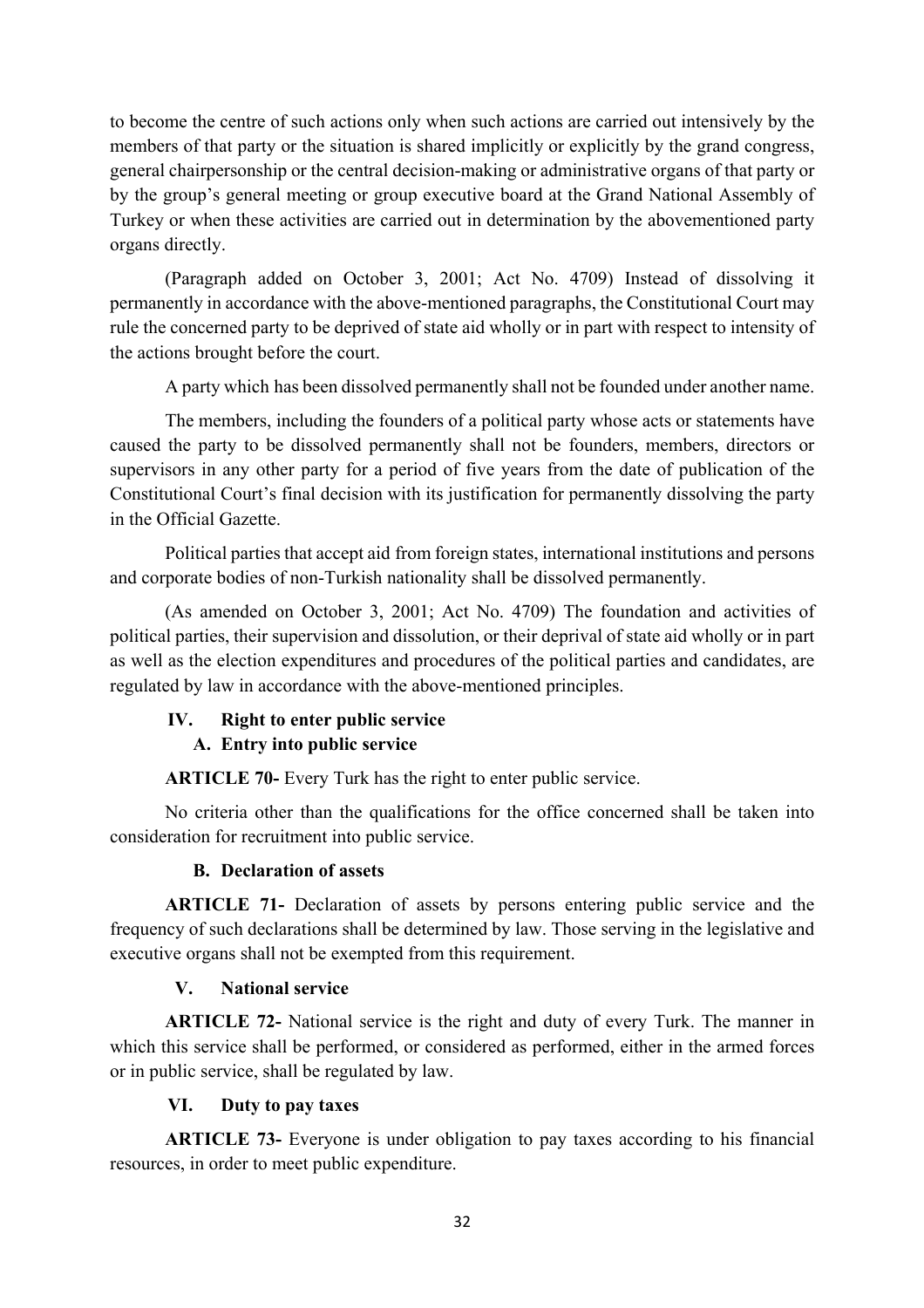An equitable and balanced distribution of the tax burden is the social objective of fiscal policy.

Taxes, fees, duties, and other such financial obligations shall be imposed, amended, or revoked by law.

(As amended on April 16, 2017; Act No. 6771) The President of the Republic may be empowered to amend the percentages of exemption, exceptions and reductions in taxes, fees, duties and other such financial obligations, within the minimum and maximum limits prescribed by law.

#### **VII. Right of petition, right to information and appeal to the Ombudsperson8**

**ARTICLE 74-** (As amended on October 3, 2001; Act No. 4709) Citizens and foreigners resident in Turkey, with the condition of observing the principle of reciprocity, have the right to apply in writing to the competent authorities and to the Grand National Assembly of Turkey with regard to the requests and complaints concerning themselves or the public.

(As amended on October 3, 2001; Act No. 4709) The result of the application concerning himself/herself shall be made known to the petitioner in writing without delay.

(Repealed on September 12, 2010; Act No. 5982)

(Paragraph added on September 12, 2010; Act No. 5982) Everyone has the right to obtain information and appeal to the Ombudsperson.

(Paragraph added on September 12, 2010; Act No. 5982) The Institution of the Ombudsperson established under the Grand National Assembly of Turkey examines complaints on the functioning of the administration.

(Paragraph added on September 12, 2010; Act No. 5982) The Chief Ombudsperson shall be elected by the Grand National Assembly of Turkey for a term of four years by secret ballot. In the first two ballots, a two-thirds majority of the total number of members, and in the third ballot an absolute majority of the total number of members shall be required. If an absolute majority cannot be obtained in the third ballot, a fourth ballot shall be held between the two candidates who have received the greatest number of votes in the third ballot; the candidate who receives the greatest number of votes in the fourth ballot shall be elected.

(Paragraph added on September 12, 2010; Act No. 5982) The way of exercising these rights referred to in this article, the establishment, duties, functioning of the Ombudsperson Institution and its proceedings after the examination and the procedures and principles regarding the qualifications, elections and personnel rights of the Chief Ombudsperson and ombudspersons shall be laid down in law.

 <sup>8</sup> The phrase "right to information and appeal to the Ombudsperson" was added by the eighth Article of Act No. 5982 dated September 12, 2010.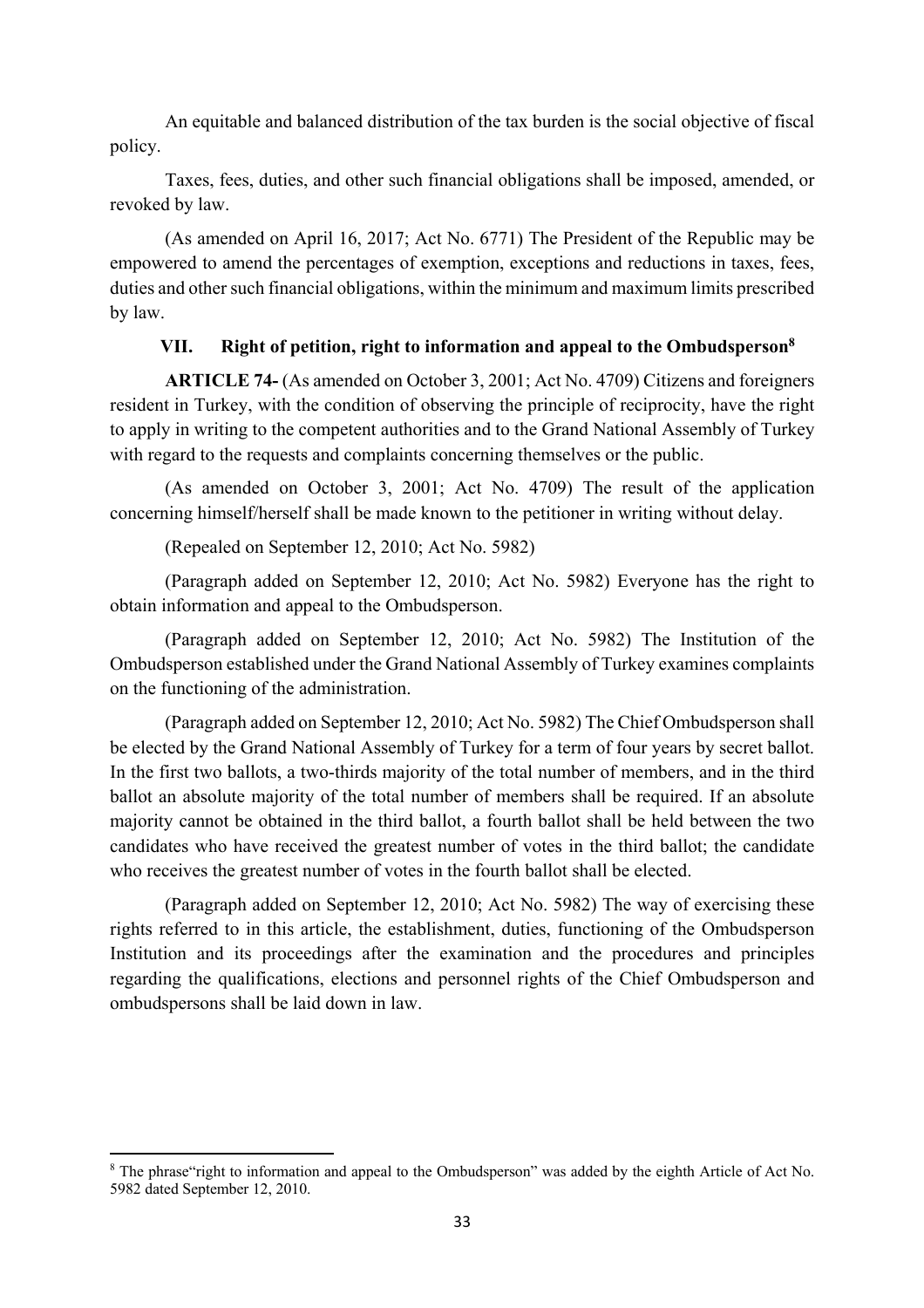# **PART THREE Fundamental Organs of the Republic CHAPTER ONE Legislative Power**

## **I. The Grand National Assembly of Turkey A. Composition**

**ARTICLE 75-** (As amended on May 17, 1987; Act No. 3361, on July 23, 1995; Act No. 4121, April 16, 2017; Act No.6771)

 The Grand National Assembly of Turkey shall be composed of six hundred deputies elected by universal suffrage.

#### **B. Eligibility to be a deputy**

**ARTICLE 76-** (As amended on October 13, 2006; Act No.5551, April 16, 2017; Act No.6771) Every Turk over the age of eighteen is eligible to be a deputy.

(As amended on December 27, 2002; Act No. 4777, April 16, 2017; Act No.6771) Persons who have not completed primary education, who have been deprived of legal capacity, who are neither exempt nor deferred from military service, who are banned from public service, who have been sentenced to a prison term totalling one year or more excluding involuntary offences, or to a heavy imprisonment; those who have been convicted for dishonourable offences such as embezzlement, corruption, bribery, theft, fraud, forgery, breach of trust, fraudulent bankruptcy; and persons convicted of smuggling, conspiracy in official bidding or purchasing, of offences related to the disclosure of state secrets, of involvement in acts of terrorism, or incitement and encouragement of such activities, shall not be elected as a deputy, even if they have been granted amnesty.

Judges and prosecutors, members of the higher judicial organs, lecturers at institutions of higher education, members of the Council of Higher Education, employees of public institutions and agencies who have the status of civil servants, other public employees not regarded as labourers on account of the duties they perform, and members of the armed forces shall not stand for election or be eligible to be a deputy unless they resign from Office.

## **C. Election term of the Grand National Assembly of Turkey and the President of the Republic9**

**ARTICLE 77-** (As amended on October 21, 2007; Act No.5678 April 16, 2017; Act No.6771)

Elections for the Grand National Assembly of Turkey and presidential elections shall be held every five years and on the same day.

A deputy whose term of office expires is eligible for re-election.

 <sup>9</sup> The heading of this Article, which was stipulated as "C. Election term of the Grand National Assembly of Turkey" was amended by the fourth Article of Act No. 6771 dated April 16, 2017.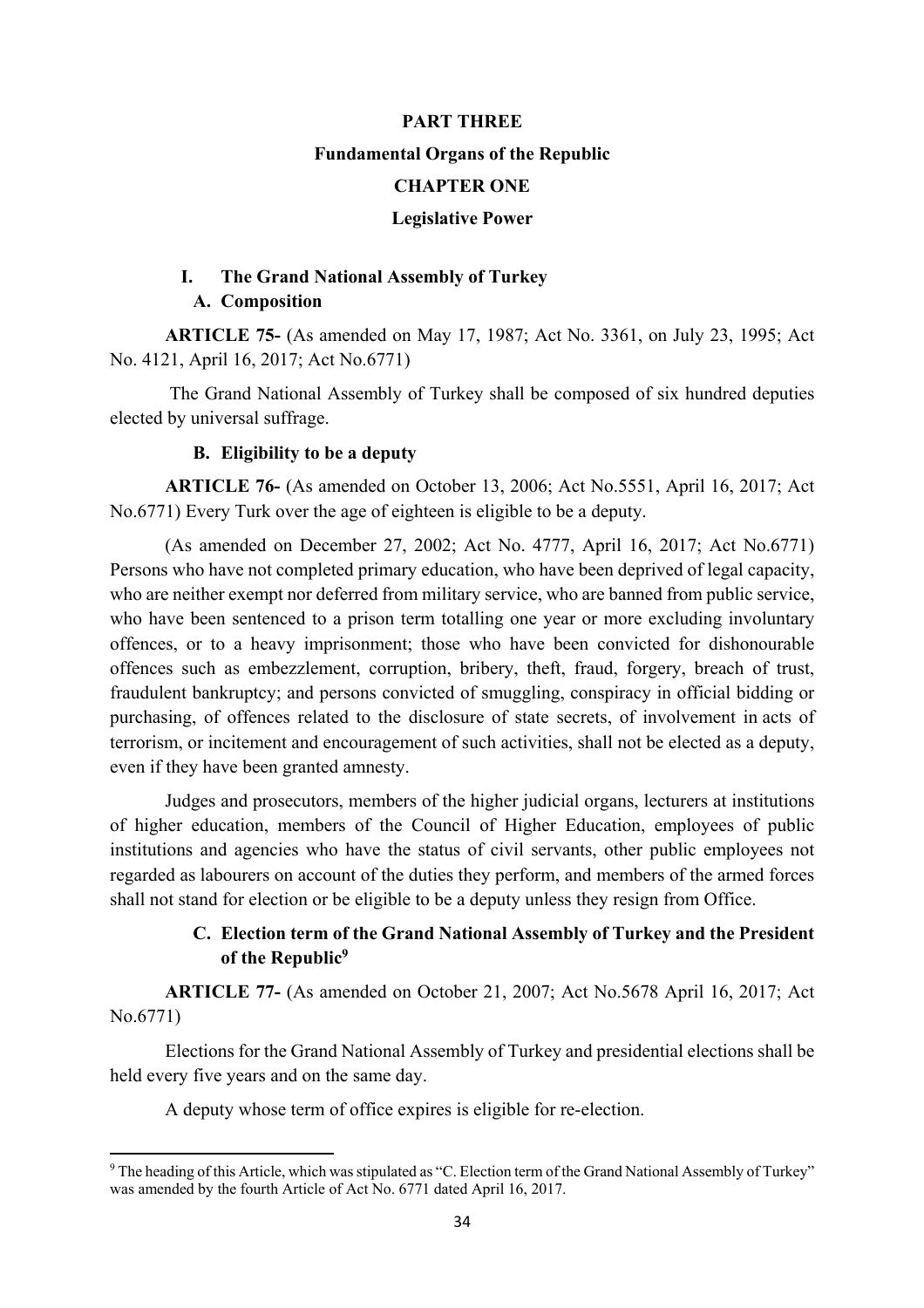If the required majority cannot be obtained in the first ballot of a presidential election, a second ballot shall be held in compliance with the procedure of Article 101.

#### **D.** Deferment of elections and by-elections<sup>10</sup>

**ARTICLE 78-** If holding new elections is deemed impossible because of war, the Grand National Assembly of Turkey may decide to defer elections for a year.

If the grounds do not disappear, the deferment may be repeated in compliance with the procedure for deferment.

By-elections shall be held when vacancies arise in the membership of the Grand National Assembly of Turkey. By-elections shall be held once in every election term and cannot be held unless thirty months elapse after the general election. However, in cases where the number of vacant seats reaches five per cent of the total number of seats, by-elections decided to be held within three months.

By-elections shall not be held within one year before general elections.

(Paragraph added on December 27, 2002; Act No. 4777) Apart from the above specified situations, if all the seats of a province or electoral district fall vacant in the Assembly, a byelection shall be held on the first Sunday after ninety days following the vacancy. The third paragraph of Article 127 of the Constitution shall not apply for elections held per this paragraph.

## **E. General administration and supervision of elections**

**ARTICLE 79-** Elections shall be held under the general administration and supervision of the judicial organs.

(As amended on October 21, 2007; Act No. 5678) The Supreme Board of Election shall execute all the functions to ensure the fair and orderly conduct of elections from the beginning to the end, carry out investigations and take final decisions, during and after the elections, on all irregularities, complaints and objections concerning the electoral matters, and receive the electoral records of the members of the Grand National Assembly of Turkey and presidential election. No appeal shall be made to any authority against the decisions of the Supreme Board of Election.

The functions and powers of the Supreme Board of Election and other electoral boards shall be determined by law.

The Supreme Board of Election shall be composed of seven regular members and four substitutes. Six of the members shall be elected by the General Board of High Court of Appeals, and five of the members shall be elected by the General Board of Council of State from amongst their own members, by the vote of the absolute majority of the total number of members through secret ballot. These members shall elect a chairperson and a vice-chairperson from amongst themselves, by absolute majority and secret ballot.

Amongst the members elected to the Supreme Board of Election by the High Court of Appeals and by the Council of State, two members from each group shall be designated by lot

 <sup>10</sup> The heading of this Article, which was stipulated as "D. Deferment of elections for the Grand National Assembly of Turkey and by-elections" was amended by the sixteenth Article of Act No. 6771 dated April 16, 2017.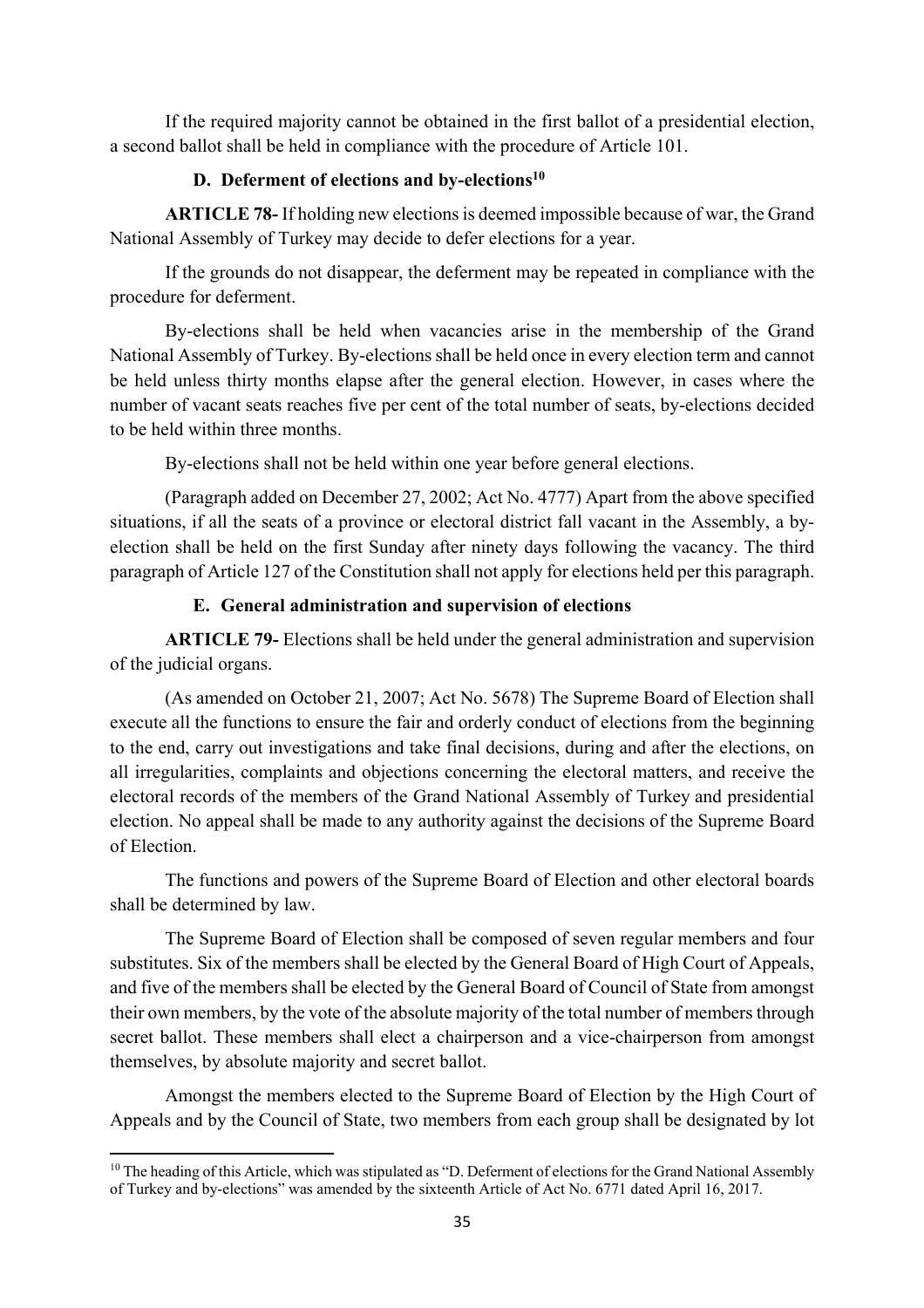as substitute members. The Chairperson and Vice-Chairperson of the Supreme Board of Election shall not take part in this procedure.

(As amended on October 21, 2007; Act No. 5678) The general conduct and supervision of a referendum on laws amending the Constitution and of election of the President of the Republic by people shall be subject to the same provisions relating to the election of deputies.

## **F. Provisions relating to membership**

## **1. Representing the nation**

**ARTICLE 80-** Members of the Grand National Assembly of Turkey shall not represent their own constituencies or constituents, but the nation as a whole.

## **2. Oath-taking**

**ARTICLE 81-** Members of the Grand National Assembly of Turkey, on assuming office, shall take the following oath:

"I swear upon my honour and integrity, before the great Turkish Nation, to safeguard the existence and independence of the state, the indivisible integrity of the country and the nation, and the absolute sovereignty of the nation; to remain loyal to the supremacy of law, to the democratic and secular republic, and to Atatürk's principles and reforms; not to deviate from the ideal according to which everyone is entitled to enjoy human rights and fundamental freedoms under the notion of peace and prosperity in society, national solidarity and justice, and loyalty to the Constitution."

## **3. Activities incompatible with membership**

**ARTICLE 82-** Members of the Grand National Assembly of Turkey shall not hold office in state departments and other public corporate bodies and their subsidiaries; in corporations and enterprises where there is direct or indirect participation of the State or public corporate bodies; in the enterprises and corporations where the State and other public corporate bodies take part directly or indirectly; in the executive and supervisory boards of public benefit associations whose private resources of revenues and privileges are provided by law; of the foundations receiving subsidies from the state and enjoying tax exemption; of the professional organizations having the characteristics of public institutions and trade unions; and in the executive and supervisory boards of aforementioned enterprises and corporations which they have a share and in their higher bodies. Nor shall they be representatives, accept any contracted engagement of the boards stated above directly or indirectly, serve as a representative, or perform as an arbitrator therein.

Members of the Grand National Assembly of Turkey shall not be entrusted with any official or private duties involving proposal, recommendation, appointment, or approval by the executive organ. (Sentence repealed on April 16, 2017; Act No. 6771)

Other duties and activities incompatible with membership in the Grand National Assembly of Turkey shall be regulated by law.

## **4. Parliamentary immunity**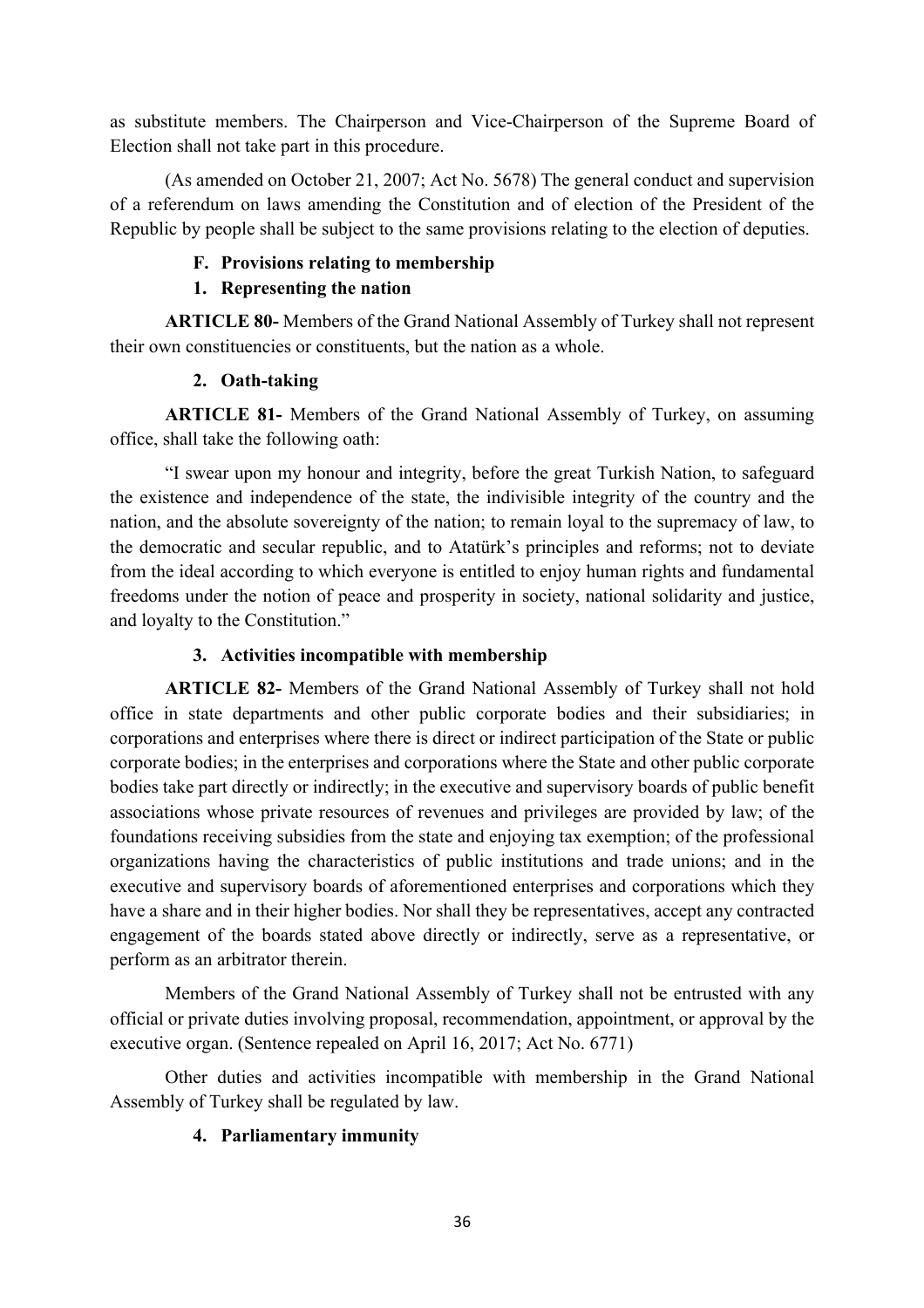**ARTICLE 83-** Members of the Grand National Assembly of Turkey shall not be liable for their votes and statements during parliamentary proceedings, for the views they express before the Assembly, or, unless the Assembly decides otherwise, on the proposal of the Bureau for that sitting, for repeating or revealing these outside the Assembly.

A deputy who is alleged to have committed an offence before or after election shall not be detained, interrogated, arrested or tried unless the Assembly decides otherwise. This provision shall not apply in cases where a member is caught in flagrante delicto requiring heavy penalty and in cases subject to Article 14 of the Constitution as long as an investigation has been initiated before the election. However, in such situations the competent authority has to notify the Grand National Assembly of Turkey of the case immediately and directly.

The execution of a criminal sentence imposed on a member of the Grand National Assembly of Turkey either before or after his election shall be suspended until he ceases to be a member; the statute of limitations does not apply during the term of membership.

Investigation and prosecution of a re-elected deputy shall be subject to the Assembly's lifting the immunity anew.

Political party groups in the Grand National Assembly of Turkey shall not hold debates or take decisions regarding parliamentary immunity.

#### **5. Loss of membership**

**ARTICLE 84-** (As amended on July 23, 1995; Act No. 4121)

The loss of membership of a deputy who has resigned shall be decided upon by the Plenary of the Grand National Assembly of Turkey after the Bureau of the Grand National Assembly of Turkey attests to the validity of the resignation.

The loss of membership, through a final judicial sentence or deprivation of legal capacity, shall take effect after the Plenary has been notified of the final court decision on the matter.

The loss of membership of a deputy who insists on holding a position or carrying out a service incompatible with membership according to Article 82 shall be decided by the Plenary through secret voting, upon the submission of a report drawn up by the authorized committee setting out the factual situation.

Loss of membership of a deputy who fails to attend Parliamentary proceedings without excuse or leave of absence for five sessions, in a period of one month shall be decided upon by the Plenary with a majority of the total number of members after the Bureau of the Assembly determines the situation.

(Repealed on September 12, 2010; Act No. 5982)

## **6. Application for annulment**

**ARTICLE 85-** (As amended on July 23, 1995; Act No. 4121)

If the parliamentary immunity of a deputy has been lifted or if the loss of membership has been decided according to the first, third or fourth paragraphs of Article 84, the deputy in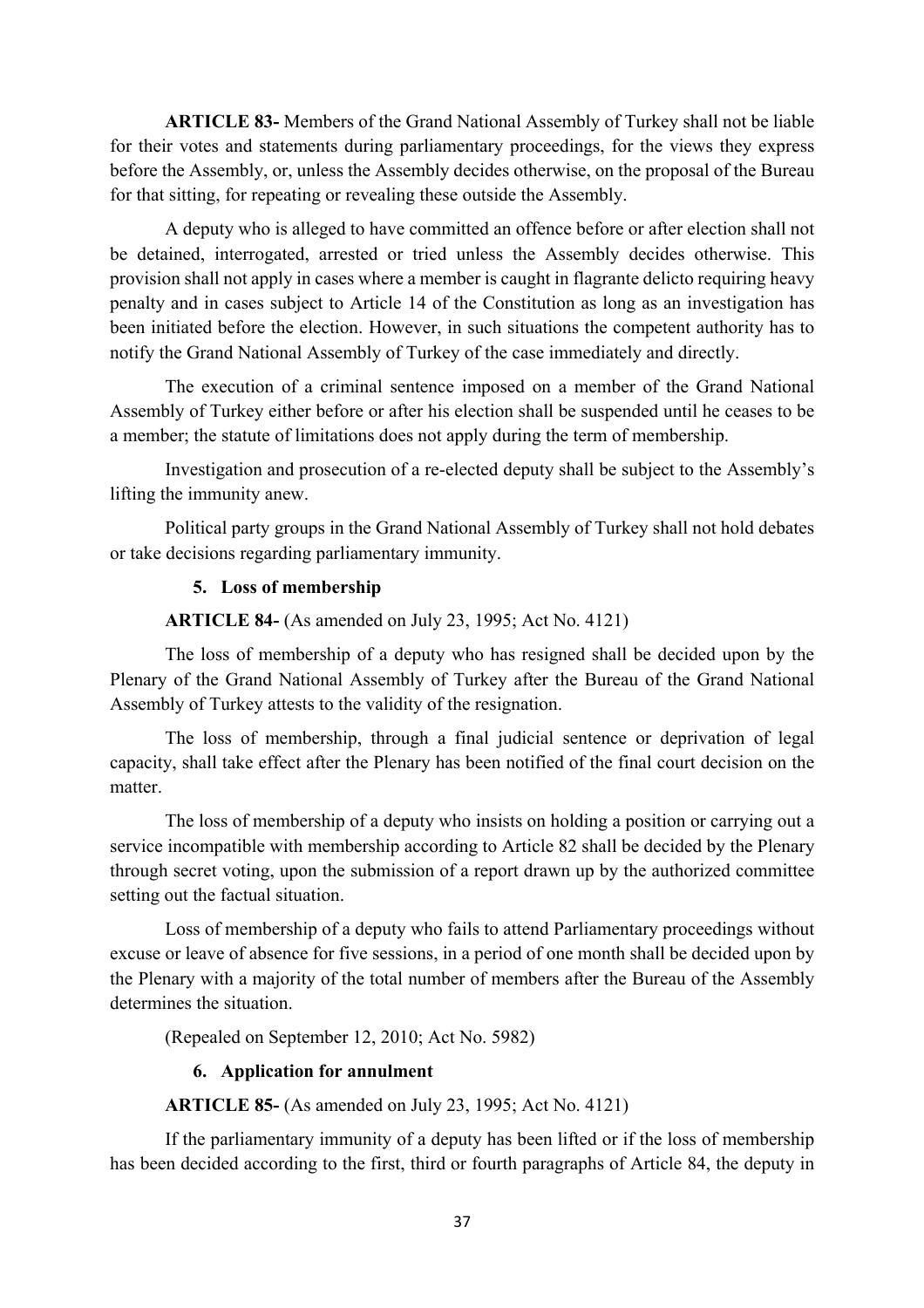question or another deputy may, within seven days from the date of the decision of the Plenary, appeal to the Constitutional Court, for the decision to be annulled on the grounds that it is contrary to the Constitution, law or the Rules of Procedure. The Constitutional Court shall make the final decision on the appeal within fifteen days.

## **7. Salaries and travel allowances**

**ARTICLE 86-** (As amended on November 21, 2001; Act No. 4720) Salaries, travel allowances and retirement procedures of the members of the Grand National Assembly of Turkey shall be regulated by law. The monthly amount of the salary shall not exceed the salary of the most senior civil servant; the travel allowance shall not surpass half of that salary. The members of the Grand National Assembly of Turkey and retired members are affiliated with the Pension Fund of the Turkish Republic, and the affiliation of those whose membership have expired continue upon their request.

(As amended on November 21, 2001; Act No. 4720) The salaries and allowances to be paid to the members of the Grand National Assembly of Turkey shall not necessitate the termination of pensions and similar payments entitled by the Pension Fund of the Turkish Republic.

A maximum of three months' salaries and travel allowances may be paid in advance.

# **II. Duties and powers of the Grand National Assembly of Turkey A. General**

**ARTICLE 87-** (As amended on October 3, 2001; Act No. 4709, and on May 7, 2004; Act No. 5170, and on April 16, 2017; Act No. 6771) The duties and powers of the Grand National Assembly of Turkey are to enact, amend, and repeal laws; to debate and adopt the budget bills and final accounts bills; to decide to issue currency and declare war; to approve the ratification of international treaties, to decide with the majority of three-fifths of the Grand National Assembly of Turkey to proclaim amnesty and pardon; and to exercise the powers and carry out the duties envisaged in the other articles of the Constitution.

## **B. Introduction and deliberation of bills**

**ARTICLE 88-** (As amended on April 16, 2017; Act No. 6771) Deputies are empowered to introduce bills.

(As amended on April 16, 2017; Act No. 6771) The procedure and principles regarding the deliberation of bills in the Grand National Assembly of Turkey shall be regulated by the Rules of Procedure.

## **C. Promulgation of laws by the President of the Republic**

**ARTICLE 89-** The President of the Republic shall promulgate the laws adopted by the Grand National Assembly of Turkey within fifteen days.

(As amended on October 3, 2001; Act No. 4709) The President of the Republic shall send the laws that he deems, in whole or in part, unsuitable for promulgation, along with the justification, back to the Grand National Assembly of Turkey for reconsideration in the same period. In case of being partially deemed unsuitable by the President of the Republic, the Grand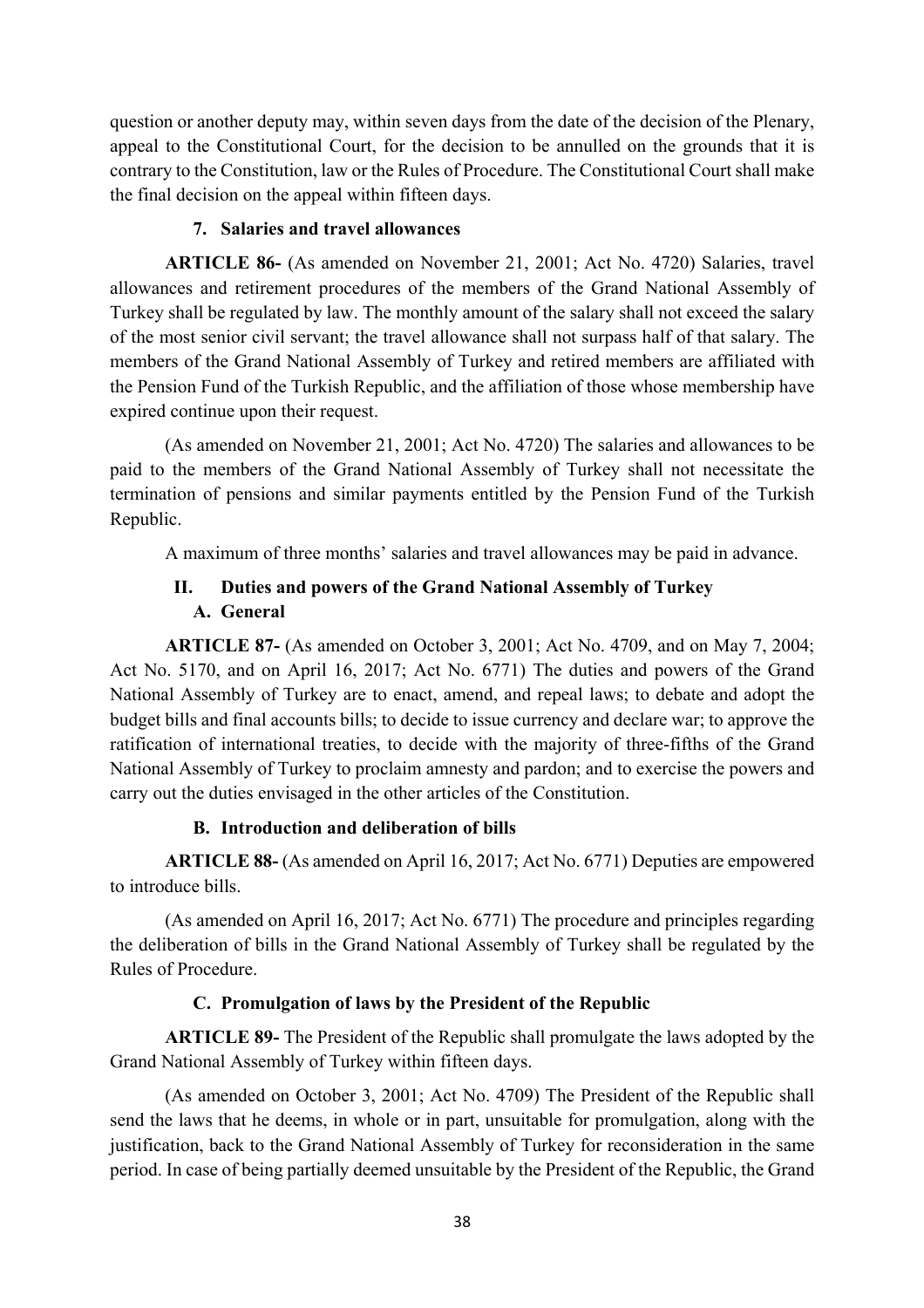National Assembly of Turkey may discuss only those articles. Budget laws shall not be subject to this provision.

(As amended on April 16, 2017; Act No. 6771) If the Grand National Assembly of Turkey adopts the law sent back for reconsideration without any amendment with absolute majority, the law shall be promulgated by the President of the Republic; if the Assembly makes a new amendment to the law, the President of the Republic may send the amended law back for reconsideration.

Provisions relating to constitutional amendments are reserved.

# **D. Ratification of international treaties**

**ARTICLE 90-** The ratification of treaties concluded with foreign states and international organisations on behalf of the Republic of Turkey shall be subject to adoption by the Grand National Assembly of Turkey by a law approving the ratification.

Agreements regulating economic, commercial or technical relations, and covering a period of no more than one year, may be put into effect through promulgation, provided they do not entail any financial commitment by the State, and provided they do not interfere with the status of individuals or with the property rights of Turks abroad. In such cases, these agreements shall be brought to the knowledge of the Grand National Assembly of Turkey within two months of their promulgation.

Implementation agreements based on an international treaty, and economic, commercial, technical, or administrative agreements, which are concluded depending on the authorization as stated in the law, shall not require approval of the Grand National Assembly of Turkey. However, economic, commercial agreements or agreements relating to the rights of individuals concluded under the provision of this paragraph shall not be put into effect unless promulgated.

Agreements resulting in amendments to Turkish laws shall be subject to the provisions of the first paragraph.

International agreements duly put into effect have the force of law. No appeal to the Constitutional Court shall be made with regard to these agreements, on the grounds that they are unconstitutional. (Sentence added on May 7, 2004; Act No. 5170) In the case of a conflict between international agreements, duly put into effect, concerning fundamental rights and freedoms and the laws due to differences in provisions on the same matter, the provisions of international agreements shall prevail.

# **E. Authorization to issue decrees having the force of law**

**ARTICLE 91-** (Repealed on April 16, 2017; Act No.6771)

# **F. Declaration of state of war and authorization to deploy the armed forces**

**ARTICLE 92-** The power to authorize the declaration of a state of war in cases deemed legitimate by international law and except where required by international treaties to which Turkey is a party or by the rules of international courtesy to send the Turkish Armed Forces to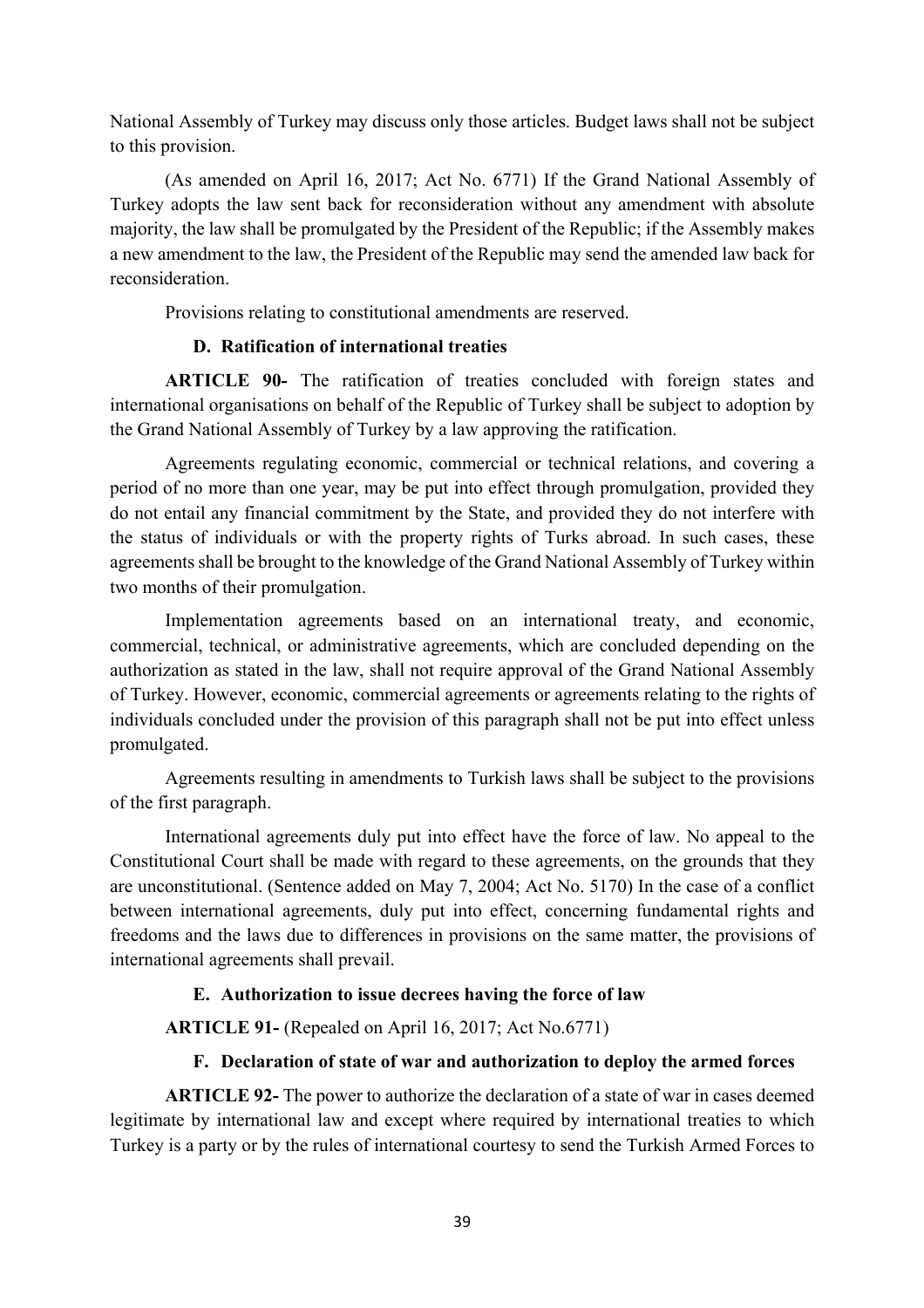foreign countries and to allow foreign armed forces to be stationed in Turkey, is vested in the Grand National Assembly of Turkey.

If the country is subjected to sudden armed aggression, while the Grand National Assembly of Turkey is adjourned or in recess, and it thus becomes imperative to decide immediately on the use of the armed forces, the President of the Republic can decide on the use of the Turkish Armed Forces.

# **III. Provisions relating to the activities of the Grand National Assembly of Turkey**

## **A. Convening and recess**

**ARTICLE 93-** (As amended on July 23, 1995; Act No. 4121) The Grand National Assembly of Turkey shall convene of its own accord on the first day of October each year.

(As amended on April 16, 2017; Act No. 6771) The Assembly may be in recess for a maximum of three months in a legislative year; during adjournment or recess it may be summoned by the President of the Republic.

The Speaker of the Assembly may also summon the Assembly either on his own initiative or at the written request of one fifth of the members.

The Grand National Assembly of Turkey convened during an adjournment or recess shall not adjourn or go into recess again before having given priority consideration to the matter requiring the summons.

## **B. Bureau of the Assembly**

**ARTICLE 94-** The Bureau of the Assembly of the Grand National Assembly of Turkey shall be composed of the Speaker, vicespeakers, secretaries, and quaestors elected from among members of the Assembly.

The Bureau of the Assembly shall be so composed as to ensure proportionate representation to the number of members of each political party group in the Assembly. Political party groups shall not nominate candidates for the Office of the Speaker.

(As amended on September 12, 2010; Act No. 5982) Two elections to the Bureau of the Grand National Assembly of Turkey shall be held in one legislative term. The term of office of those elected in the first round is two years and the term of office of those elected in the second round shall continue until the end of that legislative term.

(As amended on October 3, 2001; Act No. 4709) The candidates from among the members of the Assembly for the Office of the Speaker of the Grand National Assembly of Turkey shall be announced, within five days of the convening of the Assembly, to the Bureau of the Assembly. Election of the Speaker shall be held by secret ballot. In the first two ballots, a two-thirds majority of the total number of members, and in the third ballot an absolute majority of the total number of members is required. If an absolute majority cannot be obtained in the third ballot, a fourth ballot shall be held between the two candidates who have received the highest number of votes in the third ballot; the member who receives the greatest number of votes in the fourth ballot shall be elected as Speaker. The election of the Speaker shall be completed within five days after the expiry of the period for the nomination of candidates.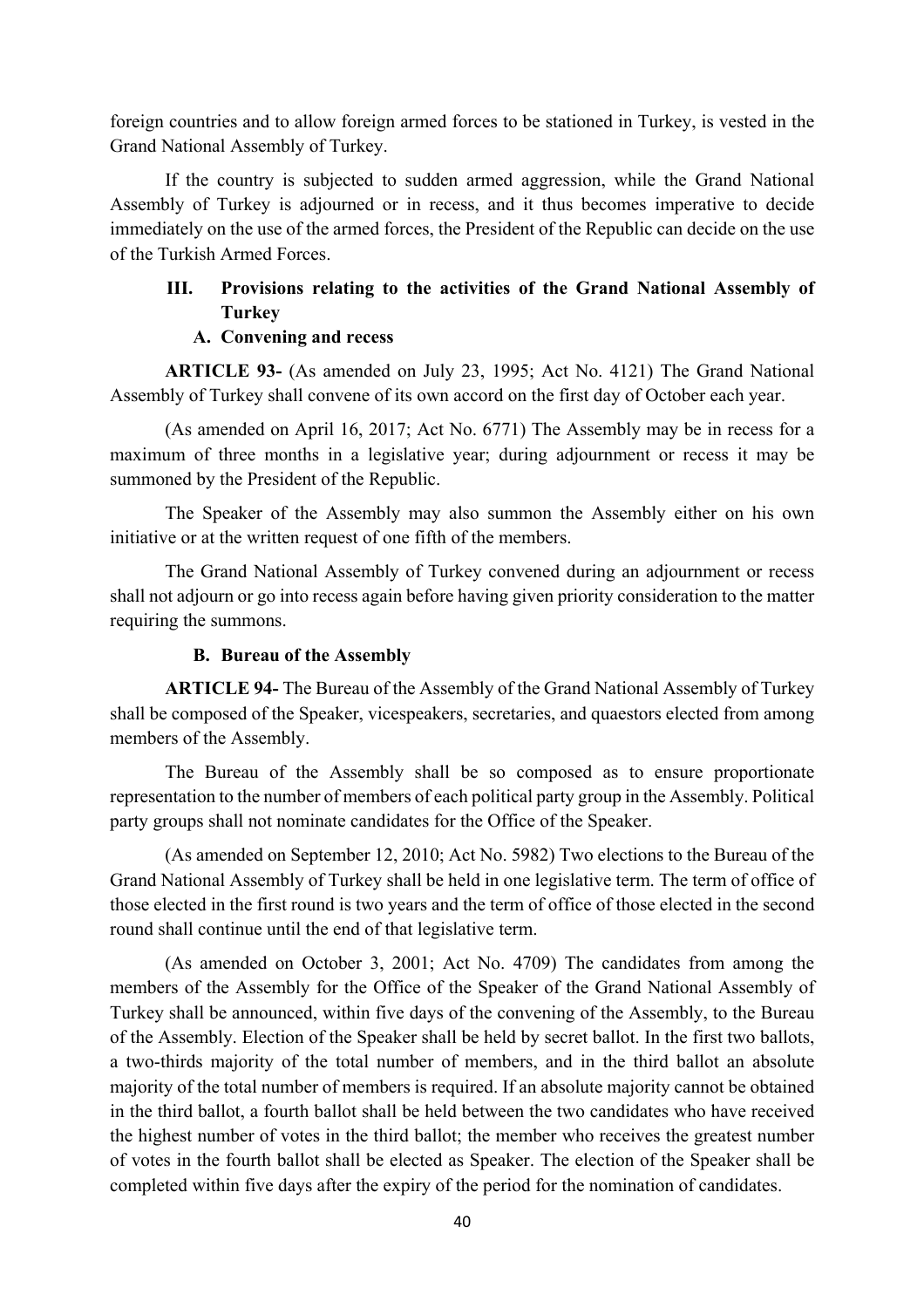The quorum required for election, the number of ballots and its procedure, the number of vice-speakers, secretaries and quaestors, shall be determined by the Rules of Procedure.

The Speaker and vice-speakers of the Grand National Assembly of Turkey cannot participate, within or outside the Assembly, in the activities of the political party or party group in which they are a member; nor in parliamentary debates, except in cases required by their functions; the Speaker and the vice-speaker who is presiding over the session shall not vote.

# **C. Rules of Procedure, political party groups and security Affairs**

**ARTICLE 95-** The Grand National Assembly of Turkey shall carry out its activities in accordance with the provisions of the Rules of Procedure drawn up by itself.

The provisions of the Rules of Procedure shall be drawn up in such a way as to ensure the participation of each political party group in all the activities of the Assembly in proportion to its number of members. Political party groups shall be constituted only if they have at least twenty members.

All security and administrative services of the Grand National Assembly of Turkey regarding all buildings, installations, annexes and lands shall be organised and directed by the Office of the Speaker of the Assembly. Sufficient forces to ensure security and other such services shall be allocated to the Office of the Speaker of the Assembly by the relevant authorities.

# **D. Quorums and majority for decisions**

**ARTICLE 96-** (As amended on October 21, 2007; Act No.5678) The Grand National Assembly of Turkey shall convene with at least one-third of the total number of members for all its affairs, including elections it holds. Unless otherwise stipulated in the Constitution, the Grand National Assembly of Turkey shall take decisions by an absolute majority of those present; however, the majority for decision can, under no circumstances, be less than one plus a quarter of the total number of members.

(Repealed on April 16, 2017; Act No.6771)

# **E. Publicity and publication of debates**

**ARTICLE 97-** Debates held in the Plenary of the Grand National Assembly of Turkey shall be public and shall be published verbatim in the Journal of Minutes.

The Grand National Assembly of Turkey may hold closed sittings in accordance with the provisions of the Rules of Procedure; the publication of debates of such sittings shall be subject to the decision of the Grand National Assembly of Turkey.

Public debates in the Assembly may be freely published through all means, unless a decision to the contrary is adopted by the Assembly upon a proposal of the Bureau.

# **IV. Ways of obtaining information and supervision by the Grand National Assembly of Turkey11**

 <sup>11</sup> The other heading of this Article, which was stipulated as "A. General" was removed by sixth Article of Act No. 6771 dated April 16, 2017.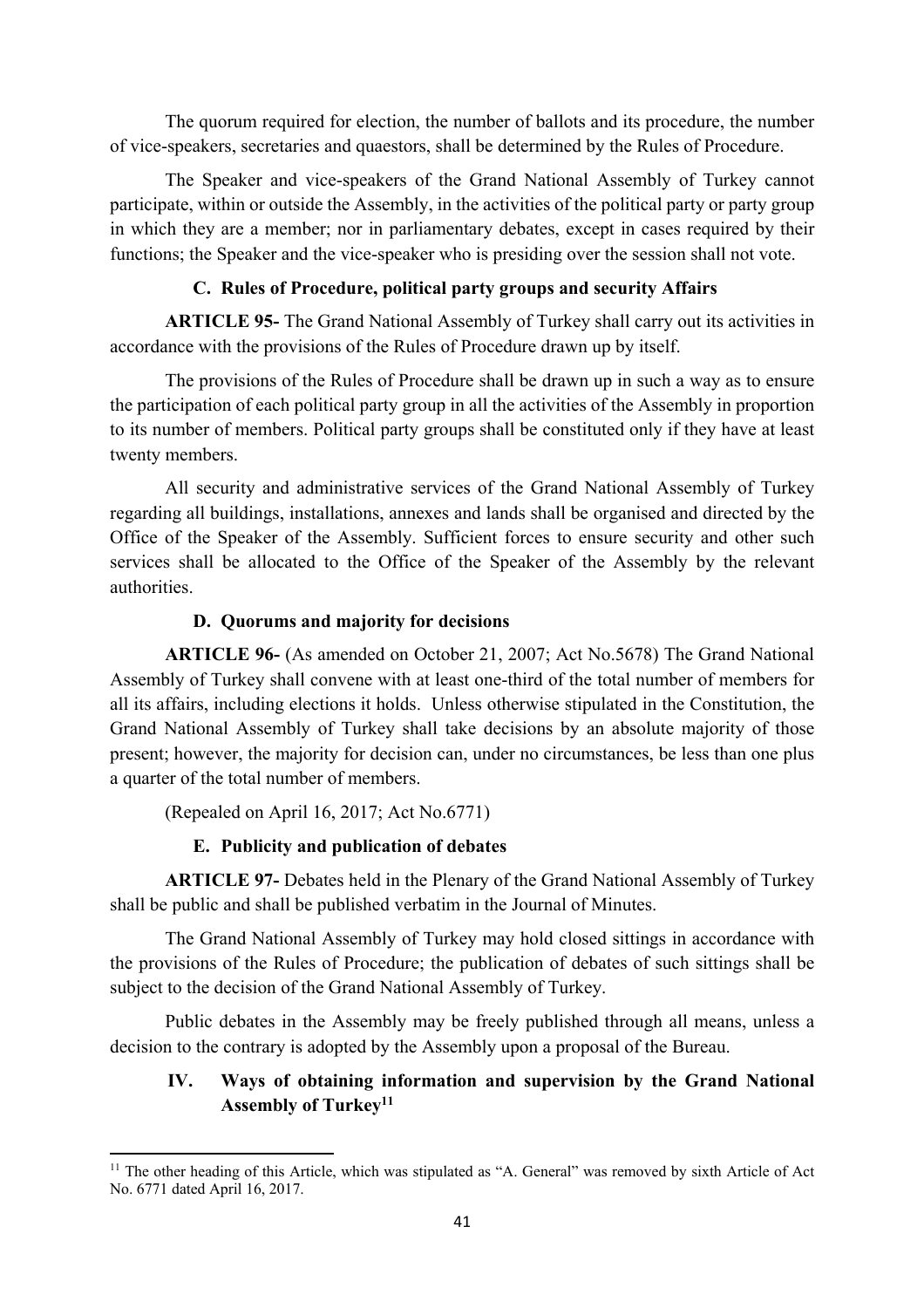**ARTICLE 98-** (As amended on April 16, 2017; Act No. 6771)

The Grand National Assembly of Turkey shall exercise its powers of obtaining information and supervision by means of parliamentary inquiry, general debate, parliamentary investigation and written question.

A parliamentary inquiry is an examination conducted to obtain information on a specific subject.

A general debate is the consideration of a specific subject relating to the community and the activities of the State at the Plenary of the Grand National Assembly of Turkey.

A parliamentary investigation is an investigation made under the paragraphs V, VI and VII of the Article 106 concerning the deputies of the President of the Republic and the ministers.

A written question is a question asked by deputies to the deputies of the President of the Republic or ministers in a written form, which is to be answered no later than fifteen days.

The form of presentation, content, and scope of the motions concerning parliamentary inquiry, general debate and written question and the procedures for answering, debating and inquiring them, shall be regulated by the Rules of Procedure.

#### **B. Censure**

**ARTICLE 99-** (Repealed on April 16, 2017; Act No. 6771)

#### **C. Parliamentary investigation**

**ARTICLE 100-** (Repealed on April 16, 2017; Act No.6771)

#### **CHAPTER TWO**

#### **The Executive Power**

#### **I. President of the Republic**

## A. **Candidacy and election**<sup>12</sup>

**ARTICLE 101-** (As amended on April 16, 2017; Act No.6771)

The President of the Republic shall be elected directly by the public from among Turkish citizens over forty years of age who are eligible to be a deputy and have completed higher education.

The President of the Republic's term of office shall be five years. A person may be elected as the President of the Republic for two terms at most.

The President of the Republic may be nominated by political party groups, political parties which received at least five percent of valid votes on their own or collectively in the latest parliamentary elections or at least one hundred thousand voters.

<sup>&</sup>lt;sup>12</sup> The heading of this Article, which was stipulated as "A. Qualifications and impartiality" was amended by the seventh Article of Act No. 6771 dated April 16, 2017.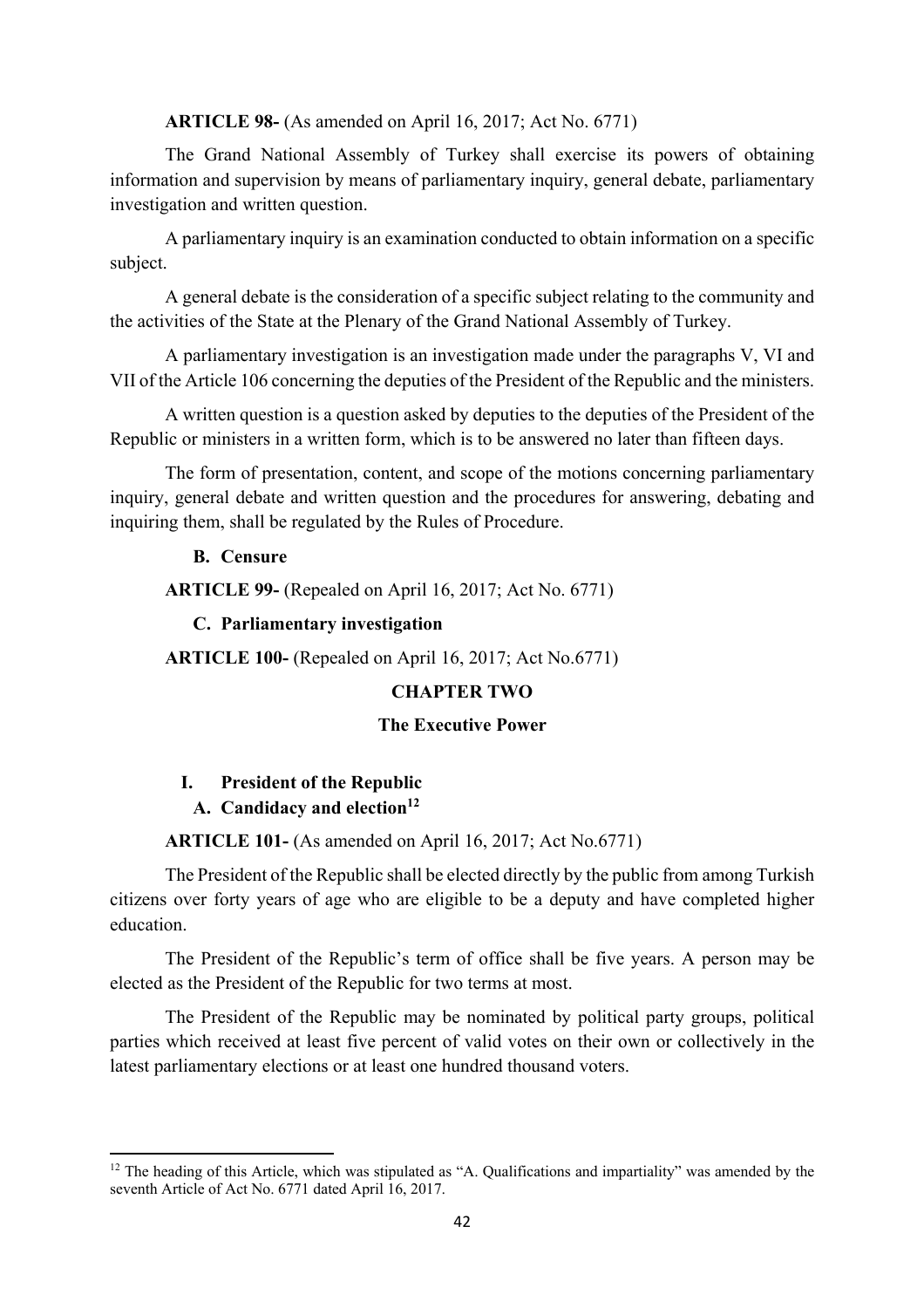The President-elect's membership of the Grand National Assembly of Turkey shall cease.

In presidential elections conducted by universal suffrage, the candidate who receives the absolute majority of the valid votes shall be elected President of the Republic. If absolute majority cannot be obtained in the first ballot, the second ballot shall be held on the second Sunday following this ballot. Two candidates who received the greatest number of votes in the first ballot run for the second ballot, and the candidate who receives majority of valid votes shall be elected President of the Republic.

If one of the candidates who gains the right to run for the second ballot is unable to participate in the election for any reason, the second ballot shall be conducted by substituting the vacant candidacy in conformity with the ranking in the first ballot. If only one candidate remains for the second ballot, this ballot shall be conducted as a referendum. If the candidate receives the majority of the valid votes, he/she shall be elected President of the Republic. If that candidate fails to receive the majority of the valid votes in the election, only the presidential election shall be renewed.

If the presidential election is not completed, the term of office of the incumbent President of the Republic shall continue until the President-elect assumes the office.

The other procedures and principles concerning the presidential elections shall be regulated by law.

## **B. Election**

**ARTICLE 102-** (Repealed on April 16, 2017; Act No.6771)

#### **C. Oath-taking**

**ARTICLE 103-** On assuming office, the President of the Republic shall take the following oath before the Grand National Assembly of Turkey:

"In my capacity as President of the Republic, I swear upon my honour and integrity before the Great Turkish Nation and before history to safeguard the existence and independence of the state, the indivisible integrity of the country and the nation, and the absolute sovereignty of the nation, to abide by the Constitution, the rule of law, democracy, the principles and reforms of Atatürk, and the principles of the secular republic, not to deviate from the ideal according to which everyone is entitled to enjoy human rights and fundamental freedoms under conditions of national peace and prosperity and in a spirit of national solidarity and justice, and do my utmost to preserve and exalt the glory and honour of the Republic of Turkey and perform without bias the functions that I have assumed."

## **D. Duties and powers**

**ARTICLE 104-** (As amended on April 16, 2017; Act No. 6771) The President of the Republic is the head of the State. The executive power shall be vested in the President of the Republic.

The President of the Republic, in his/her capacity as the Head of State, shall represent the Republic of Turkey and the unity of the Turkish Nation; he/she shall ensure the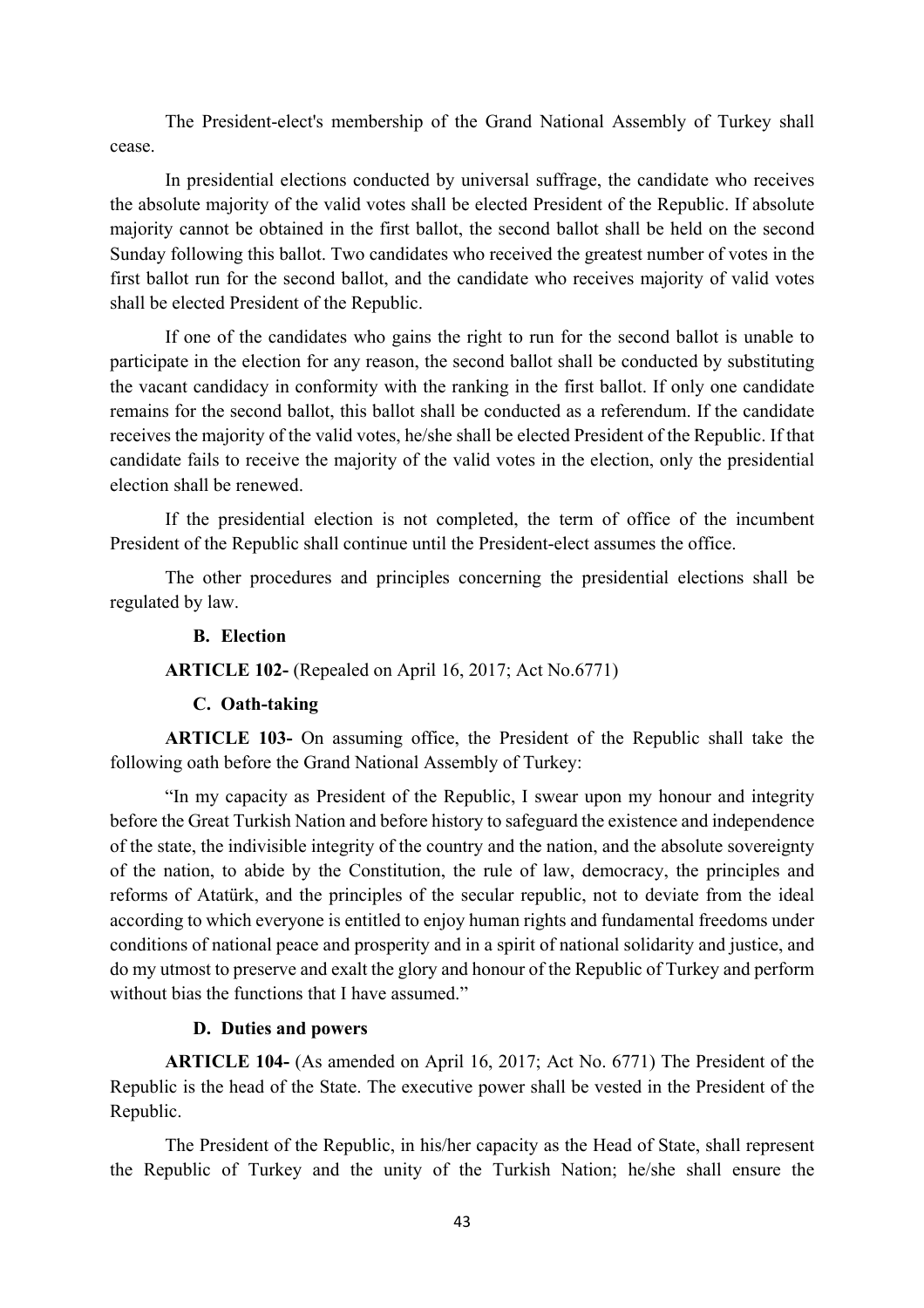implementation of the Constitution, and orderly and harmonious functioning of the organs of the State.

He/she shall deliver the opening speech of the Grand National Assembly of Turkey on the first day of the legislative year, if he/she deems it necessary.

He/she shall give message to the Assembly regarding domestic and foreign policies of the country.

He/she shall promulgate laws.

He/she shall send laws back to the Grand National Assembly of Turkey to be reconsidered.

He/she shall appeal to the Constitutional Court for the annulment of all or certain provisions of laws and the Rules of Procedure of the Grand National Assembly of Turkey on the grounds that they are unconstitutional in form or in content.

He/she shall appoint and dismiss the deputies of the President of the Republic and the ministers.

He/she shall appoint and dismiss the high ranking executives, and shall regulate the procedure and principles governing the appointment thereof by presidential decree.

He/she shall accredit representatives of the Republic of Turkey to foreign states and shall receive the representatives of foreign states appointed to the Republic of Turkey.

He/she shall ratify and promulgate international treaties.

He/she shall submit laws regarding amendment to the Constitution to referendum, if he/she deems it necessary.

He/she shall determine national security policies and take necessary measures.

He/she shall represent the Office of Commander-in-Chief of the Turkish Armed Forces on behalf of the Grand National Assembly of Turkey.

He/she shall decide on the use of the Turkish Armed Forces.

He/she shall commute or remit the sentences imposed on persons, on grounds of chronic illness, disability or old age.

The President of the Republic may issue presidential decrees on the matters regarding executive power. The fundamental rights, individual rights and duties included in the first and second chapters and the political rights and duties listed in the fourth chapter of the second part of the Constitution shall not be regulated by a presidential decree. No presidential decree shall be issued on the matters which are stipulated in the Constitution to be regulated exclusively by law. No presidential decree shall be issued on the matters explicitly regulated by law. In the case of a discrepancy between provisions of the presidential decrees and the laws, the provisions of the laws shall prevail. A presidential decree shall become null and void if the Grand National Assembly of Turkey enacts a law on the same matter.

The president of the Republic may issue by-laws in order to ensure the implementation of laws, provided that they are not contrary thereto.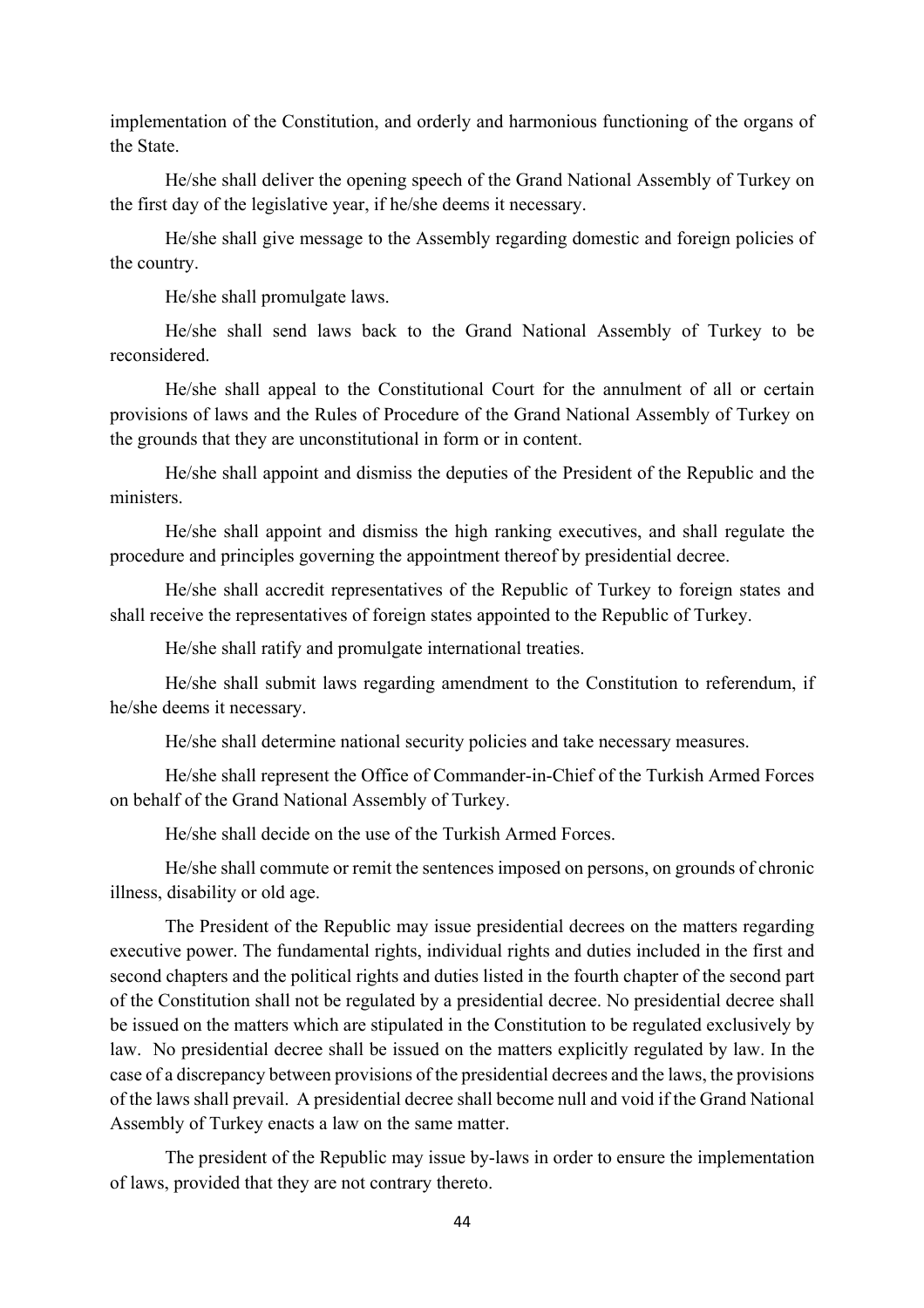Decrees and by-laws shall come into effect on the date of publication in the Official Gazette, unless a later effective date is determined.

The President of the Republic shall also exercise powers of election and appointment, and perform the other duties conferred on him/her by the Constitution and laws.

## **E. Criminal Liability of the President of the Republic13**

## **ARTICLE 105-** (As amended on April 16, 2017; Act No. 6771)

Absolute majority of the Grand National Assembly of Turkey may table a motion requesting that the President of the Republic be investigated on allegations of a crime. The Grand National Assembly of Turkey shall debate the motion in one month at the latest and may decide to launch an investigation with three-fifths of the total number of its members by secret ballot.

 If an investigation is decided to be launched, it shall be conducted by a committee of fifteen members, chosen by lot, for each political party in the Assembly, separately from among three times the candidates nominated for each seat reserved to party groups in proportion to their strength. The committee shall submit its report on the conclusion of the investigation to the Office of the Speaker within two months. If the investigation is not completed within the time allotted, the committee shall be granted a further and final period of one month.

The report shall be distributed within ten days from the date of its submission to the Office of the Speaker, and it shall be debated in the Plenary within ten days following its distribution. The Grand National Assembly of Turkey may decide to refer the report to the Supreme Criminal Tribunal with two-thirds of the total number of its members by secret ballot. The trial of the Supreme Criminal Tribunal shall be completed within three months, if not completed within this period, an additional period of three-months shall be granted for once only, and the trial shall be finalized within the time allotted.

The President of the Republic who is under an investigation cannot decide to hold an election.

The mandate of the President of the Republic who is convicted by the Supreme Criminal Tribunal of a crime that prevents from being elected shall end.

The provisions of this article shall also apply after the termination of the term of office of the President of the Republic to the crimes alleged to have been committed during the term of his/her office.

# **F. Deputies of the President of the Republic, Acting for the President of the Republic and Ministers14**

#### **ARTICLE 106-** (As amended on April 16, 2017; Act No. 6771)

The President of the Republic may appoint one or more deputies after being elected.

<sup>&</sup>lt;sup>13</sup> The heading of this Article, which was stipulated as "E. Presidential accountability and non-accountability" was amended by the ninth Article of Act No. 6771 dated April 16, 2017.<br><sup>14</sup> The heading of this Article, which was stipulated as "F. Acting for the President of the Republic" was amended

by the tenth Article of Act No. 6771 dated April 16, 2017.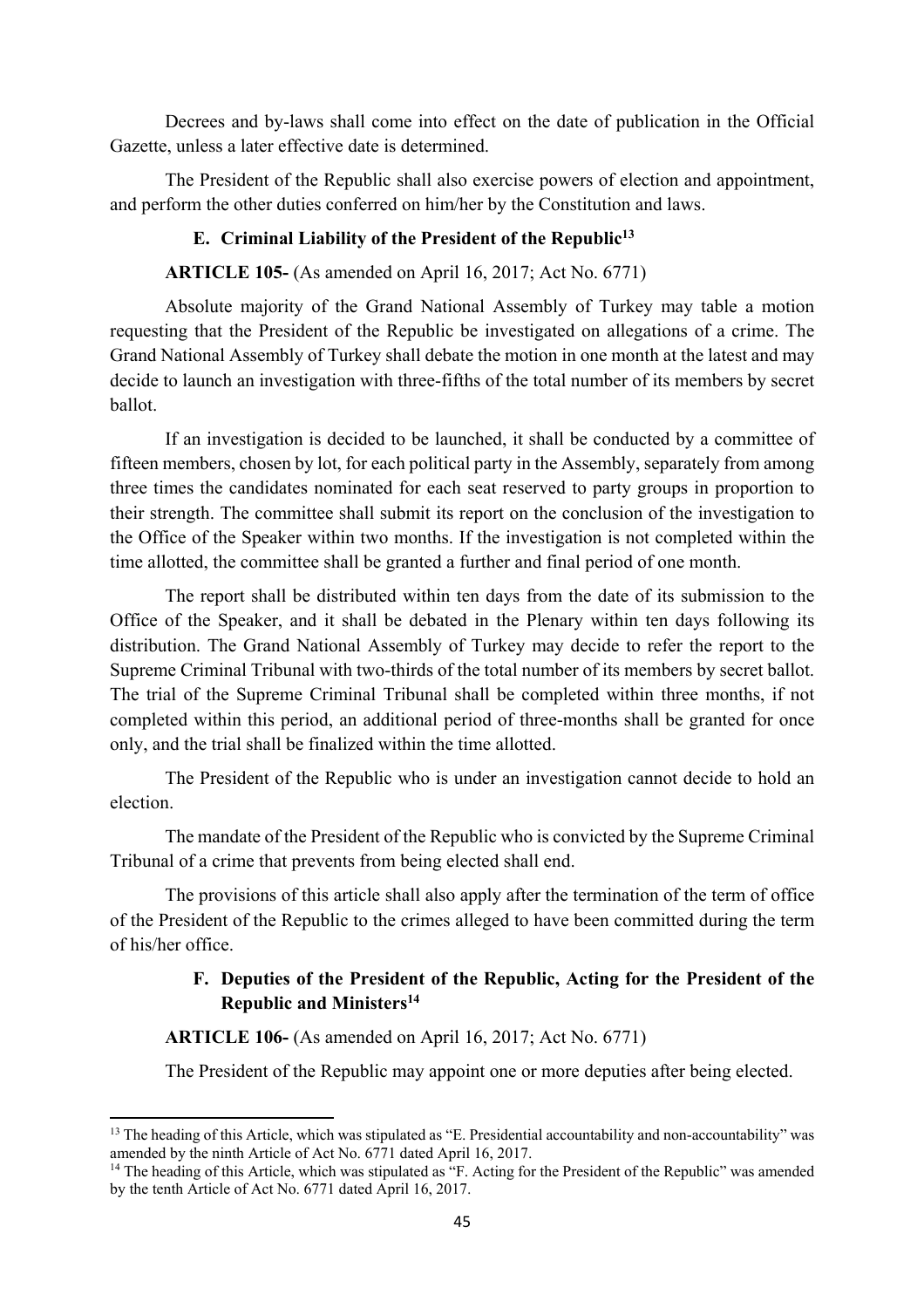If the presidential office becomes vacant for any reason, the presidential election shall be held within forty-five days. The Deputy President of the Republic of Turkey shall act as and exercise the powers of the President of the Republic until the next President of the Republic is elected. If one year or less remains for the general election, the election for the Grand National Assembly of Turkey shall be renewed together with the presidential election. If more than one year remains for the general election, the President of the Republic of Turkey shall continue to serve until the election date of the Grand National Assembly of Turkey. This period shall not be counted of the presidential term with respect to the President of the Republic who completed the remaining period. Both elections shall be held together on the date of the general elections of the Grand National Assembly of Turkey.

In cases where the President of the Republic is temporarily absent from his/her duties on account of illness or travelling abroad, the deputy president acts as the President of the Republic and exercises his/her powers.

The deputies of the President of the Republic and the ministers shall be appointed from among those who are eligible to be a deputy and removed from office by the President of the Republic. The deputies of the President of the Republic and the ministers shall take oath before the Turkish Grand National Assembly as stated in the Article 81. If a member of the Grand National Assembly of Turkey is appointed as a deputy president or minister, he/she shall lose his/her membership.

The deputies of the President of the Republic and the ministers are accountable to the President of the Republic. Absolute majority of the Grand National Assembly of Turkey may table a motion requesting that the Deputies of President of the Republic and ministers be investigated on allegations of perpetration of a crime regarding their duties. The Assembly shall debate the motion within one month at the latest and may decide to launch an investigation with three-fifth majority of the total number of its members by secret ballot.

If an investigation is decided to be launched, it shall be conducted by a committee of fifteen members, chosen by lot, for each political party in the Assembly, separately from among three times the candidates nominated for each seat reserved to party groups in proportion to their strength. The committee shall submit its report on the conclusion of the investigation to the Office of the Speaker within two months. If the investigation is not completed within the time allotted, the committee shall be granted a further and final period of one month.

The report shall be distributed within ten days from the date of its submission to the Office of the Speaker, and it shall be debated in the Plenary within ten days following its distribution. The Grand National Assembly of Turkey may decide to refer the report to the Supreme Criminal Tribunal with two-thirds of the total number of its members by secret ballot. The trial of the Supreme Criminal Tribunal shall be completed within three months, if not completed within this period, an additional period of three-months shall be granted for once only, and the trial shall be finalized within the time allotted.

The provisions of the paragraphs V, VI and VII shall also apply after the termination of their duties with respect to the crimes alleged to have been committed regarding their duties during their term of office.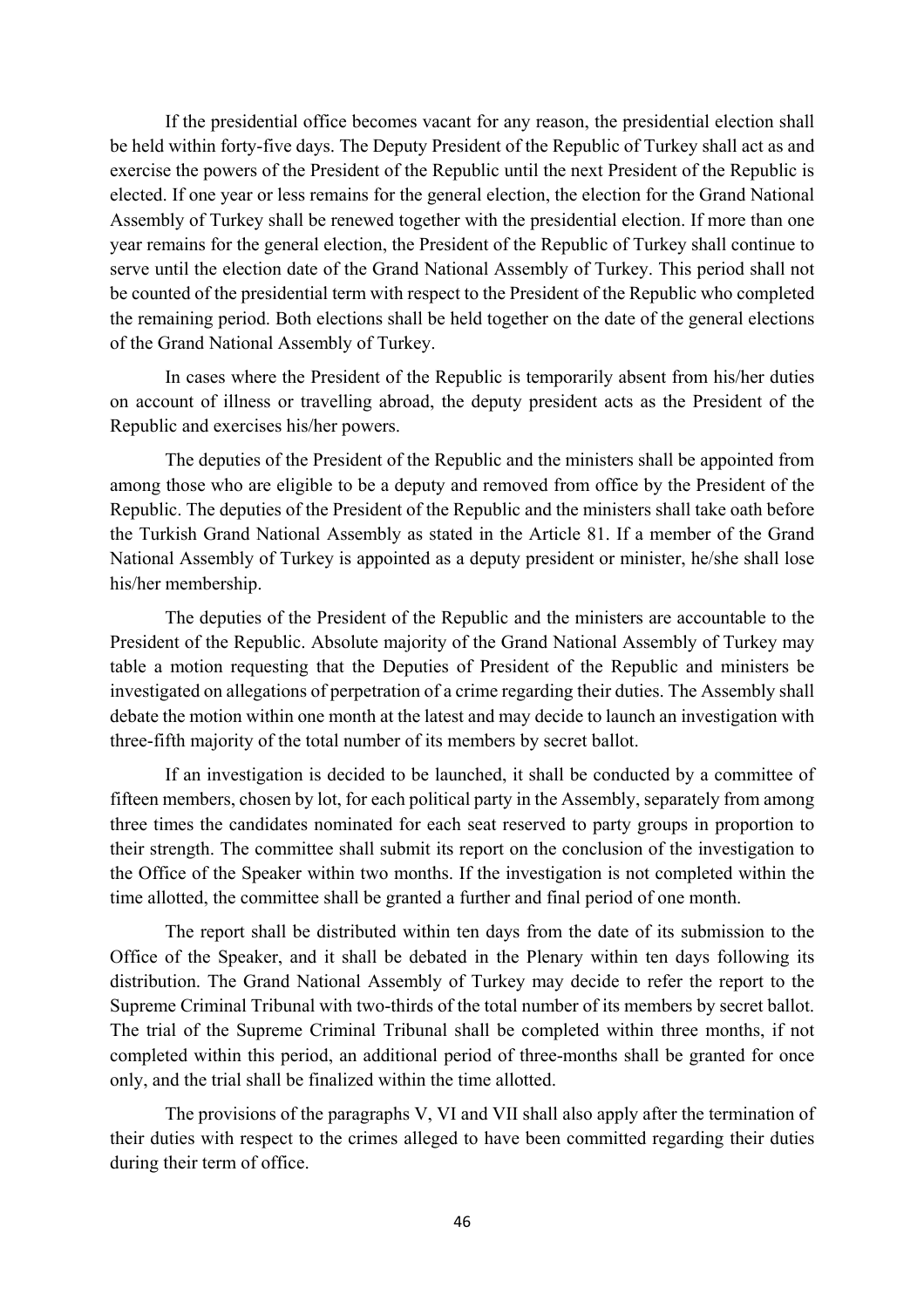The deputies of the President of the Republic or ministers who are convicted of a crime by the Supreme Criminal Tribunal for a crime that prevents them from being elected shall lose their mandate.

The deputies of the President of the Republic and the ministers shall enjoy legislative immunity regarding the offenses not related to their duties.

The establishment, abolition, the duties and powers, the organizational structure of the ministries, and the establishment of their central and provincial organizations shall be regulated by the presidential decree.

## **G. General Secretariat of the President of the Republic**

**ARTICLE 107-** (Repealed on April 16, 2017; Act No. 6771)

## **H. State Supervisory Council**

## **ARTICLE 108-** (As amended on April 16, 2017; Act No.6771)

The State Supervisory Council which shall be attached to the Office of the Presidency of the Republic, with the purpose of ensuring the lawfulness, regular and efficient functioning and improvement of administration, conduct all administrative investigations, inquiries, investigations and inspections of all public bodies and organizations, all enterprises in which those public bodies and organizations share more than half of the capital, public professional organizations, employers' associations and labour unions at all levels, and public welfare associations and foundations, upon the request of the President of the Republic.

(As amended on April 16, 2017; Act No.6771) The judicial organs are outside the jurisdiction of the State Supervisory Council.

(As amended on April 16, 2017; Act No.6771) The Chairperson and the members of the State Supervisory Council shall be appointed by the President of the Republic.

(As amended on April 16, 2017; Act No.6771) The functioning of the State Supervisory Council, the term of office of its members, and other personnel matters relating to their status shall be regulated by presidential decree.

## **II. Council of Ministers**

#### **A. Formation**

**ARTICLE 109-** (Repealed on April 16, 2017; Act No. 6771)

**B. Taking office and vote of confidence** 

**ARTICLE 110-** (Repealed on April 16, 2017; Act No.6771)

**C. Vote of confidence while in office** 

**ARTICLE 111-** (Repealed on April 16, 2017; Act No. 6771)

**D. Functions and political responsibilities** 

**ARTICLE 112-** (Repealed on April 16, 2017; Act No.6771)

**E. The formation of ministries, and ministers**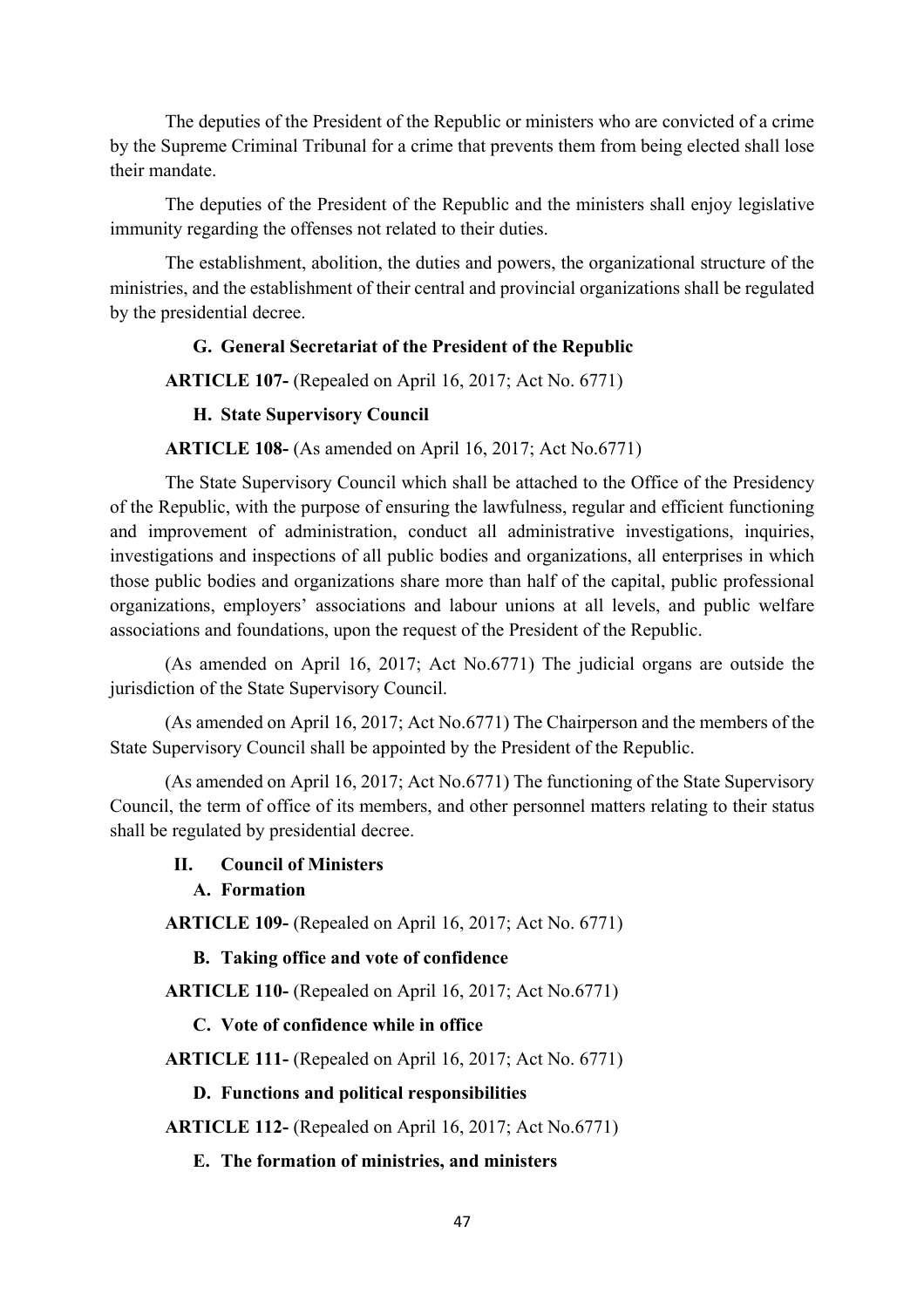**ARTICLE 113-** (Repealed on April 16, 2017; Act No. 6771)

#### **F. Provisional Council of Ministers during elections**

**ARTICLE 114-** (Repealed on April 16, 2017; Act No.6771)

**G. Regulations** 

**ARTICLE 115-** (Repealed on April 16, 2017; Act No. 6771)

## **H. Renewal of Election of the Grand National Assembly of Turkey and the Presidential Election15**

**ARTICLE 116-** (As amended on April 16, 2017; Act No. 6771)

The Grand National Assembly of Turkey may decide to renew the elections by threefifth majority of the total number of its members. In this case, the general election of the Grand National Assembly of Turkey and the presidential election shall be held together.

If the President of the Republic decides to renew the elections, the general election of the Turkish Grand National Assembly and the presidential election shall be held together.

If the Assembly decides to renew the elections during the second term of the President of the Republic, he/she may once again be a candidate.

The powers and duties of the Assembly and the President of the Republic whose elections are decided to be renewed together, shall continue until the election of the new Assembly and President of the Republic.

The term of office of the Assembly and the President of the Republic thus elected shall also be five years.

#### **İ. National defence**

#### **1. Offices of Commander-in-Chief and Chief of the General Staff**

**ARTICLE 117-** The Office of Commander-in-Chief is inseparable from the spiritual existence of the Grand National Assembly of Turkey and is represented by the President of the Republic.

(As amended on April 16, 2017; Act No. 6771) The President of the Republic shall be responsible to the Grand National Assembly of Turkey for national security and for the preparation of the armed forces for the defence of the country.

(As amended on April 16, 2017; Act No. 6771) Appointed by the President of the Republic, The Chief of the General Staff is the commander of the armed forces and in time of war, exercises the duties of Commander-in-Chief on behalf of the President of the Republic

(Repealed on April 16, 2017; Act No. 6771)

(Repealed on April 16, 2017; Act No. 6771)

<sup>&</sup>lt;sup>15</sup> The heading of this Article, which was stipulated as "H. Renewal of elections to the Grand National Assembly of Turkey by the President of the Republic" was amended by the eleventh Article of Act No. 6771 dated April 16, 2017.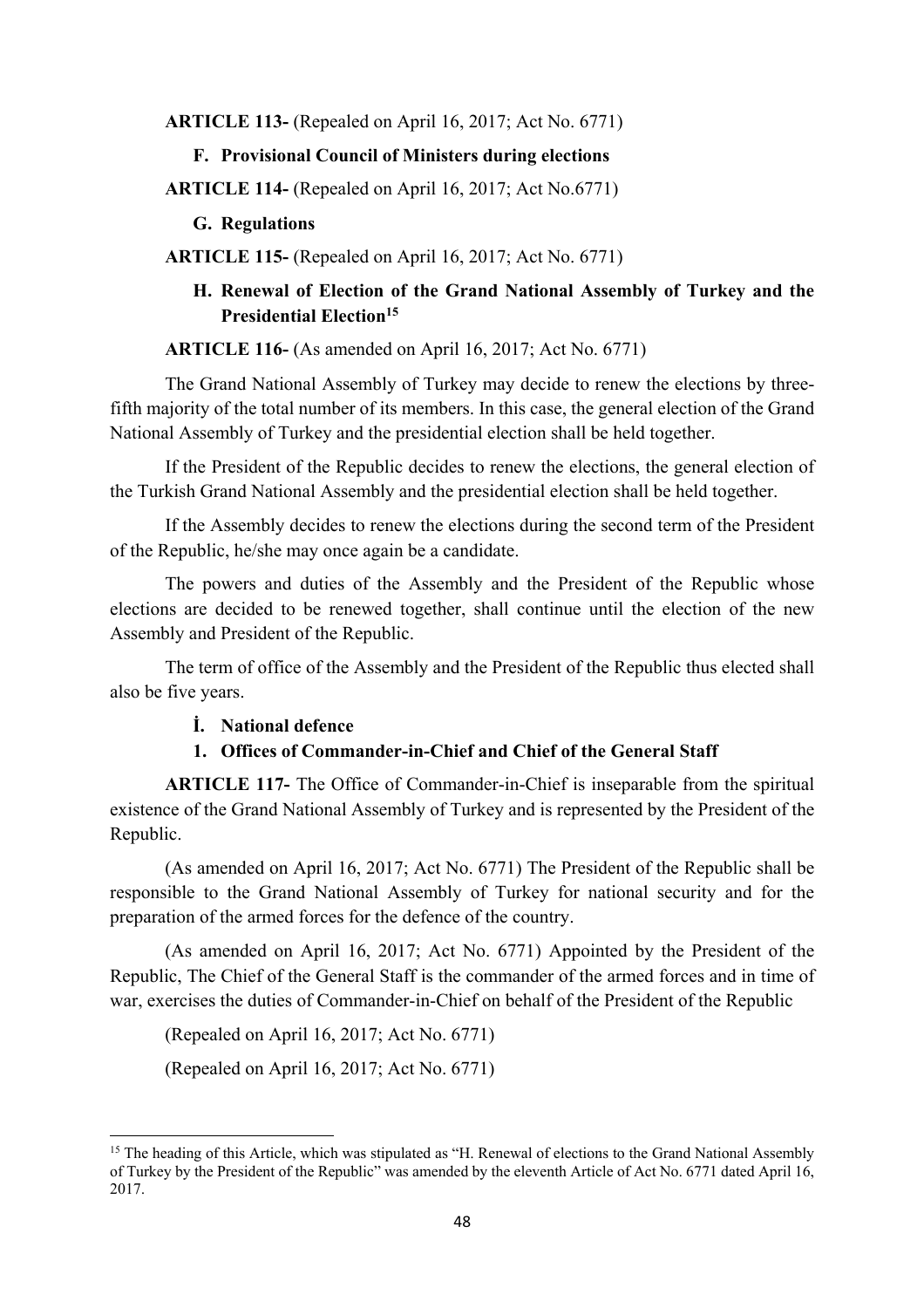## **2. National Security Council**

**ARTICLE 118-** (As amended on October 3, 2001; Act No.4709, April 16, 2017; Act No.6771) The National Security Council shall be composed of the deputies of the President of the Republic, ministers of Justice, National Defence, Internal Affairs, and Foreign Affairs, the Chief of the General Staff, the commanders of the Land, Naval and Air Forces under the chairpersonship of the President of the Republic.

Depending on the particulars of the agenda, the ministers and other persons concerned may be invited to and heard at the meetings of the Council.

(As amended on October 3, 2001; Act No. 4709, April 16, 2017; Act No.6771) The National Security Council shall submit to the President of the Republic the advisory decisions taken with regard to the formulation, determination, and implementation of the national security policy of the State and its views on ensuring the necessary coordination. The President of the Republic shall evaluate decisions of the National Security Council concerning the measures that it deems necessary for the preservation of the existence and independence of the State, the integrity and indivisibility of the country, and the peace and security of society.

(As amended on April 16, 2017; Act No. 6771) The agenda of the National Security Council shall be drawn up by the President of the Republic taking into account the proposals of the deputies of the President of the Republic and the Chief of the General Staff.

(As amended on April 16, 2017; Act No. 6771) In the absence of the President of the Republic, the National Security Council shall convene under the chairpersonship of the deputy of the President of the Republic.

(As amended on April 16, 2017; Act No. 6771) The organization and duties of the General Secretariat of the National Security Council shall be regulated by presidential decree.

## **III. Administration of State of Emergency16**

## **ARTICLE 119-(As amended on April 16, 2017; Act No. 6771)**

In the event of war, the emergence of a situation necessitating war, mobilization, an uprising, strong rebellious actions against the motherland and the Republic, widespread acts of violence of internal or external origin threatening the indivisibility of the country and the nation, emergence of widespread acts of violence aimed at the destruction of the Constitutional order or of fundamental rights and freedoms, serious deterioration of public order because of acts of violence, occurence of natural disasters, outbreak of dangerous epidemic diseases or emergence of a serious economic crisis; the President of the Republic may declare state of emergency in one region or nationwide for a period not exceeding six months.

The decision to declare state of emergency shall be published in the Official Gazette on the date of the decision and shall be submitted for approval to the Grand National Assembly of Turkey on the same day.

<sup>&</sup>lt;sup>16</sup> The heading of this Article, which was stipulated as "1. Declaration of state of emergency because of natural disaster or serious economic crisis" was amended and the other headings, which were stipulated as "III. Extraordinary administration procedures" and "A. States of emergency" were removed by the twelfth Article of Act No. 6771 dated April 16, 2017.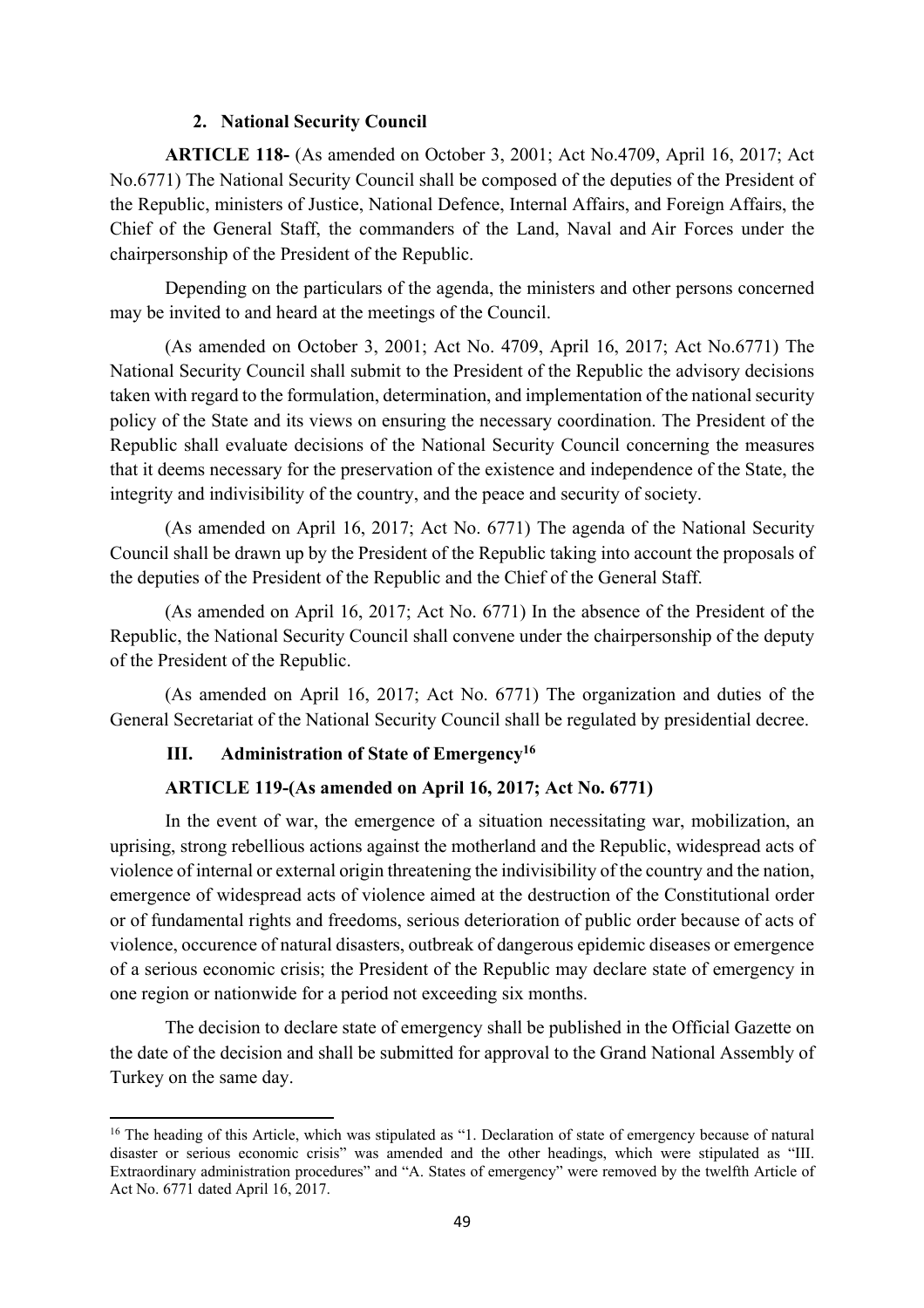If the Grand National Assembly of Turkey is in recess, it shall be immediately summoned; The Assembly may reduce or extend the period of, or lift, the state of emergency.

The Grand National Assembly of Turkey may extend the period for a maximum of four months each time at the request of the President of the Republic. In the event of war, fourmonth limit shall not apply.

The financial, material and labour obligations to be imposed on citizens, the manner of restriction and temporary suspension of fundamental rights and freedoms in line with the principles of the Article 15, and the provisions to be applied and actions to be carried out in the event of state of emergency shall be regulated by law.

In the event of state of emergency, the President of the Republic may issue presidential decrees on matters necessitated by the state of emergency, notwithstanding the limitations set forth in the second sentence of the seventeenth paragraph of the Article 104. Such decrees which have the force of law shall be published in the Official Gazette, and shall be submitted for approval to the Grand National Assembly of Turkey on the same day.

Except in the case of inability of the Grand National Assembly of Turkey to convene due to war or force majeure events, presidential decrees issued during the state of emergency shall be debated and decided in the Grand National Assembly of Turkey within three months. Otherwise presidential decrees issued during the state of emergency shall be annulled automatically.

# **2. Declaration of state of emergency because of widespread acts of violence and serious deterioration of public order**

**ARTICLE 120-** (Repealed on April 16, 2017; Act No.6771)

**3. Rules regarding the states of emergency** 

**ARTICLE 121-** (Repealed on April 16, 2017; Act No.6771)

**B. Martial law, mobilization and state of war** 

**ARTICLE 122-** (Repealed on April 16, 2017; Act No.6771)

#### **IV. Administration**

**A. Fundamentals of the administration** 

## **1. Integrity of the administration and public legal personality**

**ARTICLE 123-** The administration is a whole with its formation and functions, and shall be regulated by law.

The organization and functions of the administration are based on the principles of centralization and decentralization.

(As amended on April 16, 2017; Act No. 6771) Public corporate bodies shall be established only by law, or by presidential decree.

## **2. By-laws**

**ARTICLE 124-** (As amended on April 16, 2017; Act No. 6771) The President of the Republic, the ministries, and public corporate bodies may issue by-laws in order to ensure the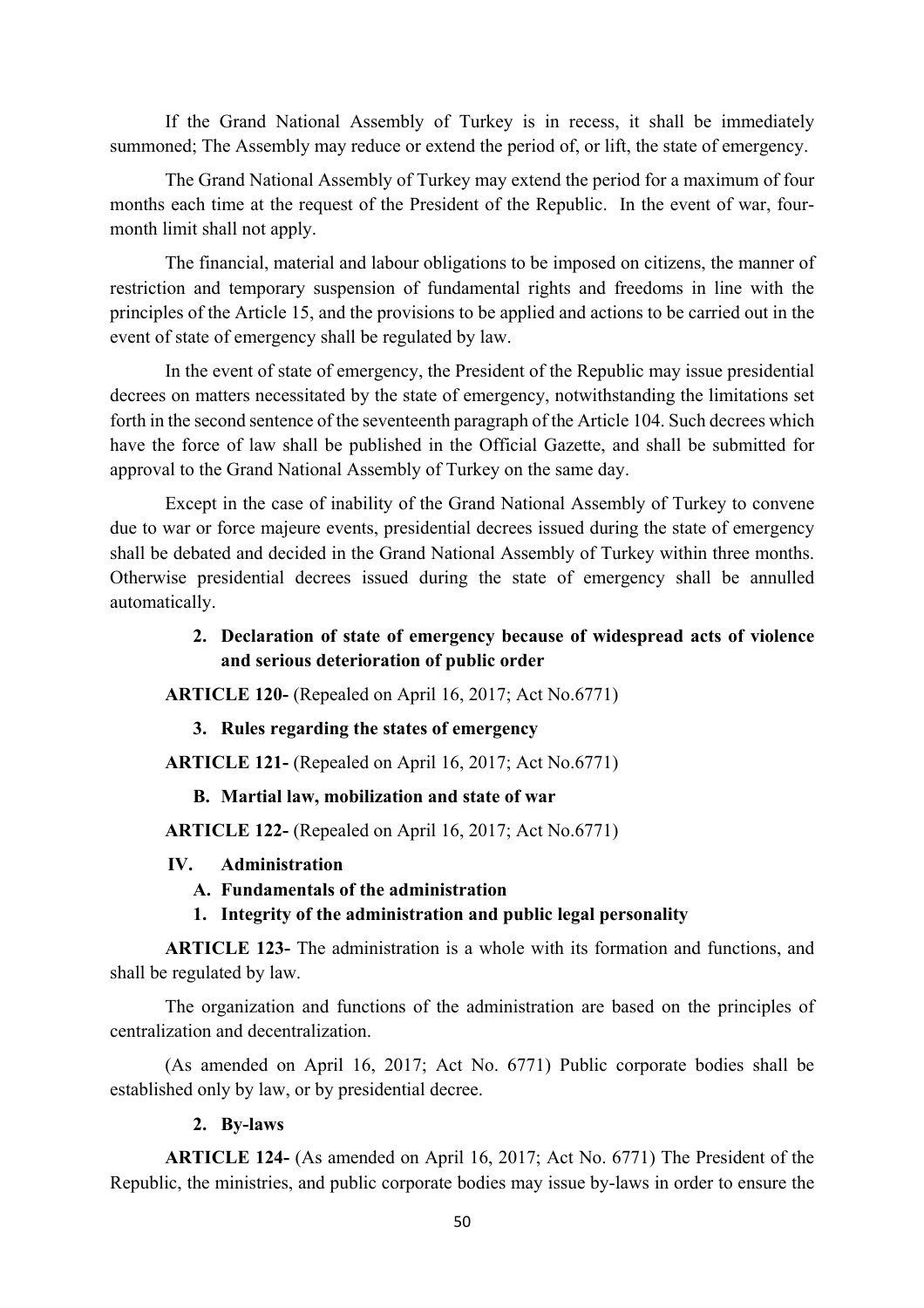implementation of laws and presidential decrees relating to their jurisdiction, as long as they are not contrary to these laws and decrees.

The law shall designate which by-laws are to be published in the Official Gazette.

## **B. Judicial review**

**ARTICLE 125-** (As amended on April 16, 2017; Act No. 6771) Recourse to judicial review shall be available against all actions and acts of administration. (Sentences added on August 13, 1999; Act No. 4446) In concession, conditions and contracts concerning public services and national or international arbitration may be suggested to settle the disputes arising from them. Only those disputes involving an element of foreignness may be submitted to international arbitration.

(Sentence added on September 12, 2010; Act No. 5982) (As amended on April 16, 2017; Act No. 6771) Recourse to judicial review shall be available against all decisions taken by the Supreme Military Council regarding expulsion from the armed forces except acts regarding promotion and retiring due to lack of tenure.

Time limit to file a lawsuit against an administrative act begins from the date of written notification of the act.

(As amended on September 12, 2010; Act No. 5982) Judicial power is limited to the review of the legality of administrative actions and acts, and in no case may it be used as a review of expediency. No judicial ruling shall be passed which restricts the exercise of the executive function in accordance with the forms and principles prescribed by law, which has the quality of an administrative action and act, or which removes discretionary powers.

A justified decision regarding the suspension of execution of an administrative act may be issued, should its implementation result in damages which are difficult or impossible to compensate for and, at the same time, the act would be clearly unlawful.

(As amended on April 16, 2017; Act No. 6771)The law may restrict the issuing of an order on suspension of execution of an administrative act in cases of state of emergency, mobilization and state of war, or on the grounds of national security, public order and public health.

The administration shall be liable to compensate for damages resulting from its actions and acts.

## **C. Establishment of the administration**

## **1. Central administration**

**ARTICLE 126-** In terms of central administrative structure, Turkey is divided into provinces on the basis of geographical situation, economic conditions, and public service requirements; provinces are further divided into lower levels of administrative districts.

The administration of the provinces is based on the principle of devolution of powers.

Central administrative organizations comprising several provinces may be established to ensure efficiency and coordination of public services. The functions and powers of these organizations shall be regulated by law.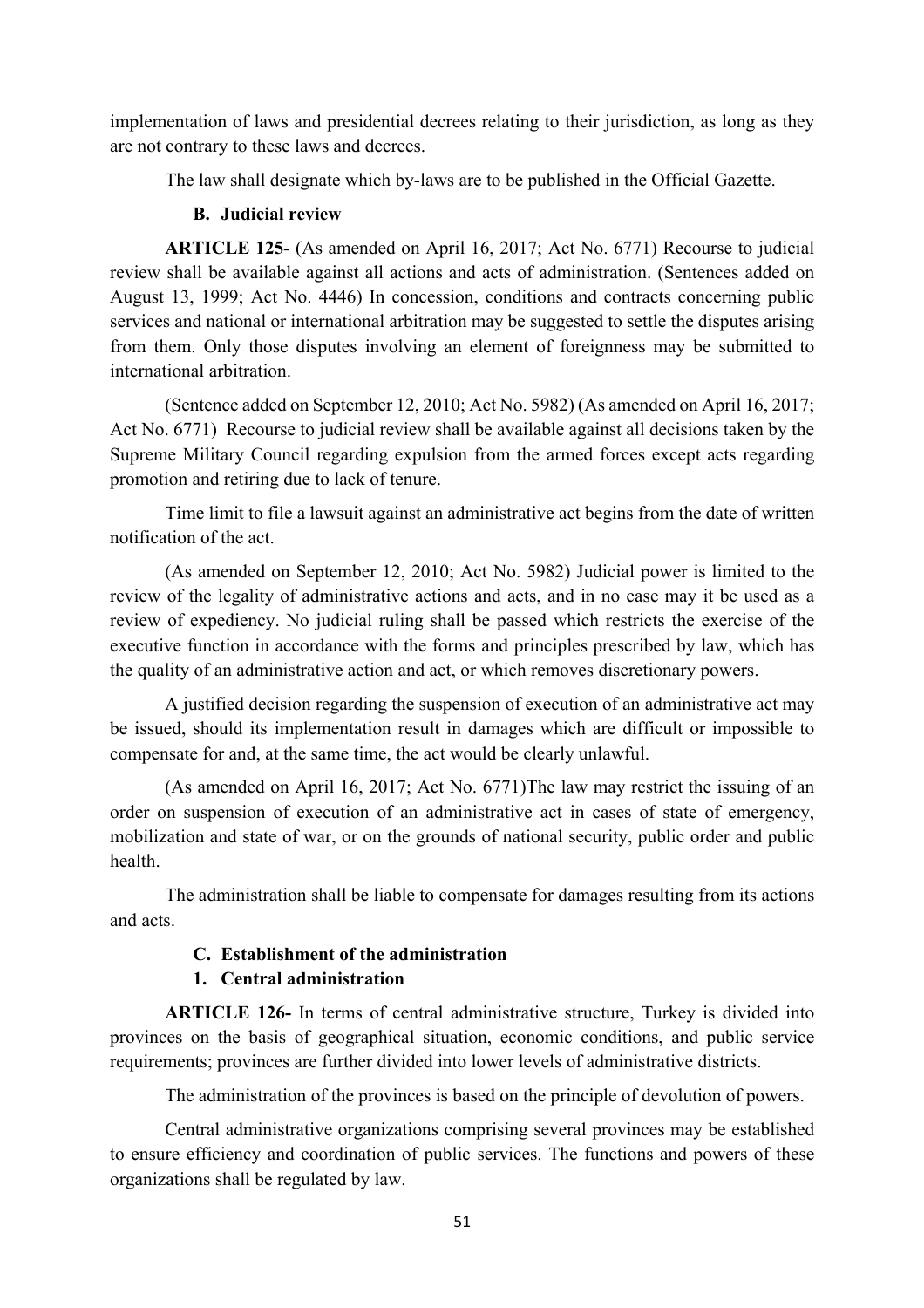#### **2. Local administrations**

**ARTICLE 127-** Local administrations are public corporate bodies established to meet the common local needs of the inhabitants of provinces, municipal districts and villages, whose principles of constitution and decision-making organs elected by the electorate are determined by law.

The formation, duties and powers of the local administrations shall be regulated by law in accordance with the principle of local administration.

(As amended on July 23, 1995; Act No. 4121) The elections for local administrations shall be held every five years in accordance with the principles set forth in Article 67. (Sentence repealed on April 16, 2017; Act No. 6771) Special administrative arrangements may be introduced by law for larger urban centres.

Loss of status and objections regarding the acquisition of the status of elected organs of local administrations shall be decided by judiciary. However, as a provisional measure until the final court judgment, the Minister of Internal Affairs may remove from Office those organs of local administration or their members against whom an investigation or prosecution has been initiated on grounds of offences related to their duties.

The central administration has the power of administrative tutelage over the local administrations in the framework of principles and procedures set forth by law with the objective of ensuring the functioning of local services in conformity with the principle of the integrity of the administration, securing uniform public service, safeguarding the public interest and meeting local needs properly.

(As amended on April 16, 2017; Act No. 6771) The formation of local administrative bodies into a union with the permission of the President of the Republic for the purpose of performing specific public services; and the functions, powers, financial and security arrangements of these unions, and their reciprocal ties and relations with the central administration, shall be regulated by law. These administrative bodies shall be allocated financial resources in proportion to their functions.

## **D. Provisions relating to public servants**

## **1. General principles**

**ARTICLE 128-** The fundamental and permanent functions required by the public services that the State, state economic enterprises and other public corporate bodies assigned to perform in accordance with principles of general administration, shall be carried out by public servants and other public employees.

The qualifications, appointments, duties and powers, rights and responsibilities, salaries and allowances of public servants and other public officials, and other matters related to their status shall be regulated by law. (Sentence added by September 12, 2010; Act No. 5982) However, provisions on collective agreement concerning financial and social rights are reserved.

The procedure and principles governing the training of high rank administrators shall be specially regulated by law.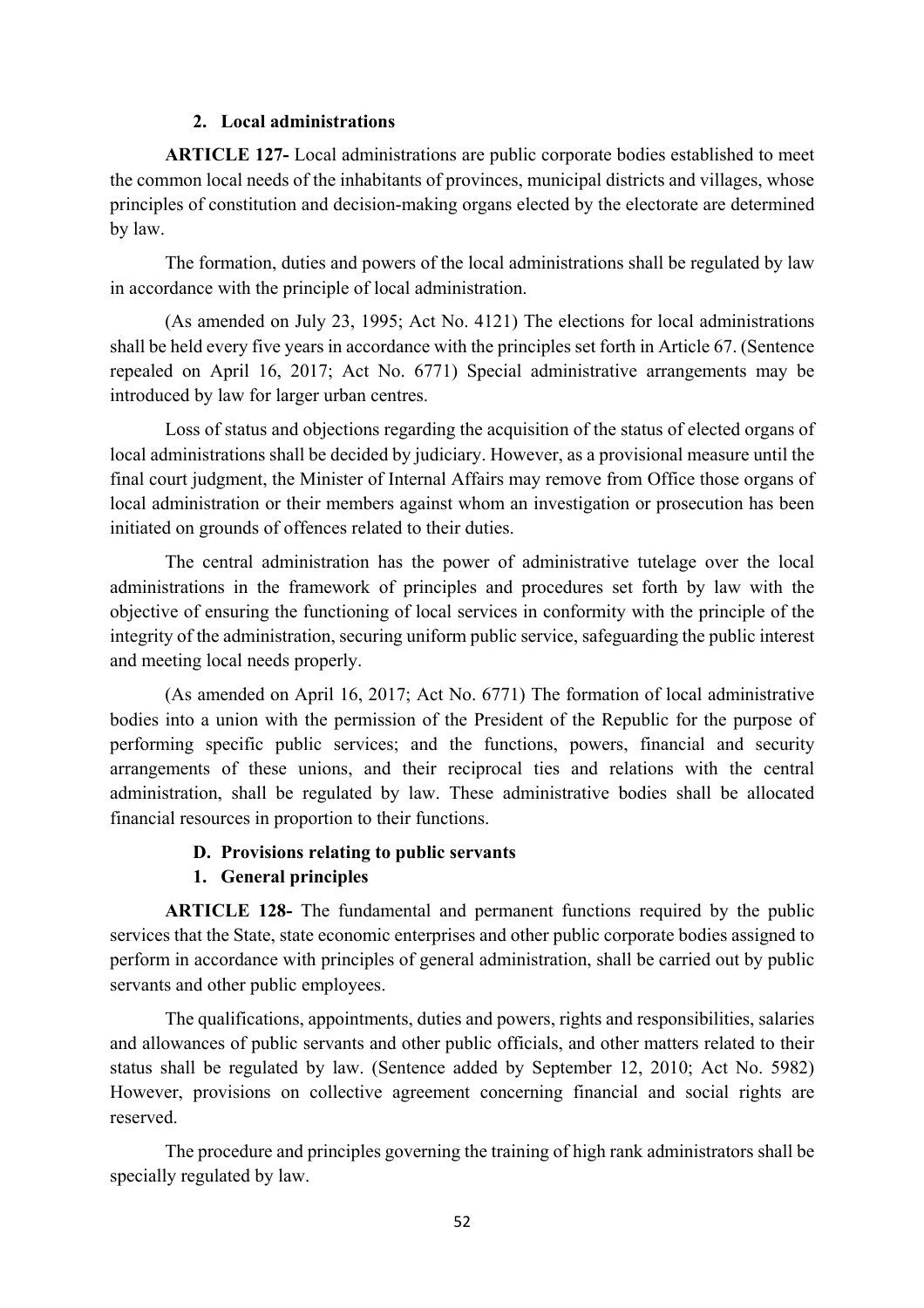#### **2. Duties and responsibilities, and guarantees in disciplinary proceedings**

**ARTICLE 129-** Public servants and other public officials are obliged to carry out their duties with loyalty to the Constitution and the laws.

Public servants, other public officials and members of public professional organizations or their higher bodies shall not be subjected to disciplinary penalties without being granted the right of defence.

(As amended on September 12, 2010; Act No. 5982) Disciplinary decisions shall not be exempt from judicial review.

Provisions concerning the members of the armed forces, judges and prosecutors are reserved.

Compensation suits concerning damages arising from faults committed by public servants and other public officials in the exercise of their duties shall be filed only against the administration in accordance with the procedure and conditions prescribed by law, as long as the compensation is recoursed to them.

Prosecution of public servants and other public officials for alleged offences shall be subject, except in cases prescribed by law, to the permission of the administrative authority designated by law.

## **E. Institutions of higher education and their higher bodies**

# **1. Institutions of higher education**

**ARTICLE 130-** For the purpose of training manpower to meet the needs of the nation and the country under a system of contemporary education principles, universities comprising several units and having scientific autonomy and public legal personality shall be established by the State and by law, to educate at different levels based on secondary education, to conduct research, to issue publications, to act as consultants, and to serve the country and humanity.

Institutions of higher education may be established, under the supervision and control of the State, by foundations in accordance with the procedures and principles set forth in the law as long as they do not pursue profit.

The law shall provide for a balanced geographical distribution of universities throughout the country.

Universities, members of the teaching staff and their assistants may freely engage in all kinds of scientific research and publication. However, this shall not include the liberty to engage in activities against the existence and independence of the State, and against the integrity and indivisibility of the nation and the country.

Universities and units attached to them are under the supervision and inspection of the State and their security is ensured by the State.

University presidents shall be elected and appointed by the President of the Republic, and faculty deans by the Council of Higher Education, in accordance with the procedures and provisions of the law.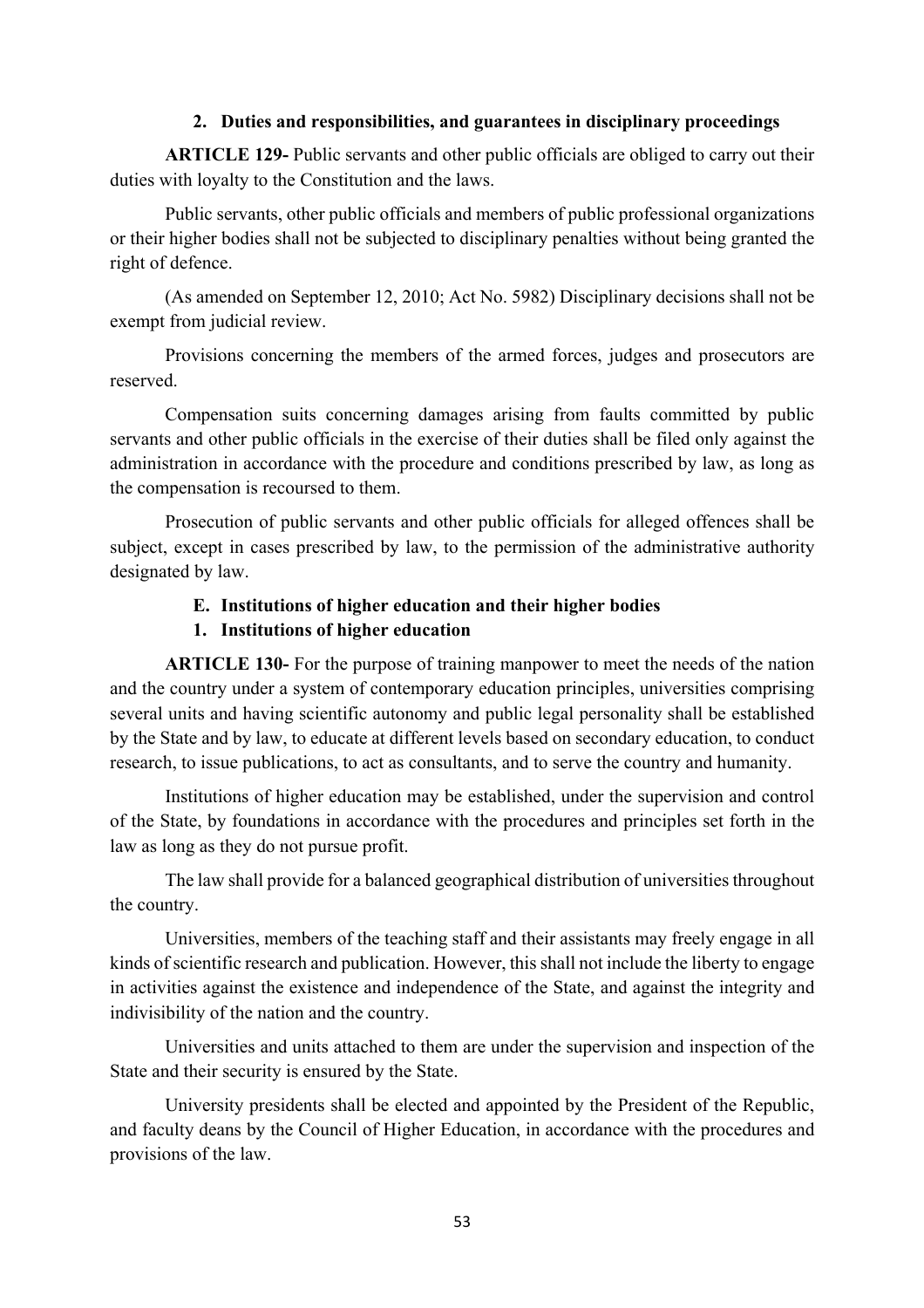The administrative and supervisory organs of the universities and the teaching staff may not for any reason whatsoever be removed from their office by authorities other than those of the competent organs of the universities or by the Council of Higher Education.

(As amended on October 29, 2005; Act No. 5428) The budgets drawn up by universities, after being examined and approved by the Council of Higher Education shall be submitted to the Ministry of National Education, and shall be put into effect and supervised in conformity with the principles applied to central government budget.

The establishment of institutions of higher education, their organs, their functioning and elections, their duties, authorities and responsibilities, the procedures to be followed by the state in the exercise of the right to supervise and inspect the universities, the duties of the teaching staff, their titles, appointments, promotions and retirement, the training of the teaching staff, the relations of the universities and the teaching staff with public institutions and other organizations, the level and duration of education, admission of students into institutions of higher education, attendance requirements and fees, principles relating to assistance to be provided by the State, disciplinary and penalty matters, financial affairs, personnel rights, rules to be abided by the teaching staff, the assignment of the teaching staff in accordance with interuniversity requirements, the pursuance of training and education in freedom and under guarantee and in accordance with the requirements of contemporary science and technology, and the use of financial resources provided by the State to the Council of Higher Education and the universities, shall be regulated by law.

Institutions of higher education established by foundations shall be subject to the provisions set forth in the Constitution for institutions of higher education established by the State, as regards the academic activities, recruitment of teaching staff and security, except for financial and administrative matters.

## **2. Superior bodies of higher education**

**ARTICLE 131-** The Council of Higher Education shall be established to plan, organize, administer, and supervise education provided by institutions of higher education, to Orient teaching activities, education and scientific research, to ensure the establishment and development of these institutions in conformity with the objectives and principles set forth by law, to ensure the effective use of the resources allotted to the universities, and to plan for the training of the teaching staff.

(As amended on May 7, 2004; Act No. 5170, April 16, 2017; Act No.6771) The Council of Higher Education is composed of members appointed by the President of the Republic from among candidates who are nominated by universities, and in accordance with the numbers, qualifications and election procedures prescribed by law, priority being given to those who have served successfully as faculty members or university presidents, and of members directly appointed by the President of the Republic.

The organization, functions, authority, responsibilities and operating principles of the Council shall be regulated by law.

## **3. Institutions of higher education subject to special provisions**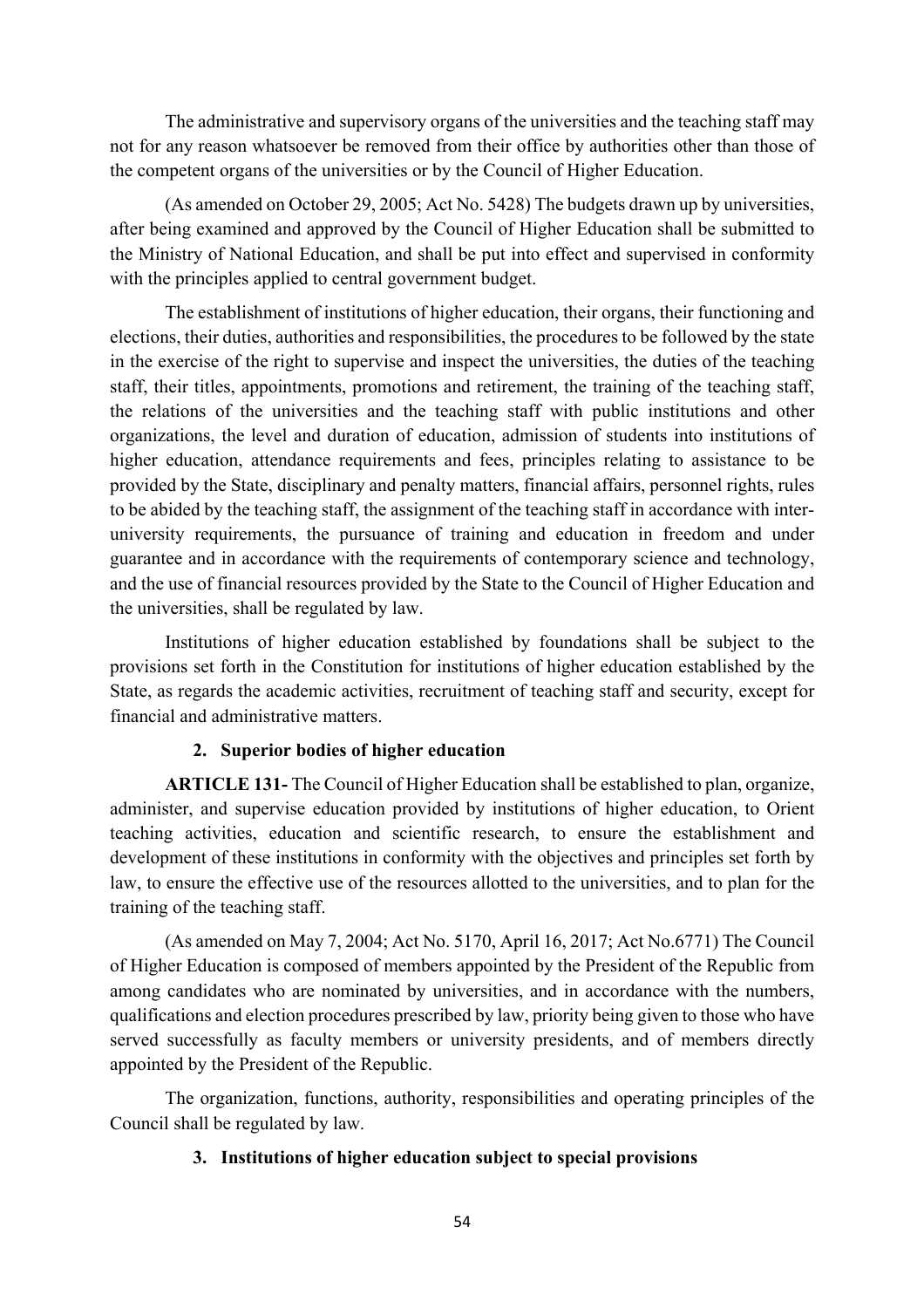**ARTICLE 132-** Institutions of higher education attached to the Turkish Armed Forces and to the national police organization are subject to the provisions of their respective special laws.

# **F. Radio and Television Supreme Council, institutions of radio and television, and public affiliated news agencies17**

**ARTICLE 133-** (As amended on July 8, 1993; Act No. 3913) Radio and television stations shall be established and operated freely in conformity with rules to be determined by law.

(Paragraph added on June 21, 2005; Act No. 5370) The Radio and Television Supreme Council, established for the purpose of regulation and supervision of radio and television activities, is composed of nine members. The members are elected, on the basis of number of members allocated to each political party group, by the Plenary of the Grand National Assembly of Turkey from among the candidates, twice the number of which is nominated by political party groups in proportion to their number of members. The formation, duties and powers of the Radio and Television Supreme Council, and qualifications, election procedures and term of office of its members shall be regulated by law.

The unique radio and television institution established by the State as a public corporate body and the news agencies which receive aid from public corporate bodies shall be autonomous and their broadcasts shall be impartial.

## **G. The Atatürk High Institution of Culture, Language and History**

**ARTICLE 134-** (As amended on April 16, 2017; Act No. 6771) The "Atatürk High Institution of Culture, Language and History" shall be established as a public corporate body, under the moral aegis of Atatürk, under the supervision of and with the support of the President of the Republic, attached to the minister designated by the President of the Republic, and composed of the Atatürk Research Centre, the Turkish Language Institution, the Turkish History Institution and the Atatürk Culture Centre, in order to conduct scientific research, to produce publications and to disseminate information on the thought, principles and reforms of Atatürk, Turkish culture, Turkish history and the Turkish language.

The financial interests bequeathed by Atatürk in his will to the Turkish Language Institution and Turkish History Institution are reserved and shall be allocated to them accordingly.

The establishment, organs, operating procedures and personnel matters of the Atatürk High Institution of Culture, Language and History, and its authority over the institutions within it, shall be regulated by law.

## **H. Professional organizations having the characteristics of public institutions**

**ARTICLE 135-** Professional organizations having the characteristics of public institutions and their higher bodies are public corporate bodies established by law, with the objectives of meeting the common needs of the members of a given profession, to facilitate

 <sup>17</sup> The phrase "The Radio and Television Supreme Council" was added by the first Article of Act No. 5370 dated June 21, 2005.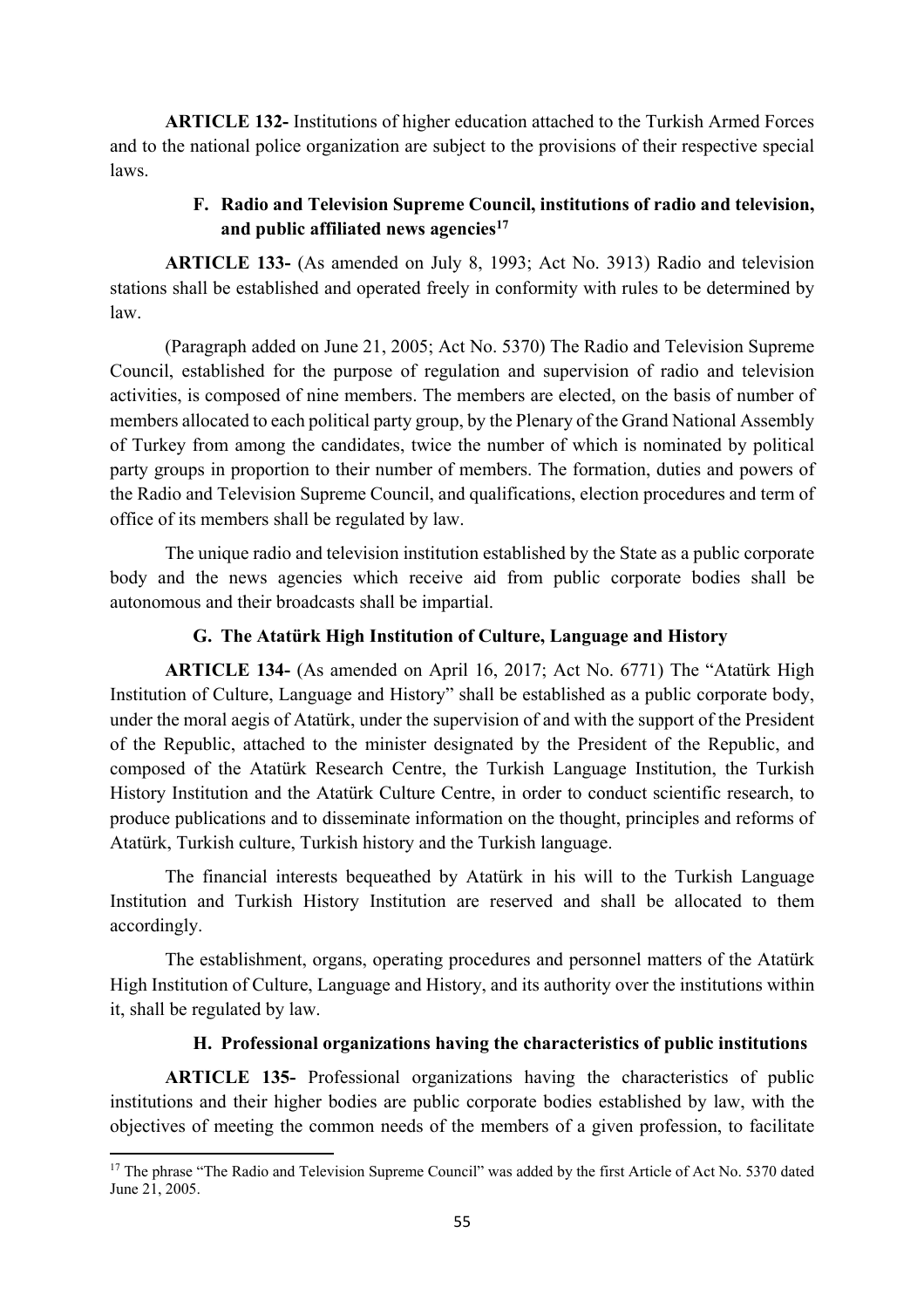their professional activities, to ensure the development of the profession in keeping with common interests, to safeguard professional discipline and ethics in order to ensure integrity and trust in relations among its members and with the public; their organs shall be elected by secret ballot by their members in accordance with the procedure set forth in the law, and under judicial supervision.

Persons employed in principal and permanent positions in public institutions, or in state economic enterprises shall not be required to become members of public professional organizations.

(As amended on July 23, 1995; Act No. 4121) These Professional organizations shall not engage in activities outside the aims for which they are established.

(As amended on July 23, 1995; Act No. 4121) Political parties shall not nominate candidates in elections for the organs and higher bodies of these professional organizations.

(As amended on July 23, 1995; Act No. 4121) The rules concerning the administrative and financial supervision of these professional organizations by the State shall be prescribed by law.

(As amended on July 23, 1995; Act No. 4121) The responsible organs of professional organizations which engage in activities beyond their objectives shall be dissolved by court decision at the request of the authority designated by law or the public prosecutor, and new organs shall be elected in their place.

(As amended on July 23, 1995; Act No. 4121) However, where it is required for and delay constitutes a prejudice to national security, public order, prevention of commission or continuation of a crime, or an arrest, an authority may be vested with power by law to suspend the professional organizations and their higher bodies from activity. The decision of this authority shall be submitted for the approval of the judge having jurisdiction within twenty-four hours. The judge shall announce his/her decision within forty-eight hours; otherwise, this administrative decision shall be annulled automatically.

# **İ. Presidency of Religious Affairs**

**ARTICLE 136-** The Presidency of Religious Affairs, which is within the general administration, shall exercise its duties prescribed in its particular law, in accordance with the principles of secularism, removed from all political views and ideas, and aiming at national solidarity and integrity.

## **J. Unlawful order**

**ARTICLE 137-** (As amended on April 16, 2017; Act No. 6771) If a person employed in any position or status in public services finds an order given by his/her superior to be contrary to the provisions of by-laws, presidential decree, laws, or the Constitution, he/she shall not carry it out, and shall inform the person giving the order of this inconsistency. However, if his/her superior insists on the order and renews it in writing, his/her order shall be executed; in this case the person executing the order shall not be held responsible.

An order which in itself constitutes an offence shall under no circumstances be executed; the person who executes such an order shall not evade responsibility.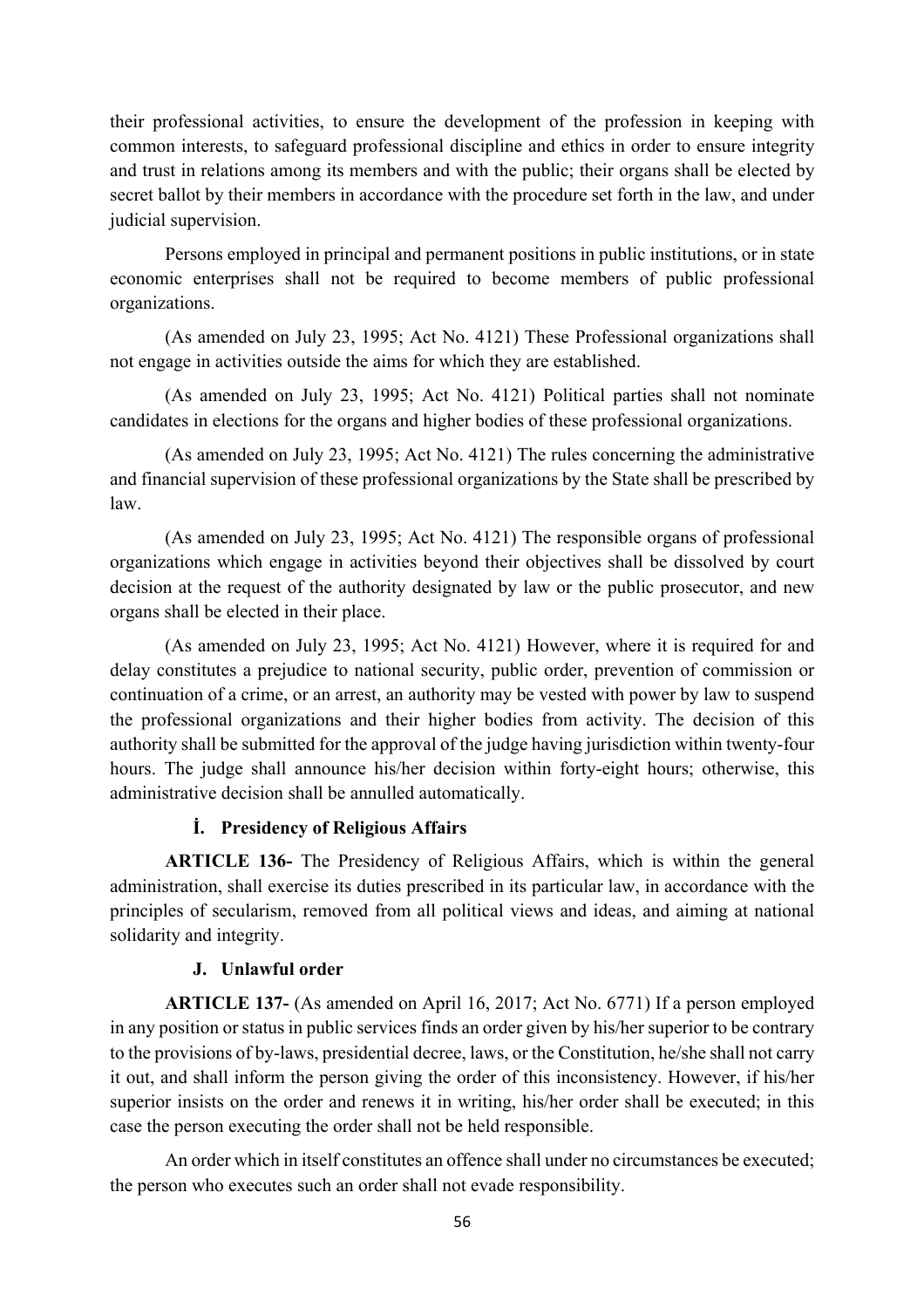Exceptions designated by law relating to the execution of military duties and the protection of public order or public security in urgent situations are reserved.

#### **CHAPTER THREE**

#### **Judicial Power**

# **I. General provisions A. Independence of the courts**

**ARTICLE 138-** Judges shall be independent in the discharge of their duties; they shall give judgment in accordance with the Constitution, laws, and their personal conviction conforming to the law.

No organ, authority, office or individual may give orders or instructions to courts or judges relating to the exercise of judicial power, send them circulars, or make recommendations or suggestions.

No questions shall be asked, debates held, or statements made in the Legislative Assembly relating to the exercise of judicial power concerning a case under trial.

Legislative and executive organs and the administration shall comply with court decisions; these organs and the administration shall neither alter them in any respect, nor delay their execution.

## **B. Security of tenure of judges and public prosecutors**

**ARTICLE 139-** Judges and public prosecutors shall not be dismissed, or unless they request, shall not be retired before the age prescribed by the Constitution; nor shall they be deprived of their salaries, allowances or other rights relating to their status, even as a result of the abolition of a court or a post.

Exceptions indicated in law relating to those convicted for an offence requiring dismissal from the profession, those who are definitely established as unable to perform their duties because of illhealth, or those determined as unsuitable to remain in the profession, are reserved.

## **C. Judges and public prosecutors**

**ARTICLE 140-** Judges and public prosecutors shall serve as judges and public prosecutors of civil and administrative judiciary. These duties shall be carried out by professional judges and public prosecutors.

Judges shall discharge their duties in accordance with the principles of the independence of the courts and the security of the tenure of judges.

The qualifications, appointment, rights and duties, salaries and allowances of judges and public prosecutors, their promotion, temporary or permanent change in their posts or place of duties, the initiation of disciplinary proceedings against them and the imposition of disciplinary penalties, the conduct of investigation concerning them and the subsequent decision to prosecute them on account of offences committed in connection with, or in the course of, their duties, the conviction for offences or instances of incompetence requiring their dismissal from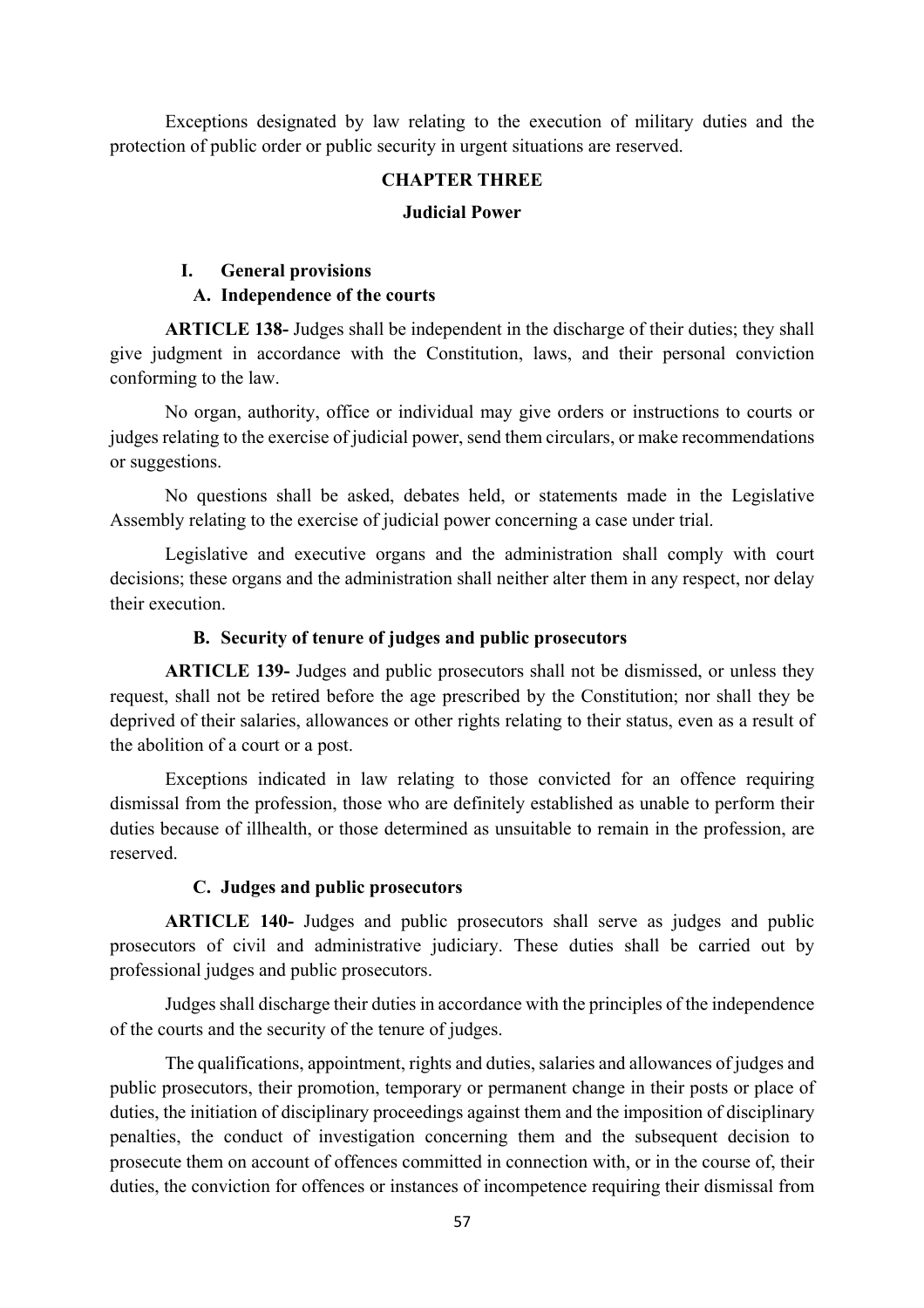the profession, their in-service training, and other matters relating to their personnel status shall be regulated by law in accordance with the principles of the independence of the courts and the security of tenure of judges.

Judges and public prosecutors shall serve until they are over the age of sixty-five. The mandatory retirement age, promotion and retirement of military judges shall be prescribed by law.

Judges and public prosecutors shall not assume any official or private occupation other than those prescribed by law.

Judges and public prosecutors shall be attached to the Ministry of Justice with respect to their administrative functions.

Those judges and public prosecutors working in administrative posts of judicial services shall be subject to the same provisions as other judges and public prosecutors. Their categories and grades shall be determined according to the principles applying to judges and public prosecutors, and they shall enjoy all the rights accorded to judges and public prosecutors.

# **D. Publicity of hearings and the necessity of justification for verdicts**

**ARTICLE 141-** Court hearings shall be open to the public. It may be decided to conduct all or a part of a hearing in a closed session, but only in cases where absolutely necessitated by public morals or public security.

Special provisions regarding the trial of minors shall be laid down in the law.

The decisions of all courts shall be written with a justification.

It is the duty of the judiciary to conclude trials as quickly as possible and at minimum cost.

## **E. Formation of courts**

**ARTICLE 142-** The formation, duties and powers, functioning and trial procedures of the courts shall be regulated by law.

(Paragraph added on April 16, 2017; Act No. 6771) No military courts shall be established other than military disciplinary courts. However, in state of war, military courts having the jurisdiction to try offences committed by military personnel in relation to their duties may be established.

## **F. State Security Courts**

**ARTICLE 143-** (Repealed on May 7, 2004; Act No. 5170)

## **G. Supervision of judicial services18**

## **ARTICLE 144-** (As amended on September 12, 2010; Act No. 5982)

Supervision of judicial services and public prosecutors with regard to their administrative duties shall be carried out by the Ministry of Justice through judiciary inspectors

<sup>&</sup>lt;sup>18</sup> The heading of this Article, which was stipulated as "G. Supervision of Judges and Public Prosecutors", was amended by fourteenth Article of Act No. 5982 dated September 12, 2010.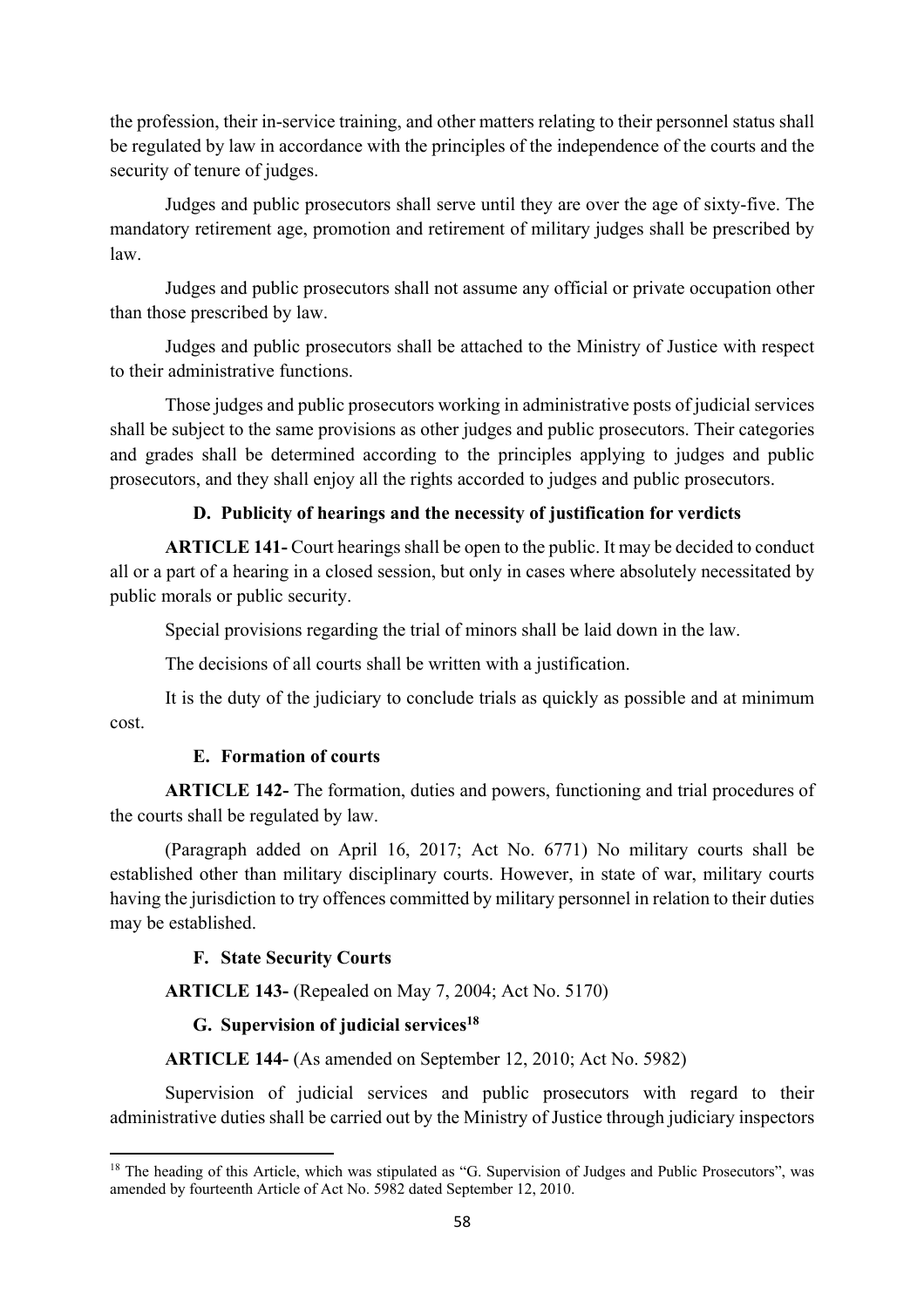and internal auditors who are from the profession of judge and public prosecutor, and inquiry, inspection and investigation proceedings through judiciary inspectors. Relating procedures and principles shall be regulated by law.

## **H. Military justice**

**ARTICLE 145-** (As amended on September 12, 2010; Act No. 5982) (Repealed on April 16, 2017; Act No. 6771)

- **II. Higher courts** 
	- **A. Constitutional Court**
	- **1. Formation**

**ARTICLE 146- (**As amended on April 16, 2017; Act No. 6771) The Constitutional Court shall be composed of fifteen members.

The Grand National Assembly of Turkey shall elect, by secret ballot, two members from among three candidates to be nominated by and from among the president and members of the Court of Accounts, for each vacant position, and one member from among three candidates nominated by the heads of the bar associations from among self-employed lawyers. In this election to be held in the Grand National Assembly of Turkey, for each vacant position, two thirds majority of the total number of members shall be required for the first ballot, and absolute majority of total number of members shall be required for the second ballot. If an absolute majority cannot be obtained in the second ballot, a third ballot shall be held between the two candidates who have received the greatest number of votes in the second ballot; the member who receives the greatest number of votes in the third ballot shall be elected.

(As amended on April 16, 2017; Act No. 6771) The President of the Republic shall appoint three members from High Court of Appeals, two members from Council of State from among three candidates to be nominated, for each vacant position, by their respective general assemblies, from among their presidents and members; three members, at least two of whom being law graduates, from among three candidates to be nominated for each vacant position by the Council of Higher Education from among members of the teaching staff who are not members of the Council, in the fields of law, economics and political sciences; four members from among high level executives, self-employed lawyers, first category judges and public prosecutors or rapporteurs of the Constitutional Court having served as rapporteur at least five years.

(As amended on April 16, 2017; Act No. 6771) In the elections to be held in the respective general assemblies of the High Court of Appeals, Council of State, the Court of Accounts and the Council of Higher Education for nominating candidates for membership of the Constitutional Court, three persons obtaining the greatest number of votes shall be considered to be nominated for each vacant position. In the elections to be held for the three candidates nominated by the heads of bar associations from among self-employed lawyers, three persons obtaining the greatest number of votes shall be considered to be nominated.<sup>19</sup>

<sup>&</sup>lt;sup>19</sup> The phrase "... one member shall vote for only one candidate; ..." following the phrase "for each vacant position" in the first sentence of this paragraph before the amendments made by sixteenth Article of Act No. 6771, and the phrase "each head of bar shall vote for only one candidate, and ..." following the phrase "in the election"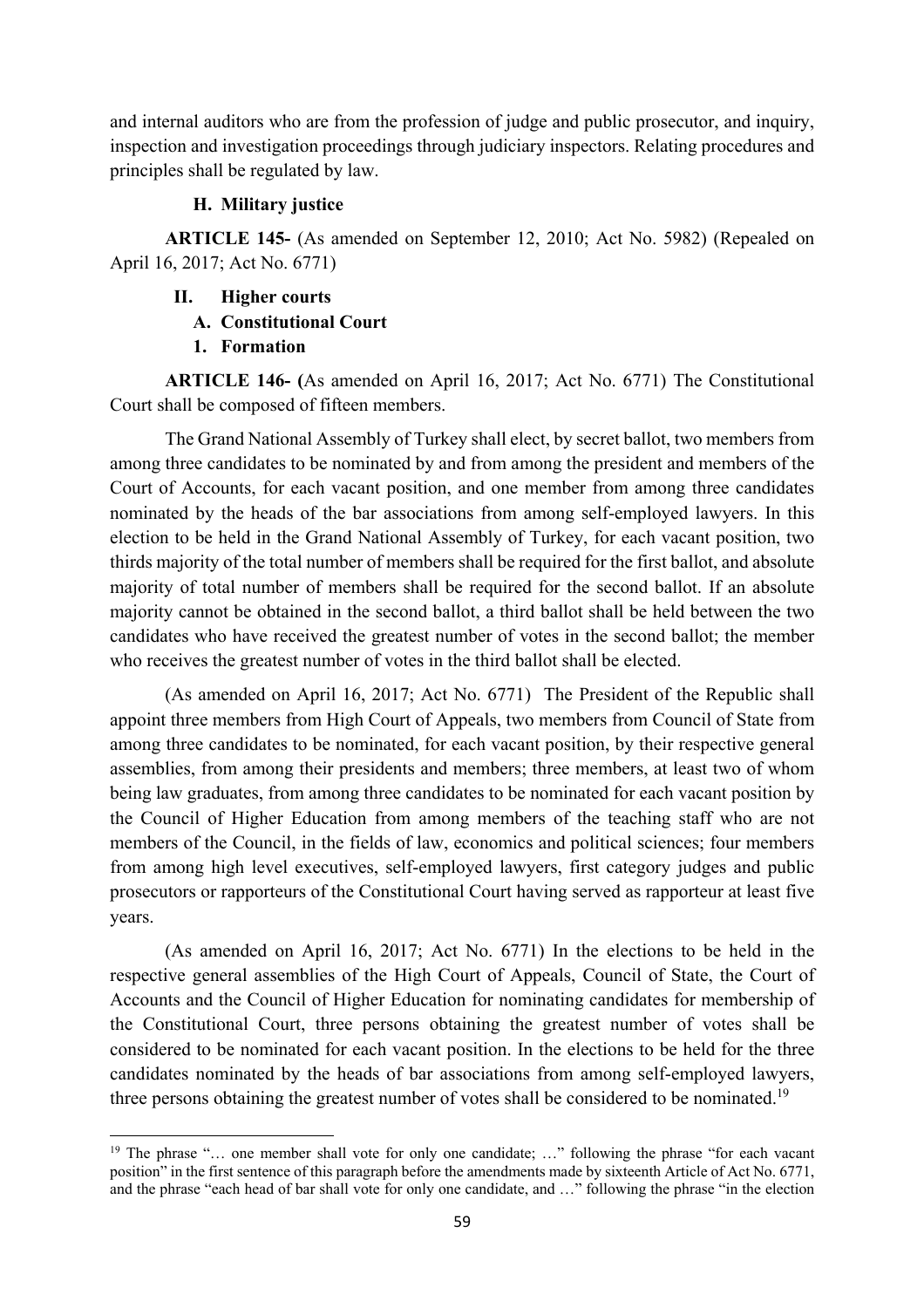To qualify for appointments as members of the Constitutional Court, members of the teaching staff shall be required to possess the title of professor or associate professor; lawyers shall be required to have practiced as a lawyer for at least twenty years; high level executives shall be required to have completed higher education and to have worked for at least twenty years in public service, and first category judges and public prosecutors with at least twenty years of work experience including their period of candidacy, provided that they all shall be over the age of forty five.

The Constitutional Court shall elect a president and two deputy presidents from among its members for a term of four years by secret ballot and by an absolute majority of the total number of its members. Those whose term of office ends may be re-elected.

The members of the Constitutional Court shall not assume other official and private duties, apart from their fundamental duties.

## **2. Term of office of the members and termination of membership20**

**ARTICLE 147-** (As amended on September 12, 2010; Act No.5982) The members of the Constitutional Court shall be elected for a term of twelve years. A member shall not be reelected. The members of the Constitutional Court shall retire when they are over the age of sixty-five. The appointment of the members to another office whose term of office expires prior to their mandatory age of retirement and matters regarding their personnel status shall be laid down in law.

Membership in the Constitutional Court shall terminate automatically if a member is convicted of an offence requiring his/her dismissal from the judicial profession, and by a decision of an absolute majority of the total number of members of the Constitutional Court if it is definitely established that he/she is unable to perform his/her duties on account of ill-health.

## **3. Functions and powers**

**ARTICLE 148-** (As amended on September 12, 2010; Act No. 5982, and on April 16, 2017; Act No. 6771) The Constitutional Court shall examine the constitutionality, in respect of both form and substance, of laws, presidential decrees and the Rules of Procedure of the Grand National Assembly of Turkey, and decide on individual applications. Constitutional amendments shall be examined and verified only with regard to their form. However, presidential decrees issued during a state of emergency or in time of war shall not be brought before the Constitutional Court alleging their unconstitutionality as to form or substance.

The verification of laws as to form shall be restricted to consideration of whether the requisite majority was obtained in the last ballot; the verification of constitutional amendments shall be restricted to consideration of whether the requisite majorities were obtained for the proposal and in the ballot, and whether the prohibition on debates under expedited procedure was observed. Verification as to form may be requested by the President of the Republic or by one-fifth of the members of the Grand National Assembly of Turkey. Applications for

 to be held" in the second sentence of the same paragraph were annulled by the decision of the Constitutional Court dated July 7, 2010 numbered E. 2010/49, K. 2010/87 (Official Gazette numbered 27659 of August 1, 2010.)

<sup>&</sup>lt;sup>20</sup> The heading of this Article, which was stipulated as "2. Termination of membership", was amended by the seventeenth Article of Act No. 5982 dated September 12, 2010.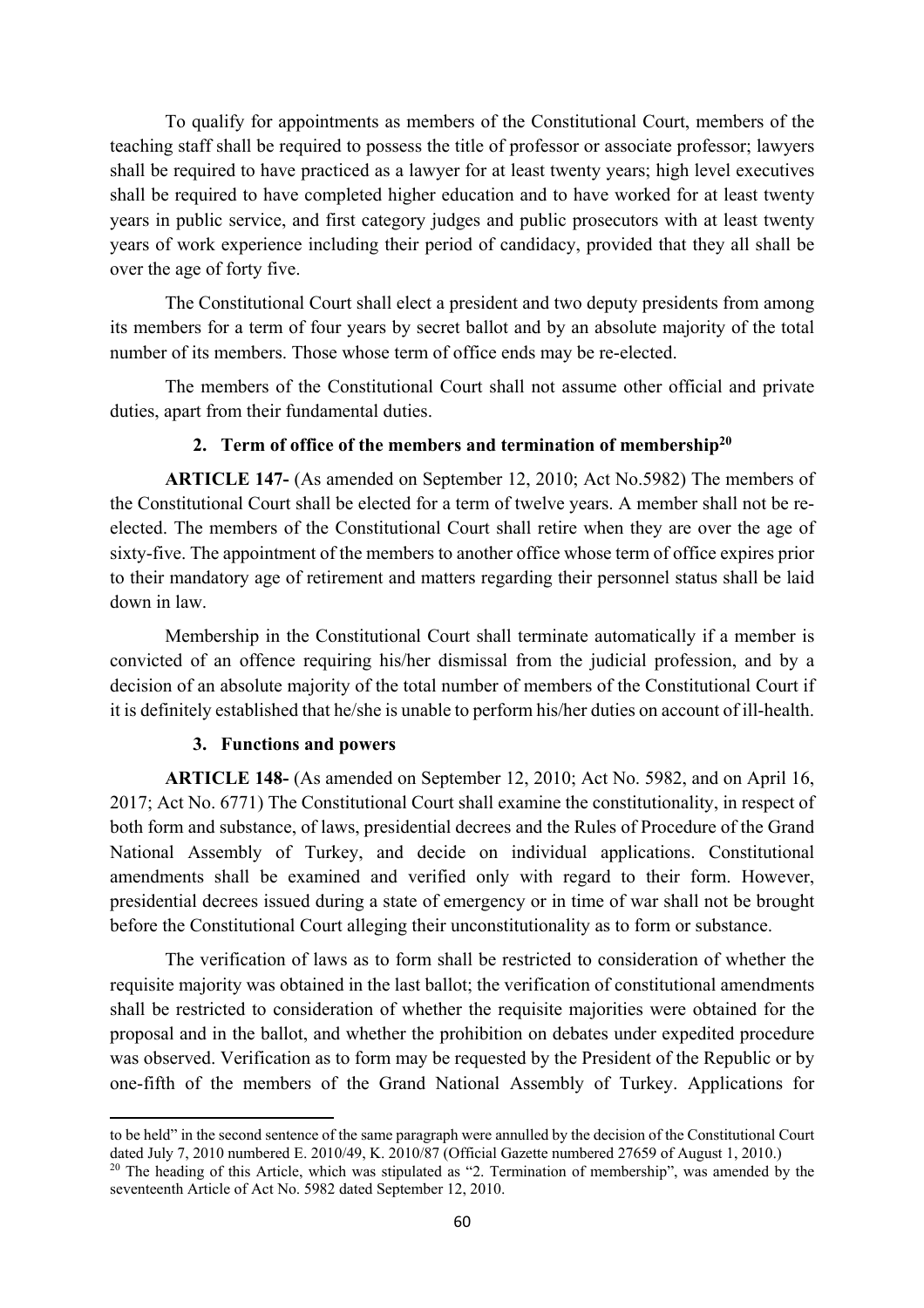annulment on the grounds of defect in form shall not be made after ten days have elapsed from the date of promulgation of the law; and it shall not be appealed by other courts to the Constitutional Court on the grounds of defect in form.

(Paragraph added on September 12, 2010; Act No. 5982) Everyone may apply to the Constitutional Court on the grounds that one of the fundamental rights and freedoms within the scope of the European Convention on Human Rights which are guaranteed by the Constitution has been violated by public authorities. In order to make an application, ordinary legal remedies must be exhausted.

(Paragraph added on September 12, 2010; Act No. 5982) In the individual application, judicial review shall not be made on matters required to be taken into account during the process of legal remedies.

(Paragraph added on September 12, 2010; Act No. 5982) Procedures and principles concerning the individual application shall be regulated by law.

(As amended on September 12, 2010; Act No. 5982, and on April 16, 2017; Act No. 6771) The Constitutional Court in its capacity as the Supreme Criminal Tribunal shall try, for offences relating to their functions, the President of the Republic, the Speaker of the Grand National Assembly of Turkey, the deputies of the President of the Republic, the ministers, the presidents and members of the Constitutional Court, High Court of Appeals and Council of State, the chief public prosecutors of High Court of Appeals and Council of State, the Deputy Chief Public Prosecutor, the president and members of Council of Judges and Prosecutors and Court of Accounts.

(Paragraph added on September 12, 2010; Act No. 5982) (As amended on April 16, 2017; Act No. 6771) The Chief of General Staff, the commanders of the Land, Naval and Air Forces shall be tried as well in the Supreme Criminal Tribunal for offences regarding their duties.

The Chief Public Prosecutor of the High Court of Appeals or Deputy Chief Public Prosecutor of the High Court of Appeals shall act as prosecutor in the Supreme Criminal Tribunal.

(As amended on September 12, 2010; Act No. 5982) Application for judicial review may be made against the decisions of the Supreme Criminal Tribunal. Decisions taken by the General Assembly regarding the application shall be final.

The Constitutional Court shall also perform the other duties given to it by the Constitution.

## **4. Procedure of functioning and trial**

**ARTICLE 149-** (As amended on September 12, 2010; Act No. 5982)

(As amended on April 16, 2017; Act No. 6771) The Constitutional Court consists of two sections and the General Assembly. The sections convene under the chairpersonship of the deputy president with the participation of four members. The General Assembly shall convene with the participation of at least ten members under the chairpersonship of the President of the Constitutional Court or a deputy president designated by the President. The sections and the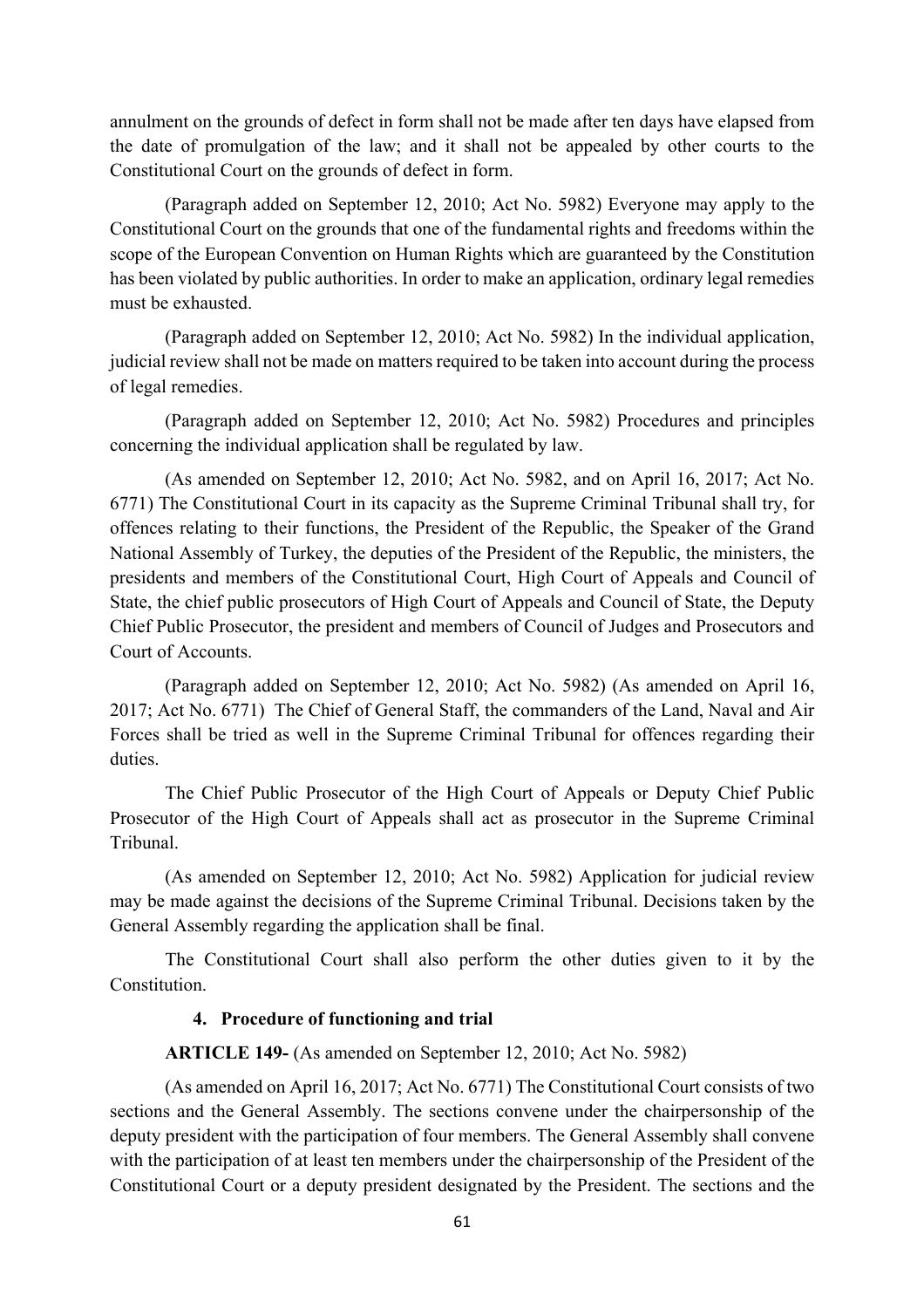General Assembly shall take decisions by absolute majority. Committees may be established to examine the admissibility of the individual applications.

The General Assembly shall hear the cases and applications concerning political parties, actions for annulment and objection, and trials where the Constitutional Court acts as the Supreme Criminal Tribunal; the sections shall take the decision on individual applications.

Annulment of constitutional amendments, dissolution of political parties, or their deprivation from state aid, shall be decided with a two-thirds majority of members attending the meeting.

Applications for annulment on the grounds of defect in form shall be examined and decided with priority by the Constitutional Court.

The formation of the Constitutional Court, trial procedures of the General Assembly and the sections, disciplinary matters of the President, the deputy presidents, and members shall be regulated by law; principles of functioning of the Court, formation of the sections and committees, and the division of labour shall be set out by the internal regulations to be drawn up by the Court.

The Constitutional Court shall examine cases without holding a hearing, except where it acts as the Supreme Criminal Tribunal. Nonetheless, it may be decided to hold a hearing for individual applications. When it deems necessary, the Court may also call on those concerned and those having knowledge relevant to the case, to hear their oral explanations, and in lawsuits on dissolution of a political party, the Court shall hear the defence of the chairperson of the political party or of a proxy appointed by the chairperson, after hearing the Chief Public Prosecutor of the High Court of Appeals.

## **5. Annulment action**

**ARTICLE 150-** (As amended on April 16, 2017; Act No. 6771) The President of the Republic, the two political party groups having the largest number of members in the Grand National Assembly of Turkey, and at least one-fifth of the total number of members of the Grand National Assembly of Turkey shall have the right to apply for annulment action directly to the Constitutional Court, based on the assertion of the unconstitutionality, in form and in substance, of laws, of presidential decrees, of Rules of Procedure of the Grand National Assembly of Turkey or of certain articles or provisions thereof. (Sentence repealed on April 16, 2017; Act No. 6771).

## **6. Time limit for annulment action**

**ARTICLE 151**- (As amended on April 16, 2017; Act No. 6771) The right to apply for annulment directly to the Constitutional Court shall lapse sixty days after publication in the Official Gazette of the contested law, presidential decree, or the Rules of Procedure.

# **7. Claim of unconstitutionality before other courts**

**ARTICLE 152-** (As amended on April 16, 2017; Act No. 6771) If a court hearing a case finds that the law or the presidential decree to be applied is unconstitutional, or if convinced of the seriousness of a claim of unconstitutionality submitted by one of the parties, it shall postpone the consideration of the case until the Constitutional Court decides on the issue.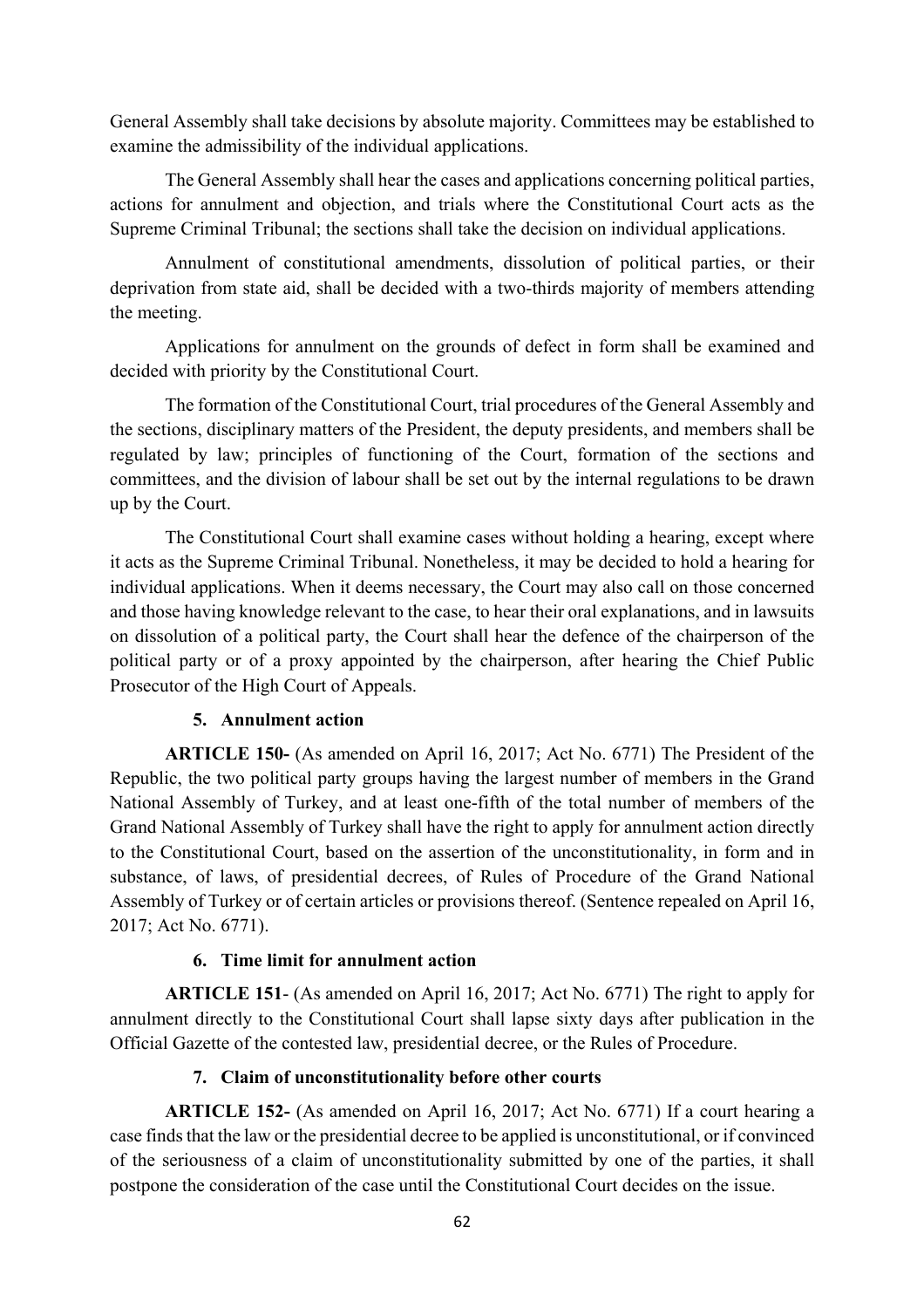If the trial court is not convinced of the seriousness of the claim of unconstitutionality, such a claim, together with the court judgment, shall be decided upon by the competent authority of appeal.

The Constitutional Court shall decide on the matter and declare its judgment within five months of receiving the contention. If no decision is reached within this period, the trial court shall conclude the case under legal provisions in force. However, if the trial court receives the decision of the Constitutional Court until the judgment on the merits of the case is final, the trial court is obliged to comply with it.

No claim of unconstitutionality shall be made with regard to the same legal provision until ten years elapse after publication in the Official Gazette of the decision of the Constitutional Court dismissing the application on its merits.

## **8. Decisions of the Constitutional Court**

**ARTICLE 153-** The decisions of the Constitutional Court are final. Decisions of annulment shall not be made public without a written justification.

(As amended on April 16, 2017; Act No. 6771) In the course of annulling the whole, or a provision, of laws or presidential decrees, the Constitutional Court shall not act as a lawmaker and pass judgment leading to new implementation.

(As amended on April 16, 2017; Act No. 6771) Laws, presidential decrees, or the Rules of Procedure of the Grand National Assembly of Turkey or provisions thereof, shall cease to have effect from the date of publication in the Official Gazette of the annulment decision. Where necessary, the Constitutional Court may also decide on the date on which the annulment decision shall come into effect. That duration shall not be more than one year from the date of publication of the decision in the Official Gazette.

(As amended on April 16, 2017; Act No. 6771) In the event of the postponement of the date on which an annulment decision is to come into effect, the Grand National Assembly of Turkey shall debate and decide with priority on the bill, designed to fill the legal void arising from the annulment decision.

Annulment decisions cannot be applied retroactively.

Decisions of the Constitutional Court shall be published immediately in the Official Gazette, and shall be binding on the legislative, executive, and judicial organs, on the administrative authorities, and on persons and corporate bodies.

## **B. High Court of Appeals**

**ARTICLE 154**- The High Court of Appeals is the last instance for reviewing decisions and judgments given by civil courts that are not referred by law to other civil judicial authority. It shall also be the first and last instance court for dealing with specific cases prescribed by law.

(As amended on April 16, 2017; Act No. 6771) Members of the High Court of Appeals shall be appointed by the Council of Judges and Prosecutors from among first category judges and public prosecutors of the civil judiciary, or those considered members of this profession, by secret ballot and by an absolute majority of the total number of members.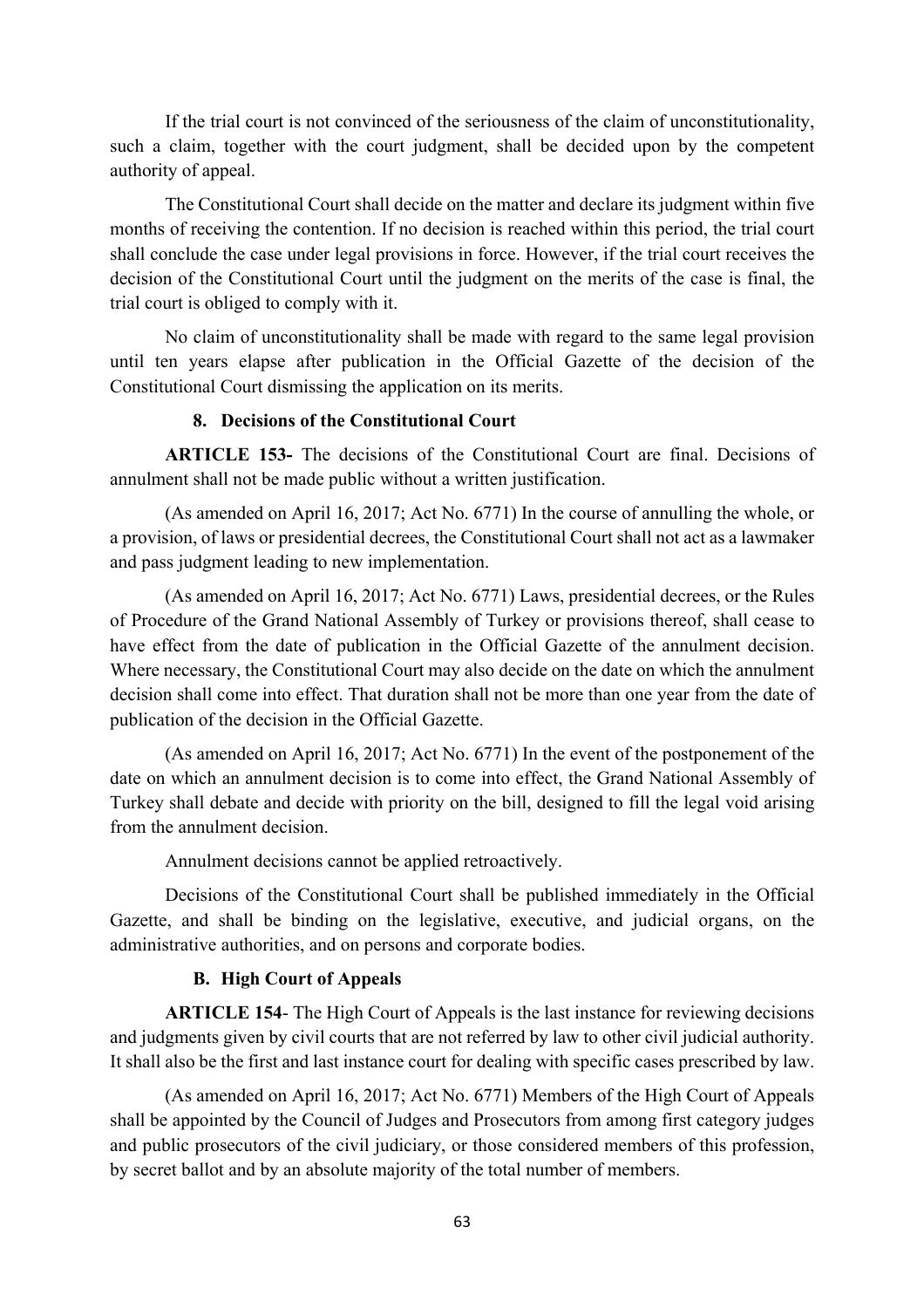The First President, first deputy presidents and heads of departments shall be elected by the General Assembly of the High Court of Appeals from among its own members, for a term of four years, by secret ballot and by an absolute majority of the total number of members; they may be re-elected at the end of their term of office.

The Chief Public Prosecutor and the Deputy Chief Public Prosecutor of the High Court of Appeals shall be appointed by the President of the Republic for a term of four years from among five candidates nominated for each office by the General Assembly of the High Court of Appeals from among its own members by secret ballot. They may be re-elected at the end of their term of office.

The organization and the functioning of the High Court of Appeals, the qualifications and procedures of the election of its president, deputy presidents, heads of departments, members, Chief Public Prosecutor and Deputy Chief Public Prosecutor shall be regulated by law in accordance with the principles of the independence of courts and the security of tenure of judges.

## **C. Council of State**

**ARTICLE 155-** The Council of State is the last instance for reviewing decisions and judgments given by administrative courts and not referred by law to other administrative courts. It shall also be the first and last instance for dealing with specific cases prescribed by law.

(As amended on August 13, 1999; Act No. 4446; on April 16, 2017; Act No. 6771) The Council of State shall try administrative cases, give its opinion within two months on the conditions and the contracts under which concessions are granted concerning public services, settle administrative disputes, and discharge other duties prescribed by law.

(As amended on April 16, 2017; Act No. 6771) Three-fourths of the members of the Council of State shall be appointed by the Council of Judges and Prosecutors from among the first category administrative judges and public prosecutors, or those considered to be of this profession; and the remaining quarter by the President of the Republic from among officials meeting the requirements designated by law.

The President, Chief Public Prosecutor, deputy presidents, and heads of departments of the Council of State shall be elected by the General Assembly of the Council of State from among its own members for a term of four years by secret ballot and by an absolute majority of the total number of members. They may be re-elected at the end of their term of office.

The organization and functioning of the Council of State, the qualifications and procedures of election of its President, Chief Public Prosecutor, deputy presidents, heads of departments, and members, shall be regulated by law in accordance with the principles of specific nature of the administrative jurisdiction, and of the independence of the courts and the security of tenure of judges.

#### **D. High Military Court of Appeals**

**ARTICLE 156-** (Repealed on April 16, 2017; Act No. 6771)

## **E. High Military Administrative Court**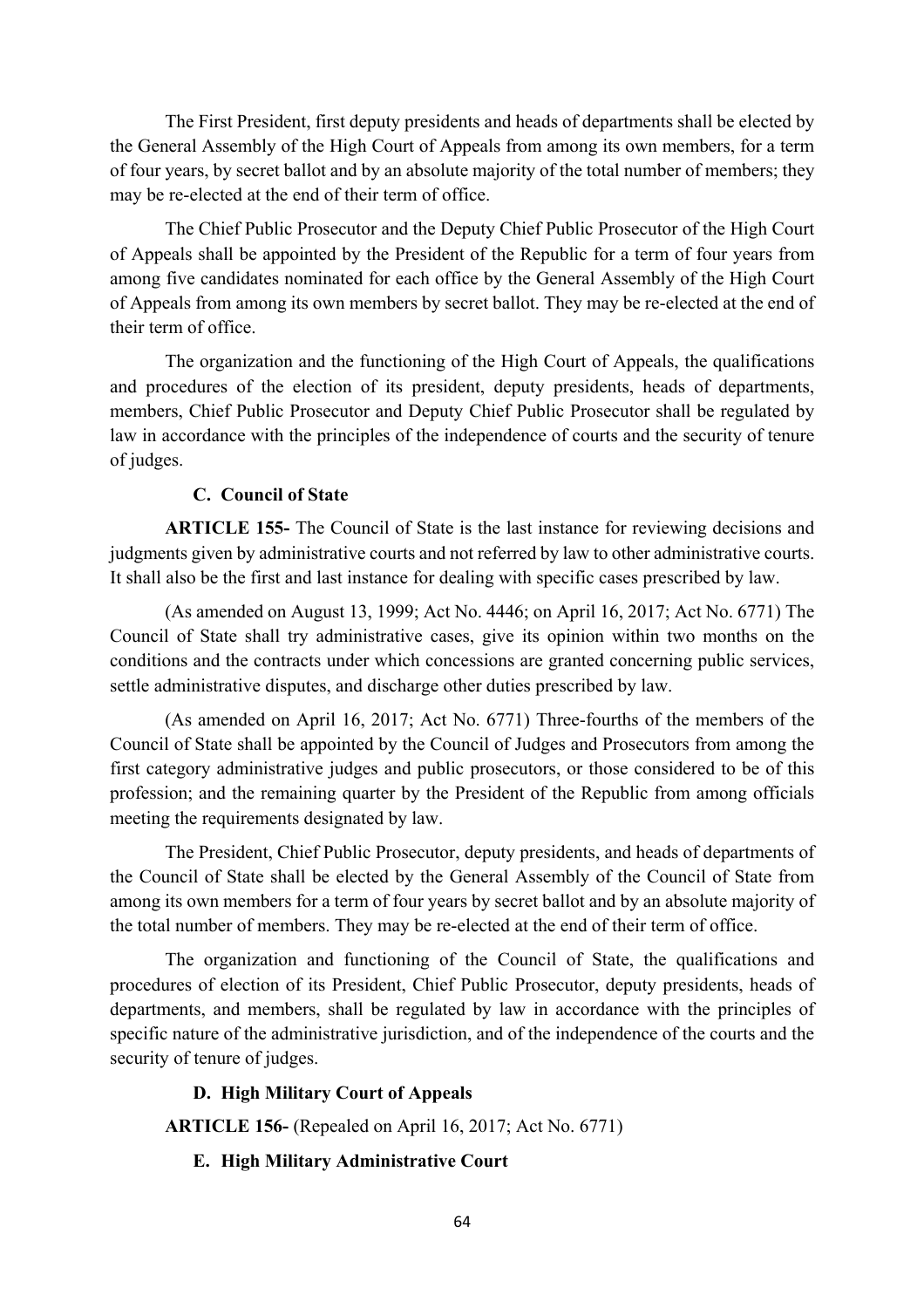#### **ARTICLE 157-** (Repealed on April 16, 2017; Act No. 6771)

#### **F. Court of Jurisdictional Disputes**

**ARTICLE 158-** (As amended on April 16, 2017; Act No. 6771) The Court of Jurisdictional Disputes shall be empowered to deliver final judgments in disputes between civil and administrative courts concerning their jurisdiction and judgments.

The organization of the Court of Jurisdictional Disputes, the qualifications and electoral procedure of its members, and its functioning shall be regulated by law. The office of president of this Court shall be held by a member delegated by the Constitutional Court from among its own members.

Decisions of the Constitutional Court shall take precedence in jurisdictional disputes between the Constitutional Court and other courts.

#### **III.** Council of Judges and Prosecutors<sup>21</sup>

**ARTICLE 159-** (As amended on September 12, 2010; Act No. 5982, April 16, 2017; Act No. 6771)

 (As amended on April 16, 2017; Act No. 6771) Council of Judges and Prosecutors shall be established and shall exercise its functions in accordance with the principles of the independence of the courts and the security of the tenure of judges.

(As amended on April 16, 2017; Act No. 6771) Council of Judges and Prosecutors shall be composed of thirteen members; shall comprise two chambers.

(As amended on April 16, 2017; Act No. 6771) The President of the Council is the Minister of Justice. The Undersecretary to the Ministry of Justice shall be an ex-officio member of the Council. Three members of the Council shall be appointed among first category civil judges and public prosecutors not having lost the qualification to be reserved in the first category and one member shall be appointed among first category administrative judges and public prosecutors not having lost the qualification to be reserved in the first category by the President of the Republic; three members shall be elected among the members of the High Court of Appeals; one member shall be elected among the members of the Council of State and three members shall be elected among teaching staff working in the field of law at higher education institutions and lawyers, whose qualifications specified in law by the Grand National Assembly of Turkey. Among the members elected from the teaching staff and lawyers, at least one member shall be a teaching staff and one member shall be a lawyer. The applications for the membership of the Council to be elected by the Grand National Assembly of Turkey shall be made to the Office of the Speaker of the Assembly. The applications shall be referred by the Office of the Speaker to the Joint Committee composed of the members of the Committee on the Constitution and the Committee on Justice. For each membership, the Committee shall nominate three candidates with a two-third majority of total number of its members. In case the Committee fails to conclude the nomination of candidates in the first ballot, a three-fifth majority of total number of its members shall be required in the second ballot. If the candidates cannot also be nominated in the second ballot, the procedure of nomination shall be concluded

<sup>&</sup>lt;sup>21</sup> The phrase "High" was removed by the fourteenth Article of Act No. 6771 dated April 16, 2017.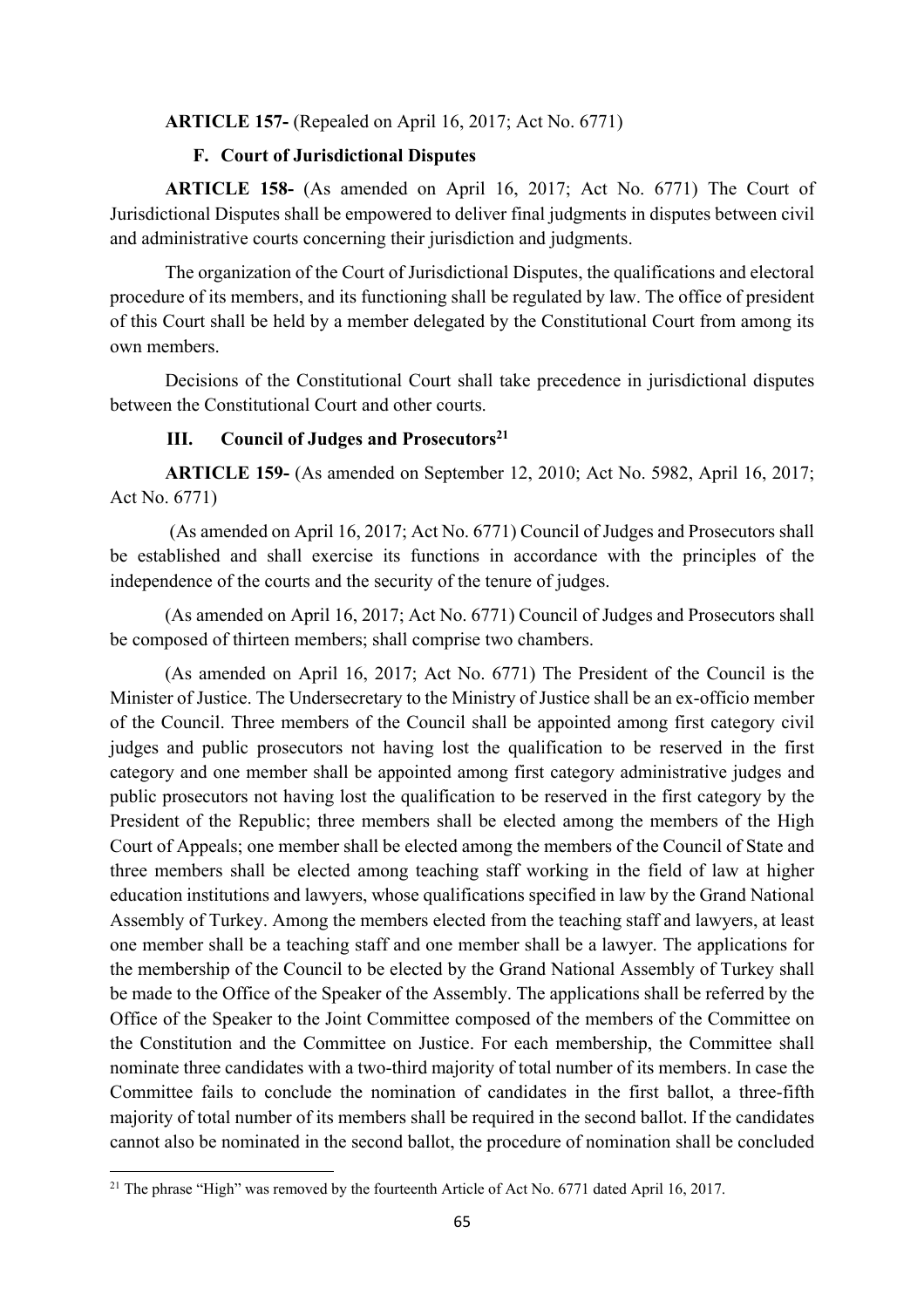by lot between the two candidates who received the highest number of votes for each membership. The Grand National Assembly shall hold separate elections by secret ballot for each membership between the candidates nominated by the Committee. Two-third majority of total number of the members shall be required in the first ballot; in case the election cannot be concluded three-fifth majority of total number of the members shall be required in the second ballot. In case the member cannot also be elected in the second ballot, the election of the members shall be concluded by lot between the two candidates who received the highest number of votes.<sup>22</sup>

(As amended on April 16, 2017; Act No. 6771) Members shall be elected for a term of four years. Members may be once re-elected at the end of their term of office.

(As amended on April 16, 2017; Act No. 6771) Election of members to the Council shall be held within thirty days before the members' term of office expires. If a vacancy arises in the Council before elected members' term of office expires, new members shall be elected within thirty days following such vacancy.<sup>23</sup>

(As amended on April 16, 2017; Act No. 6771) The members of the Council other than the Minister of Justice and the Undersecretary to the Ministry of Justice shall not assume any office except those specified by law or be appointed or elected by the Council to another office during their term of office.

The administration and representation of the Council shall be carried out by the President of the Council. The President of the Council shall not participate in the works of the chambers. The Council shall elect the heads of chambers from among its members and one Deputy President from among the heads of chambers. The President may delegate some of his/her powers to the Deputy President.

The Council shall conduct the proceedings regarding the admission to the profession of judges and public prosecutors of civil and administrative courts, appointment, transferring to other posts, delegation of temporary powers, promotion, and being reserved to the first category, decisions concerning those whose continuation in the profession is found to be unsuitable, the imposition of disciplinary penalties and removal from office; the Council shall take final decisions on proposals of the Ministry of Justice concerning the abolition of a court, or changes in the territorial jurisdiction of a court; it shall also exercise the other functions given to it by the Constitution and laws.

(As amended on April 16, 2017; Act No. 6771) Supervising whether the judges and public prosecutors perform their duties in accordance with laws and other regulations (administrative circulars, in the case of judges); investigating whether they have committed offences in connection with, or in the course of their duties, whether their behaviour and conduct

<sup>&</sup>lt;sup>22</sup> The phrase "...economics and political sciences..." following the phrase "law," in the third sentence of this paragraph before the amendment made by fourteenth Article of Act No. 6771, and the phrase "…high level executives…" following the phrase "the teaching staff," in the same sentence were annulled by the decision of the Constitutional Court dated July 7, 2010 numbered E. 2010/49, K. 2010/87 (Official Gazette numbered 27659 of August 1, 2010).

<sup>&</sup>lt;sup>23</sup> The phrase "...for only one candidate..." following the phrase "each judge and public prosecutor;" before the amendments made by fourteenth Article of Act No. 6771 was annulled by the decision of the Constitutional Court dated July 7, 2010 numbered E. 2010/49, K. 2010/87 (Official Gazette numbered 27659 of August 1, 2010).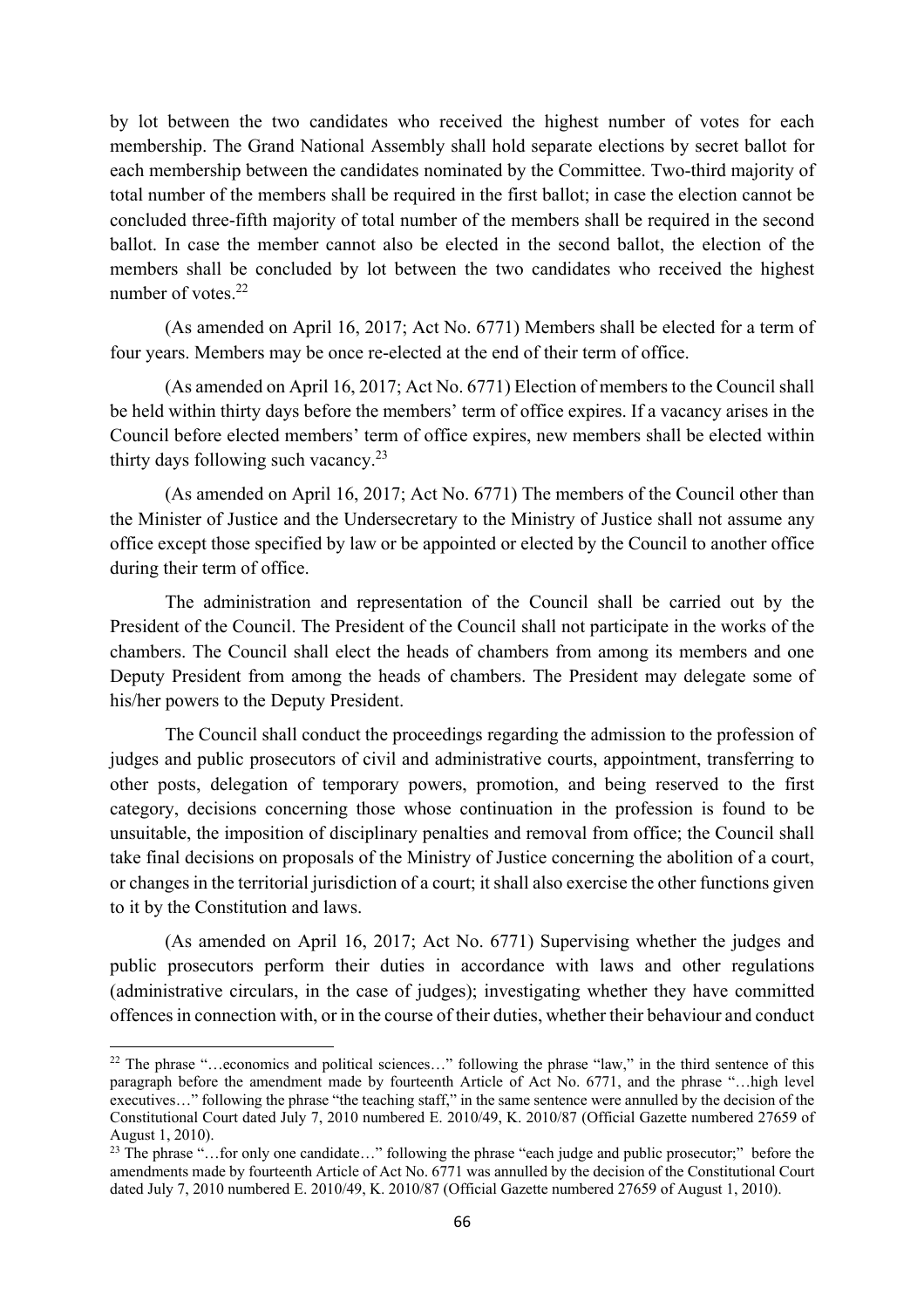are in conformity with requirement of their status and duties and if necessary, inquiries and investigations concerning them shall be assigned to the Council's inspectors, upon the proposal of the related chambers and with the permission of the President of the Council of Judges and Prosecutors. The inquiries and investigations may also be assigned to a judge or public prosecutor who is senior to the judge or public prosecutor to be investigated.

The decisions of the Council, other than dismissal from the profession, shall not be subject to judicial review.

A Secretariat General shall be established under the Council. The Secretary General shall be appointed by the President of the Council from among three candidates proposed by the Council from among first category judges and public prosecutors. The Council shall be empowered to appoint, with their consent, the Council's inspectors, and judges and public prosecutors to be temporarily or permanently assigned to the Council

The Minister of Justice is empowered to appoint judges, public prosecutors, judiciary inspectors, and internal auditors having the profession of judgeship and prosecutorship, with their consent, to temporary or permanent functions in the central, subordinate or affiliated institutions of the Ministry of Justice.

The election of the members of the Council, formation of the chambers and the division of labour between chambers, the duties of the Council and its chambers, quorum for meetings and decisions, operating procedures and principles, objections to be made against the decisions and proceedings of the chambers and the examination procedure for these objections, and the establishment and the duties of the Secretariat General shall be laid down in law.

#### **IV. Court of Accounts**

**ARTICLE 160-** (As amended on October 29, 2005; Act No. 5428) The Court of Accounts shall be charged with auditing, on behalf of the Grand National Assembly of Turkey, evenues, expenditures, and assets of the public administrations financed by central government budget and social security institutions, with taking final decisions on the accounts and acts of the responsible officials, and with exercising the functions prescribed in laws in matters of inquiry, auditing and judgment. Those concerned may file, only for once, a request for reconsideration of a final decision of the Court of Accounts within fifteen days of the date of written notification of the decision. No applications for judicial review of such decisions shall be filed in administrative courts.

In case of conflict between the decisions of the Council of State and the Court of Accounts, regarding taxes, similar financial obligations and duties, the decision of Council of State shall prevail.

(Paragraph added on October 29, 2005; Act No. 5428) Auditing and final decision on the accounts and acts of local administrations shall be conducted by the Court of Accounts.

The establishment, functioning, auditing procedures, qualifications, appointments, duties and powers, rights and obligations and other personnel matters of the members and guarantees of the President and the members of the Court shall be regulated by law.

(Paragraph repealed on May 7, 2004; Act No. 5170)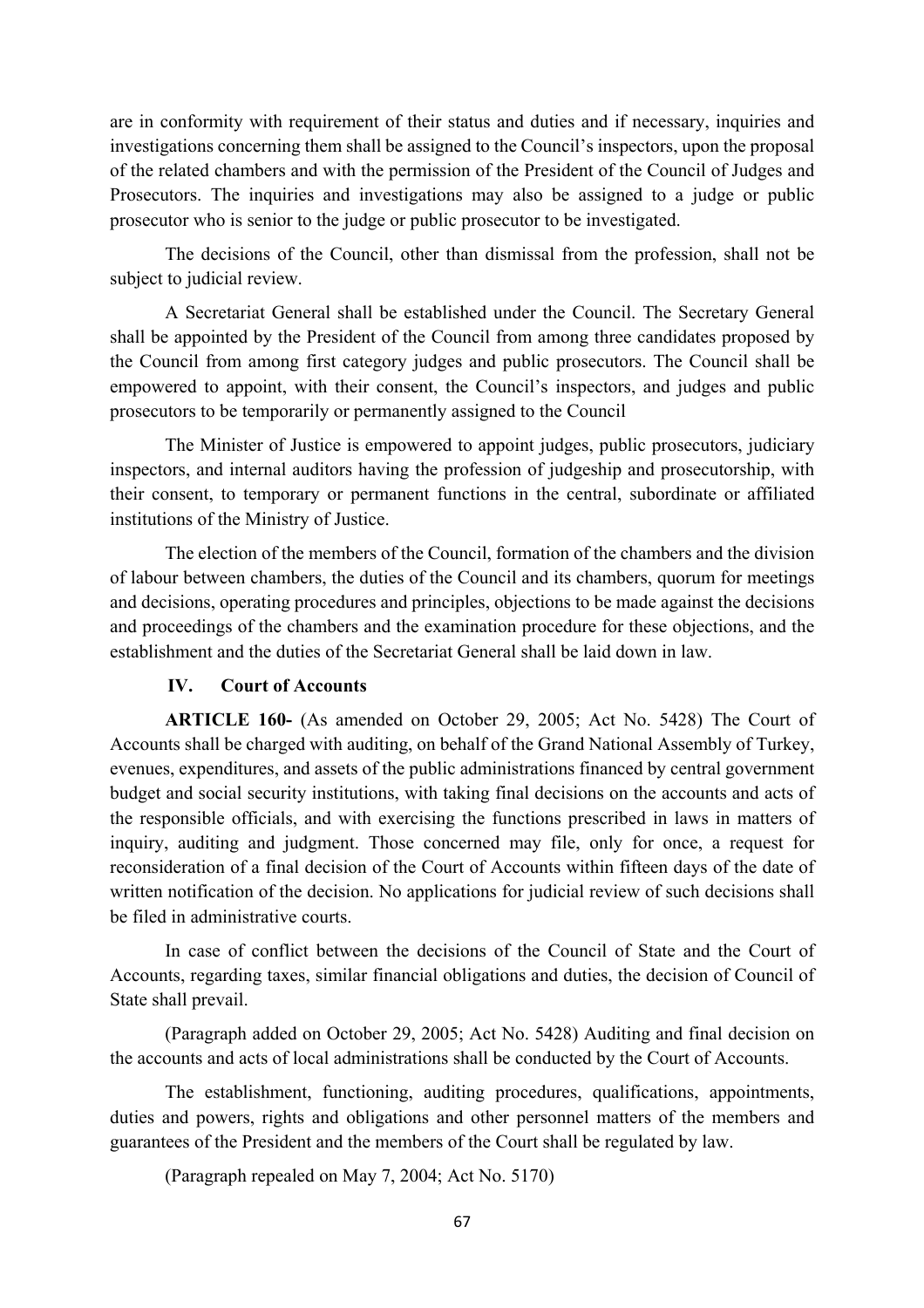# **PART FOUR Financial and Economic Provisions CHAPTER ONE Financial Provisions**

## **I. Budget**

## **A. Budget and final accounts24**

**ARTICLE 161-** (As amended on Octeber 29, 2005; Act No. 5428, April 16, 2017; Act No.6771)

The expenditure of the State and of public corporations other than state economic enterprises shall be determined by annual budgets.

The beginning of the fiscal year and the preparation, implementation and control of the central government budget and the special periods and procedures for investments as well as works and services expected to last more than one year shall be regulated by law. No provisions other than those pertaining to the budget shall be included in the Budget Act.

The President of the Republic shall submit budget bill to the Grand National Assembly of Turkey at least seventy-five days before the beginning of the fiscal year. The budget bill shall be debated at the Committee on Budget. The budget bill adopted by the Committee within fiftyfive days shall thereafter be debated and adopted by the Plenary before the beginning of the fiscal year.

 If the budget law cannot be put into force within due period, the provisional budget law shall be enacted. If the provisional budget law cannot also be enacted, the budget of the previous year shall be applied increasingly as per the revaluation rate until the new budget law is adopted.

Members of the Grand National Assembly of Turkey may express their opinions in the Plenary on budgets of public administrations during the debates on each budget, but shall not make proposals that entail an increase in expenditure or a decrease in revenue.

Budgets of the public administrations and the motions for amendments shall be read out and voted without further debate in the Plenary.

The appropriation granted by the central government budget shall indicate the limit of expenditure allowed. No provision shall be included in the Budget Act to the effect that the limit of expenditure may be exceeded by presidential decree.

In motions of amendment entailing an increase in appropriations under the budget of the current fiscal year and bills entailing financial burden in the budgets of the current or following fiscal year, the financial resources to meet the stated expenditure shall be indicated.

Central government final accounts bills shall be submitted to the Grand National Assembly of Turkey by the President of the Republic within six months of the end of the

<sup>&</sup>lt;sup>24</sup> The heading of this Article, which was stipulated as "A. Preparation and implementation of the budget" was amended by the fifteenth Article of Act No. 6771 dated April 16, 2017.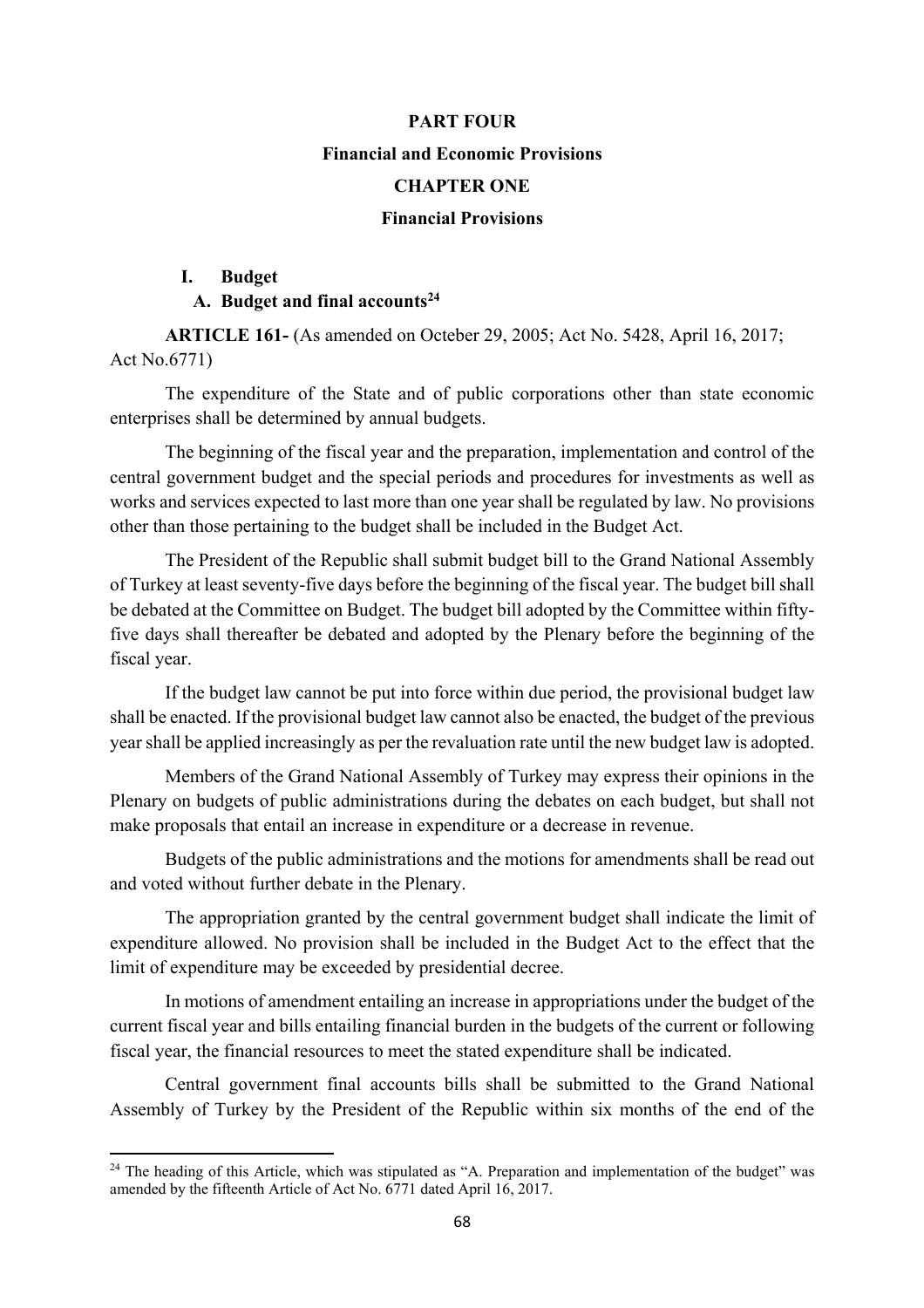relevant fiscal year. The Court of Accounts shall submit its statement of general conformity to the Grand National Assembly of Turkey within seventy-five days of the submission of the final accounts bill to which it is related.

The submission of the final accounts bills and the statement of general conformity to the Grand National Assembly of Turkey shall not preclude the auditing and trial of the accounts for the relevant fiscal year that have not been concluded by the Court of Accounts, and shall not mean that a final decision has been taken on these accounts.

The final accounts bill shall be debated and adopted together with the budget bill of the new fiscal year.

#### **B. Debate on the budget**

**ARTICLE 162-** (Repealed on April 16, 2017; Act No. 6771)

#### **C. Principles governing budgetary amendments**

**ARTICLE 163-** (Repealed on April 16, 2017; Act No.6771)

#### **D. Final accounts**

**ARTICLE 164-** (Repealed on April 16, 2017; Act No. 6771)

#### **E. Scrutiny of state economic enterprises**

**ARTICLE 165-** The principles governing the scrutiny of the accounts of public institutions and partnerships where more than half of the capital directly or indirectly belongs to the State, by the Grand National Assembly of Turkey, shall be regulated by law.

#### **CHAPTER TWO**

#### **Economic Provisions**

#### **I. Planning; Economic and Social Council25**

**ARTICLE 166-** Planning the economic, social and cultural development, in particular the rapid, balanced and harmonious development of industry and agriculture throughout the country and the efficient use of national resources by taking inventory of and evaluating them, and the establishment of the necessary organization for this purpose are the duties of the State.

Measures to increase national savings and production, to ensure stability in prices and balance in external payments, to promote investment and employment shall be included in the plan; in investments, public interests and necessities shall be taken into account and the efficient use of resources shall be proposed. Development activities shall be realized according to this plan.

The procedure and principles governing the preparation of development plans, their approval by the Grand National Assembly of Turkey, their implementation and revision, and the prevention of amendments disrupting the unity of the plan shall be regulated by law.

<sup>&</sup>lt;sup>25</sup> The phrase; "Economic and Social Council" was added by the twenty third Article of Act No. 5982 dated September 12, 2010.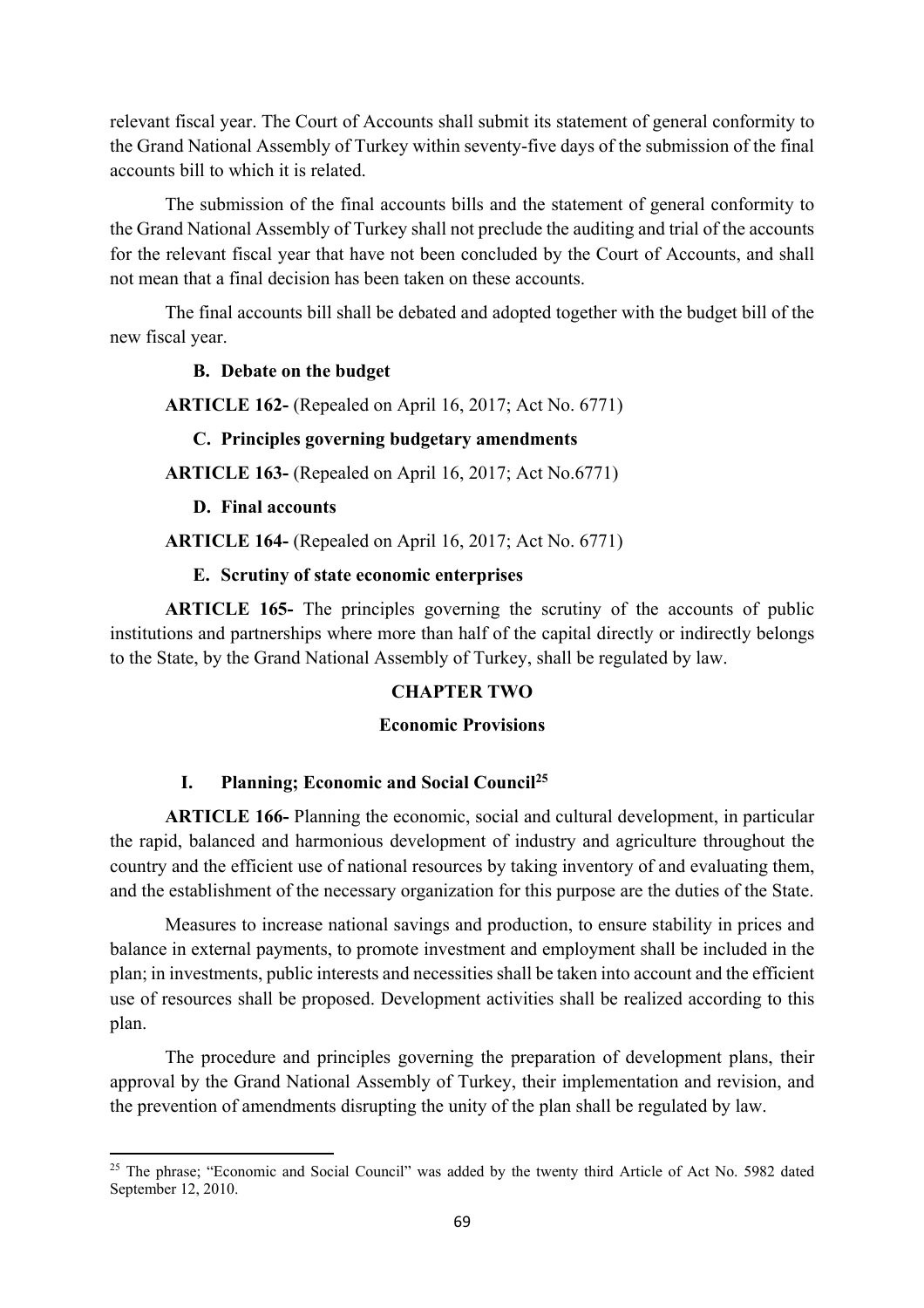(Paragraph added on September 12, 2010; Act No. 5982; as amended on April 16, 2017; Act No. 6771) The Economic and Social Council shall be established to provide the President of the Republic with consultative opinions in the formulation of economic and social policies. The establishment and functioning of the Economic and Social Council shall be laid down in law.

## **II. Supervision of markets and regulation of foreign trade**

**ARTICLE 167-** The State shall take measures to ensure and promote the sound and orderly functioning of the markets for money, credit, capital, goods and services; and shall prevent the formation of monopolies and cartels in the markets, emerged in practice or by agreement.

(As amended on April 16, 2017; Act No. 6771) In order to regulate foreign trade for the benefit of the economy of the country, President of the Republic may be empowered by law to introduce additional financial impositions on imports, exports and other foreign trade transactions, except taxes and similar impositions, or to lift them.

# **III. Exploration and exploitation of natural resources**

**ARTICLE 168-** Natural wealth and resources shall be under the authority and at the disposal of the State. The right to explore and exploit these belongs to the State. The State may delegate this right to persons or corporate bodies for a certain period. Of the natural wealth and resources, those to be explored and exploited by the state in partnership with persons or corporate bodies, and those to be directly explored and exploited by persons or corporate bodies shall be subject to the explicit permission of the law. The conditions to be observed in such cases by persons and corporate bodies, the procedure and principles governing supervision and control by the State, and the sanctions to be applied shall be prescribed by law.

# **IV. Forests and the forest villagers**

# **A. Protection and development of forests**

**ARTICLE 169-** The State shall enact the necessary legislation and take the measures required for the protection and extension of forests. Burnt forest areas shall be reafforested; other agricultural and stockbreeding activities shall not be allowed in such areas. All forests shall be under the care and supervision of the State.

The ownership of state forests shall not be transferred. State forests shall be managed and exploited by the State in accordance with the law. Ownership of these forests shall not be acquired by prescription, nor shall servitude other than that in the public interest be imposed in respect of such forests.

Acts and actions that might damage forests shall not be permitted. No political propaganda that might lead to the destruction of forests shall be made; no amnesties or pardons specifically for offences against forests shall be granted. Offences committed with the intention of burning or destroying forests or reducing forest areas shall not be included within the scope of amnesties or pardons.

The reducing of forest areas shall be prohibited, except in respect of areas whose preservation as forests is considered scientifically and technically useless but conversion into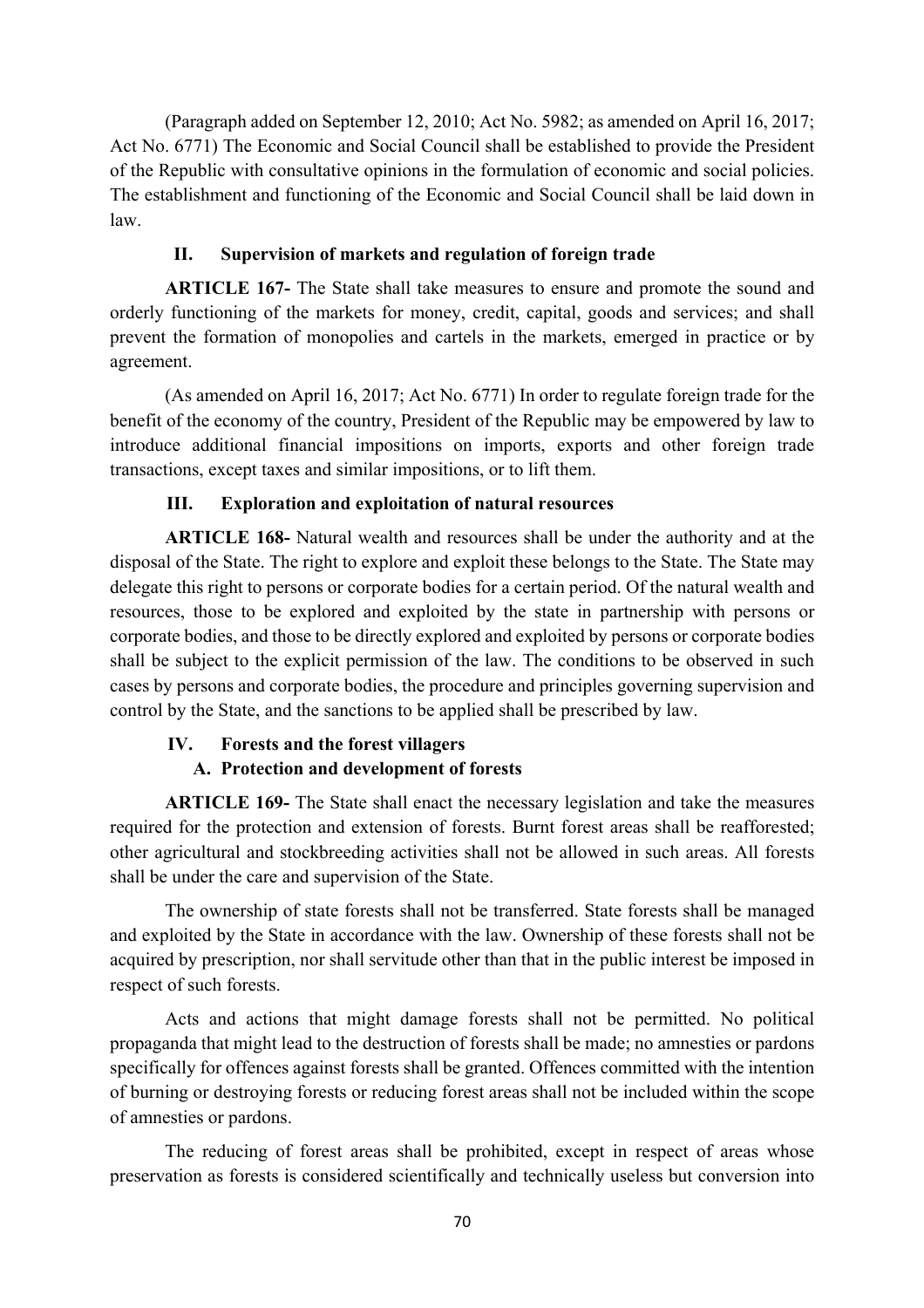agricultural land has been found to be definitely advantageous, and in respect of fields, vineyards, orchards, olive groves or similar areas which technically and scientifically ceased to be forest before December 31, 1981 and whose use for agricultural or stockbreeding purposes has been found advantageous, and in respect of built-up areas in the vicinity of cities, towns or villages.

## **B. Protection of forest villagers**

**ARTICLE 170-** Measures shall be introduced by law to secure cooperation between the State and the inhabitants of villages located in or near forests in the supervision and exploitation of forests for the purpose of ensuring conservation of forests and their integrity, and improving the living conditions of these inhabitants; the law shall also regulate the exploitation of areas which technically and scientifically ceased to be forests before December 31, 1981; the identification of areas whose preservation as forest is considered scientifically and technically useless, their exclusion from forest boundaries and their improvement by the State for the purpose of settling all or some of the inhabitants of forest villages in them, and their allocation to these villages.

The State shall take measures to facilitate the acquisition of equipment and other inputs by these inhabitants.

The land owned by villagers resettled outside a forest shall immediately be reafforested as a State forest.

## **V. Developing cooperativism**

**ARTICLE 171-** The State shall take measures, in keeping with national economic interests, to ensure the development of cooperativism, which shall be primarily aiming at increase in production and protection of consumers.

(Repealed on July 23, 1995; Act No. 4121)

# **VI. Protection of consumers, tradespeople and artisans**

## **A. Protection of consumers**

**ARTICLE 172-** The State shall take measures to protect and inform consumers; shall encourage their initiatives to protect themselves.

## **B. Protection of tradespeople and artisans**

**ARTICLE 173-** The State shall take measures to protect and support tradespeople and artisans.

#### **PART FIVE**

#### **Miscellaneous Provisions**

#### **I. Preservation of Reform Laws**

**ARTICLE 174**- No provision of the Constitution shall be construed or interpreted as rendering unconstitutional the Reform Laws indicated below, which aim to raise Turkish society above the level of contemporary civilization and to safeguard the secular character of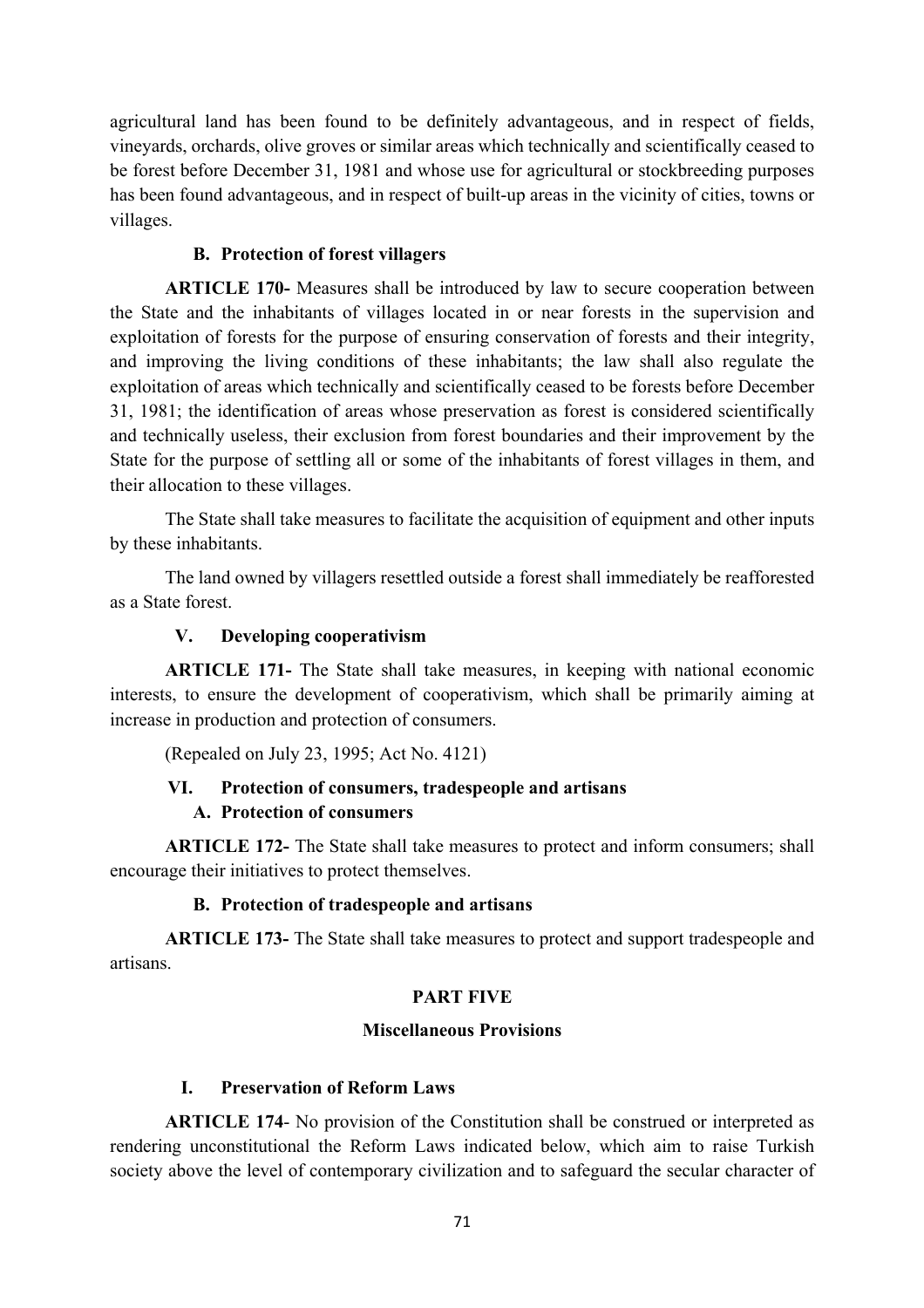the Republic, and whose provisions were in force on the date of the adoption of the Constitution by referendum:

1. Act No. 430 of March 3, 1340 (1924) on the Unification of the Educational System,

2. Act No. 671 of November 25, 1341 (1925) on the Wearing of Hats,

3. Act No. 677 of November 30, 1341 (1925) on the Closure of Dervish Monasteries and Tombs, the Abolition of the Office of Keeper of Tombs and the Abolition and Prohibition of Certain Titles,

4. The principle of civil marriage according to which the marriage act shall be concluded in the presence of the competent official, adopted with the Turkish Civil Code No. 743 of February 17, 1926, and Article 110 of the Code,

5. Act No. 1288 of May 20, 1928 on the Adoption of International Numerals,

6. Act No. 1353 of November 1, 1928 on the Adoption and Application of the Turkish Alphabet,

7. Act No 2590 of November 26, 1934 on the Abolition of Titles and Appellations such as Efendi, Bey or Pasha,

8. Act No. 2596 of December 3, 1934 on the Prohibition of the Wearing of Certain Garments.

#### **PART SIX**

#### **Provisional Articles**

**PROVISIONAL ARTICLE 1-** On the duly proclamation of the adoption of the Constitution as the Constitution of the Republic of Turkey by referendum, the Chairperson of the Council of National Security and Head of State at the time of the referendum, shall assume the title of President of the Republic and shall exercise the constitutional functions and powers of the President of the Republic for a period of seven years. The oath taken as Head of State on September 18, 1980 shall remain valid. At the end of the period of seven years, the election for the Presidency of the Republic shall be held in accordance with the provisions set forth in the Constitution.

The President of the Republic shall also hold the chairpersonship of the Council of National Security formed on December 12, 1980, under Act No. 2356, until the convening of the Grand National Assembly of Turkey and the formation of the Bureau following the first general elections.

If the Presidency of the Republic falls vacant for any reason before the Grand National Assembly of Turkey convenes and assumes its functions at the end of the first general elections, the most senior member of the National Security Council shall act as President of the Republic and exercise all his constitutional functions and powers until the Grand National Assembly of Turkey convenes and elects a new President of the Republic in accordance with the Constitution.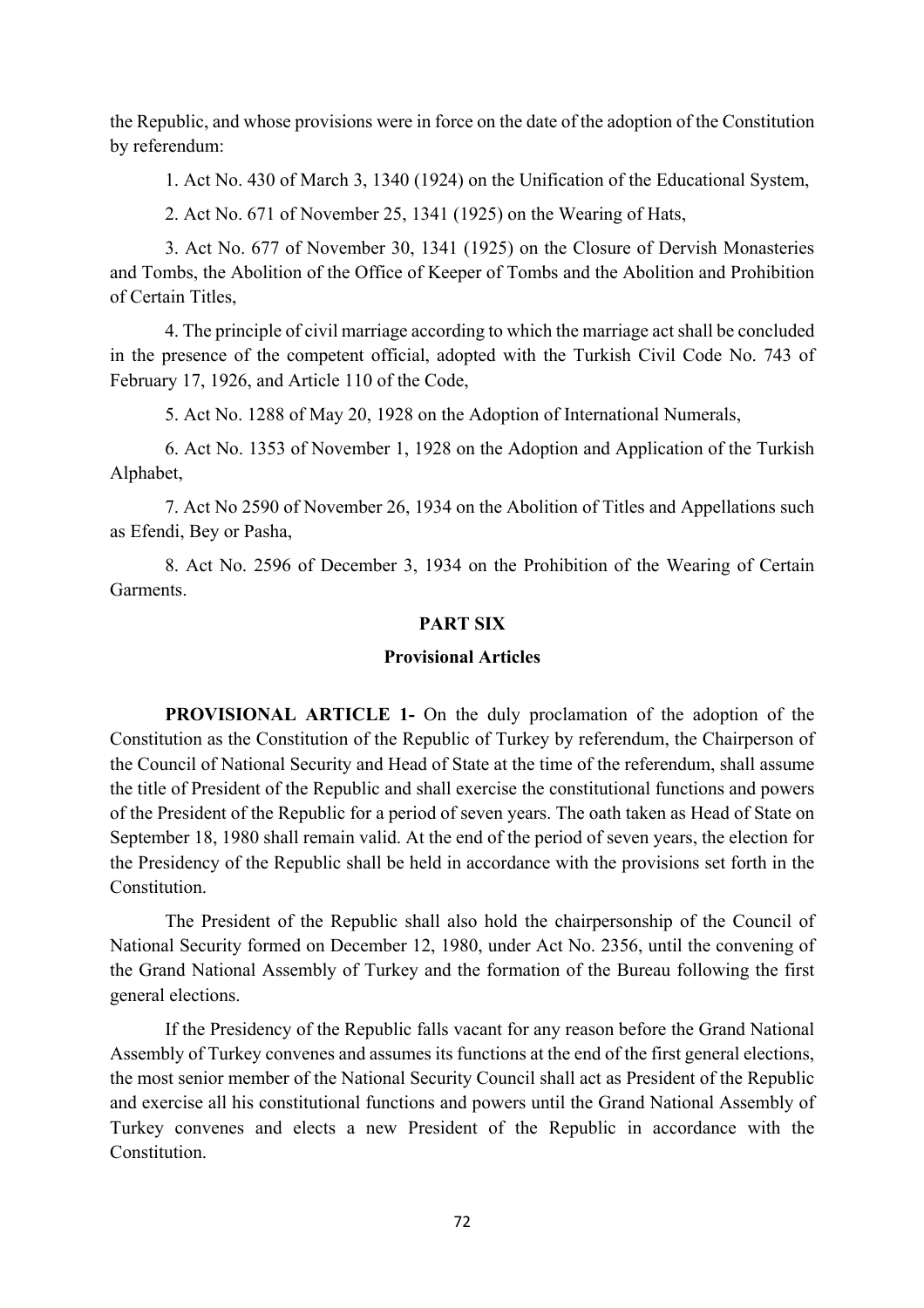**PROVISIONAL ARTICLE 2-** The Council of National Security formed on December 12, 1980 under Act No. 2356 shall continue to exercise its functions under Act No. 2324 on the Constitutional Order and Act No. 2485 on the Constituent Assembly until the convening of the Grand National Assembly of Turkey and the formation of the Bureau following the first general elections held under the Political Parties Act and the Elections Act prepared in accordance with the Constitution.

After the adoption of the Constitution, Article 3 of Act No. 2356 relating to the procedure for winning a seat on the Council of National Security that falls vacant for any reason shall cease to apply.

After the Grand National Assembly of Turkey has convened and assumed its functions, the Council of National Security shall become the Presidential Council for a period of six years, and the members of the Council of National Security shall acquire the title of members of the Presidential Council. The oath they took on September 18, 1980 as members of the Council of National Security shall remain valid. Members of the Presidential Council shall enjoy the rights and immunities conferred by the Constitution on members of the Grand National Assembly of Turkey. The legal existence of the Presidential Council shall terminate on the expiry of the period of six years.

The functions of the Presidential Council shall be as follows:

a) To examine laws adopted by the Grand National Assembly of Turkey and submitted to the President of the Republic concerning: the fundamental rights and freedoms and duties set forth in the Constitution, the principle of secularism, the preservation of the reforms of Atatürk, national security and public order, the Turkish Radio and Television Corporation, international treaties, the sending of armed forces to foreign countries and the admission of foreign forces in Turkey, emergency rule, martial law and the state of war, and other laws deemed necessary by the President of the Republic, within the first ten days of the period of fifteen days granted to the President of the Republic for his consideration;

b) On the request of the President of the Republic and within the period specified by him:

To consider and give an opinion on matters relating to the renewal of general elections, the exercise of emergency rule and the measures to be taken during a state of emergency, the management and supervision of the Turkish Radio and Television Corporation, the training of the youth and the conduct of religious affairs;

c) According to the request of the President of the Republic, to consider and investigate matters relating to internal or external security and such other matters deemed necessary, and to submit its findings to the President of the Republic.

**PROVISIONAL ARTICLE 3-** On the convening of the Grand National Assembly of Turkey and the formation of the Bureau following the first general elections held in accordance with the Constitution:

a) Act No. 2324 of October 27, 1980 on the Constitutional Order,

b) Act No. 2356 of December 12, 1980 on the Council of National Security,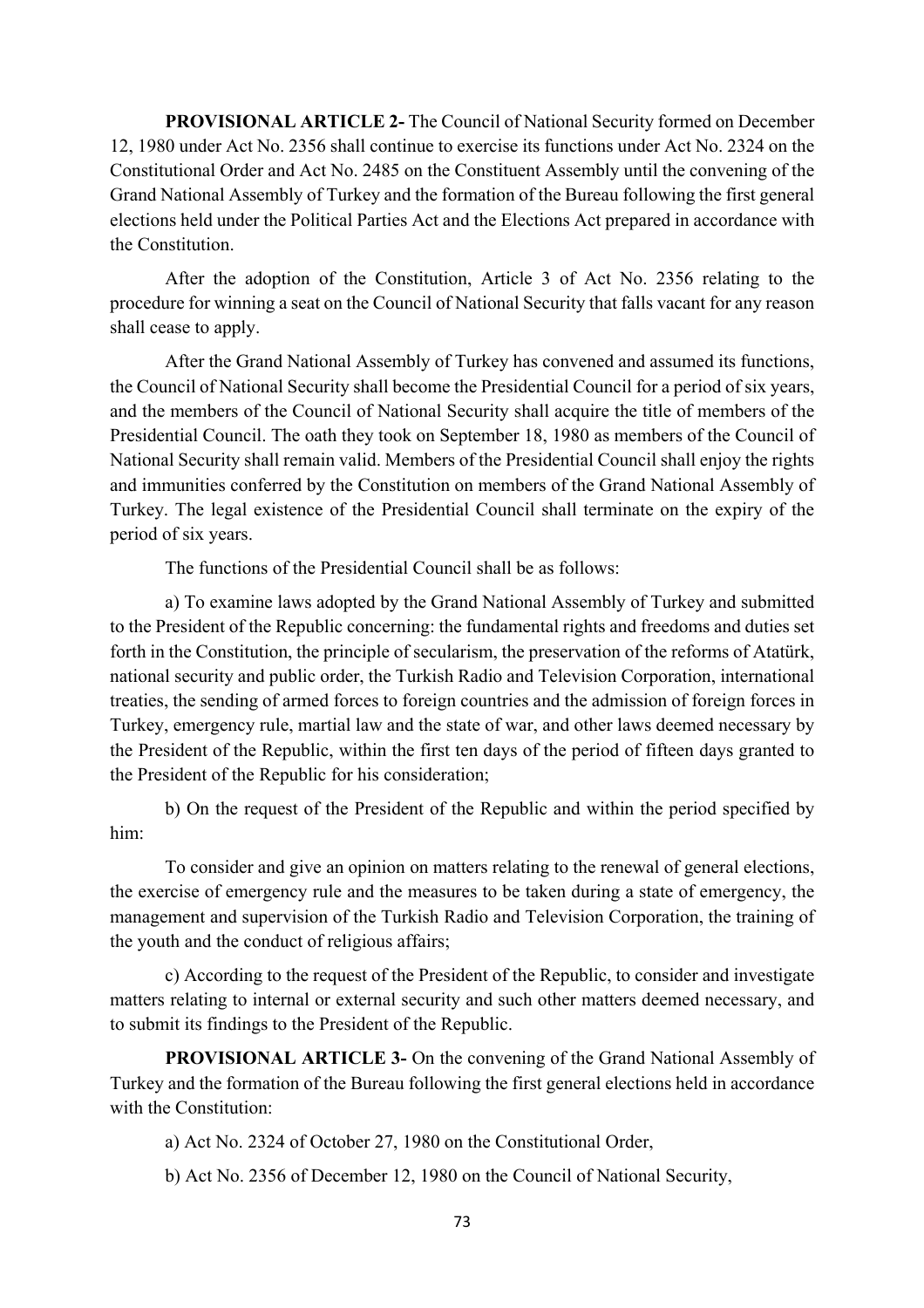c) Act No. 2485 of June 29, 1981 on the Constituent Assembly,

shall cease to have effect and the legal existence of the Council of National Security and the Consultative Assembly shall terminate.

**PROVISIONAL ARTICLE 4-** (Repealed on September 6, 1987; Act No. 3361)

**PROVISIONAL ARTICLE 5-** On the tenth day following proclamation of the results of the first general elections by the Supreme Board of Election, the Grand National Assembly of Turkey shall convene of its own accord at the building of the Grand National Assembly of Turkey in Ankara at 15.00 hours. The eldest deputy shall preside this session. At this session, the deputies shall take their oaths.

**PROVISIONAL ARTICLE 6-** Until the Grand National Assembly of Turkey, formed in accordance with the Constitution, adopts the Rules of Procedure, which shall govern its sessions and proceedings, those provisions of the Rules of Procedure of the National Assembly that were in force before September 12, 1980, and that are not contrary to the Constitution shall apply.

**PROVISIONAL ARTICLE 7-** The present Council of Ministers shall continue in office until the convening of the Grand National Assembly of Turkey and the formation of the new Council of Ministers following the first general elections.

**PROVISIONAL ARTICLE 8-** Laws relating to the formation, duties, powers and functioning of the new organs, institutions and agencies established under the Constitution and other laws whose introduction or amendment is provided for in the Constitution, shall be enacted during the period of Constituent Assembly, starting from the date of the adoption of the Constitution; laws that cannot be dealt with during this period shall be enacted within the year following the first session of the newly elected Grand National Assembly of Turkey.

**PROVISIONAL ARTICLE 9-** Within a period of six years following the formation of the Bureau of the Grand National Assembly of Turkey, which is to convene after the first general elections, the President of the Republic may send back to the Grand National Assembly of Turkey any constitutional amendments. In this case, the re-submission of the constitutional amendment in its unchanged form to the President of the Republic by the Grand National Assembly of Turkey is only possible with a three-fourths majority of the votes of the total number of members.

**PROVISIONAL ARTICLE 10-** Local elections shall be held within a year of the first session of the Grand National Assembly of Turkey.

**PROVISIONAL ARTICLE 11-** Regular and substitute members of the Constitutional Court who were in office on the date of the adoption of the Constitution by referendum shall continue to hold office and exercise their functions. The members previously elected by the Constitutional Court to specific offices shall retain the status thus acquired.

No election shall be held to fill the vacant seats of the regular members of the Constitutional Court until the number of these members falls to eleven, nor shall an election be held to fill the vacant seats of substitute members until the total number of regular and substitute members falls to fifteen.Until the Constitutional Court adapts to the new system, the principles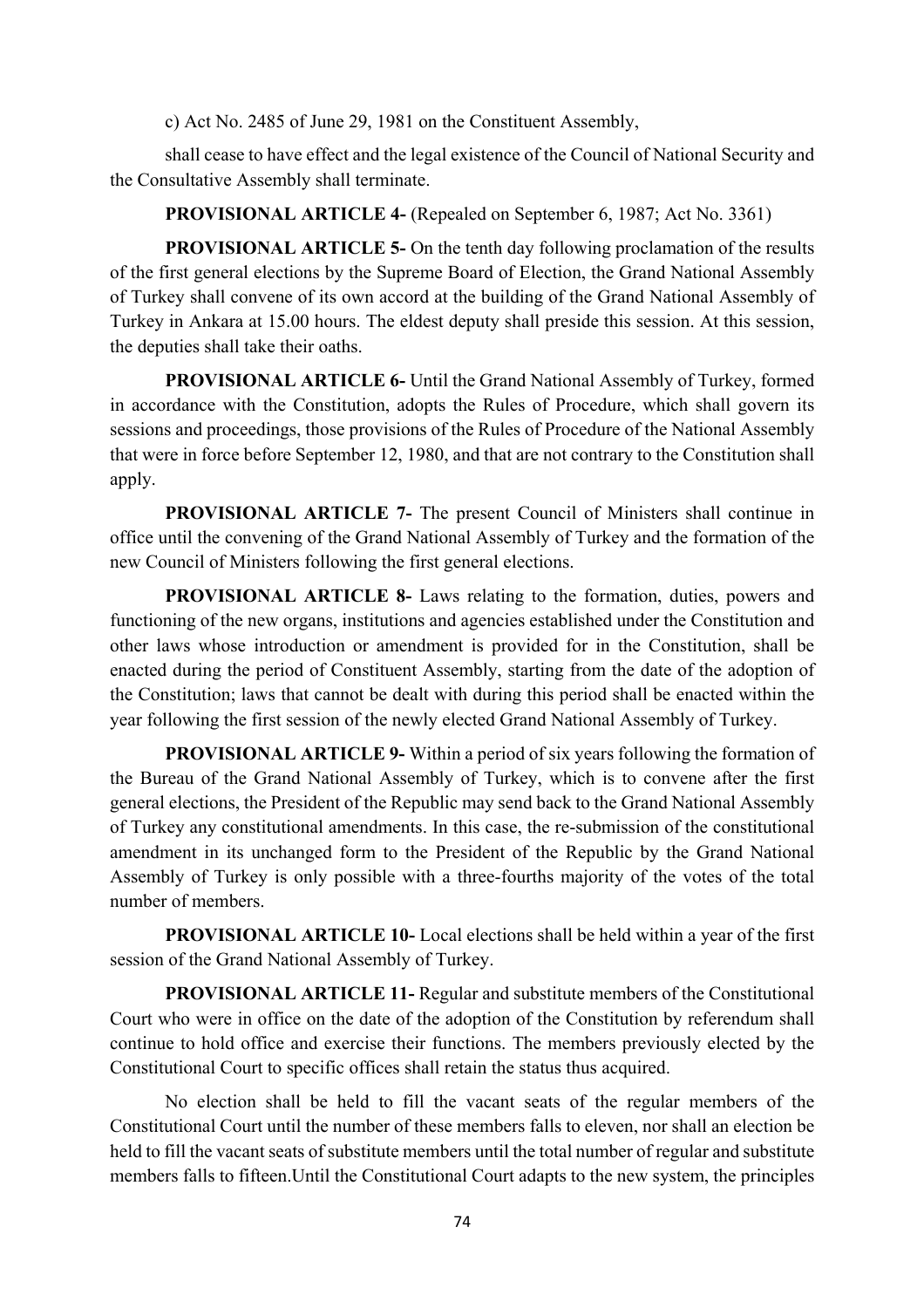and order of precedence set forth in the Constitution shall be observed in the elections which are to be held because the number of regular members has fallen below eleven, or because the total number of regular and substitute members as fallen below fifteen.

Until the number of regular members of the Constitutional Court falls to eleven, the quorum prescribed by Act No. 44 of April 22, 1962, shall be observed in all cases and proceedings.

**PROVISIONAL ARTICLE 12-** Persons appointed by the Head of State as regular and substitute members of the High Council of Judges and Prosecutors from among the members of the High Court of Appeals and the Council of State under Provisional Article 1 of Act No. 2461 of May 13, 1981, on the High Council of Judges and Prosecutors; as Chief Public Prosecutor and Deputy Chief Public Prosecutor in accordance with the Provisional Article appended to Act No. 1730 on the High Court of Appeals under Act No. 2483 of June 25, 1981; and as President, Chief Public Prosecutor, deputy presidents and heads of division of the Council of State under Provisional Article 14, paragraph 2 of Act No. 2575 of January 6, 1982 on the Council of State shall continue to exercise their functions until the end of the term of office for which they were elected.

The provisions of the provisional articles of Act No. 2576 of 6 January 1982 concerning the appointment of the presidents and members of administrative courts shall also remain in force.

**PROVISIONAL ARTICLE 13-** The elections of one regular and one substitute member to be elected to the High Council of Judges and Prosecutors from among the members of the High Court of Appeals shall take place in twenty days following the entry into force of the Constitution.

Until the elected members assume the office, the quorum for meetings of the Council shall be met with the participation of substitute members.

**PROVISIONAL ARTICLE 14-** The obligation of the unions to deposit their revenues in the state banks shall be fulfilled within two years of the entry into force of the Constitution, at the latest.

### **PROVISIONAL ARTICLE 15-** (Repealed on September 12, 2010; Act No. 5982)

**PROVISIONAL ARTICLE 16-** Persons who fail to participate in the referendum on the Constitution without valid legal or actual reasons despite being entitled to vote and being included in the register of electors and the polling station register compiled for the referendum, shall neither participate nor stand for election in general elections, by-elections, local elections or referendums for a period of five years following the referendum on the Constitution.

### **PROVISIONAL ARTICLE 17-** (Added on May 10, 2007; Act No. 5659)

In the first general elections held after the entry into force of this Act on the addition of a provisional article to the Turkish Constitution, the last paragraph of Article 67 of the Constitution shall not be applied to the provisions of Parliamentary Elections Act No. 2839, dated June 10, 1983, concerning the inclusion of independent candidates on joint ballot paper.

**PROVISIONAL ARTICLE 18**- (Added on September 12, 2010; Act No. 5982)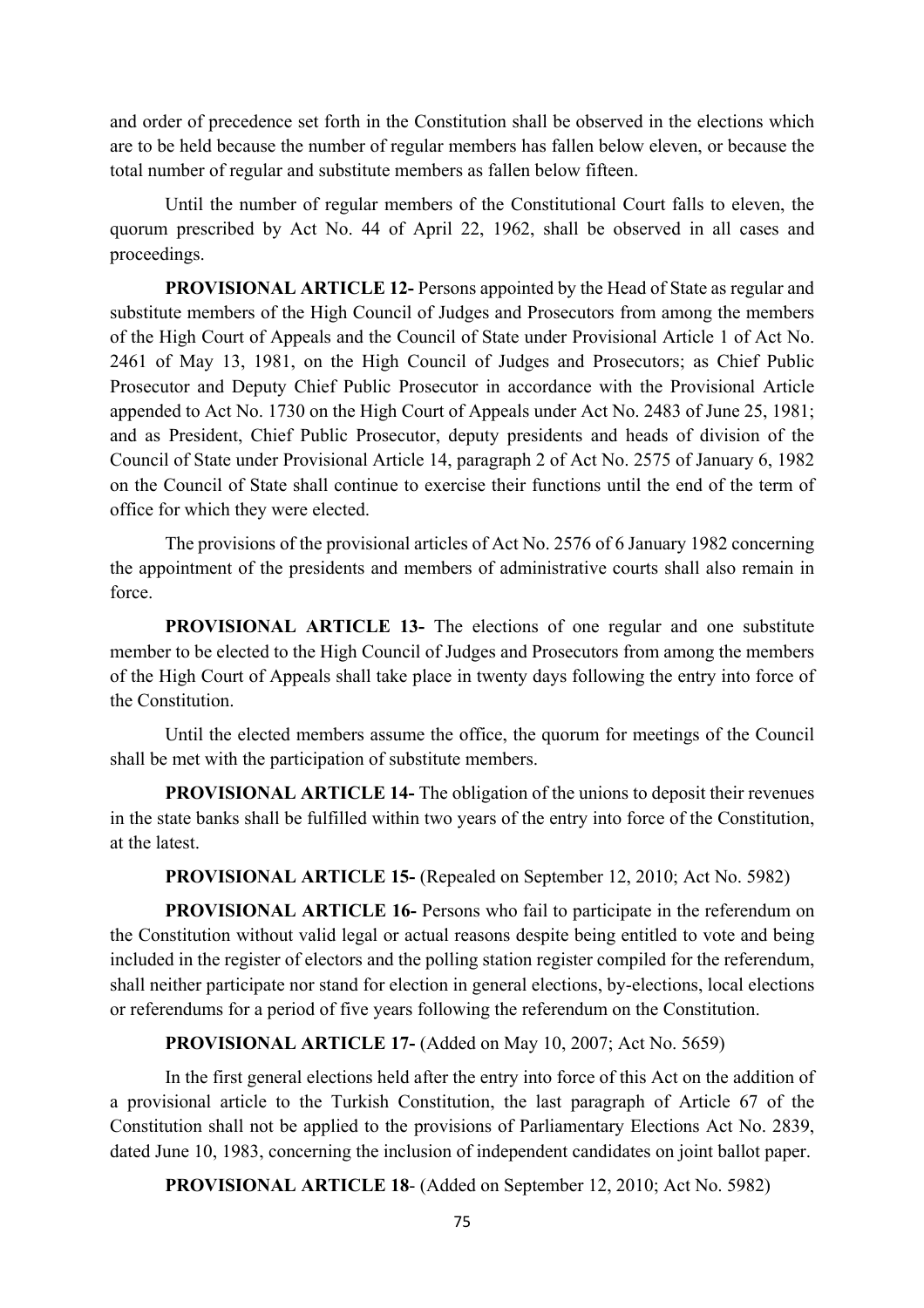The current substitute members of the Constitutional Court shall acquire the status of regular members on the date of entry into force of this Act.

Within thirty days of the date of entry into force of this Act, the Grand National Assembly of Turkey shall elect one member each from among three candidates nominated by the General Assembly of the Court of Accounts and the heads of bar associations.

In order to nominate candidates for the election of the members to be held by the Grand National Assembly of Turkey:

a) The President of the Court of Accounts shall announce the beginning of the application process for candidacy within five days of the date of entry into force of this Act. Candidates shall apply to the Presidency within five days of the announcement. The General Assembly of the Court of Accounts shall hold elections within five days of the final date of application. The three candidates obtaining the greatest number of votes shall be nominated in these elections in which each member of the Court of Accounts may vote. $^{26}$ 

b) The Head of the Turkish Union of Bar Associations shall announce the beginning of the application process for candidacy within five days of the date of entry into force of this Act. Candidates shall apply to the Turkish Union of Bar Associations within five days of announcement. The election shall be held at the place and time indicated in the announcement of the Turkish Union of Bar Association within five days following the final date of application by the heads of the Bar Associations. The three candidates obtaining the greatest number of votes shall be nominated in these elections in which each head of bar may vote.<sup>27</sup>

c) The names of those nominated through the elections held in accordance with subparagraphs (a) and (b) shall be notified to the Office of the Speaker of the Grand National Assembly of Turkey by the Presidency of the Court of Accounts and of the Turkish Union of Bar Associations on the day following the elections.

ç) Elections shall be held at the Grand National Assembly of Turkey within ten days of the notification made in accordance with subparagraph (c). In elections held for each vacant position, a twothirds majority of the total number of members in the first ballot and the absolute majority of the total number of members is required in the second ballot; in case the absolute majority of the total number of members is not attained in the second ballot, a third ballot shall be held between two candidates obtaining the greatest number of votes in the second ballot; the candidate who obtains the greatest number of votes in the third ballot shall be elected.

Following the vacancy of the positions allocated to the High Court of Appeals and the Council of State, the President of the Republic shall choose one member for each vacancy, from among three candidates to be nominated for each vacant position by the Council of Higher

<sup>&</sup>lt;sup>26</sup> The phrase "...for only one candidate..." following the phrase "Each member of the Court of Accounts" in the last sentence of this subparagraph was annulled by the decision of the Constitutional Court dated July 7, 2010 numbered E. 2010/49, K. 2010/87 (Official Gazette numbered 27659 of August 1, 2010).

<sup>&</sup>lt;sup>27</sup> The phrase "...for only one candidate..." following the phrase "Each head of bar" in the last sentence of this subparagraph was annulled by the decision of the Constitutional Court dated July 7, 2010 numbered E. 2010/49, K. 2010/87 (Official Gazette numbered 27659 of August 1, 2010).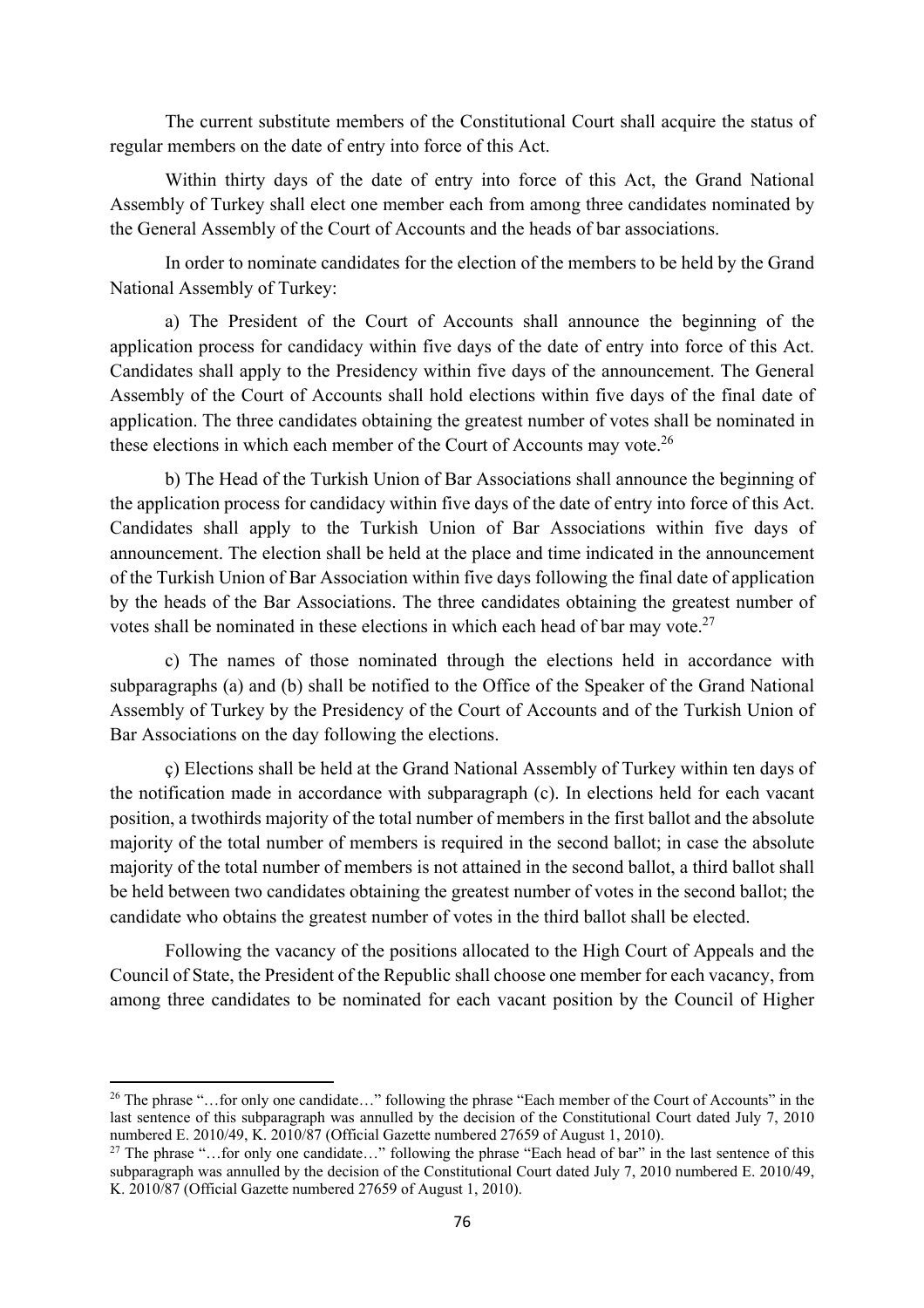Education from among members of the teaching staff in the fields of law, economics and political sciences who are not members of the Council of Higher Education.

The current members, as well as substitute members elected from the quotas allocated to institutions that have nominated members for the Constitutional Court shall be taken into consideration in the final election.

The status of those who have been appointed to certain posts in the Constitutional Court shall continue until the end of their term of office. Those who are members on the date of entry into force of this Act shall continue in their post until the statutory age limit.

Necessary legal arrangements on individual applications shall be completed within two years. Individual applications shall be accepted as from the date of the entry into force of the implementing law.

## **PROVISIONAL ARTICLE 19-** (Added on September 12, 2010; Act No. 5982)

The members of the High Council of Judges and Prosecutors shall be elected within thirty days as of the date of entry into force of this Act in accordance with the principles and procedures indicated below:

a) President of the Republic shall appoint four members, for whom there is no impediment to becoming a judge, from among teaching staff working in the field of law for at least fifteen years and lawyers who have completed fifteen years of active Professional service.<sup>28</sup>

b) The General Assembly of the High Court of Appeals shall select three regular and two substitute members from among members of the Court. The First President of the High Court of Appeals shall announce the beginning of the application process for candidacy within seven days of the entry into force of this Act. The candidates shall apply to the First Presidency within seven days of the date of the announcement. The General Assembly of the High Court of Appeals shall hold elections within fifteen days from the final date of application. In the elections, where each member of the High Court of Appeals may vote, the candidates with the greatest number of votes are elected as regular and substitute members respectively.<sup>29</sup>

c) The General Assembly of the Council of State shall select one regular and one substitute member from among members of the Court. The President of the Council of State shall announce the beginning of the application process for candidacy within seven days of the entry into force of this Act. The candidates shall apply to the Presidency within seven days of the date of the announcement. The General Assembly of the Council of State shall hold elections within fifteen days from the final date of application. In the elections, where each

<sup>&</sup>lt;sup>28</sup> The phrase "…economics and political sciences…" following the phrase "law,", and the phrase "…high level executives…" following the phrase "teaching staff" in the first sentence of this sub-paragraph, and the second sentence "The President of the Republic shall elect member of the Council, to be elected from high level executives, from among take office as minister, undersecretary to ministry, deputy undersecretary to ministry, governor, General Secretary of the Presidency, and director-general of public institutions, head of supervisory board." were annulled by the decision of the Constitutional Court dated July 7, 2010 numbered E. 2010/49, K. 2010/87 (Official Gazette numbered 27659 of August 1, 2010).

<sup>&</sup>lt;sup>29</sup> The phrase "...for only a member..." following the phrase "Each member of the High Court of Appeals" in the last sentence of this subparagraph was annulled by the decision of the Constitutional Court dated July 7, 2010 numbered E. 2010/49, K. 2010/87 (Official Gazette numbered 27659 of August 1, 2010).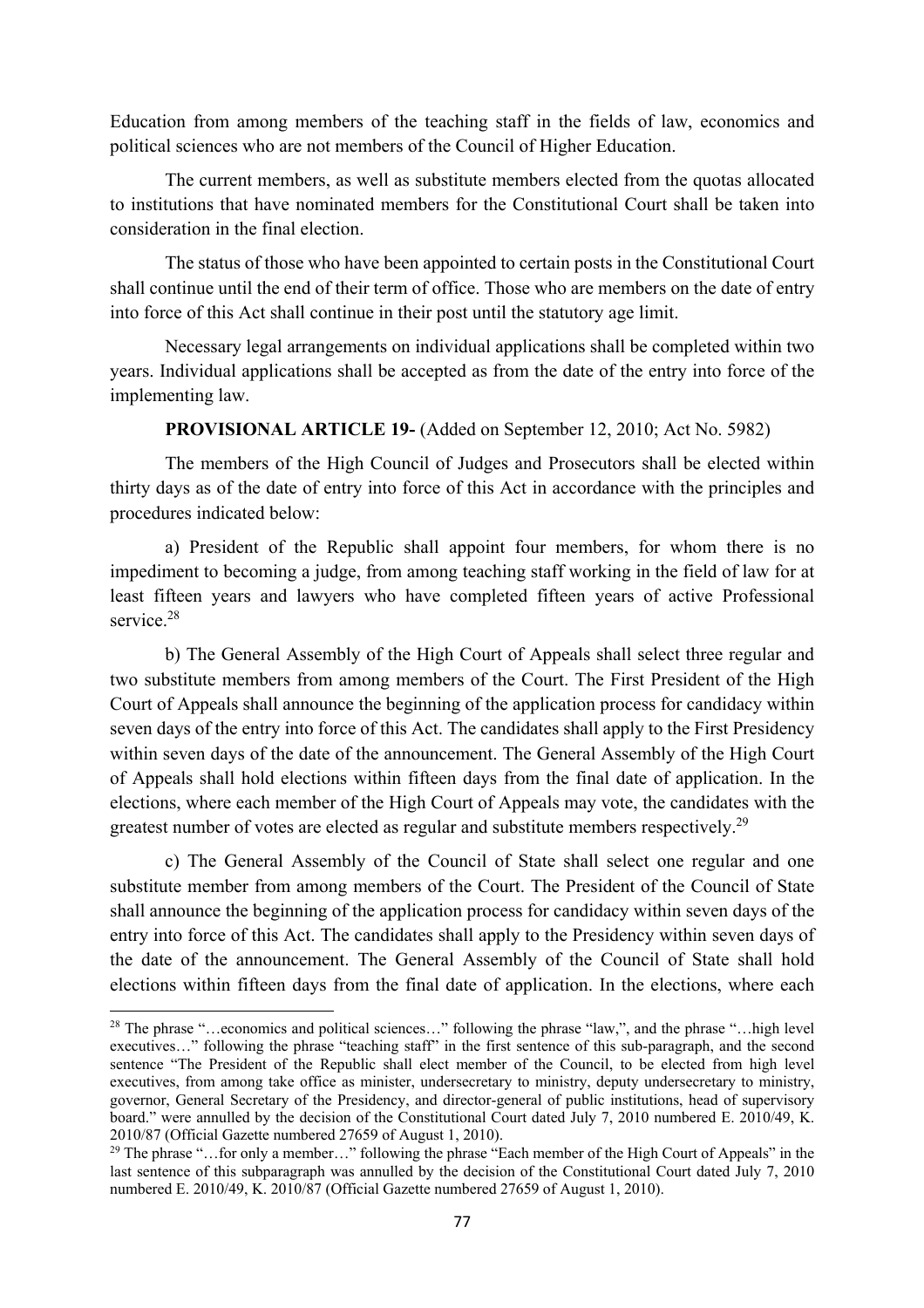member of the Council of State may vote, the candidates with the greatest number of votes are elected as regular and substitute members respectively.<sup>30</sup>

ç) The General Assembly of the Turkish Justice Academy shall select one regular and one substitute member from among its members to the Supreme Council of Judges and Prosecutors. The President of the Justice Academy of Turkey shall announce the beginning of the application process for candidacy within seven days of the entry into force of this Act. The candidates shall apply to the Presidency within seven days of the date of the announcement. The General Assembly of the Justice Academy of Turkey shall hold elections within fifteen days from the final date of application. In the elections, where each member may vote, the candidates with the greatest number of votes are elected as regular and substitute members respectively.31

d) Seven regular and four substitute members shall be elected by civil judges and public prosecutors under the direction and supervision of the Supreme Board of Election from among çivil judges and public prosecutors who are first category judges and have not lost the qualifications for being first category judges. Within five days of the date of entry into force of this Act, the Supreme Board of Election shall announce the beginning of the application process for candidacy. The candidates shall apply within three days of the date of announcement. The Supreme Board of Election shall examine the applications, finalize and announce the list of candidates within two days following the expiry of the date of application. Objections to this list may be made within the following two days. The objections shall be examined and finalized and the definitive list of candidates shall be announced within two days following the expiry of the objection period. Judges and public prosecutors working in provinces or districts shall vote in elections to be held, under the direction and supervision of the provincial election boards, in each province and district on the second Sunday following the date of announcement of the definitive list by the Supreme Board of Election. The provincial election boards shall establish ballot box committees according to the number of judges and public prosecutors that are to vote in that province. Provincial election boards shall decide on complaints and objections about proceedings, measures, and decisions of the ballot box committees. Candidates shall not conduct campaigns; they may post their résumé on an internet site allocated for this purpose within the framework of the principles and procedures defined by the Supreme Board of Election. The candidates obtaining the greatest number of votes are elected as regular and substitute members respectively. The Supreme Board of Election shall determine other matters concerning the ballot papers. The Supreme Board of Election may have the ballot papers printed or may have these printed through provincial election boards as it may deem appropriate. In the

<sup>&</sup>lt;sup>30</sup> The phrase "...for only a member..." following the phrase "Each member of the Council of State" in the last sentence of this subparagraph was annulled by the decision of the Constitutional Court dated July 7, 2010 numbered E. 2010/49, K. 2010/87 (Official Gazette numbered 27659 of August 1, 2010).

<sup>&</sup>lt;sup>31</sup> The phrase "...for only a member..." following the phrase "Each member" in the last sentence of this subparagraph was annulled by the decision of the Constitutional Court dated July 7, 2010 numbered E. 2010/49, K. 2010/87 (Official Gazette numbered 27659 of August 1, 2010).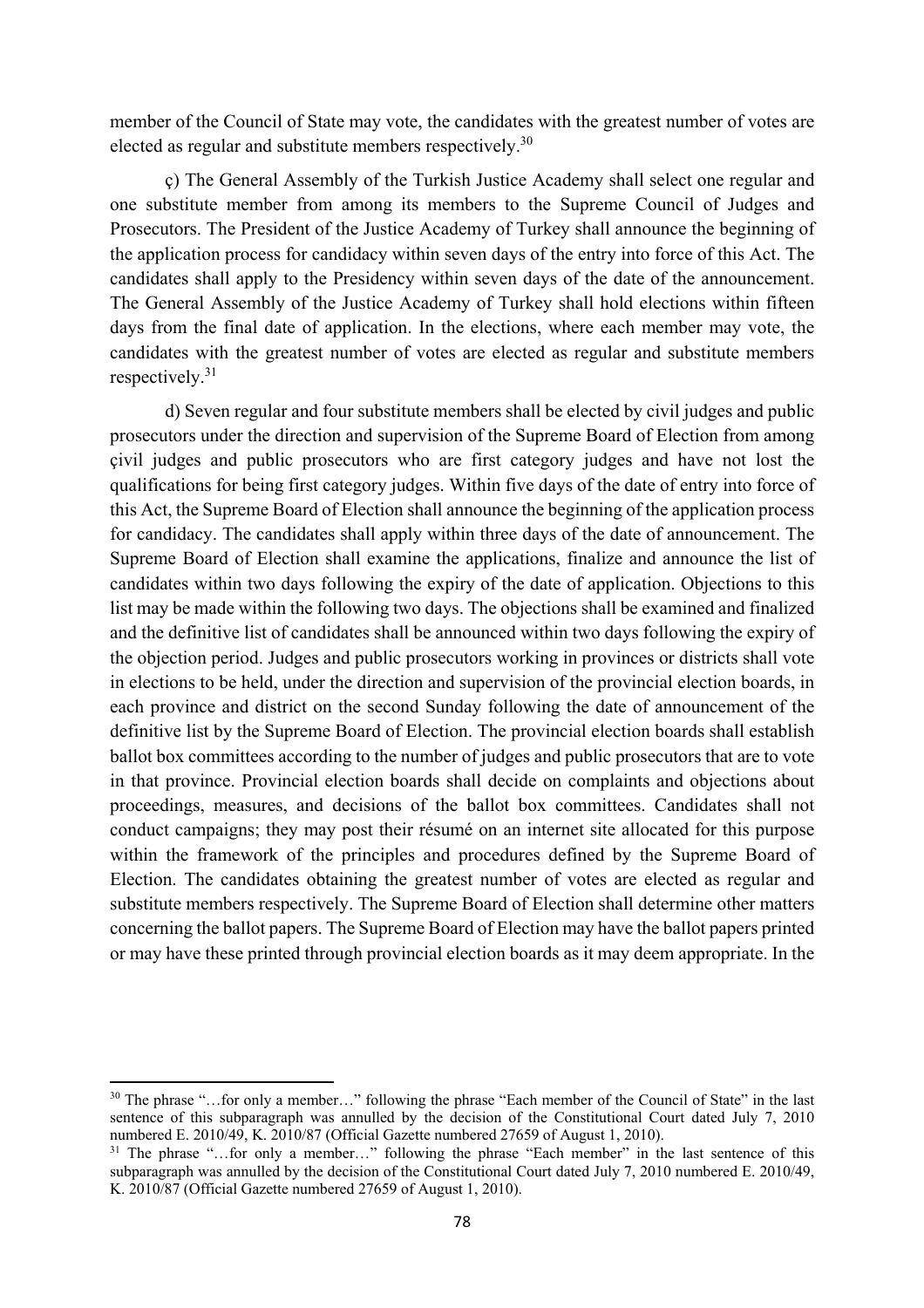elections to be held, the provisions of the Act No. 298, Basic Rules on Elections and Voting Registers, dated April 4, 1961, that are not in conflict with this subparagraph shall apply.<sup>32</sup>

e) Three regular and two substitute members shall be elected by civil judges and public prosecutors under the direction and supervision of the Supreme Board of Election from among civil judges and public prosecutors who are first category judges and have not lost the qualifications for being first category judges. In the elections, in provinces where there are regional administrative courts, held under the direction and supervision of the provincial election boards, judges and public prosecutors working in these regional administrative courts and in courts subject to authority of those courts shall vote. The provisions of subparagraph (d) shall apply to these elections as well.

The regular members of the High Council of Judges and Prosecutors elected in accordance with subparagraphs (a), (ç), (d) and (e) of the first paragraph, shall begin to hold office on the working day following the date of entry into force of this Act.

Regular and substitute members of the High Council of Judges and Prosecutors elected from the High Court of Appeals and Council of State, incumbent on date of entry into force of this Act, shall continue their duties until the end of their term of office. The members elected in accordance with subparagraph (b) of the first paragraph shall replace, in sequence, the members elected from High Court of Appeals whose term of office have expired, and the members elected in accordance with subparagraph (c) of the first paragraph shall replace, in sequence, the members elected from Council of State whose terms of office have expired.

The term of office of the members elected according to subparagraph (b) and (c) of the first paragraph and who took office in accordance with the third paragraph ends when the term of office of those elected in accordance with subparagraph (a), (ç), (d) and (e) of the first paragraph expires.

Regular members elected to the High Council of Judges and Prosecutors shall have the same financial, social and pension rights determined for the Head of Chamber of the High Court of Appeals in the relevant legislation, until the necessary arrangements are made in related laws. Furthermore, regular members of the Council, except for the President, shall receive additional compensation on a monthly basis in the amount to be calculated by multiplying the index of 30000 by the coefficient applied to salaries of civil servants.

Until arrangements are made in the relevant laws, the High Council of Judges and Prosecutors:

a) Shall operate in the form of a board in accordance with legal provisions in force as long as they are not contrary to the provisions of the Constitution,

b) Shall convene under the presidency of the Minister of Justice within one week following the date of holding office of the regular members in accordance with the second paragraph and shall elect a temporary deputy chairperson,

<sup>&</sup>lt;sup>32</sup> The eleventh sentence in the this subparagraph "Each electorate shall vote for only one candidate in this elections." was annulled by the decision of the Constitutional Court dated July 7, 2010 numbered E. 2010/49, K. 2010/87 (Official Gazette numbered 27659 of August 1, 2010).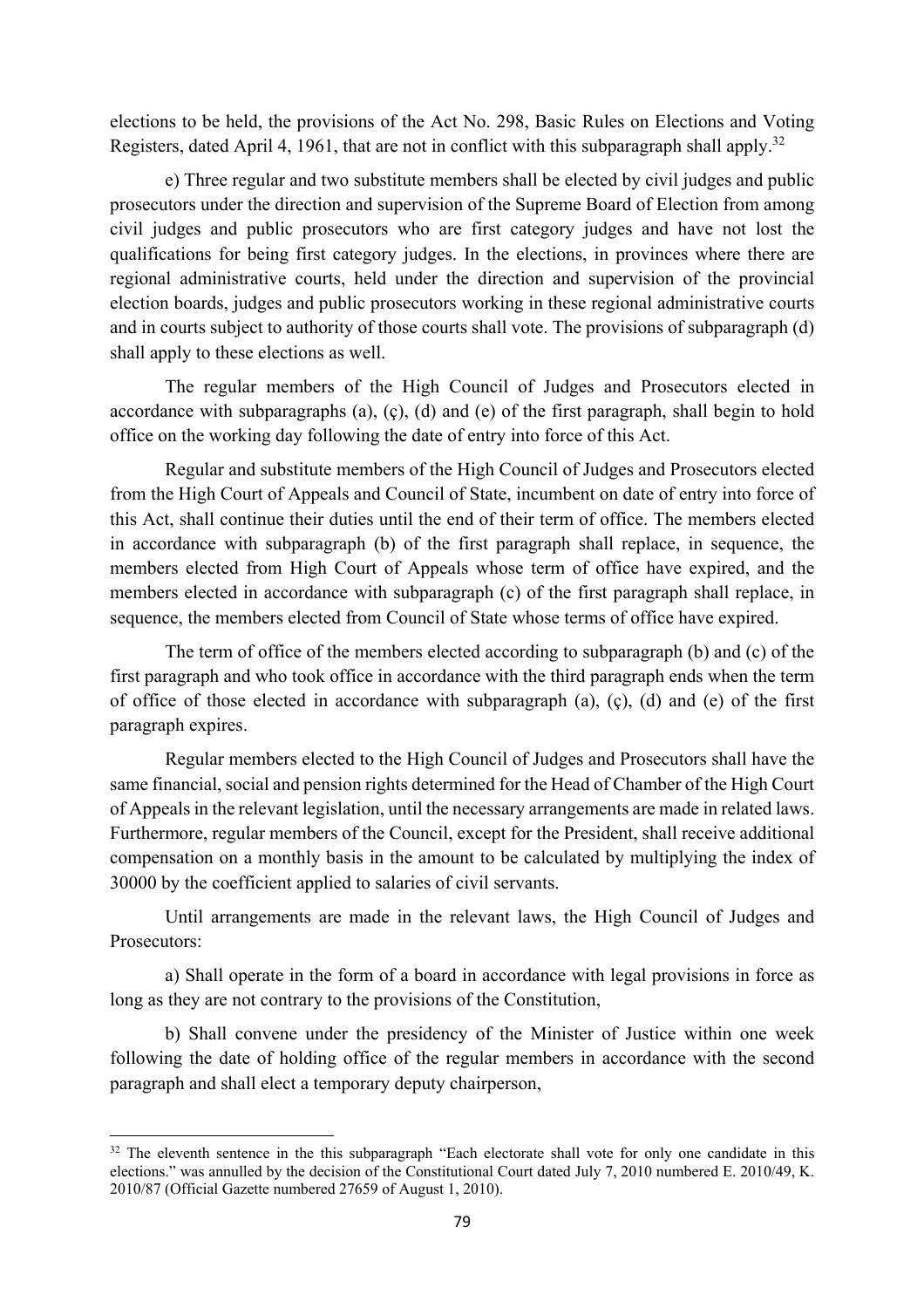c) Shall convene with at least fifteen members and take decisions by the absolute majority of the total number of members,

ç) The secretariat functions shall be conducted by the Ministry of Justice.

Until inspectors of the Council and judiciary inspectors are appointed, the existing judiciary inspectors shall carry out their duties under the title of inspector of the Council and judiciary inspector.

The provisions of this Article shall be applied until the necessary arrangements are made in the relevant laws.

## **PROVISIONAL ARTICLE 20-** (Added on May 20, 2016; Act No. 6718)

The deputies about whom a file concerning the lifting of parliamentary immunity has been submitted, by the date of adoption of this article in the Grand National Assembly of Turkey, to the Ministry of Justice, the Prime Ministry, the Office of the Speaker of the Grand National Assembly of Turkey or to the Office of the Joint Committee composed of the members of the Committee on the Constitution and the Committee on Justice by the authorities competent to investigate or permit investigations or prosecutions and the offices of public prosecutors and the courts, shall be exempt, with respect to such file, from the first sentence of the second paragraph of the Article 83 of the Constitution.

Within fifteen days of the effective date of this article, the files concerning the lifting of parliamentary immunity at the Ministry of Justice, the Prime Ministry, the Office of the Speaker of the Grand National Assembly of Turkey, the Office of the Joint Committee composed of the members of the Committee on the Constitution and the Committee on Justice shall be returned to the competent authority for the execution of the necessary procedure.

# **PROVISIONAL ARTICLE 21-** (Added on April 16, 2017; Act No. 6771)

A) General election for the 27th legislative term of the Grand National Assembly of Turkey and the presidential election shall be held together on 3/11/2019. Members of the Grand National Assembly of Turkey and the President of the Republic shall continue to serve until the election is held. If the Assembly decides to hold an election, general election for the 27th legislative term of the Grand National Assembly of Turkey and the presidential election shall be held together.

B) No later than six months after the promulgation of this Act, the Grand National Assembly of Turkey shall adopt the Rules of Procedure and other statutory regulations required by the amendments made by this Act. The amendments determined to be regulated by presidential decree shall be regulated by the President of the Republic no later than six months.

 C) According to the regulation made in the 159th article of the Constitution, members of the Council of Judges and Prosecutors shall be elected within thirty days at the latest and commence their duty on the workday following the fortieth day after the effective date of this Act. The applications shall be submitted to the Office of the Speaker within five days of the effective date of this Article. The Office of the Speaker shall refer the applications to the Joint Committee composed of the members of the Committee on the Constitution and the Committee on Justice. The Joint Committee shall designate three candidates for each membership by a two-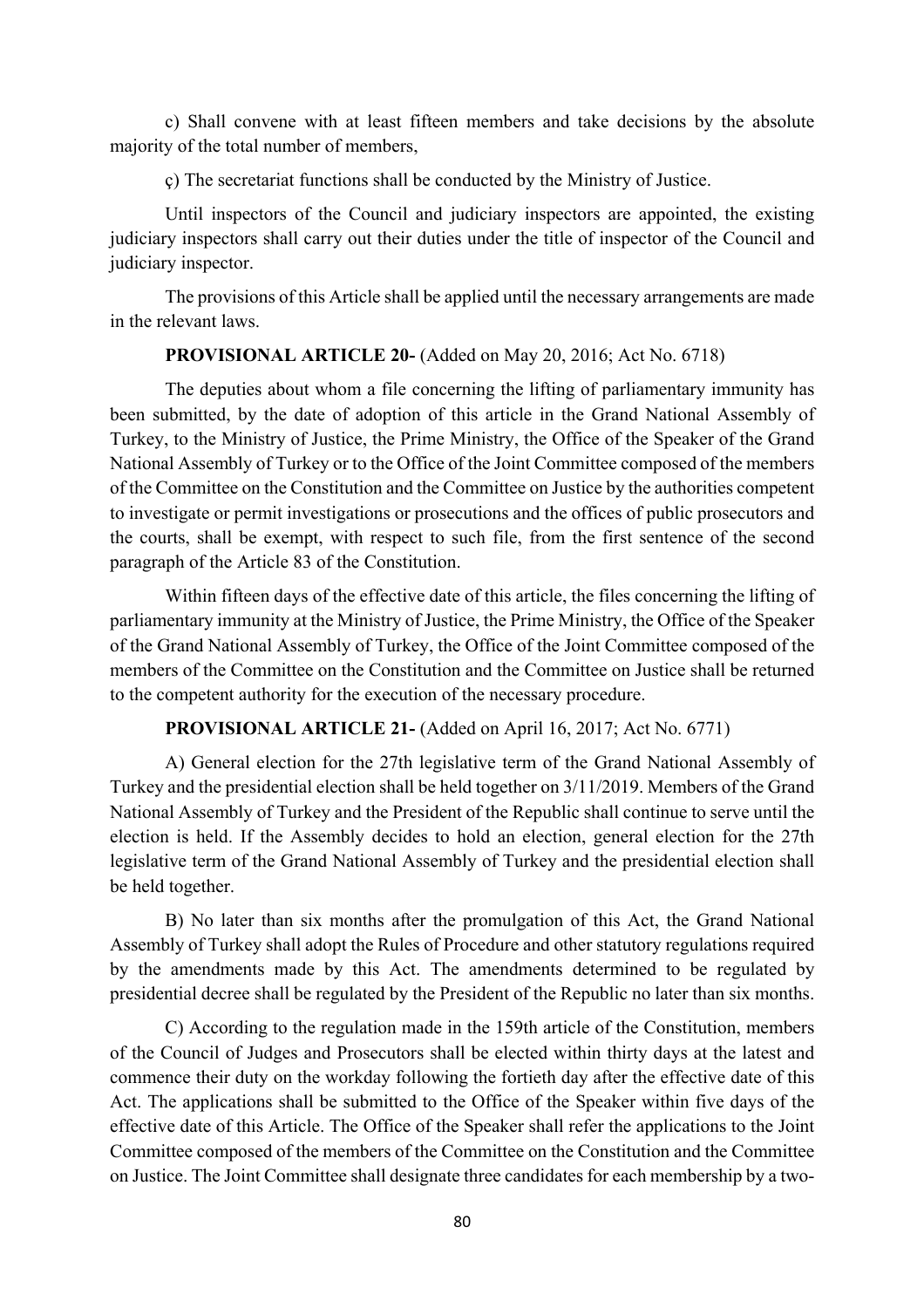thirds majority of the total number of its members within ten days. If the election cannot be finalized by two-thirds majority in the first ballot, the second and third ballot shall be held; then the candidate who receives the votes of the three-fifth majority of the total number of members shall have been elected. If no candidate receives the vote of three-fifth majority, the process of nomination shall be completed by drawing names from among the candidates twice the number of members who have received the most votes in the third ballot. The Plenary of the Grand National Assembly of Turkey shall complete the election within fifteen days observing the same procedures and quorums. The members of existing High Council of Judges and Public Prosecutors shall continue to hold Office and work in accordance with the provisions of the laws in force until the new members assume office. From among the members whose term of office has expired and who have not been reelected to the Council of Judges and Prosecutors; those having been elected out of civil judges and prosecutors shall be elected by the Council of Judges and Prosecutors, at their request, to the membership of High Court of Appeals and those having been elected out of administrative judges and prosecutors to the membership of Council of State; those having been elected out of teaching staff and lawyers shall be appointed to the membership of the Council of State by the President of the Republic. Such elections and appointments shall be made irrespective of availability of vacant positions; new membership cadres by the number of members so elected or appointed shall be supplemented to the cadres of the Court of Appeals and Council of State.

D) The members of the High Military Court of Appeals and the High Military Administrative Court who have been elected to the membership of the Constitutional Court shall continue their membership until their office terminates for any reason.

E) The High Military Court of Appeals, The High Military Administrative Court and the military courts shall be abolished as of the effective date of this Act.

Within four months of the effective date of this Act; the President, the Attorney-General, the Vice-President and the members of the High Military Court of Appeals and the High Military Administrative Court who belong to the military judge class and other military judges (except reserve officers), taking into account their preferences and acquisitions;

a) may be appointed as judges or public prosecutors in the civil or administrative judiciary by the Council of Judges and Prosecutors.

b) Judges and prosecutors who are similar to civil or administrative judges in terms of salary, supplementary indicator, appropriation, judicial benefit, supplementary payment, financial and social rights and benefits, and with respect to the other rights and obligations by continuing to apply the provisions of the legislation in force as of the effective date of this Act, shall be appointed by the Ministry of National Defense to the legal services staff of the Ministry or to the Chief of the General Staff. The procedures and principles relating to the compensation to be paid to those who are entitled to pension and quit their offices at their own will before they reach the age limit shall be regulated by law.

Among the files in process at the abolished military judicial offices; those in the legal remedy stage shall be sent to the High Court of Appeals or the Council of State; and other files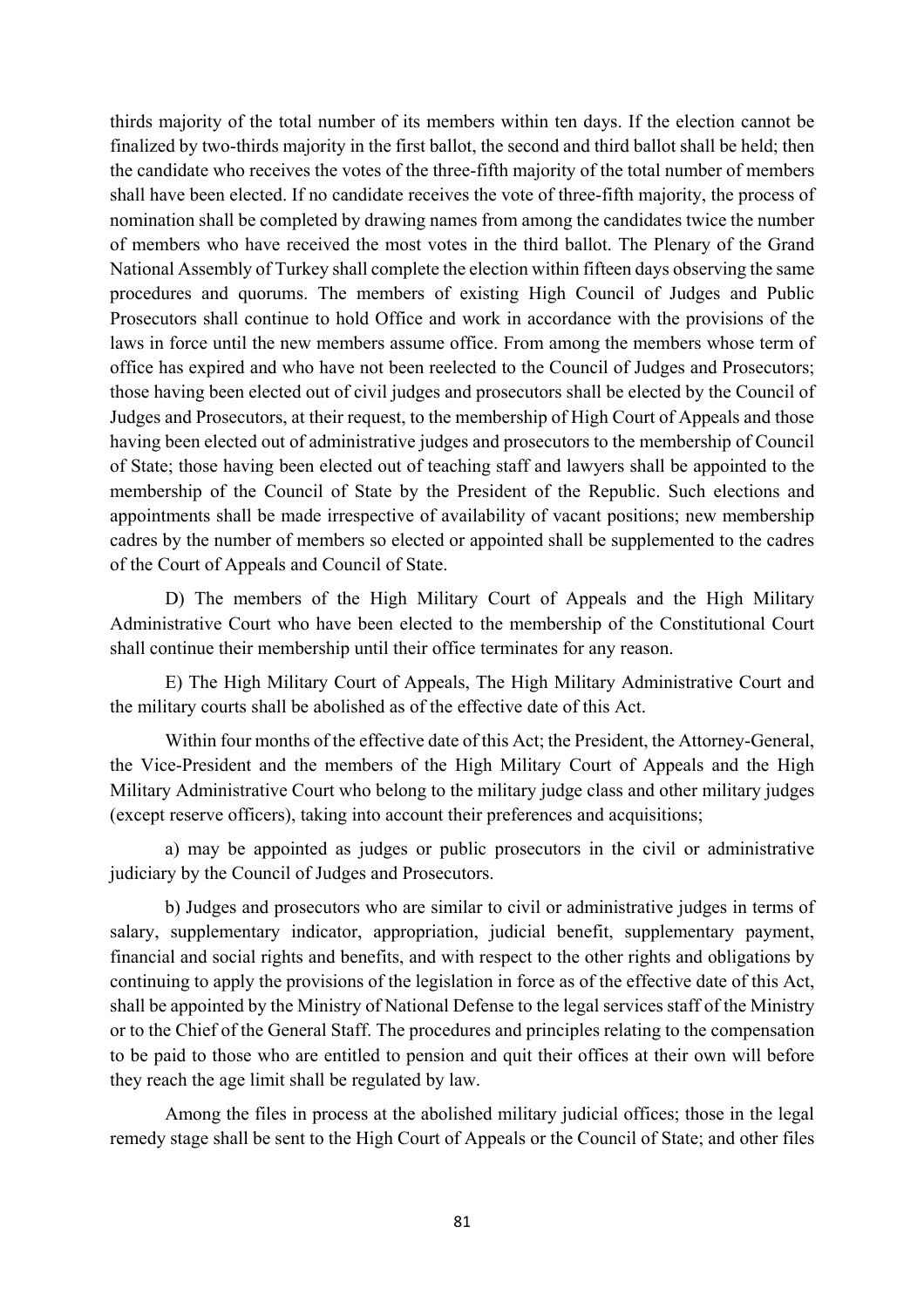to the competent civil or administrative judicial authorities according to their relevance within four months.

F) The decrees having the force of law, regulations, by-laws issued by the Prime Ministry and the Council of Ministers and other administrative regulations that are in force as of the effective date of this Act shall remain in force unless they are repealed. The articles 152 and 153 shall continue to be applied to the decrees having the force of law that are in force.

G) The powers granted to the Prime Minister and the Council of Ministers by laws and other regulations shall be exercised by the President of the Republic, until amendments are made to the relevant legislation.

H) The last paragraph of the Article 67 of the Constitution shall not apply to the first election of the Grand National Assembly of Turkey and the presidential election which will be held simultaneously after the effective date of this Act.

### **PART SEVEN**

### **Final Provisions**

## **I. Amending the Constitution, participation in elections and referenda**

**ARTICLE 175-** (As amended on May 17, 1987; Act No. 3361) Amendment to the Constitution shall be proposed in writing by at least one-third of the total number of members of the Grand National Assembly of Turkey. Bills to amend the Constitution shall be debated twice in the Plenary. The adoption of a bill for an amendment shall require a three-fifths majority of the total number of members of the Assembly by secret ballot.

The consideration and adoption of bills for the amendments to the Constitution shall be subject to the provisions governing the consideration and adoption of laws, with the exception of the conditions set forth in this Article.

The President of the Republc may send back the laws on the amendments to the Constitution to the Grand National Assembly of Turkey for reconsideration. If the Assembly readopts, by a two-thirds majority of the total number of members, the law sent back by the President of the Republic without any amendment, the President of the Republic may submit the law to referendum.

If a law on the amendment to the Constitution is adopted by a three-fifths or less than two-thirds majority of the total number of members of the Assembly and is not sent back by the President of the Republic to the Assembly for reconsideration, it shall be published in the Official Gazette and be submitted to referendum.

A law on the Constitutional amendment adopted by a twothirds majority of the total number of members of the Grand National Assembly of Turkey directly or upon the sending back of the law by the President of the Republic or its articles deemed necessary may be submitted to a referendum by the President of the Republic. A law on the amendment to the Constitution or the related articles that are not submitted to referendum shall be published in the Official Gazette.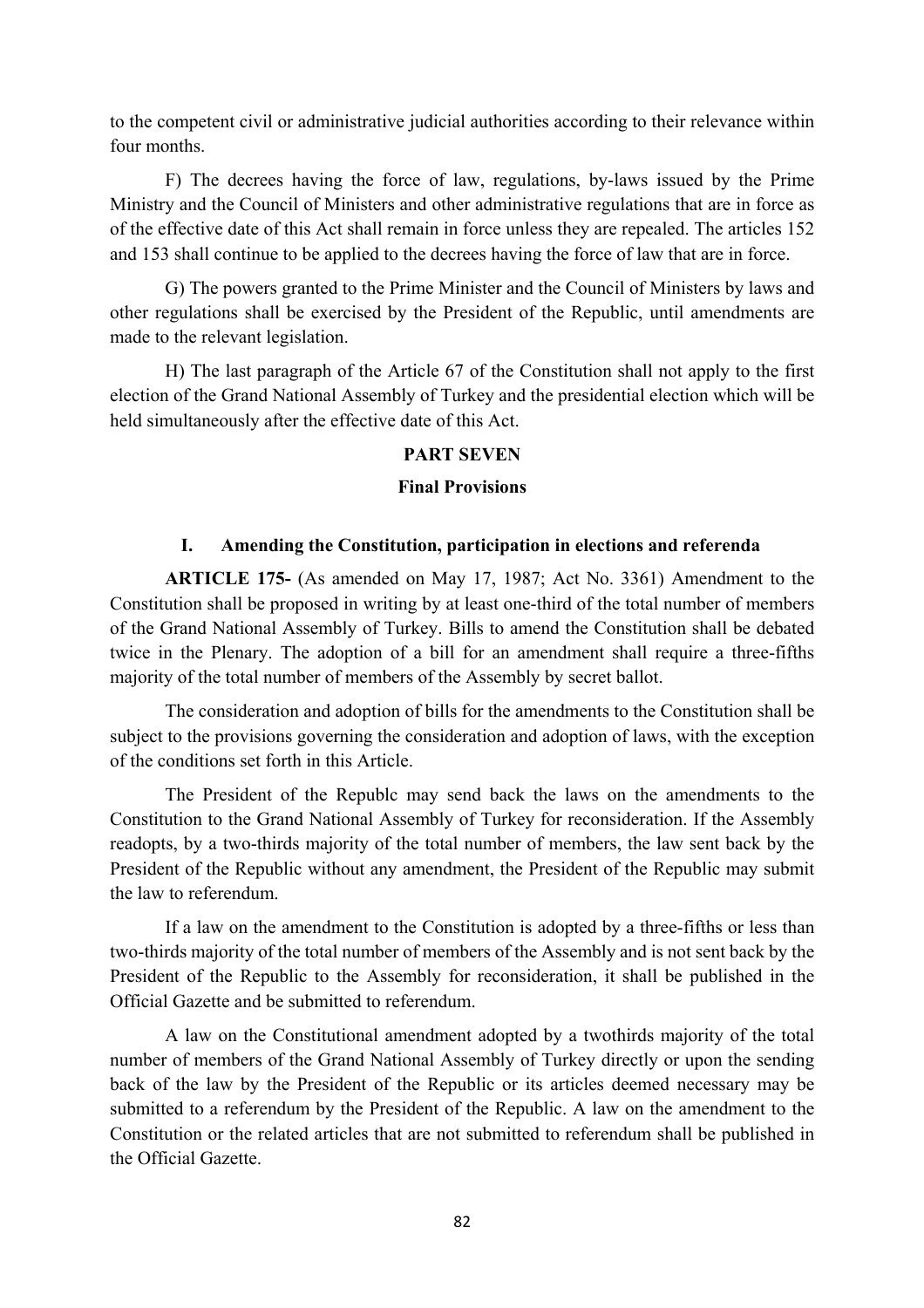Entry into force of the laws on the amendment to the Constitution submitted to referendum shall require the affirmative vote of more than half of the valid votes cast.

The Grand National Assembly of Turkey, in adopting the law on the Constitutional amendment shall also decide on which provisions shall be submitted to referendum together and which shall be submitted individually, in case the law is submitted to referendum.

Every measure including fines shall be taken by law to secure participation in referenda, general elections, by-elections and local elections.

## **II. Preamble and headings of articles**

**ARTICLE 176-** The preamble, which states the basic views and principles the Constitution is based on, shall form an integral part of the Constitution.

The headings of articles merely indicate the subject matter of the articles, their order, and the connections between them. These headings shall not be regarded as a part of the text of the Constitution.

## **III. Entry into force of the Constitution**

**ARTICLE 177-** On its adoption by referendum and its publication in the Official Gazette, this Constitution shall become the Constitution of the Republic of Turkey and shall come into force in its entirety, subject to the following exceptions and the provisions relating to entry into force of these exceptions:

a) The provisions of Part Two Chapter II relating to personal liberty and security, the press and publication, and the right and freedom of assembly.

The provisions of Chapter III relating to labour, collective labour agreements, the right to strike, and lockout.

These provisions shall come into force when the relevant laws are promulgated, or when the existing laws are amended, and in any case, at the latest, when the Grand National Assembly of Turkey assumes its functions. However, until their entry into force, existing laws and the decrees and decisions of the Council of National Security shall apply.

b) The provisions of Part Two relating to political parties and the right to engage in political activities, shall come into force on the promulgation of the new Political Parties Act, which is to be prepared in accordance with these provisions.

The provisions on right to vote and to be elected shall come into force on the promulgation of the Elections Act also to be prepared in accordance with these provisions.

c) The provisions of Part Three, relating to legislative power:

These provisions shall come into force on the proclamation of the results of the first general elections. However, the provisions relating to the functions and powers of the Grand National Assembly of Turkey which take place in this section shall be exercised by the Council of National Security until the Grand National Assembly of Turkey assumes its functions; the provisions of Act No. 2485 of June 29, 1981 on the Constituent Assembly being reserved.